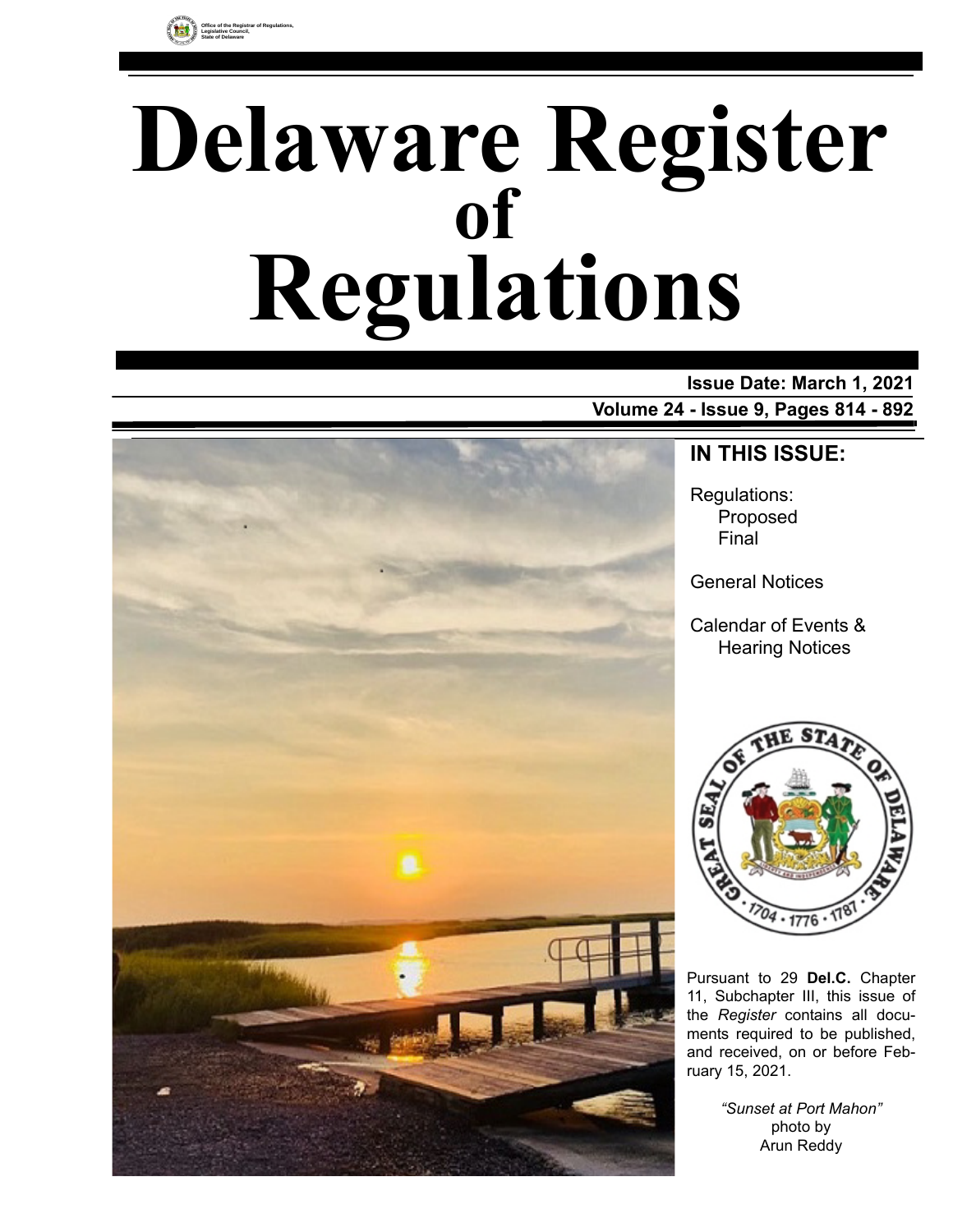# **INFORMATION ABOUT THE DELAWARE REGISTER OF REGULATIONS**

# **DELAWARE REGISTER OF REGULATIONS**

The *Delaware Register of Regulations* is an official State publication established by authority of 69 *Del. Laws*, c. 107 and is published on the first of each month throughout the year.

The *Delaware Register* will publish any regulations that are proposed to be adopted, amended or repealed and any emergency regulations promulgated.

The *Register* will also publish some or all of the following information:

- Governor's Executive Orders
- Governor's Appointments
- Agency Hearing and Meeting Notices
- Other documents considered to be in the public interest.

# **CITATION TO THE DELAWARE REGISTER**

The *Delaware Register of Regulations* is cited by volume, issue, page number and date. An example would be:

19 **DE Reg.** 1100 (06/01/16)

Refers to Volume 19, page 1100 of the *Delaware Register* issued on June 1, 2016.

# **SUBSCRIPTION INFORMATION**

The cost of a yearly subscription (12 issues) for the *Delaware Register of Regulations* is \$135.00. Single copies are available at a cost of \$12.00 per issue, including postage. For more information contact the Division of Research at 302-744-4114 or 1-800-282-8545 in Delaware.

# **CITIZEN PARTICIPATION IN THE REGULATORY PROCESS**

Delaware citizens and other interested parties may participate in the process by which administrative regulations are adopted, amended or repealed, and may initiate the process by which the validity and applicability of regulations is determined.

Under 29 **Del.C.** §10115 whenever an agency proposes to formulate, adopt, amend or repeal a regulation, it shall file notice and full text of such proposals, together with copies of the existing regulation being adopted, amended or repealed, with the Registrar for publication in the *Register of Regulations* pursuant to §1134 of this title. The notice shall describe the nature of the proceedings including a brief synopsis of the subject, substance, issues, possible terms of the agency action, a reference to the legal authority of the agency to act, and reference to any other regulations that may be impacted or affected by the proposal, and shall state the manner in which persons may present their views; if in writing, of the place to which and the final date by which such views may be submitted; or if at a public hearing, the date, time and place of the hearing. If a public hearing is to be held, such public hearing shall not be scheduled less than 20 days following publication of notice of the proposal in the *Register of Regulations*. If a public hearing will be held on the proposal, notice of the time, date, place and a summary of the nature of the proposal shall also be published in at least 2 Delaware newspapers of general circulation. The notice shall also be mailed to all persons who have made timely written requests of the agency for advance notice of its regulation-making proceedings.

**DELAWARE REGISTER OF REGULATIONS, VOL. 24, ISSUE 9, MONDAY, MARCH 1, 2021**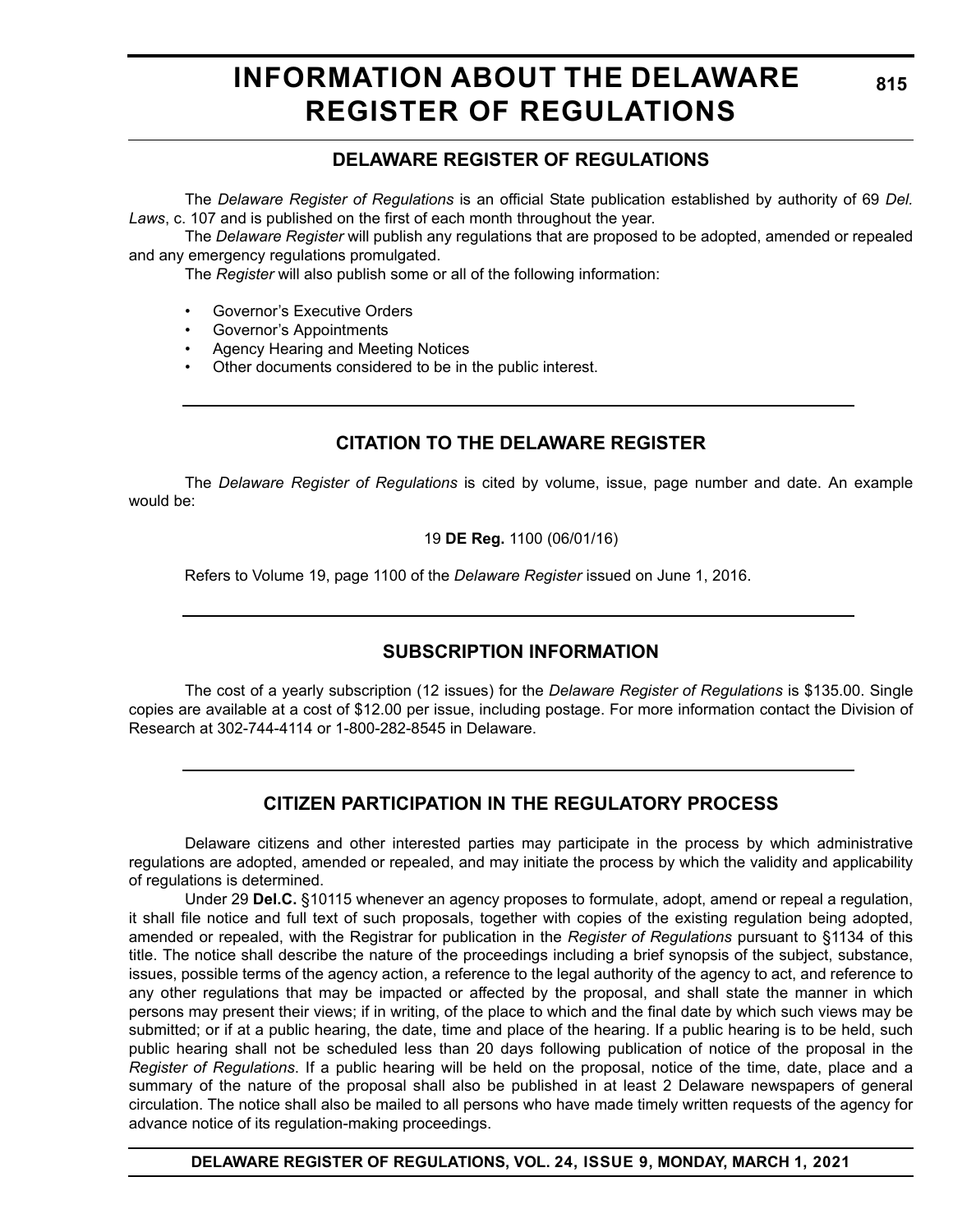**816**

# **INFORMATION ABOUT THE DELAWARE REGISTER OF REGULATIONS**

The opportunity for public comment shall be held open for a minimum of 30 days after the proposal is published in the *Register of Regulations*. At the conclusion of all hearings and after receipt, within the time allowed, of all written materials, upon all the testimonial and written evidence and information submitted, together with summaries of the evidence and information by subordinates, the agency shall determine whether a regulation should be adopted, amended or repealed and shall issue its conclusion in an order which shall include: (1) A brief summary of the evidence and information submitted; (2) A brief summary of its findings of fact with respect to the evidence and information, except where a rule of procedure is being adopted or amended; (3) A decision to adopt, amend or repeal a regulation or to take no action and the decision shall be supported by its findings on the evidence and information received; (4) The exact text and citation of such regulation adopted, amended or repealed; (5) The effective date of the order; (6) Any other findings or conclusions required by the law under which the agency has authority to act; and (7) The signature of at least a quorum of the agency members.

The effective date of an order which adopts, amends or repeals a regulation shall be not less than 10 days from the date the order adopting, amending or repealing a regulation has been published in its final form in the *Register of Regulations*, unless such adoption, amendment or repeal qualifies as an emergency under §10119.

Any person aggrieved by and claiming the unlawfulness of any regulation may bring an action in the Court for declaratory relief.

No action of an agency with respect to the making or consideration of a proposed adoption, amendment or repeal of a regulation shall be subject to review until final agency action on the proposal has been taken.

When any regulation is the subject of an enforcement action in the Court, the lawfulness of such regulation may be reviewed by the Court as a defense in the action.

Except as provided in the preceding section, no judicial review of a regulation is available unless a complaint therefor is filed in the Court within 30 days of the day the agency order with respect to the regulation was published in the *Register of Regulations*.

### **CLOSING DATES AND ISSUE DATES FOR THE DELAWARE REGISTER OF REGULATIONS**

| <b>ISSUE DATE</b> | <b>CLOSING DATE</b> | <b>CLOSING TIME</b> |
|-------------------|---------------------|---------------------|
| April 1           | March 15            | 4:30 p.m.           |
| May 1             | April 15            | 4:30 p.m.           |
| June 1            | May 17              | 4:30 p.m.           |
| July 1            | June 15             | 4:30 p.m.           |
| August 1          | July 15             | 4:30 p.m.           |
| September 1       | August 16           | 4:30 p.m.           |

### **DIVISION OF RESEARCH STAFF**

**Mark Brainard**, Joint Legislative Oversight Sunset Committee Analyst; **Amy Burke**, Administrative Specialist II; **Jeff Chubbs**, Research Analyst; **Mark J. Cutrona**, Director; **Deborah Gottschalk**, Sr. Legislative Attorney; **Robert Lupo**, Graphics and Printing Technician IV; **Colinda Marker**, Executive Assistant; **Amanda McAtee**, Joint Legislative Oversight Sunset Committee Analyst; **Kathleen Morris**, Fiscal Administrative Officer; **Nathan Poore**, Graphics and Printing Technician III; **Joel Rudnick,** Legislative Librarian; **Erika Schrader,** Assistant Registrar of Regulations; **Victoria Schultes**, Administrative Specialist III; **Don Sellers,** Print Shop Supervisor; **Yvette W. Smallwood**, Registrar of Regulations; **Holly Vaughn Wagner**, Deputy Director; **Cara Wilson**, Legislative Attorney; **Natalie White**, Administrative Specialist III.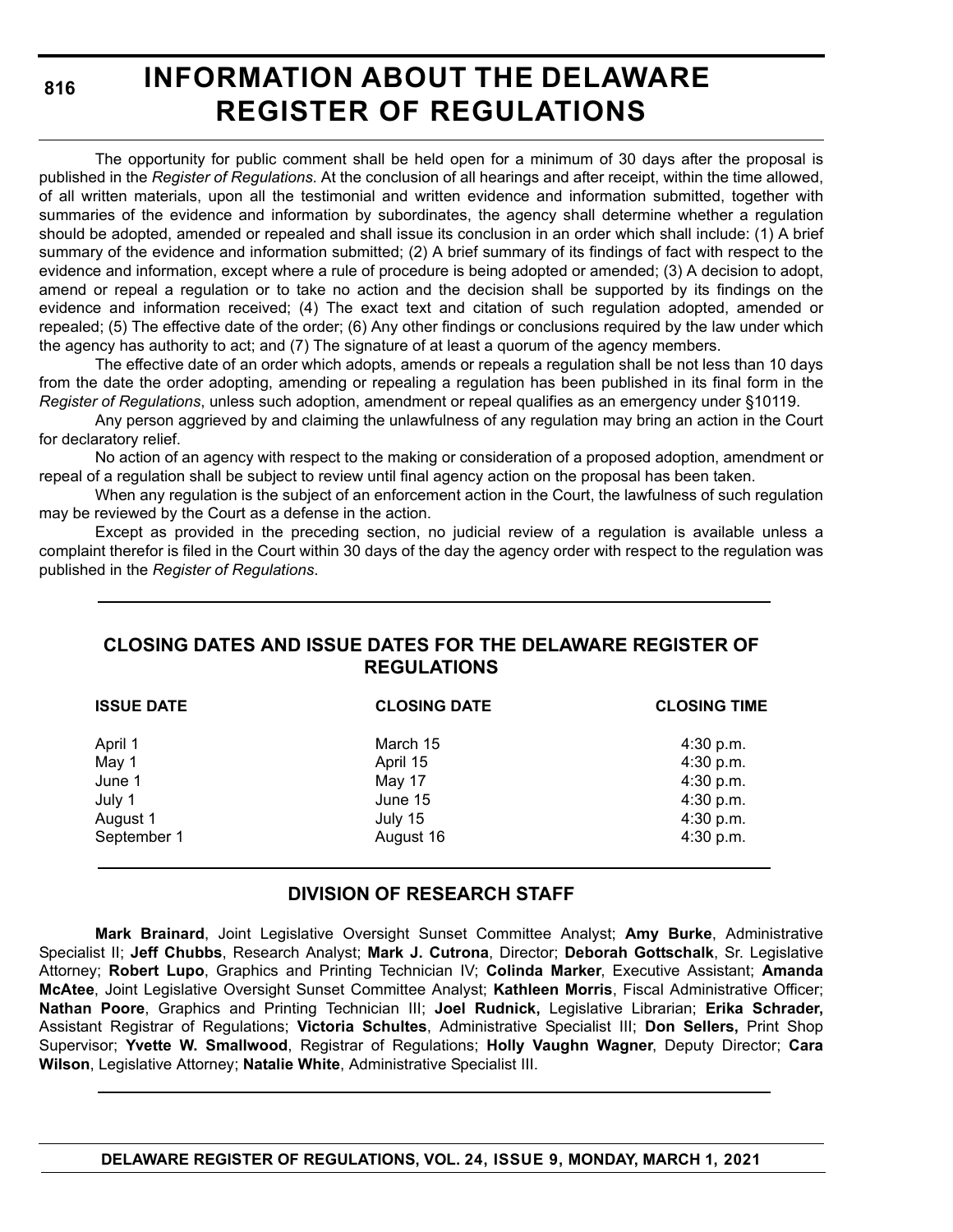# **TABLE OF CONTENTS**

**817**

<span id="page-3-0"></span>[Cumulative Tables............................................................................................................................. ............ 819](#page-5-0)

### **PROPOSED**

| <b>DEPARTMENT OF AGRICULTURE</b>                                                                                                             |     |
|----------------------------------------------------------------------------------------------------------------------------------------------|-----|
| <b>Thoroughbred Racing Commission</b>                                                                                                        |     |
|                                                                                                                                              | 825 |
| <b>DEPARTMENT OF EDUCATION</b>                                                                                                               |     |
| <b>Office of the Secretary</b>                                                                                                               |     |
| 210 District School Board Member Special Education Due Process Hearing Training                                                              | 826 |
|                                                                                                                                              | 828 |
|                                                                                                                                              | 831 |
| 502 Alignment of Local School District Curricula to the State Content Standards                                                              | 833 |
|                                                                                                                                              | 835 |
| <b>DEPARTMENT OF HEALTH AND SOCIAL SERVICES</b>                                                                                              |     |
| <b>Delaware Health Care Commission</b>                                                                                                       |     |
| Delaware Health Insurance Individual Market Stabilization Reinsurance Program and Fund<br><b>Division of Medicaid and Medical Assistance</b> | 841 |
|                                                                                                                                              | 847 |
|                                                                                                                                              | 848 |
|                                                                                                                                              | 851 |
| <b>DEPARTMENT OF STATE</b>                                                                                                                   |     |
| <b>Division of Professional Regulation</b>                                                                                                   |     |
|                                                                                                                                              | 857 |
|                                                                                                                                              | 858 |
| <b>DEPARTMENT OF TRANSPORTATION</b>                                                                                                          |     |
| <b>Division of Motor Vehicles</b>                                                                                                            |     |
|                                                                                                                                              | 859 |

# **FINAL**

| <b>DEPARTMENT OF AGRICULTURE</b>                                                      |     |
|---------------------------------------------------------------------------------------|-----|
| <b>Delaware Agricultural Lands Preservation Foundation</b>                            |     |
| 702 Regulations Governing the Delaware Agricultural Forestlands Preservation Program. | 860 |
| <b>Plant Industries Section</b>                                                       |     |
| 805 Rules and Regulations for Delaware Domestic Hemp Production Program               | 861 |
| <b>DEPARTMENT OF EDUCATION</b>                                                        |     |
| <b>Office of the Secretary</b>                                                        |     |
|                                                                                       | 863 |
| <b>Professional Standards Board</b>                                                   |     |
|                                                                                       | 867 |
|                                                                                       | 871 |

# **DELAWARE REGISTER OF REGULATIONS, VOL. 24, ISSUE 9, MONDAY, MARCH 1, 2021**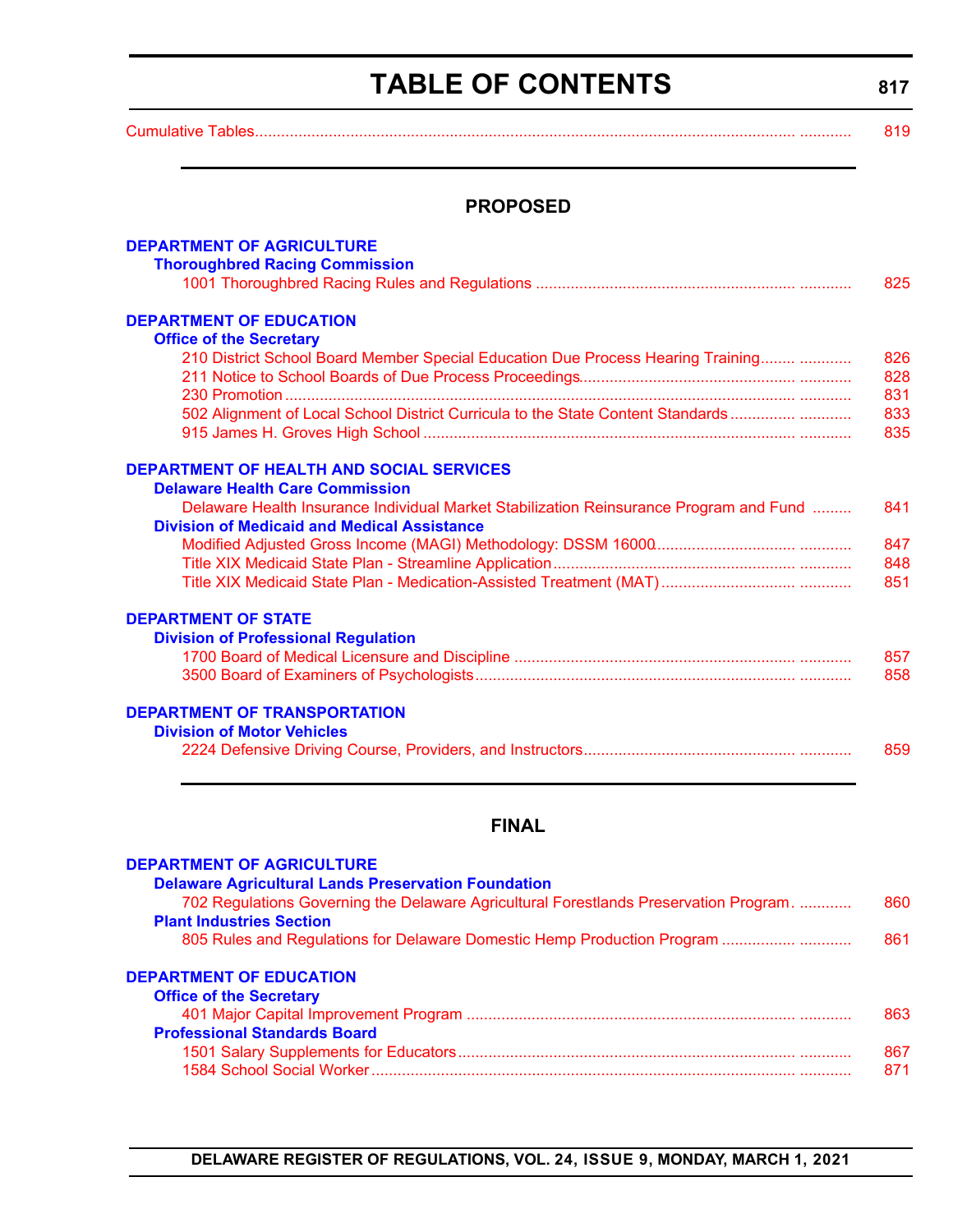# **TABLE OF CONTENTS**

| <b>DEPARTMENT OF NATURAL RESOURCES AND ENVIRONMENTAL CONTROL</b><br><b>Division of Air Quality</b> |      |
|----------------------------------------------------------------------------------------------------|------|
| 1151 Prohibitions on Use of Certain Hydrofluorocarbons in Specific End-Uses                        | 876  |
| <b>Division of Watershed Stewardship</b>                                                           |      |
|                                                                                                    | 882  |
| <b>DEPARTMENT OF STATE</b>                                                                         |      |
| <b>Division of Professional Regulation</b>                                                         |      |
|                                                                                                    | 886. |
|                                                                                                    |      |

### **GENERAL NOTICES**

#### **[DEPARTMENT OF NATURAL RESOURCES AND ENVIRONMENTAL CONTROL](https://dnrec.alpha.delaware.gov/) [Division of Watershed Stewardship](https://dnrec.alpha.delaware.gov/watershed-stewardship/)**

General Permit Authorization for Discharges from Construction Activities Under the National [Pollutant Discharge Elimination System and the Laws of the State of Delaware .......... ............ 888](#page-74-0)

# **CALENDAR OF EVENTS/HEARING NOTICES**

|                                                                                                      | 889       |
|------------------------------------------------------------------------------------------------------|-----------|
| Dept. of Agriculture; Thoroughbred Racing Commission; Notice of Public Comment Period                | 889       |
|                                                                                                      | 889       |
| Dept. of Health and Social Services: Delaware Health Care Commission; Div. of Medicaid and Medical   |           |
|                                                                                                      | 890 - 891 |
| Dept. of State; Div. of Professional Regulation; Board of Medical Licensure and Discipline; Board of |           |
| Examiners of Psychologists; Notices of Public Hearings and Public Comment Periods                    | 891-892   |
|                                                                                                      | 892       |

### **DELAWARE REGISTER OF REGULATIONS, VOL. 24, ISSUE 9, MONDAY, MARCH 1, 2021**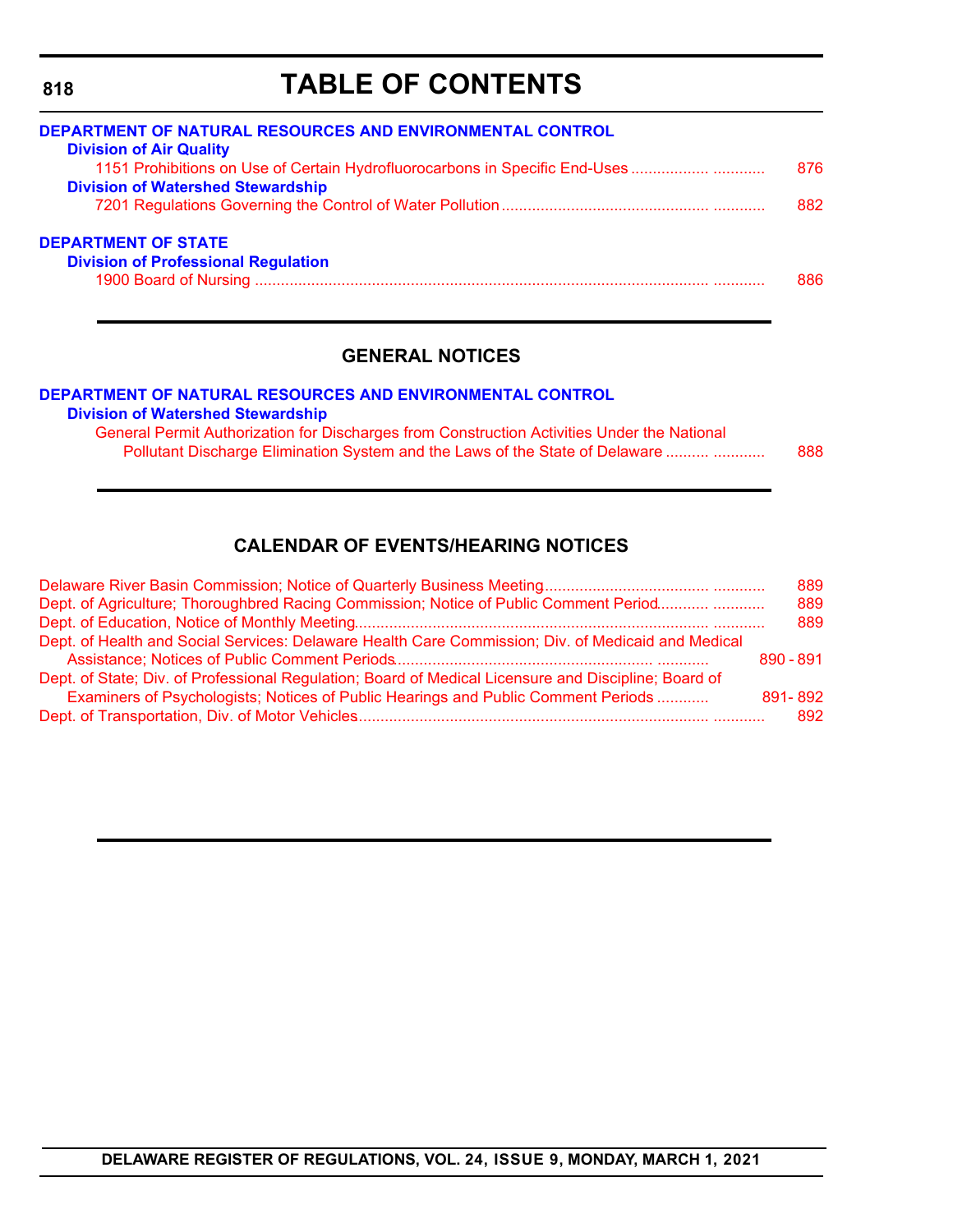<span id="page-5-0"></span>The table printed below lists the regulations that have been proposed, adopted, amended or repealed in the preceding issues of the current volume of the *Delaware Register of Regulations*.

The regulations are listed alphabetically by the promulgating agency, followed by a citation to that issue of the *Register* in which the regulation was published. Proposed regulations are designated with (Prop.); Final regulations are designated with (Final); Emergency regulations are designated with (Emer.); and regulations that have been repealed are designated with (Rep.).

| DELAWARE CRIMINAL JUSTICE INFORMATION SYSTEM<br>1301 Delaware Criminal Justice Information System Rules and Regulations | 24 DE Reg. 738 (Prop.)               |                        |
|-------------------------------------------------------------------------------------------------------------------------|--------------------------------------|------------------------|
| <b>DELAWARE SOLID WASTE AUTHORITY</b>                                                                                   | 24 DE Reg. 624(Prop.)                |                        |
| DELAWARE STATE FIRE PREVENTION COMMISSION                                                                               |                                      |                        |
|                                                                                                                         | 24 DE Reg. 743 (Prop.)               |                        |
|                                                                                                                         | 24 DE Reg. 744 (Prop.)               |                        |
| 703 Installation, Operation, Maintenance, Testing and Sales of Signaling Systems,                                       |                                      |                        |
|                                                                                                                         | 24 DE Reg. 745 (Prop.)               |                        |
|                                                                                                                         | 24 DE Reg. 745 (Prop.)               |                        |
|                                                                                                                         | 24 DE Reg. 751 (Prop.)               |                        |
|                                                                                                                         | 24 DE Reg. 471 (Final)               |                        |
| <b>DEPARTMENT OF AGRICULTURE</b>                                                                                        |                                      |                        |
| <b>Delaware Agricultural Lands Preservation Foundation</b>                                                              |                                      |                        |
| 702 Regulations Governing the Delaware Agricultural Forestlands Preser-                                                 |                                      |                        |
|                                                                                                                         | 24 DE Reg. 437 (Prop.)               |                        |
| <b>Delaware Forest Service</b>                                                                                          |                                      |                        |
|                                                                                                                         | 24 DE Reg. 438 (Prop.)               |                        |
| <b>Harness Racing Commission</b>                                                                                        | 24 DE Reg. 656 (Final)               |                        |
|                                                                                                                         | 24 DE Reg. 443 (Prop.)               |                        |
|                                                                                                                         | 24 DE Reg. 625 (Prop.)               |                        |
|                                                                                                                         | 24 DE Reg. 662 (Final)               |                        |
|                                                                                                                         | 24 DE Reg. 752 (Prop.)               |                        |
| <b>Plant Industries Section</b>                                                                                         |                                      |                        |
| 805 Rules and Regulations for Delaware Domestic Hemp Production Program                                                 | 24 DE Reg. 627 (Prop.)               |                        |
| <b>Thoroughbred Racing Commission</b>                                                                                   |                                      |                        |
|                                                                                                                         | 24 DE Reg. 47 (Final)                |                        |
|                                                                                                                         | 24 DE Reg. 219 (Prop.)               |                        |
| <b>DEPARTMENT OF EDUCATION</b>                                                                                          |                                      |                        |
| <b>Office of the Secretary</b>                                                                                          |                                      |                        |
| 101 DELACARE: Regulations for Early Care and Education and School-Age                                                   |                                      |                        |
|                                                                                                                         | 24 DE Reg. 14 (Prop.)                |                        |
|                                                                                                                         |                                      | 24 DE Reg. 267 (Final) |
| 103 Regulations for Family and Large Family Care Homes                                                                  | 24 DE Reg. 16 (Prop.)                |                        |
|                                                                                                                         | 24 DE Reg. 272 (Final)<br>24 DE Reg. | 18 (Prop.)             |
|                                                                                                                         | 24 DE Reg. 274 (Final)               |                        |
|                                                                                                                         | 24 DE Reg. 445 (Prop.)               |                        |
|                                                                                                                         | 24 DE Reg. 770 (Final)               |                        |
| 252 Required Educational Records and Transfer and Maintenance of                                                        |                                      |                        |
|                                                                                                                         | 24 DE Reg. 97 (Prop.)                |                        |
|                                                                                                                         |                                      | 24 DE Reg. 348 (Final) |

**DELAWARE REGISTER OF REGULATIONS, VOL. 24, ISSUE 9, MONDAY, MARCH 1, 2021**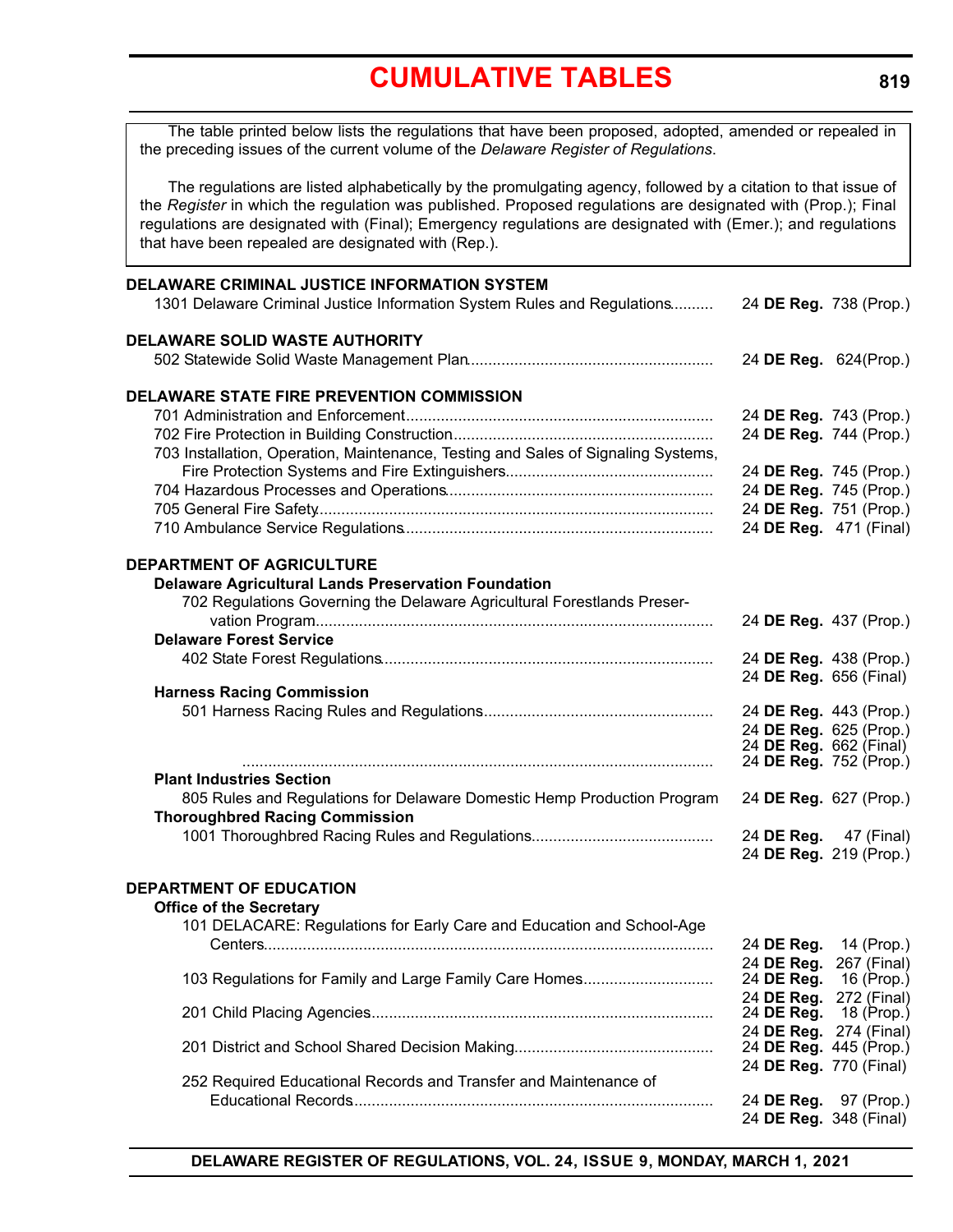# **820**

# **CUMULATIVE TABLES**

|                                                                                   | 24 <b>DE Reg.</b> 137 (Final)                           |
|-----------------------------------------------------------------------------------|---------------------------------------------------------|
|                                                                                   | 24 DE Reg. 637 (Prop.)<br>24 <b>DE Reg.</b> 142 (Final) |
| 505 High School Graduation Requirements and Diplomas                              | 24 DE Reg. 220 (Prop.)                                  |
|                                                                                   | 24 DE Reg. 536 (Final)                                  |
|                                                                                   | 24 DE Reg. 663 (Final)                                  |
| 612 Possession, Use or Distribution of Drugs and Alcohol                          | 24 DE Reg. 76 (Emer.)                                   |
|                                                                                   | 24 DE Reg. 100 (Prop.)                                  |
|                                                                                   | 24 <b>DE Reg.</b> 474 (Final)                           |
|                                                                                   | 24 DE Reg. 448 (Prop.)                                  |
|                                                                                   | 24 DE Reg. 667 (Final)                                  |
|                                                                                   | 24 DE Reg. 515 (Emer.)                                  |
|                                                                                   | 24 DE Reg. 521 (Prop.)                                  |
| 738 Financial Goals for Instruction and Instruction-related Expenditures          | 24 DE Reg. 774 (Final)<br>24 DE Reg. 225 (Prop.)        |
|                                                                                   | 24 DE Reg. 478 (Final)                                  |
|                                                                                   | 24 DE Reg. 81 (Emer.)                                   |
|                                                                                   | 24 DE Reg. 105 (Prop.)                                  |
|                                                                                   | 24 <b>DE Reg.</b> 351 (Final)                           |
| 922 Children with Disabilities Subpart A, Purposes and Definitions                | 24 <b>DE Reg.</b> 11 (Prop.)                            |
|                                                                                   | 24 DE Reg. 671 (Final)                                  |
| 925 Children with Disabilities Subpart D, Evaluations, Eligibility Determination, |                                                         |
|                                                                                   | 24 DE Reg. 13 (Prop.)                                   |
|                                                                                   | 24 DE Reg. 673 (Final)                                  |
| 934 Regulations for Family and Large Family Child Care Homes                      | 24 DE Reg. 453 (Prop.)                                  |
|                                                                                   | 24 DE Reg. 677 (Final)                                  |
| 1006 Delaware Interscholastic Athletic Association (DIAA)                         | 24 DE Reg. 538 (Final)                                  |
| 1008 DIAA Junior High and Middle School Interscholastic Athletics                 | 24 DE Reg. 19 (Prop.)                                   |
|                                                                                   | 24 DE Reg. 539 (Final)<br>24 <b>DE Reg.</b> 21 (Prop.)  |
|                                                                                   | 24 DE Reg. 540 (Final)                                  |
| 1010 Interscholastic Athletic during the COVID-19 Pandemic                        | 24 DE Reg. 87 (Emer.)                                   |
|                                                                                   | 24 DE Reg. 302 (Emer.)                                  |
|                                                                                   | 24 DE Reg. 208 (Emer.)                                  |
|                                                                                   | 24 DE Reg. 429 (Emer.)                                  |
| 1011 Interscholastic Athletics during the COVID-19 Pandemic                       | 24 DE Reg. 313 (Prop.)                                  |
|                                                                                   | 24 DE Reg. 542 (Final)                                  |
|                                                                                   | 24 DE Reg. 145 (Final)                                  |
|                                                                                   | 24 DE Reg. 753 (Prop.)                                  |
| <b>Professional Standards Board</b>                                               |                                                         |
|                                                                                   | 24 DE Reg. 523 (Prop.)                                  |
|                                                                                   | 24 DE Reg. 146 (Final)                                  |
|                                                                                   | 24 DE Reg. 642 (Prop.)                                  |
|                                                                                   | 24 DE Reg. 227 (Prop.)                                  |
|                                                                                   | 24 DE Reg. 678 (Final)                                  |
|                                                                                   | 24 <b>DE Reg.</b> 357 (Final)<br>24 DE Reg. 111 (Prop.) |
|                                                                                   | 24 DE Reg. 683 (Final)                                  |
|                                                                                   | 24 DE Reg. 22 (Prop.)                                   |
|                                                                                   | 24 DE Reg. 363 (Final)                                  |
|                                                                                   | 24 DE Reg. 115 (Prop.)                                  |
|                                                                                   | 24 DE Reg. 687 (Final)                                  |
| 1570 Early Childhood Exceptional Children Special Education Teacher               | 24 DE Reg.<br>27 (Prop.)                                |
|                                                                                   | 24 DE Reg.<br>367 (Final)                               |
| 1571 Special Education Teacher of Students with Disabilities                      | 24 DE Reg.<br>48 (Final)                                |
|                                                                                   | 24 DE Reg.<br>152 (Final)                               |
| 1573 Teacher of Students with Autism or Students with Severe Intellectual         |                                                         |
|                                                                                   | 24 DE Reg. 372 (Final)                                  |
|                                                                                   |                                                         |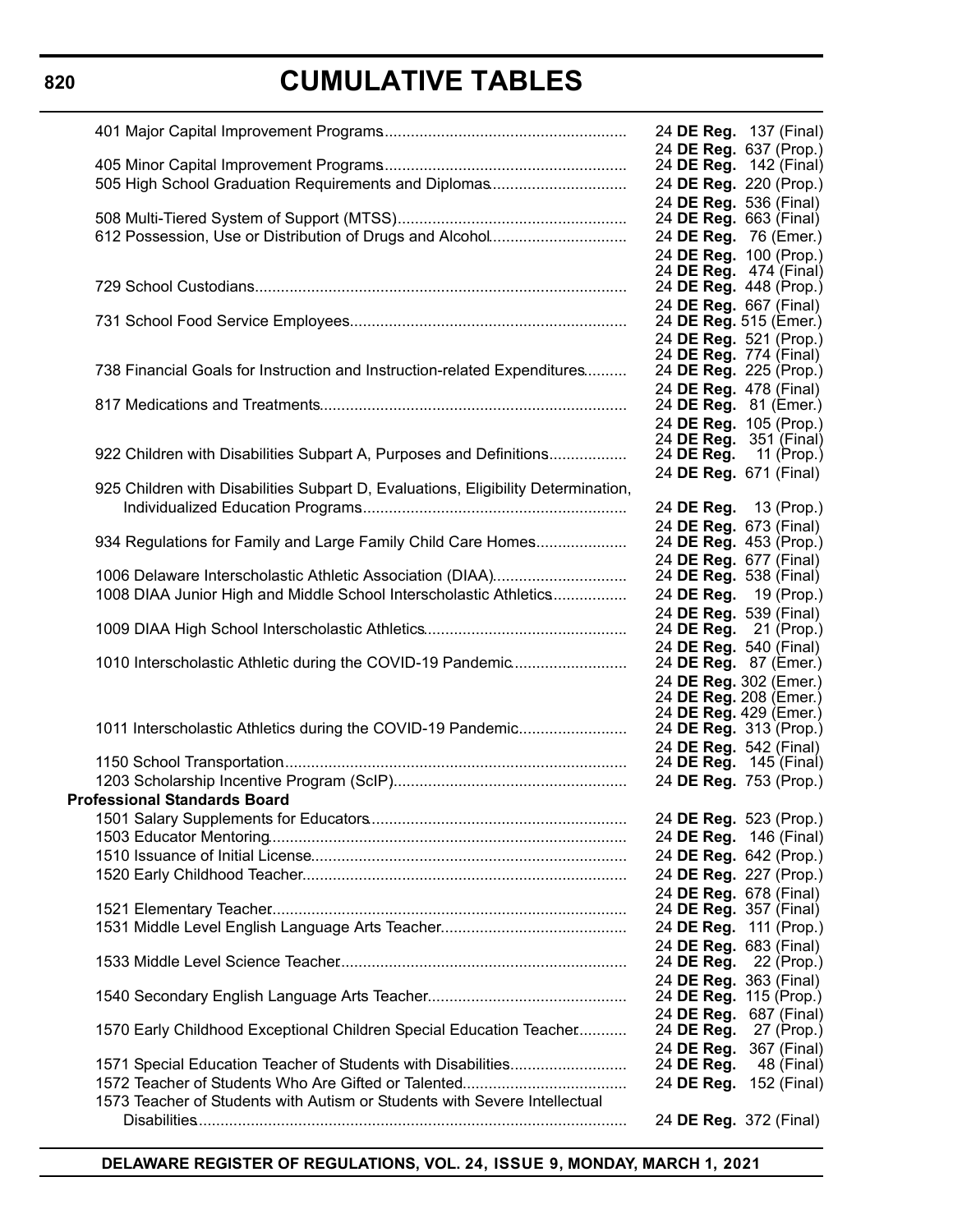|                                                                             |            | 24 DE Reg. 454 (Prop.)                           |
|-----------------------------------------------------------------------------|------------|--------------------------------------------------|
|                                                                             |            | 24 DE Reg. 775 (Final)<br>24 DE Reg. 458 (Prop.) |
|                                                                             |            | 24 DE Reg. 643 (Prop.)<br>24 DE Reg. 649 (Prop.) |
|                                                                             |            | 24 DE Reg. 758 (Prop.)                           |
|                                                                             |            | 24 DE Reg. 527 (Prop.)                           |
|                                                                             |            |                                                  |
|                                                                             |            | 24 DE Reg. 232 (Prop.)<br>24 DE Reg. 546 (Final) |
|                                                                             |            | 24 DE Reg. 238 (Prop.)<br>24 DE Reg. 552 (Final) |
|                                                                             |            | 24 DE Reg. 245 (Prop.)                           |
|                                                                             |            | 24 DE Reg. 559 (Final)<br>24 DE Reg. 251 (Prop.) |
| <b>DEPARTMENT OF HEALTH AND SOCIAL SERVICES</b>                             |            | 24 DE Reg. 567 (Final)                           |
| <b>Division of Health Care Quality</b>                                      |            |                                                  |
| 3102 Long Term Care Transfer, Discharge and Readmission Procedures          |            | 24 DE Reg. 275 (Final)                           |
|                                                                             |            | 24 DE Reg. 304 (Emer.)                           |
|                                                                             |            | 24 DE Reg. 315 (Prop.)                           |
|                                                                             |            | 24 DE Reg. 574 (Final)                           |
|                                                                             |            | 24 DE Reg. 306 (Emer.)                           |
|                                                                             |            | 24 DE Reg. 317 (Prop.)                           |
|                                                                             |            | 24 DE Reg. 579 (Final)                           |
|                                                                             |            | 24 DE Reg. 308 (Emer.)                           |
|                                                                             |            | 24 DE Reg. 320 (Prop.)                           |
|                                                                             |            | 24 DE Reg. 584 (Final)                           |
| <b>Division of Medicaid and Medical Assistance</b>                          |            |                                                  |
| Title XIX Medicaid State Plan - Non-Emergency Medical Transportation        |            |                                                  |
|                                                                             |            | 24 DE Reg. 779 (Final)                           |
|                                                                             |            | 24 DE Reg. 784 (Final)                           |
| Title XXI Delaware Healthy Children's Program State Plan - Health Services  |            |                                                  |
|                                                                             |            | 24 DE Reg. 480 (Final)                           |
| <b>Division of Public Health</b>                                            |            |                                                  |
| 4202 Control of Communicable and Other Disease Conditions                   |            | 24 DE Reg. 434 (Emer.)                           |
|                                                                             |            | 24 DE Reg. 464 (Prop.)                           |
|                                                                             |            | 24 DE Reg. 732 (Emer.)                           |
|                                                                             |            | 24 DE Reg. 791 (Final)                           |
|                                                                             |            | 24 DE Reg. 692 (Final)                           |
|                                                                             |            | 24 DE Reg. 158 (Final)                           |
|                                                                             |            | 24 DE Reg. 322 (Prop.)                           |
|                                                                             |            | 24 DE Reg. 532 (Prop.)                           |
|                                                                             |            | 24 DE Reg. 794 (Final)                           |
|                                                                             |            | 24 DE Reg. 258 (Prop.)                           |
|                                                                             |            | 24 DE Reg. 485 (Final)                           |
| <b>Division of Social Services</b>                                          |            |                                                  |
| Application Processing and Copay for the Child Care Subsidy Program:        |            |                                                  |
|                                                                             |            | 24 DE Reg. 120 (Prop.)                           |
|                                                                             |            | 24 DE Reg. 589 (Final)                           |
|                                                                             | 24 DE Reg. | 55 (Final)                                       |
|                                                                             |            | 24 DE Reg. 323 (Prop.)                           |
|                                                                             |            | 24 DE Reg. 700 (Final)                           |
| Determining Special Needs and Income Eligibility for Child Care: DSSM 11003 |            | 24 DE Reg. 164 (Final)                           |
| POC - Changing Providers and Charging Fees: DSSM 11004.9.3 and              |            | 24 DE Reg. 704 (Final)                           |
|                                                                             |            | 24 DE Reg. 326 (Prop.)                           |
|                                                                             |            | 24 DE Reg. 696 (Final)                           |
|                                                                             |            |                                                  |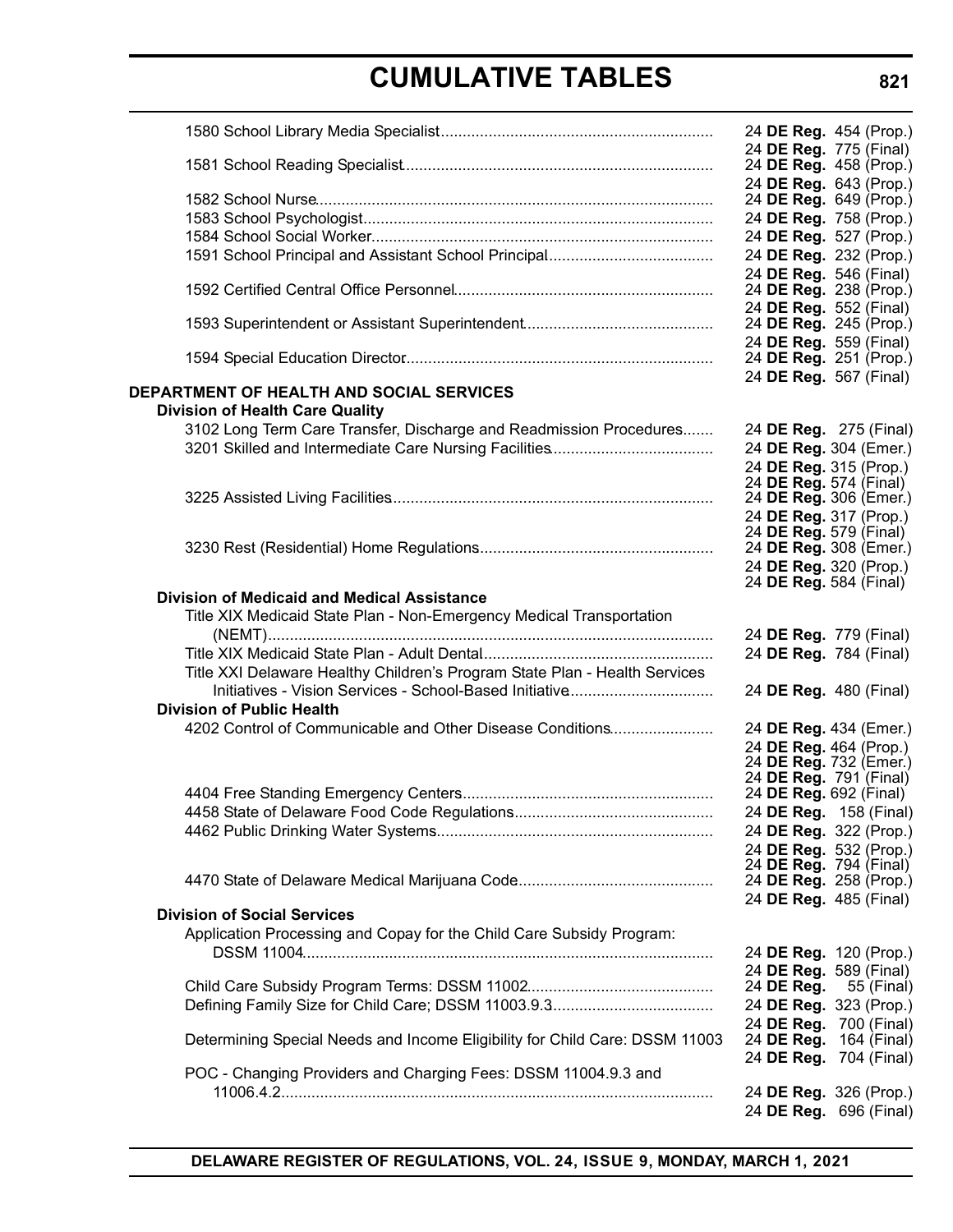| Terminating Food Benefits due to Substantial Lottery or Gambling Winnings:                                                        |                        | 24 DE Reg. 259 (Prop.)                            |
|-----------------------------------------------------------------------------------------------------------------------------------|------------------------|---------------------------------------------------|
|                                                                                                                                   | 24 DE Reg. 597 (Final) |                                                   |
| DEPARTMENT OF HUMAN RESOURCES<br><b>State Employee Benefits Committee</b>                                                         |                        |                                                   |
| 2001 Group Health Care Insurance Eligibility an Enrollment Rules                                                                  | 24 DE Reg. 601 (Final) |                                                   |
| <b>DEPARTMENT OF INSURANCE</b><br><b>Office of the Commissioner</b>                                                               |                        |                                                   |
|                                                                                                                                   |                        | 24 DE Reg. 330 (Prop.)                            |
|                                                                                                                                   |                        | 24 DE Reg. 32 (Prop.)                             |
|                                                                                                                                   |                        | 24 DE Reg. 283 (Final)                            |
|                                                                                                                                   |                        | 24 DE Reg. 533 (Prop.)<br>24 DE Reg. 798 (Final)  |
| 1319 Arbitration of Disputes Between Carriers and Primary Care and Chronic                                                        |                        | 24 DE Reg. 56 (Final)                             |
| 1409 Insurance Coverage for Telemedicine and Telehealth                                                                           |                        | 24 DE Reg. 488 (Final)                            |
|                                                                                                                                   |                        | 24 DE Reg. 167 (Final)                            |
| <b>DEPARTMENT OF LABOR</b>                                                                                                        |                        |                                                   |
| <b>Division of Unemployment Insurance</b><br>1201 Unemployment Insurance Appeal Board Regulations (§4.2.1)                        | 24 DE Reg. 88 (Emer.)  |                                                   |
|                                                                                                                                   |                        | 24 DE Reg. 286 (Final)                            |
| 1201 Unemployment Insurance Appeal Board Regulations (§4.7.4)                                                                     | 24 DE Reg. 91 (Èmer.)  | 24 DE Reg. 517 (Emer.)                            |
|                                                                                                                                   | 24 DE Reg. 800 (Final) | 24 <b>DE Reg.</b> 173 (Final)                     |
| DEPARTMENT OF NATURAL RESOURCES AND ENVIRONMENTAL CONTROL<br><b>Division of Air Quality</b>                                       |                        |                                                   |
|                                                                                                                                   |                        | 24 DE Reg. 61 (Final)                             |
|                                                                                                                                   |                        | 24 DE Reg. 465 (Prop.)                            |
| Section 36.0 Vapor Emission Control at Gasoline Dispensing Facilities                                                             |                        | 24 DE Reg. 466 (Prop.)                            |
| <b>Division of Fish and Wildlife</b>                                                                                              |                        |                                                   |
| 3502 Striped Bass Spawning Season and Area Restrictions<br>3503 Striped Bass Recreational Fishing Seasons; Methods of Take; Creel | 24 DE Reg. 803 (Final) |                                                   |
|                                                                                                                                   |                        | 24 DE Reg. 6 (Emer.)                              |
|                                                                                                                                   |                        | 24 DE Reg. 175 (Final)                            |
|                                                                                                                                   |                        | 24 DE Reg. 207 (Errata)<br>24 DE Reg. 803 (Final) |
|                                                                                                                                   | 24 DE Reg.             | $6$ (Emer.)                                       |
|                                                                                                                                   |                        | 24 DE Reg. 175 (Final)                            |
|                                                                                                                                   | 24 DE Reg. 207(Errata) |                                                   |
|                                                                                                                                   |                        | 24 DE Reg. 310 (Emer.)                            |
| <b>Division of Waste and Hazardous Substances</b>                                                                                 | 24 DE Reg. 736 (Emer.) |                                                   |
|                                                                                                                                   |                        | 24 DE Reg. 333 (Prop.)                            |
|                                                                                                                                   | 24 DE Reg. 603 (Final) | 24 DE Reg. 127 (Prop.)                            |
|                                                                                                                                   |                        | 24 DE Reg. 711 (Final)<br>24 DE Reg. 467 (Prop.)  |
| <b>Division of Watershed Stewardship</b>                                                                                          | 24 DE Reg. 806 (Final) |                                                   |
| 7201 Regulations Governing the Control of Water Pollution                                                                         |                        | 24 DE Reg. 468 (Prop.)                            |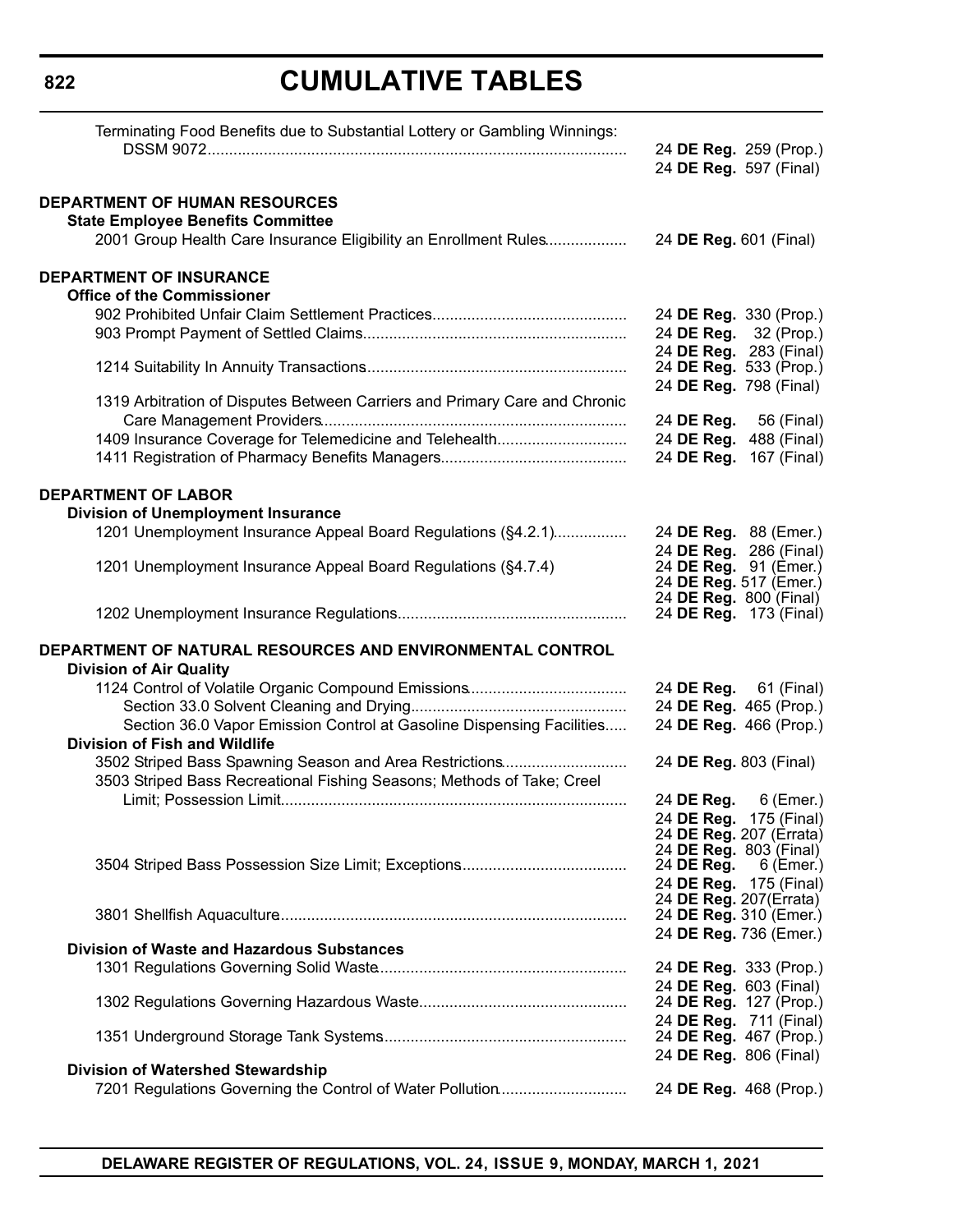| <b>DEPARTMENT OF SAFETY AND HOMELAND SECURITY</b><br><b>Delaware Council on Police Training</b> |                                                        |                            |
|-------------------------------------------------------------------------------------------------|--------------------------------------------------------|----------------------------|
| 801 Regulations of the Delaware Council on Police Training                                      | 24 DE Reg. 763 (Prop.)                                 |                            |
| <b>Division of State Police</b>                                                                 |                                                        |                            |
| 1300 Board of Examiners of Private Investigators & Private Security Agencies                    | 24 DE Reg. 179 (Final)                                 |                            |
|                                                                                                 | 24 DE Reg. 180 (Final)                                 |                            |
| <b>DEPARTMENT OF STATE</b>                                                                      |                                                        |                            |
| <b>Division of Professional Regulation</b>                                                      |                                                        |                            |
|                                                                                                 | 24 DE Reg. 490 (Final)                                 |                            |
|                                                                                                 |                                                        | 24 DE Reg. 181 (Final)     |
|                                                                                                 | 24 DE Reg. 713 (Final)                                 |                            |
|                                                                                                 | 24 DE Reg. 334 (Prop.)                                 |                            |
|                                                                                                 | 24 DE Reg. 379 (Final)                                 |                            |
|                                                                                                 | 24 DE Reg. 380 (Final)                                 |                            |
| 2600 Examining Board of Physical Therapists and Athletic Trainers                               | 24 DE Reg. 37 (Prop.)                                  |                            |
|                                                                                                 | 24 DE Reg. 263 (Prop.)                                 |                            |
|                                                                                                 | 24 DE Reg. 491 (Final)                                 |                            |
|                                                                                                 | 24 DE Reg. 128 (Prop.)                                 |                            |
|                                                                                                 | 24 DE Reg. 493 (Final)<br>24 <b>DE Reg.</b> 95 (Emer.) |                            |
|                                                                                                 | 24 DE Reg. 335 (Prop.)                                 |                            |
|                                                                                                 | 24 <b>DE Reg.</b> 715 (Final)                          |                            |
|                                                                                                 | 24 DE Reg. 64 (Final)                                  |                            |
|                                                                                                 | 24 DE Reg. 265 (Prop.)                                 |                            |
|                                                                                                 | 24 <b>DE Reg.</b> 65 (Final)                           |                            |
|                                                                                                 | 24 DE Reg. 340 (Prop.)                                 |                            |
|                                                                                                 | 24 DE Reg. 764 (Prop.)                                 |                            |
|                                                                                                 | 24 DE Reg. 606 (Final)                                 |                            |
|                                                                                                 | 24 DE Reg.                                             | 9 (Emer.)                  |
| <b>Office of the State Bank Commissioner</b>                                                    |                                                        |                            |
| 801 Application to Become a Delaware Bank Holding Company                                       | 24 DE Reg. 382 (Final)                                 |                            |
| 1101 Election to be Treated for Tax Purposes as a "Subsidiary Corporation" of                   |                                                        |                            |
| a Delaware Chartered Banking Organization or Trust Company, National                            |                                                        |                            |
| Bank Having its Principal Office in Delaware, or Out-of-State Bank That                         |                                                        |                            |
|                                                                                                 | 24 DE Reg. 385 (Final)                                 |                            |
|                                                                                                 | 24 DE Reg. 387 (Final)                                 |                            |
|                                                                                                 | 24 DE Reg. 388 (Final)                                 |                            |
| 1107 Estimated Franchise Tax Report Federal Savings Banks Not Head-                             |                                                        |                            |
| 1108 Final Franchise Tax Report Federal Savings Banks Not Headquartered                         | 24 DE Reg. 389 (Final)                                 |                            |
|                                                                                                 |                                                        |                            |
| 1111 Estimated Franchise Tax Report for Resulting Branches in this State of                     | 24 DE Reg. 390 (Final)                                 |                            |
|                                                                                                 |                                                        |                            |
|                                                                                                 | 24 DE Reg. 391 (Final)                                 |                            |
| 1112 Final Franchise Tax Report for Resulting Branches in this State of Out-                    |                                                        |                            |
|                                                                                                 | 24 DE Reg. 392 (Final)                                 |                            |
|                                                                                                 | 24 DE Reg. 394 (Final)                                 |                            |
| 1201 Policies and Procedures Regarding FOIA Requests                                            | 24 DE Reg. 400 (Final)                                 |                            |
| <b>Public Service Commission</b>                                                                |                                                        |                            |
| 8002 Rules to Establish an Excavation Damage Prevention Program                                 | 24 DE Reg.                                             | 40 (Prop.)                 |
| 8003 Natural Gas Service Reliability and System Planning Standards                              | 24 DE Reg.<br>24 DE Reg.                               | 607 (Final)<br>405 (Final) |
|                                                                                                 |                                                        |                            |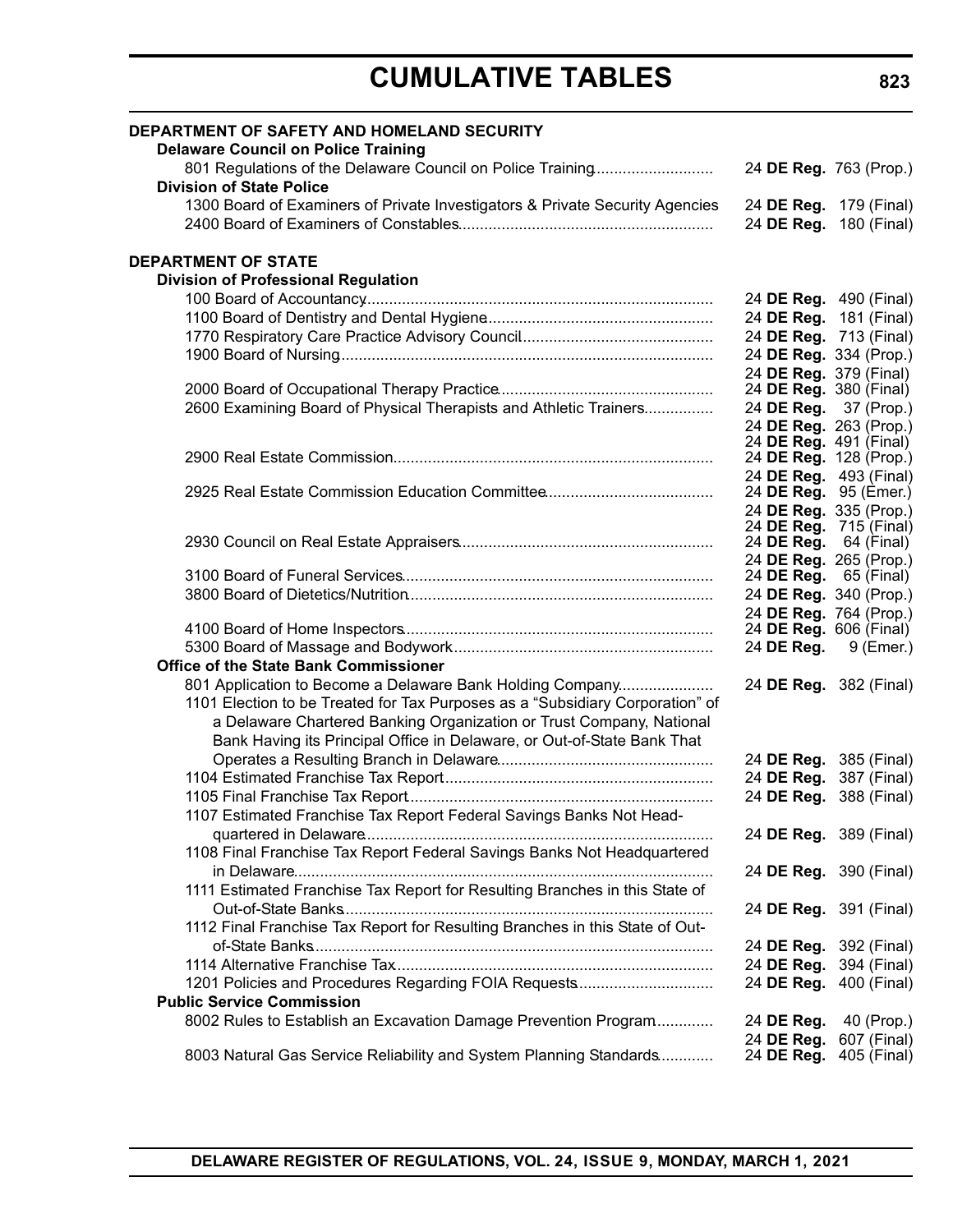| DEPARTMENT OF TRANSPORTATION<br><b>Division of Motor Vehicles</b>          |                                                  |                        |
|----------------------------------------------------------------------------|--------------------------------------------------|------------------------|
| 2222 School Bus Driver Qualifications and Endorsements                     |                                                  | 24 DE Reg. 129 (Prop.) |
| 2224 Defensive Driving Course, Providers and Instructors                   | 24 DE Reg. 407 (Final)<br>24 DE Reg. 654 (Prop.) |                        |
| <b>Division of Transportation Solutions</b>                                |                                                  |                        |
|                                                                            |                                                  | 24 DE Reg. 408 (Final) |
| <b>OFFICE OF THE STATE TREASURER</b>                                       |                                                  |                        |
| <b>Cash Management Policy Board</b>                                        |                                                  |                        |
| 1201 Statement of Objectives and Guidelines for the Investment of State of |                                                  |                        |
|                                                                            |                                                  | 24 DE Reg. 345 (Prop.) |
|                                                                            |                                                  | 24 DE Reg. 716 (Final) |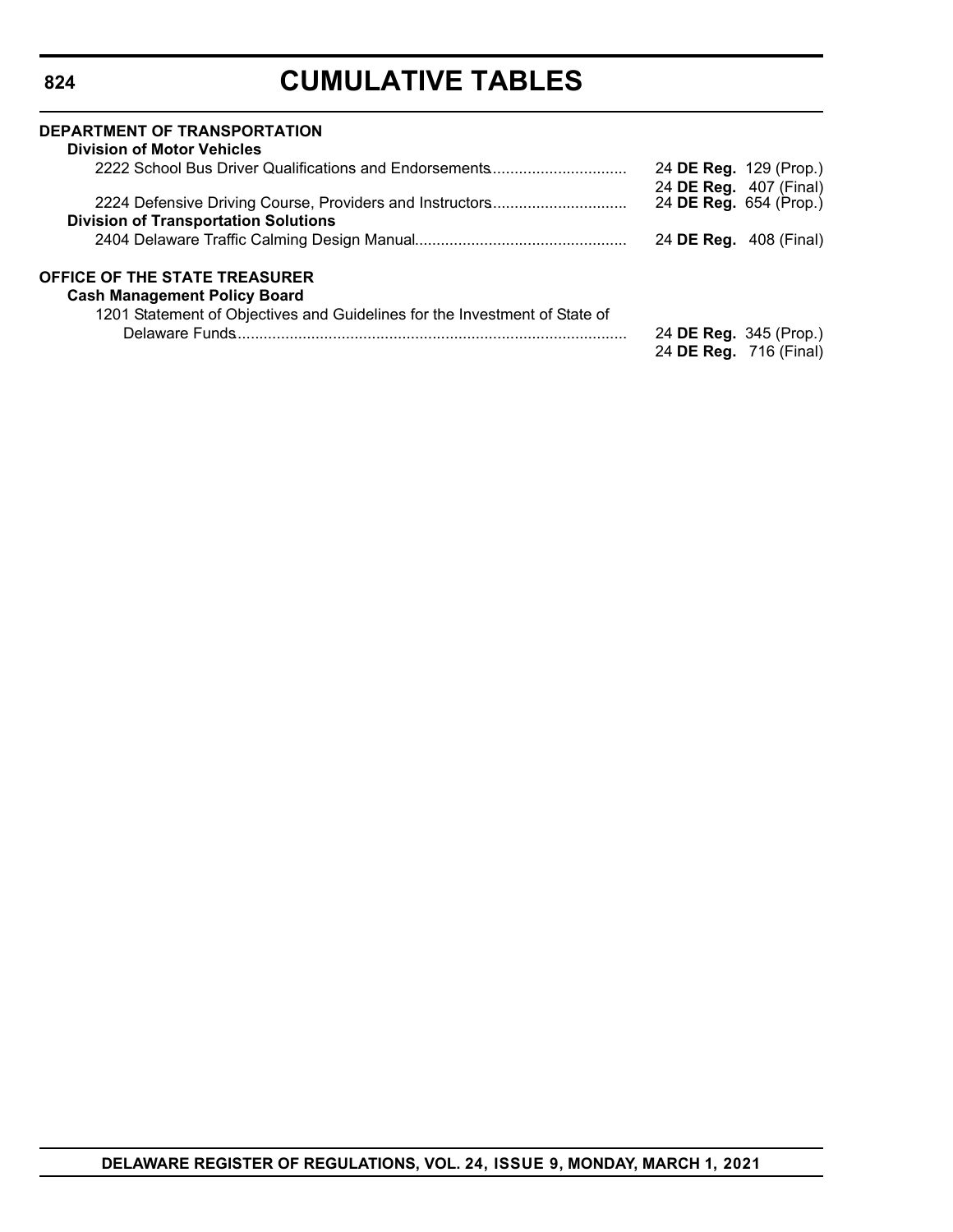### **Symbol Key**

<span id="page-11-0"></span>Arial type indicates the text existing prior to the regulation being promulgated. Underlined text indicates new text. Language which is stricken through indicates text being deleted.

# **Proposed Regulations**

Under 29 **Del.C.** §10115 whenever an agency proposes to formulate, adopt, amend or repeal a regulation, it shall file notice and full text of such proposals, together with copies of the existing regulation being adopted, amended or repealed, with the Registrar for publication in the *Register of Regulations* pursuant to §1134 of this title. The notice shall describe the nature of the proceedings including a brief synopsis of the subject, substance, issues, possible terms of the agency action, a reference to the legal authority of the agency to act, and reference to any other regulations that may be impacted or affected by the proposal, and shall state the manner in which persons may present their views; if in writing, of the place to which and the final date by which such views may be submitted; or if at a public hearing, the date, time and place of the hearing. If a public hearing is to be held, such public hearing shall not be scheduled less than 20 days following publication of notice of the proposal in the *Register of Regulations*. If a public hearing will be held on the proposal, notice of the time, date, place and a summary of the nature of the proposal shall also be published in at least 2 Delaware newspapers of general circulation. The notice shall also be mailed to all persons who have made timely written requests of the agency for advance notice of its regulation-making proceedings.

### **[DEPARTMENT OF AGRICULTURE](https://agriculture.delaware.gov/) [THOROUGHBRED RACING COMMISSION](https://agriculture.delaware.gov/thoroughbred-racing-commission/)**

Statutory Authority: 3 Delaware Code, Section 10103(c) (3 **Del.C.** §10103(c)) 3 **DE Admin. Code** 1001

#### **PUBLIC NOTICE**

#### **[1001 Thoroughbred Racing](#page-3-0) Rules and Regulations**

#### **Summary**

The Thoroughbred Racing Commission proposes to amend its Regulations adopted in accordance with Title 3, Chapter 101. The purpose of the proposed regulations is to amend Rules 2.3, 2.5.1.17.1, 2.5.1.22, 2.10, 3.4.1.15, 6.1.7, 7.3.4, 11.4, 11.14, 15.6.3, and 15.32. Other regulations issued by the Thoroughbred Racing Commission are not affected by this proposal. The Thoroughbred Racing Commission is issuing these proposed regulations in accordance with Title 3 of the Delaware Code. This notice is issued pursuant to the requirements of Chapter 101 of Title 29 of the Delaware Code.

#### **Comments**

A copy of the proposed regulations is being published in the March 1, 2021 edition of the Delaware Register of Regulations. A copy is also on file in the office of the Thoroughbred Racing Commission, 777 Delaware Park Boulevard, Wilmington, Delaware 19804 and is available for inspection during regular office hours. Copies are also published online at the *Register of Regulations* website: [http://regulations.delaware.gov/services/](http://regulations.delaware.gov/services/current_issue.shtml) [current\\_issue.shtml.](http://regulations.delaware.gov/services/current_issue.shtml)

Interested parties may offer written comments on the proposed regulations or submit written suggestions, data, briefs or other materials to the Thoroughbred Racing Commission at the above address as to whether these proposed regulations should be adopted, rejected or modified. Pursuant to 29 *Del.C.* § 10118(a), public comments must be received on or before April 1, 2021. Written materials submitted will be available for inspection at the above address.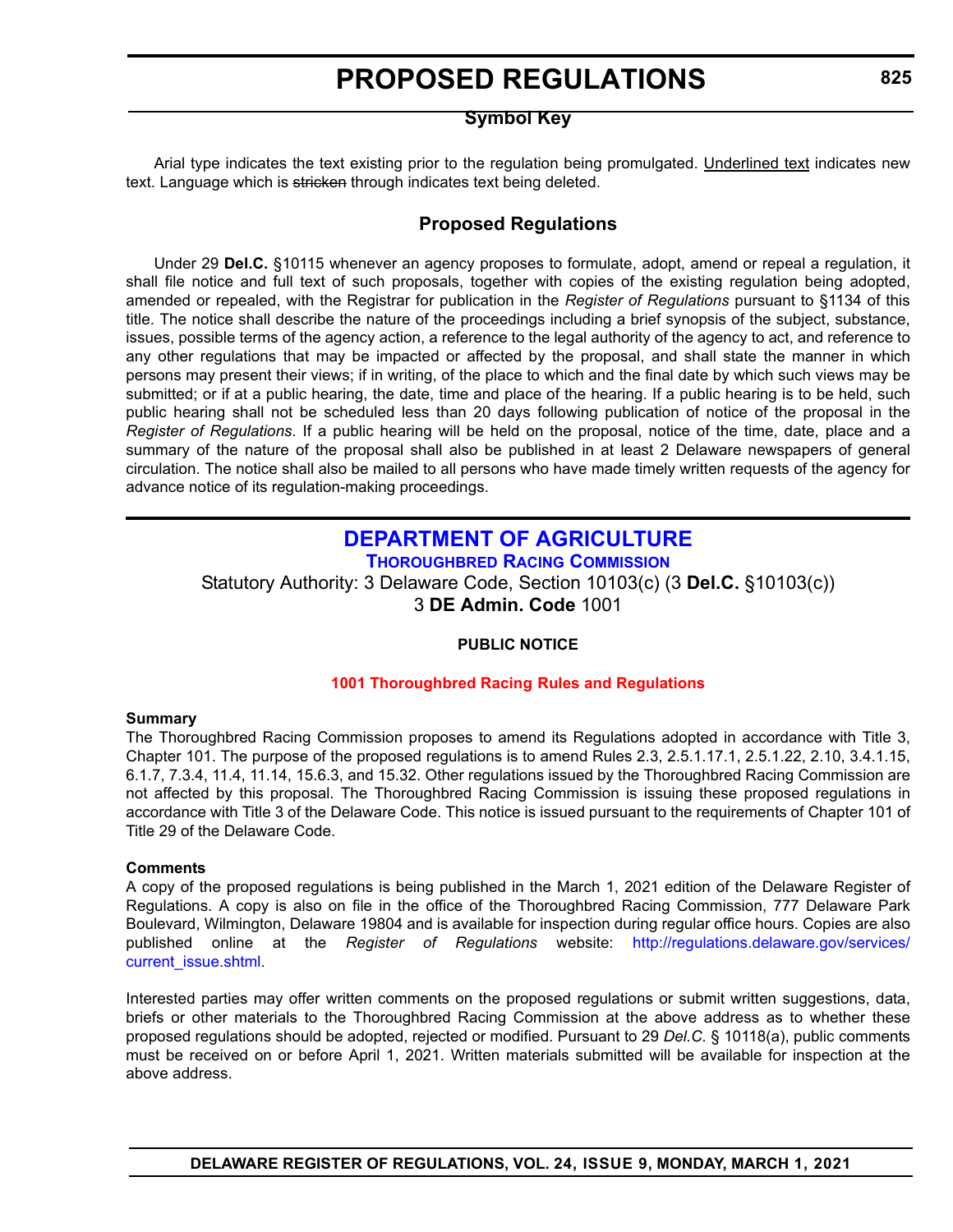### <span id="page-12-0"></span>**826**

# **PROPOSED REGULATIONS**

#### **Adoption of Proposed Regulation**

On or after April 1, 2021, following review of the public comment, the Thoroughbred Racing Commission will determine whether to amend its regulations by adopting the proposed rules or make additional changes because of the public comments received.

#### **Effective Date of Amendments to Regulations**

If adopted by the Thoroughbred Racing Commission, the amendments shall take effect ten days after being published as final in the Delaware Register of Regulations.

Delaware Thoroughbred Racing Commission Sarah A. Crane, Executive Director

#### **\*Please Note:**

**(1) The Regulatory Flexibility Analysis and Impact Statement for this regulation, as required by 29 Del.C. Ch. 104, is available at:**

**<http://regulations.delaware.gov/register/march2021/proposed/24 DE Reg 825RFA 03-01-21.pdf>**

**(2) Due to the size of the proposed regulation, it is not being published here. A copy of the regulation is available at:**

**[1001 Thoroughbred Racing](http://regulations.delaware.gov/register/march2021/proposed/24 DE Reg 825 03-01-21.htm) Rules and Regulations**

# **[DEPARTMENT OF EDUCATION](https://www.doe.k12.de.us/)**

**OFFICE OF [THE SECRETARY](https://www.doe.k12.de.us/Page/11)**

Statutory Authority: 14 Delaware Code, Section 1049B (14 **Del.C.** § 1049B) 14 **DE Admin. Code** 210

**PUBLIC NOTICE**

**Education Impact Analysis Pursuant To 14 Del.C. Section 122(d)**

#### **[210 District School Board Member Special Education Due Process Hearing Training](#page-3-0)**

#### **A. TYPE OF REGULATORY ACTION REQUIRED**

Amendment to Existing Regulation

#### **B. SYNOPSIS OF SUBJECT MATTER OF THE REGULATION**

Pursuant to 14 **Del.C.** §1049B, the Secretary of Education intends to amend 14 **DE Admin. Code** 210 District School Board Member Special Education Due Process Hearing Training. This regulation is being amended to include charter school board members, to ensure consistent and clear language when referencing school district, charter school and vocational technical school district, and to streamline language in accordance with the *Delaware Administrative Code Style Manual*.

Persons wishing to present their views regarding this matter may do so in writing by the close of business on or before April 1, 2021 to Department of Education, Office of the Secretary, Attn: Regulation Review, 401 Federal Street, Suite 2, Dover, Delaware 19901 or email to [DOEregulations.comment@doe.k12.de.us.](mailto:DOEregulations.comment@doe.k12.de.us) A copy of this regulation may be viewed online at the Registrar of Regulation's website, [http://regulations.delaware.gov/services/](http://regulations.delaware.gov/services/current_issue.shtml) current issue.shtml, or obtained at the Department of Education, located at the address listed above.

#### **C. IMPACT CRITERIA**

1. Will the amended regulation help improve student achievement as measured against state achievement standards? The amended regulation does not specifically address the improvement of student achievement as measured against state achievement standards.

**DELAWARE REGISTER OF REGULATIONS, VOL. 24, ISSUE 9, MONDAY, MARCH 1, 2021**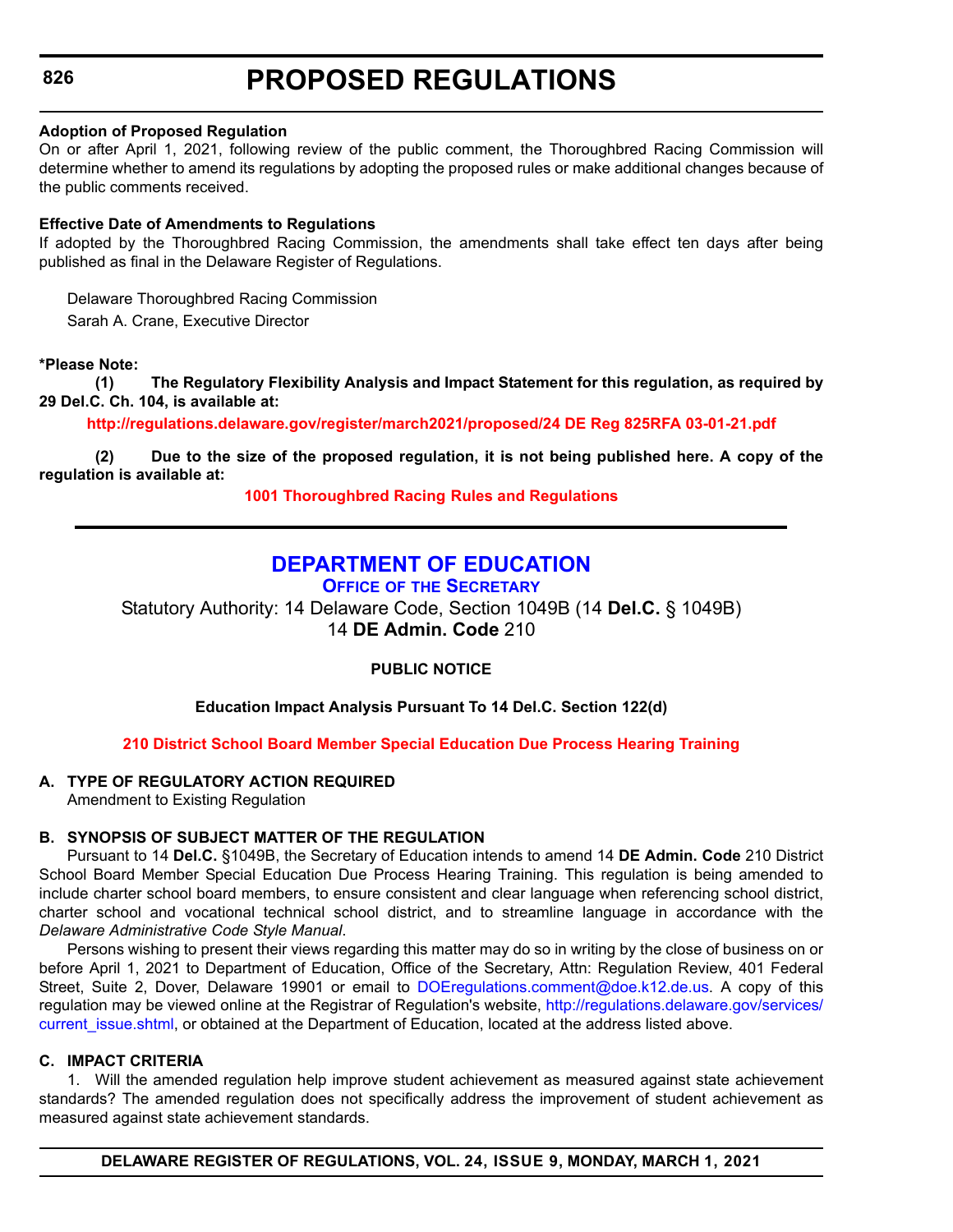2. Will the amended regulation help ensure that all students receive an equitable education? The amended regulation will help ensure all students receive an equitable education.

3. Will the amended regulation help to ensure that all students' health and safety are adequately protected? The amendment regulation will help ensure all students' health and safety are adequately protected.

4. Will the amended regulation help to ensure that all students' legal rights are respected? The amended regulation continues to help ensure that all students' legal rights are respected.

5. Will the amended regulation preserve the necessary authority and flexibility of decision making at the local board and school level? The amended regulation does not change the decision making at the local board and school level.

6. Will the amended regulation place unnecessary reporting or administrative requirements or mandates upon decision makers at the local board and school levels? The amended regulation does not place any unnecessary reporting or administrative requirements or mandates on decision makers.

7. Will the decision making authority and accountability for addressing the subject to be regulated be placed in the same entity? The amended regulation does not change the decision making authority and accountability for addressing the subject to be regulated.

8. Will the amended regulation be consistent with and not an impediment to the implementation of other state educational policies, in particular to state educational policies addressing achievement in the core academic subjects of mathematics, science, language arts and social studies? The amended regulation is consistent with and not an impediment to the implementation of other state educational policies.

9. Is there a less burdensome method for addressing the purpose of the regulation? There is no less burdensome method for addressing the purpose of the amended regulation.

10. What is the cost to the State and to the local school boards of compliance with the regulation? There are no material costs to implementing this amended regulation.

#### **\*Please Note: The Regulatory Flexibility Analysis and Impact Statement for this regulation, as required by 29 Del.C. Ch. 104, is available at:**

**<http://regulations.delaware.gov/register/march2021/proposed/24 DE Reg 826RFA 03-01-21.pdf>**

#### **210 District and Charter School Board Member Special Education Due Process Hearing Training**

#### **1.0 Purpose**

The purpose of this regulation is to outline the criteria and process for the required training for members of district and charter school boards, including vocational technical school boards, pursuant to 14 **Del.C.** §1049B. The purpose of the training is to inform school board members of the educational and legal issues generally involved in special education due process hearings arising under the Individuals With Disabilities Education Act, 20 U.S.C.§ 1400 ("IDEA") and Chapter 31 of Title 14 of the **Delaware Code** ("Chapter 31") 14 **Del.C.** Ch. 31.

#### **2.0 Definitions**

"**District School Board**" or "**Charter School Board**" shall mean means a reorganized school district boards and board, a charter school board, or a vocational technical school district boards board duly appointed or elected pursuant to Chapter 10 of Title 14 of the **Delaware Code** 14 **Del.C.** Ch. 10.

"**Materials**" shall mean means training aids approved by the Secretary of Education for use in the Special Education Due Process Hearing Training.

"**School Board Member**" shall mean means a district school board District or Charter School Board member whether that person is elected, appointed, or is a volunteer volunteers.

"**Special Education Due Process Hearing Training**" means the program and materials approved by the Department of Education consisting of a minimum of two (2) hours covering the topics described in Section 3.0.

"**Trainer**" means an individual, agency, or organization approved by the Secretary of Education to provide the Special Education Due Process Hearing Training, in whole or in part.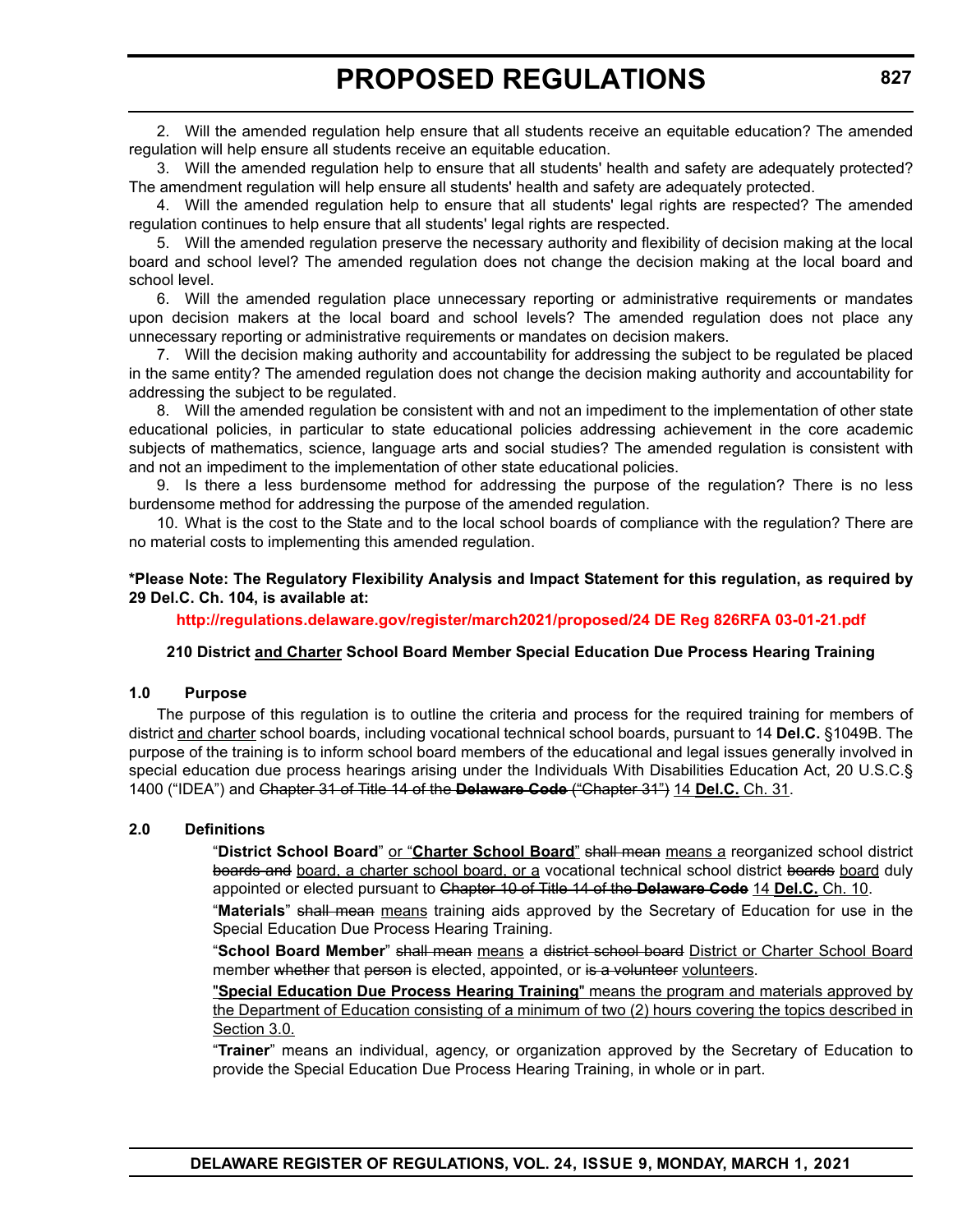# <span id="page-14-0"></span>**828**

# **PROPOSED REGULATIONS**

### **3.0 Special Education Due Process Hearing Training Requirement**

- 3.1 The Special Education Due Process Hearing Training means the program and materials approved by the Department of Education consisting shall consist of a minimum of two (2) hours and covering cover the following topics:
	- 3.1.1 Overview of special education requirements related to the identification, evaluation, and educational placement of children with disabilities, and the provision of a free, appropriate public education to children with disabilities; and
	- 3.1.2 Overview of the due process hearing system; and
	- 3.1.3 Summary of other procedural safeguards and dispute resolution options available to parents and school districts parents, school districts and charter schools under the IDEA and Chapter 34 14 **Del.C.** Ch. 31.
- 3.2 The training may be provided in a format that includes, but is not limited to, an electronic media format or in person.

#### **4.0 Special Education Due Process Hearing Training Requirement for District and Charter School Board Members**

- 4.1 Each district District or Charter School Board Member shall participate and complete the Special Education Due Process Hearing Training the later of the following: within one (1) year of election, appointment, or voluntary service to a District or Charter School Board.
	- 4.1.1 Within one (1) year of election, appointment, or voluntary service to a District School Board; or
	- 4.1.2 Within one year of the initial effective date of this regulation.

#### **5.0 Trainer**

The training required by this regulation shall be conducted by a trainer as defined in this regulation.

#### **6.0 Materials**

The materials used for the training required by this regulation shall be those as defined in this regulation.

### **OFFICE OF [THE SECRETARY](https://www.doe.k12.de.us/Page/11)**

Statutory Authority: 14 Delaware Code, Section 3110(d) (14 **Del.C.** § 3110(d)) 14 **DE Admin. Code** 211

### **PUBLIC NOTICE**

#### **Education Impact Analysis Pursuant To 14 Del.C. Section 122(d)**

#### **[211 Notice to School Boards of Due Process Proceedings](#page-3-0)**

#### **A. TYPE OF REGULATORY ACTION REQUIRED**

Amendment to Existing Regulation

#### **B. SYNOPSIS OF SUBJECT MATTER OF THE REGULATION**

Pursuant to 14 **Del.C.** §3110(d), the Secretary of Education intends to amend 14 **DE Admin. Code** 211 Notice to School Boards of Due Process Proceedings. This regulation is being amended to specifically recognize vocational school and charter school board members and to streamline language in accordance with the *Delaware Administrative Code Style Manual*.

Persons wishing to present their views regarding this matter may do so in writing by the close of business on or before April 1, 2021 to Department of Education, Office of the Secretary, Attn: Regulation Review, 401 Federal Street, Suite 2, Dover, Delaware 19901 or email to [DOEregulations.comment@doe.k12.de.us.](mailto:DOEregulations.comment@doe.k12.de.us) A copy of this

**DELAWARE REGISTER OF REGULATIONS, VOL. 24, ISSUE 9, MONDAY, MARCH 1, 2021**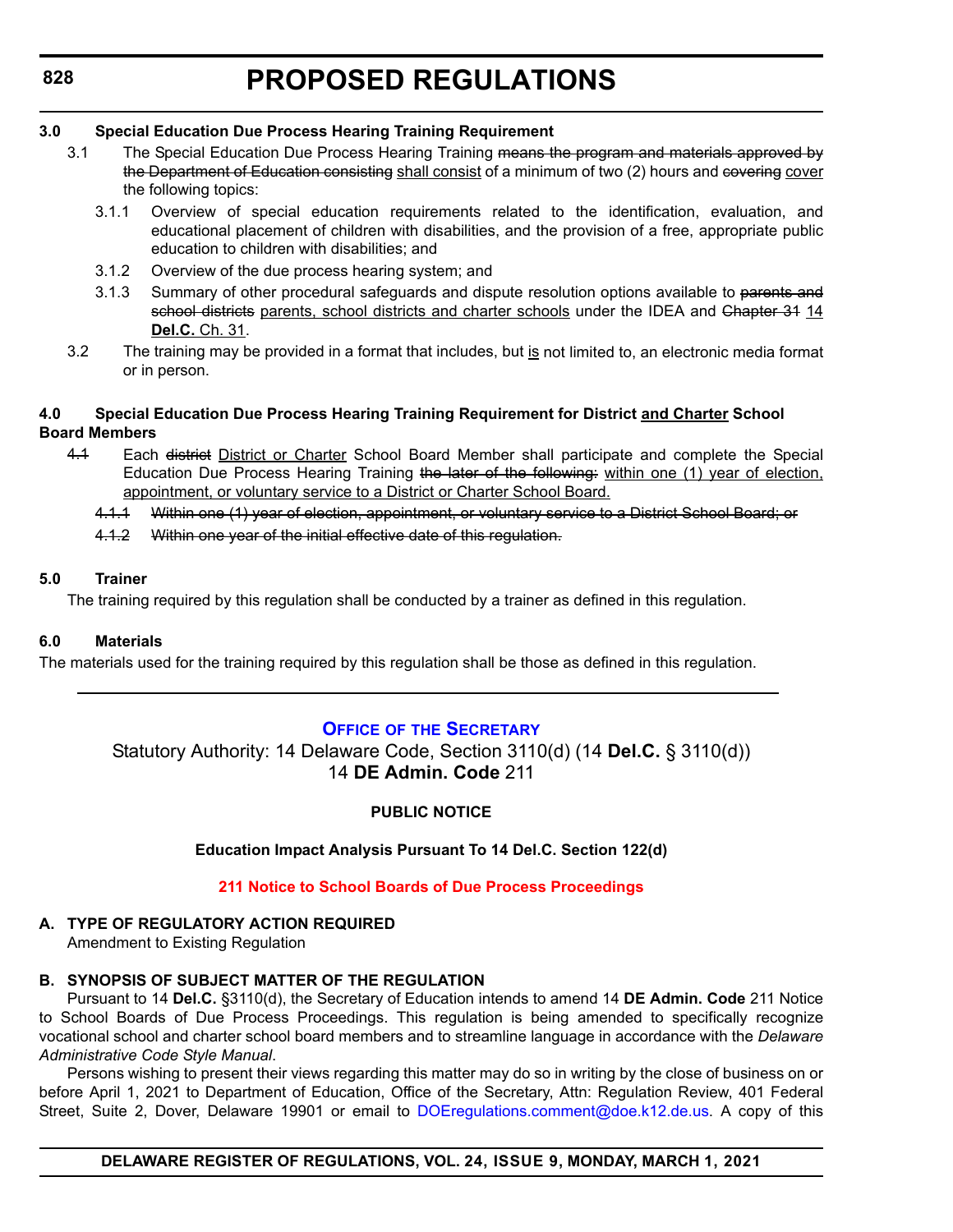regulation may be viewed online at the Registrar of Regulation's website, [http://regulations.delaware.gov/services/](http://regulations.delaware.gov/services/current_issue.shtml) current issue.shtml, or obtained at the Department of Education, located at the address listed above.

#### **C. IMPACT CRITERIA**

1. Will the amended regulation help improve student achievement as measured against state achievement standards? The amended regulation does not specifically address the improvement of student achievement as measured against state achievement standards.

2. Will the amended regulation help ensure that all students receive an equitable education? The amended regulation will help ensure all students receive an equitable education.

3. Will the amended regulation help to ensure that all students' health and safety are adequately protected? The amendment regulation will help ensure all students' health and safety are adequately protected.

4. Will the amended regulation help to ensure that all students' legal rights are respected? The amended regulation continues to help ensure that all special education students' legal rights are respected.

5. Will the amended regulation preserve the necessary authority and flexibility of decision making at the local board and school level? The amended regulation does not change the decision making at the local board and school level.

6. Will the amended regulation place unnecessary reporting or administrative requirements or mandates upon decision makers at the local board and school levels? The amended regulation does not place any unnecessary reporting or administrative requirements or mandates on decision makers.

7. Will the decision-making authority and accountability for addressing the subject to be regulated be placed in the same entity? The amended regulation does not change the decision making authority and accountability for addressing the subject to be regulated.

8. Will the amended regulation be consistent with and not an impediment to the implementation of other state educational policies, in particular to state educational policies addressing achievement in the core academic subjects of mathematics, science, language arts and social studies? The amended regulation is consistent with and not an impediment to the implementation of other state educational policies.

9. Is there a less burdensome method for addressing the purpose of the regulation? There is no less burdensome method for addressing the purpose of the amended regulation.

10. What is the cost to the State and to the local school boards of compliance with the regulation? There are no material costs to implementing this amended regulation.

#### **\*Please Note: The Regulatory Flexibility Analysis and Impact Statement for this regulation, as required by 29 Del.C. Ch. 104, is available at:**

**<http://regulations.delaware.gov/register/march2021/proposed/24 DE Reg 828RFA 03-01-21.pdf>**

#### **211 Notice to District and Charter School Boards of Due Process Proceedings Hearings**

#### **1.0 Purpose**

The purpose of this regulation is to outline the process for notifying district, including vocational technical school, and charter school board members pursuant to 14 **Del.C.** §3110(d) of special education administrative hearings under the Individuals With Disabilities Education Act, 20 U.S.C.§ 1400 et seq. ("IDEA") and 14 **Del.C.** §3101 et seq ("Chapter 31") involving the school district district, vocational technical school, or charter school.

#### **2.0 Definitions**

"**School Board**" shall mean means charter school boards of directors organized pursuant to Chapter 5 of Title 14 of the Delaware Code, 14 **Del.C.** Ch. 5, and reorganized school district boards and vocational technical school district boards duly appointed or elected pursuant to Chapter 10 of Title 14 of the Delaware Code 14 **Del.C.** Ch. 10.

"**School Board Member**" shall mean means a district school board member district, vocational technical, or charter school board member whether that person is elected, appointed, or is a volunteer volunteers.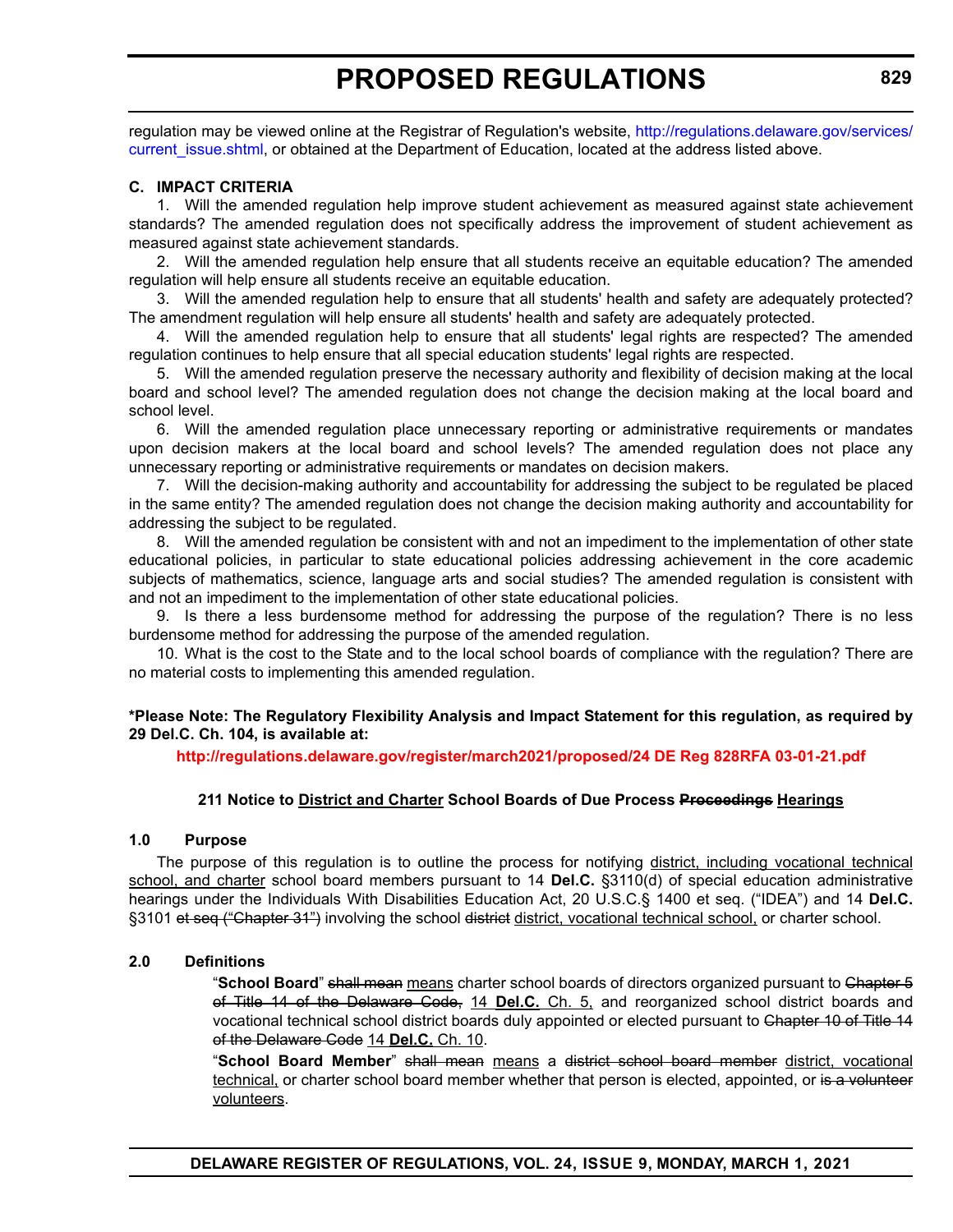#### **3.0 Privacy and Confidentiality Considerations**

Actions taken and documents provided in accordance with this regulation and 14 **Del.C.** §3110(d) must comply with IDEA and its regulations, the Family Educational Rights and Privacy Act, 20 U.S.C. §1232g ("FERPA") and its regulations, the Delaware Freedom of Information Act, 14 **Del.C.** §10001 et seq. ("FOIA"), and all other applicable federal and state laws and regulations governing the privacy and confidentiality of student information and records.

### **4.0 Notice of Due Process Complaint**

- 4.1 After receiving notification that a due process complaint has been received by the Secretary of the Department of Education, the superintendent of a reorganized school district or a vocational technical school district ("superintendent") or the head of charter school principal ("principal") shall provide a copy of the complaint to each school board member at the next scheduled school board meeting.
- 4.2 The school board president shall sign a statement that all school board members received a copy of the complaint and the superintendent or principal head of charter school shall provide a copy of the statement to the parent(s) parent or legal guardian of the child named in the complaint by certified mail.

### **5.0 Notice of Due Process Hearing Panel Decision**

- 5.1 Within 7 seven (7) school days of receiving a due process hearing decision, the superintendent or principal head of charter school shall provide a copy of the decision to each school board member.
- 5.2 The superintendent or principal head of charter school shall send a letter signed by the school board president to the parent or legal guardian of the child named in the hearing decision by certified mail, stating that the members of the school board were provided with a copy of the due process hearing decision.

#### **6.0 Notice of Parent Request for Judicial Review of Due Process Hearing Panel Decision**

- 6.1 After receipt of the civil action filed by a parent or legal guardian seeking judicial review of a due process hearing decision pursuant to applicable laws and regulation, the superintendent or principal head of charter school shall provide each school board member with a copy of the civil action at the next regularly scheduled school board meeting.
- 6.2 The superintendent or principal head of charter school shall send a letter signed by the president of the school board by certified mail to the parent(s) parent or legal guardian of the child named in the civil action stating that the members of the school board were provided with a copy of the civil action.

#### **7.0 School District or Charter School Request for Judicial Review of Due Process Hearing Panel Decision**

A decision by a reorganized school district or district, a vocational technical school district or a charter school to seek judicial review of a due process hearing decision must be made by a majority of school board members.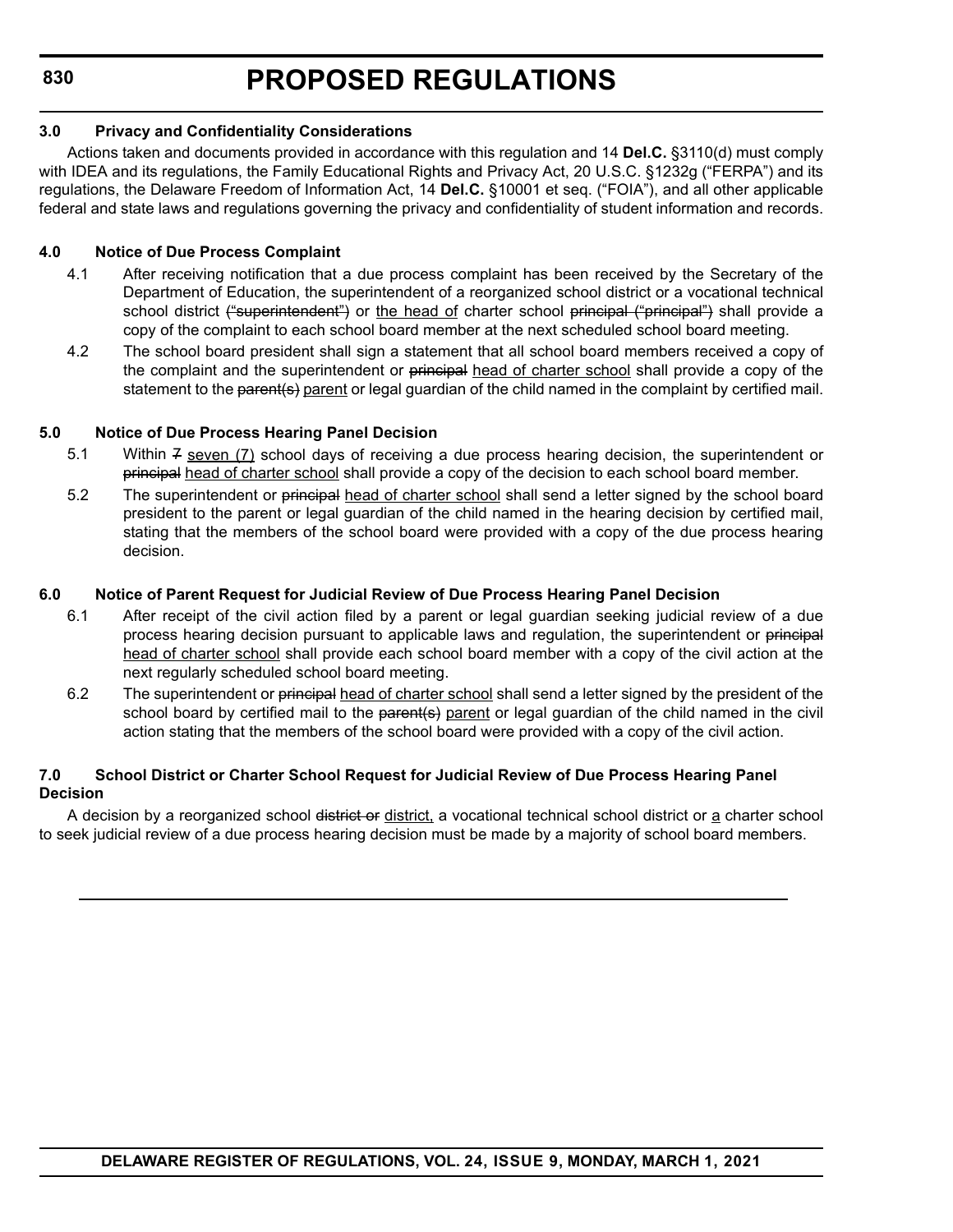#### **OFFICE OF [THE SECRETARY](https://www.doe.k12.de.us/Page/11)**

<span id="page-17-0"></span>Statutory Authority: 14 Delaware Code, Sections 122(b)(4) and (b)(5) and 153 (14 **Del.C.** §§122(b)(4) & (b)(5) and 153) 14 **DE Admin. Code** 230

#### **PUBLIC NOTICE**

#### **Education Impact Analysis Pursuant To 14 Del.C. Section 122(d)**

#### **[230 Promotion](#page-3-0)**

#### **A. TYPE OF REGULATORY ACTION REQUIRED**

Amendment to Existing Regulation

#### **B. SYNOPSIS OF SUBJECT MATTER OF THE REGULATION**

Pursuant to 14 **Del.C.** §122(b)(4) and (b)(5) and 14 **Del.C.** §153, the Secretary of Education seeks the consent of the State Board of Education to amend 14 **DE Admin. Code** 230 Promotion. This regulation is being amended to align with the current student promotional process. The regulation will be effective July 1, 2021 and should be implemented for the 2021-2022 school year.

Persons wishing to present their views regarding this matter may do so in writing by the close of business on or before April 1, 2021 to the Department of Education, Office of the Secretary, Attn: Regulation Review, 401 Federal Street, Suite 2, Dover, Delaware 19901 or email to [DOEregulations.comment@doe.k12.de.us](mailto:DOEregulations.comment@doe.k12.de.us). A copy of this regulation may be viewed online at the Registrar of Regulation's website, [http://regulations.delaware.gov/services/](http://regulations.delaware.gov/services/current_issue.shtml) [current\\_issue.shtml](http://regulations.delaware.gov/services/current_issue.shtml) or obtained at the Department of Education's Office of the Secretary, located at the address above.

#### **C. IMPACT CRITERIA**

1. Will the amended regulation help improve student achievement as measured against state achievement standards? The amended regulation specifically addresses the improvement of student achievement as measured against state achievement standards. The amended regulation will improve student achievement by ensuring that students do not pass through the elementary and middle school grade configurations without demonstrating proficiency in mathematics, as well as English Language Arts. The amendment also identifies science and social studies as core instructional areas of instruction.

2. Will the amended regulation help ensure that all students receive an equitable education? The amended regulation will help ensure all students receive an equitable education.

3. Will the amended regulation help to ensure that all students' health and safety are adequately protected? The amendment regulation does not significantly impact students' health and safety.

4. Will the amended regulation help to ensure that all students' legal rights are respected? The amended regulation continues to help ensure that all students' legal rights are respected.

5. Will the amended regulation preserve the necessary authority and flexibility of decision making at the local board and school level? The amended regulation does not change the decision making at the local board and school level.

6. Will the amended regulation place unnecessary reporting or administrative requirements or mandates upon decision makers at the local board and school levels? The amended regulation does not place any unnecessary reporting or administrative requirements or mandates on decision makers.

7. Will the decision making authority and accountability for addressing the subject to be regulated be placed in the same entity? The amended regulation does not change the decision making authority and accountability for addressing the subject to be regulated.

8. Will the amended regulation be consistent with and not an impediment to the implementation of other state educational policies, in particular to state educational policies addressing achievement in the core academic subjects of mathematics, science, language arts and social studies? The amended regulation is consistent with and not an impediment to the implementation of other state educational policies regarding the promotion of students.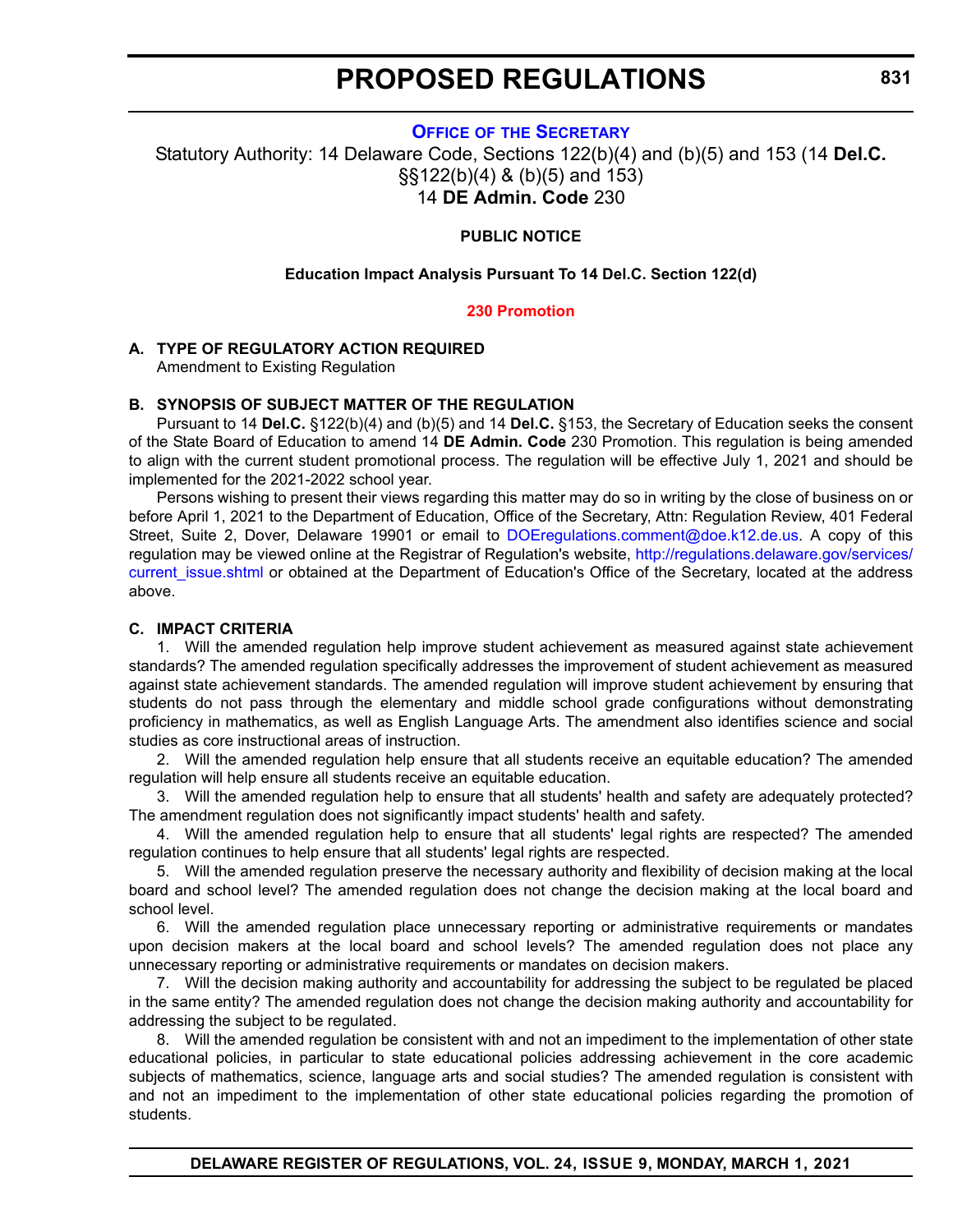9. Is there a less burdensome method for addressing the purpose of the regulation? There is no less burdensome method for addressing the purpose of the amended regulation.

10. What is the cost to the State and to the local school boards of compliance with the regulation? There are no anticipated material costs to implementing this amended regulation. The additional "core" classes are offered in the school district's basic curriculum.

#### **\*Please Note: The Regulatory Flexibility Analysis and Impact Statement for this regulation, as required by 29 Del.C. Ch. 104, is available at:**

**<http://regulations.delaware.gov/register/march2021/proposed/24 DE Reg 831RFA 03-01-21.pdf>**

#### **230 Promotion**

#### **1.0 Each Local School District and Charter School Shall Have a Promotion Policy for Kindergarten Through Grade 12**

- 1.1 Local school districts and charter schools must follow, at a minimum, the requirements for promotion as defined in 14 **Del.C.** §153, titled Matriculation and Academic Promotion Requirements and 14 **DE Admin. Code** 925, Children with Disabilities Subpart D, Evaluations, Eligibility Determination, Individualized Education Programs.
- 1.2 The promotion policies for grades 1 to 8 must also, at a minimum, include the following:
	- 1.2.1 Students in grades 1 to 8 must receive instruction in English Language Arts or its equivalent, mathematics, social studies and science each year as defined in the Delaware State Content Standards.
	- 1.2.2 Students in grades 1 to 8 must pass 50% of their instructional program each year (excluding physical education) to be promoted to the next grade level. One of the subject areas that must be passed is English Language Arts or its equivalent. English Language Arts or its equivalent includes English as a Second Language (ESL), and bilingual classes that are designed to develop the English language proficiency of students who have been identified as LEP. Classes in English Language Arts, mathematics, science and social studies include those which employ alternative instructional methodologies designed to meet the needs of LEP students in the content areas.
	- 1.2.2 Students in grades K-8 must pass three (3) of the four (4) core classes to be promoted to the next grade level. Core classes are English Language Arts, mathematics, science and social studies. Two of the three core classes must be English Language Arts and mathematics.
	- 1.2.3 In addition to English Language Arts and mathematics mentioned in subsections 1.2.1 and 1.2.2, for promotion to grade 3 students must have passed science and social studies in at least one grade level from K-2. For promotion to grade 6, students must have passed science and social studies in at least one grade level from 3-5. For promotion to grade 9, students must have passed science and social studies in at least one grade level from 6-8.

### **2.0 Policy Reporting Requirements**

- 2.1 Each local school district and charter school shall have an electronic copy of its current promotion policy on file with the Department of Education. post its promotion policy on its website, and notify a parent, guardian or relative caregiver of each student in writing where this policy can be accessed. A hard copy shall be provided to a parent, guardian or relative caregiver upon request.
- 2.2 Each local school district and charter school shall provide an electronic copy of its promotion policy to the Department of Education update their policy and website within thirty (30) days of any revision(s) revision regardless of whether said revisions were revision was made as a result of changes to Federal, state or local law, regulations, guidance, or policies.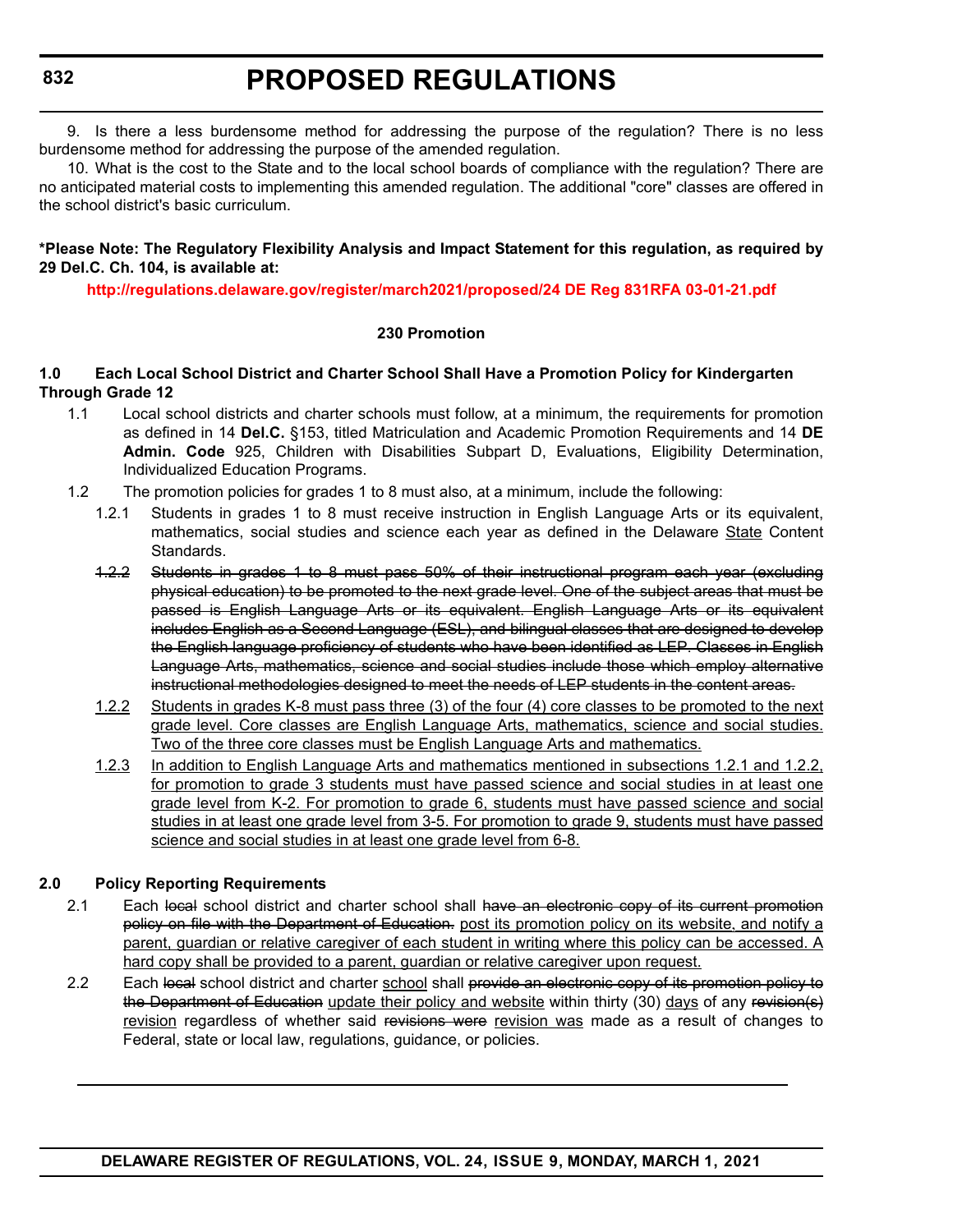#### **OFFICE OF [THE SECRETARY](https://www.doe.k12.de.us/Page/11)**

<span id="page-19-0"></span>Statutory Authority: 14 Delaware Code, Section 122(b)(6) (14 **Del.C.** §122(b)(6)) 14 **DE Admin. Code** 502

#### **PUBLIC NOTICE**

**Education Impact Analysis Pursuant To 14 Del.C. Section 122(d)**

**[502 Alignment of Local School District Curricula to the State Content Standards](#page-3-0)**

#### **A. TYPE OF REGULATORY ACTION REQUIRED**

Amendment to Existing Regulation

#### **B. SYNOPSIS OF SUBJECT MATTER OF THE REGULATION**

Pursuant to 14 **Del.C.** §122(b)(6), the Secretary of Education intends to amend 14 **DE Admin. Code** 502 Alignment of Local School District Curricula to the State Content Standards. This regulation needs to be amended to align with modifications in State Content Standards and Department of Education reporting expectations of school districts and charter schools, and to subsequently clarify the title of the regulation.

Persons wishing to present their views regarding this matter may do so in writing by the close of business on or before April 1, 2021 to Department of Education, Office of the Secretary, Attn: Regulation Review, 401 Federal Street, Suite 2, Dover, Delaware 19901 or email to [DOEregulations.comment@doe.k12.de.us](mailto:DOEregulations.comment@doe.k12.de.us). A copy of this regulation may be viewed online at the Registrar of Regulation's website, [http://regulations.delaware.gov/services/](http://regulations.delaware.gov/services/current_issue.shtml) current issue.shtml, or obtained at the Department of Education, located at the address listed above.

#### **C. IMPACT CRITERIA**

1. Will the regulation help improve student achievement as measured against state achievement standards? The amended regulation does not directly address student achievement as measured against state achievement standards.

2. Will the regulation help ensure that all students receive an equitable education? The amended regulation is intended to help ensure all students receive an equitable education by ensuring uniform curricula for public schools.

3. Will the regulation help to ensure that all students' health and safety are adequately protected? The amended regulation does not directly impact student's health and safety.

4. Will the regulation help to ensure that all students' legal rights are respected? The amended regulation continues to help ensure that all students' legal rights are respected.

5. Will the regulation preserve the necessary authority and flexibility of decision making at the local board and school level? The amended regulation does not change the decision making at the local board and school level.

6. Will the regulation place unnecessary reporting or administrative requirements or mandates upon decision makers at the local board and school levels? The amended regulation does not place any unnecessary reporting or administrative requirements on decision makers.

7. Will the decision making authority and accountability for addressing the subject to be regulated be placed in the same entity? The decision-making authority and accountability for addressing the subject to be regulated does not change because of the amended regulation.

8. Will the regulation be consistent with and not an impediment to the implementation of other state educational policies, in particular to state educational policies addressing achievement in the core academic subjects of mathematics, science, language arts and social studies? The amended regulation is consistent with and not an impediment to the implementation of other state educational policies, specifically the desire to monitor uniformity of curricula across districts and charter schools.

9. Is there a less burdensome method for addressing the purpose of the regulation? There is no less burdensome method for addressing the purpose of the regulation.

10. What is the cost to the State and to the local school boards of compliance with the regulation? School districts should not incur any material costs to implementing this amended regulation. Some charter schools may incur non-substantive costs to document and report curricula alignment.

**DELAWARE REGISTER OF REGULATIONS, VOL. 24, ISSUE 9, MONDAY, MARCH 1, 2021**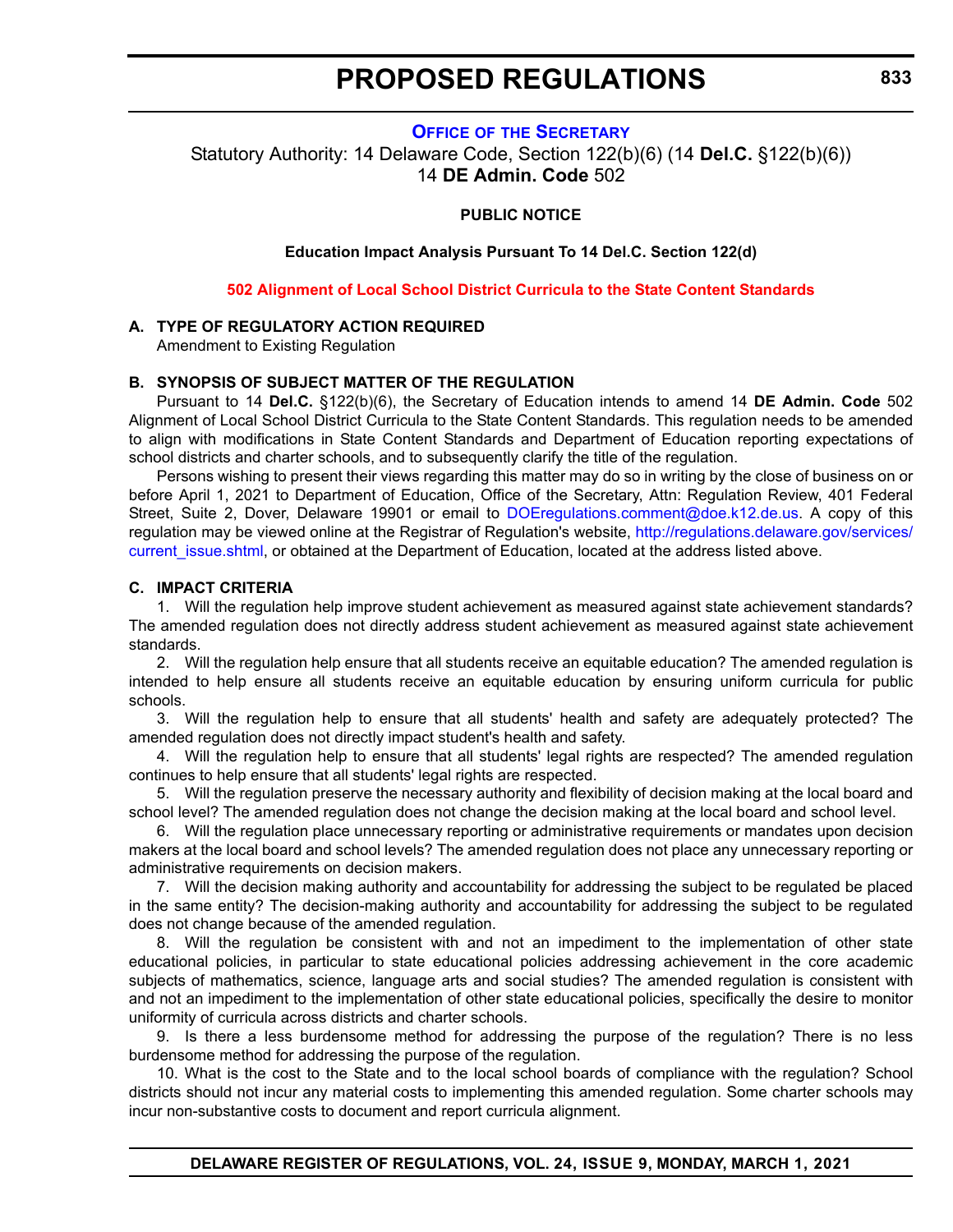**\*Please Note: The Regulatory Flexibility Analysis and Impact Statement for this regulation, as required by 29 Del.C. Ch. 104, is available at:**

**<http://regulations.delaware.gov/register/march2021/proposed/24 DE Reg 833RFA 03-01-21.pdf>**

#### **502 Alignment of Local School District and Charter School Curricula to the State Content Standards**

### **1.0 Purpose**

The purpose of this regulation is to provide a process through which all Delaware school districts and charter schools demonstrate the alignment of their local curricula with the State Content Standards in the content areas specified in the 14 **DE Admin. Code** 501 as required by 14 **Del.C.** Ch. 1, §122(b)(6) and 14 **DE Admin. Code** 275.

#### **2.0 Definitions**

"**Adoption**" means to accept a set of standards as the basis for curriculum and assessment alignment across the state according to a timeline established and disseminated by the Department of Education. "**Alignment**" means meeting the expectations or outcomes outlined in each of the content area standards in 14 **DE Admin. Code** 501 and 14 **DE Admin. Code** 275.

"**Curricula**" means a coherent set of high-quality instructional materials, academic lessons, and content implemented for a particular subject and designed for teachers to facilitate learning that leads to students' mastery of standards.

"**Department**" means the Delaware Department of Education.

"**Evidence**" means certification the documents maintained by the district or charter school that its curriculum is aligned to the state content standards, which is supported by documentation maintained by the district State Content Standards.

**"Grade Level Expectations"** means the documents created and officially released by the Delaware Department of Education which detail student learning objectives in each content area for kindergarten through grade twelve.

"**High Quality Instructional Materials**" means comprehensive materials that are aligned with the adopted Delaware content standards. The materials are written with clear purpose, effective lesson structure, and pacing to provide equitable access to the course- or grade-level content, when used in accordance with their intended design.

"**Implemented**" means using aligned materials according to their intended design and with processes in place for continuous improvement, including initial and sustained professional learning to support the educators who are using or leading the use of the instructional materials.

**"Recommended Statewide Uniform Curricula"** means one or more of the following documents: Academic Content Standards, Clarifications**,** and Grade Level Expectations posted to the Delaware Department of Education website. The Department may update the document(s) based on changes to the State Content Standards in 14 **DE Admin. Code** 501.

"**Supports**" means professional learning and feedback required to successfully implement high quality instructional materials and curricula.

### **3.0 Alignment Requirement**

All Each school districts district and charter school shall provide evidence to the Department that their school district curricula are aligned with the State Content Standards. State Content Standards exist in English Language Arts, Mathematics, Social Studies, Science, World Languages, Visual and Performing Arts, Health, Physical Education, Agriscience, Business Finance and Marketing Education, Technology Education, Skilled and Technical Sciences, and Family and Consumer Sciences Computer Science, Career and Technical Education programs of study, and Financial Literacy. Content standards adopted by the Department in the future shall also be included under this section section.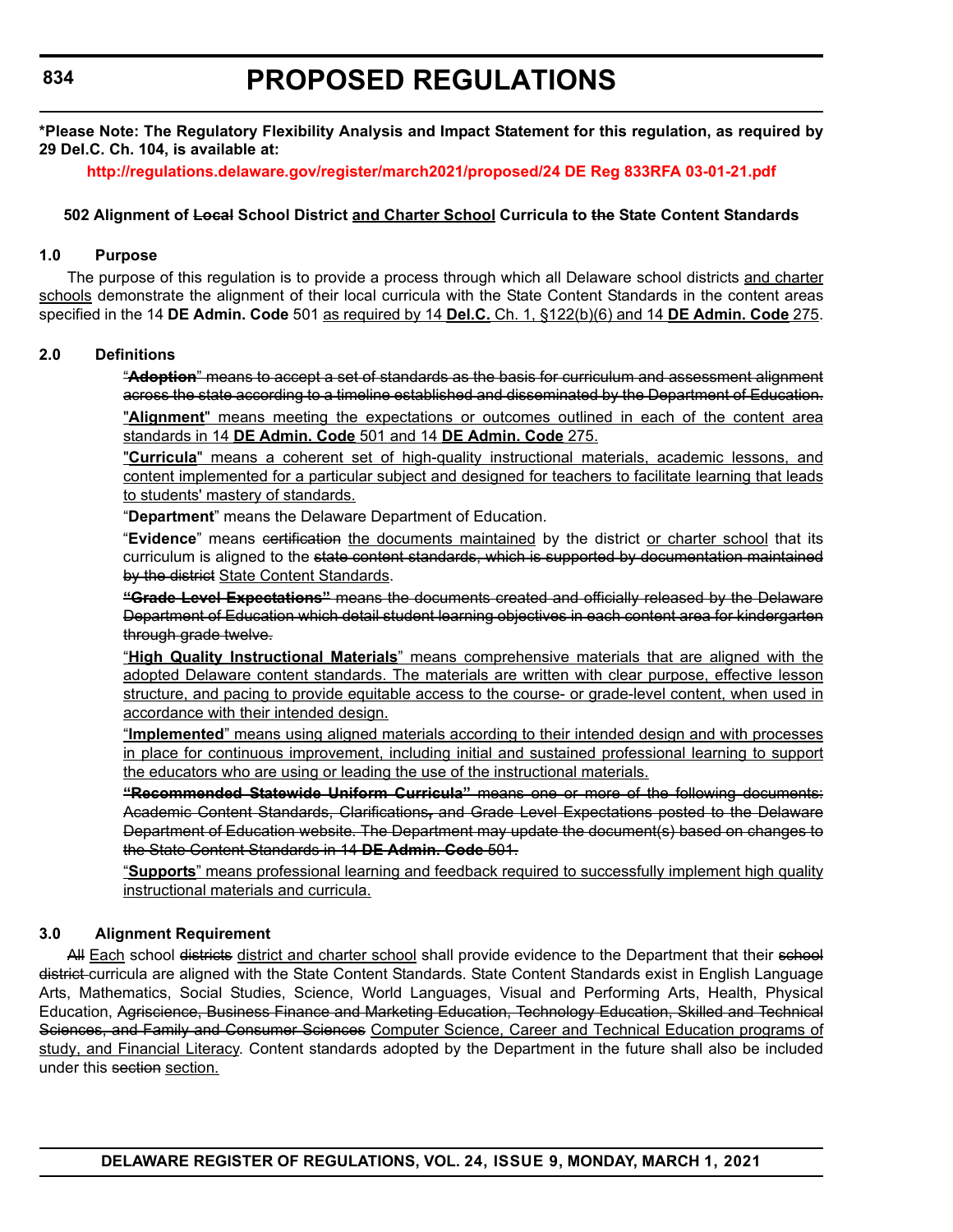#### <span id="page-21-0"></span>**4.0 Documentation of Curriculum Alignment**

- 4.1 Alignment of school district or charter school curricula to the State Content Standards shall be certified annually by the district or charter school through an assurance in the consolidated grant application.
- 4.2 Documentation of Upon the request of the Department, documentation demonstrating alignment of school district or charter school curricula shall be given to the Department and include: curriculum maps or scope and sequence of instructional topics, unit plans, lesson plans, and assessments and may be subject to Department review. Included in the documentation shall also be the names of the implemented high quality instructional materials, a description of the method alignment process, and level of involvement in the alignment process by building administrators, teachers teachers, and specialists.
- 4.3 Documentation for Agriscience, Business Finance and Marketing Education, Technology Education, Skilled and Technical Sciences, and Family and Consumer Sciences Career and Technical Education programs of study shall follow requirements in 14 **DE Admin. Code** 525 for Career and Technical Education.

### **5.0 Documentation for Specific Student Populations**

As part of its documentation, Upon the request of the Department, the district or charter school shall explain modifications or enhancements to the supports provided in its curricula for specific subgroups such as as, but not limited to, students with disabilities, gifted students, and English learners or any other special population of students and certify alignment to the State Content Standards. The district or charter school shall also certify alignment and equitable access to the grade-level or course-level State Content Standards.

### **6.0 Subsequent Review of Alignment**

Each district or charter school shall be required to certify curriculum maintain alignment if there are major any changes to a content area in the approved curricula in curriculum occur. The district or charter school shall only be required to submit documentation of curriculum alignment in the affected any content area upon the request by of the Department. Further, districts may be required to submit documentation of aligned curriculum in the assessed content area or areas which form the basis for any school rating.

### **OFFICE OF [THE SECRETARY](https://www.doe.k12.de.us/Page/11)**

Statutory Authority: 14 Delaware Code, Section 122(b) (14 **Del.C.** §122(b)) 14 **DE Admin. Code** 915

### **PUBLIC NOTICE**

### **Education Impact Analysis Pursuant To 14 Del.C**. **Section 122(d)**

#### **[915 James H. Groves High School](#page-3-0)**

**A. TYPE OF REGULATORY ACTION REQUIRED** Amendment to Existing Regulation

### **B. SYNOPSIS OF SUBJECT MATTER OF THE REGULATION**

Pursuant to 14 **Del. C.** §122(b), the Secretary of Education seeks the consent of the State Board of Education to amend 14 **DE Admin. Code** 915 James H. Groves High School (Groves). This regulation is being updated to amend language related to the age of a student in the In School Credit (ISC) Program. Specifically, there is no longer a requirement that the ISC Program mirror federal regulations since Groves does not receive federal funding. This change to the regulation will be in effect until June 30, 2022 as it is the result of the COVID-19 pandemic. Other minor changes were made to the regulation to comply with the *Delaware Administrative Code Style Manual*.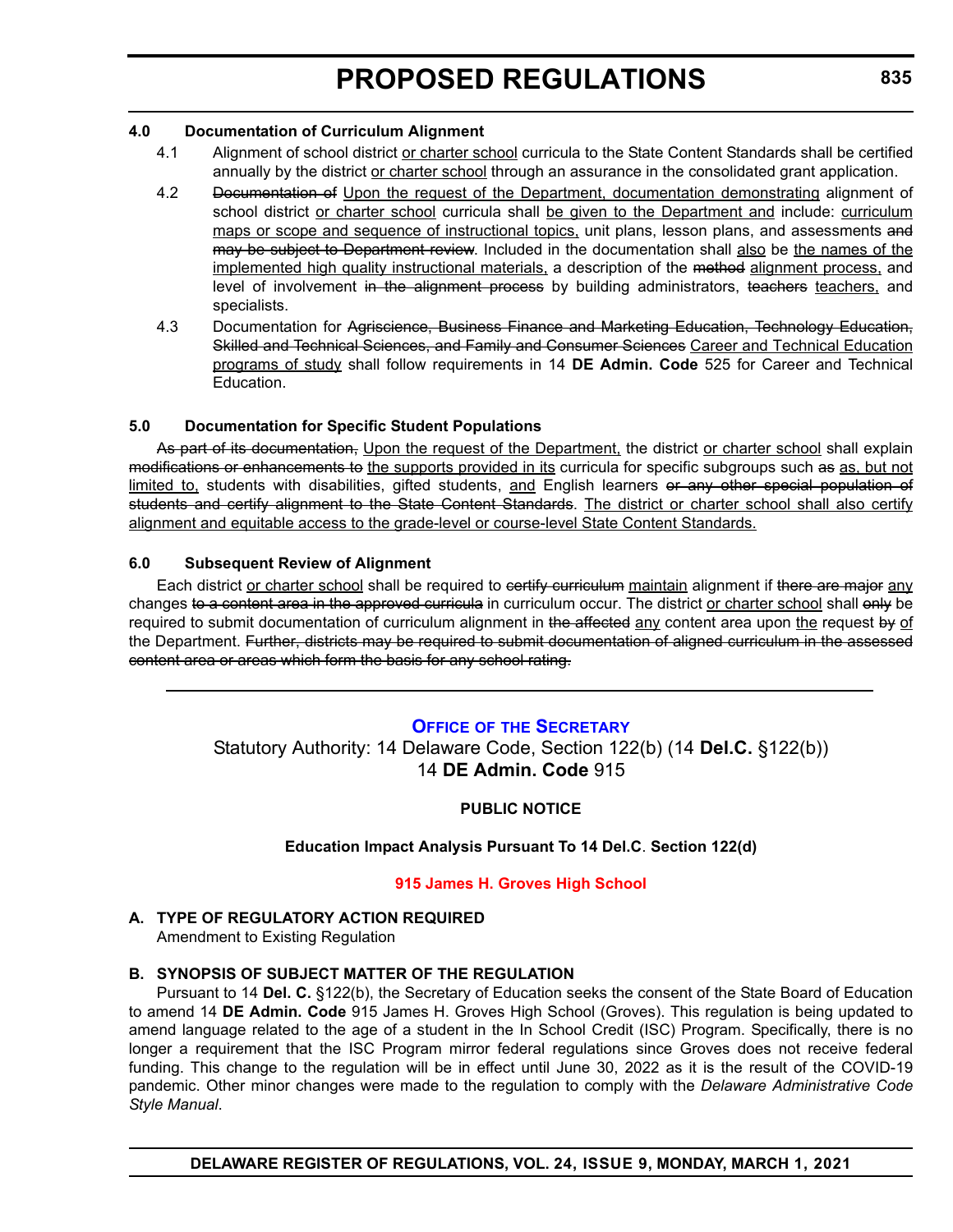Persons wishing to present their views regarding this matter may do so in writing by the close of business on or before April 1, 2021 to the Department of Education, Office of the Secretary, Attn: Regulation Review, 401 Federal Street, Suite 2, Dover, Delaware 19901 or email to [DOEregulations.comment@doe.k12.de.us.](mailto:DOEregulations.comment@doe.k12.de.us) A copy of this regulation may be viewed online at the Registrar of Regulation's website, [http://regulations.delaware.gov/services/](http://regulations.delaware.gov/services/current_issue.shtml) current issue.shtml or obtained at the Department of Education's Office of the Secretary, located at the address above.

#### **C. IMPACT CRITERIA**

1. Will the amended regulation help improve student achievement as measured against state achievement standards? The amended regulation does not specifically address the improvement of student achievement as measured against state achievement standards.

2. Will the amended regulation help ensure that all students receive an equitable education? The amended regulation will help ensure that certain high school students may participate in the Groves In School Credit program enhancing their opportunity to receive an equitable education.

3. Will the amended regulation help to ensure that all students' health and safety are adequately protected? The amended regulation does not alter the current students' health and safety protocols. All students will be adequately protected.

4. Will the amended regulation help to ensure that all students' legal rights are respected? The amended regulation continues to help ensure that all students' legal rights are respected.

5. Will the amended regulation preserve the necessary authority and flexibility of decision making at the local board and school level? The amended regulation does not change the decision making at the local board and school level.

6. Will the amended regulation place unnecessary reporting or administrative requirements or mandates upon decision makers at the local board and school levels? The amended regulation does not place any unnecessary reporting or administrative requirements or mandates on decision makers.

7. Will the decision making authority and accountability for addressing the subject to be regulated be placed in the same entity? The amended regulation does not change the decision-making authority and accountability for addressing the subject to be regulated.

8. Will the amended regulation be consistent with and not an impediment to the implementation of other state educational policies, in particular to state educational policies addressing achievement in the core academic subjects of mathematics, science, language arts and social studies? The amended regulation is consistent with and not an impediment to the implementation of other state educational policies.

9. Is there a less burdensome method for addressing the purpose of the regulation? There is no less burdensome method for addressing the purpose of the amended regulation.

10. What is the cost to the State and to the local school boards of compliance with the regulation? There are no material costs to implementing this amended regulation.

#### **\*Please Note: The Regulatory Flexibility Analysis and Impact Statement for this regulation, as required by 29 Del.C. Ch. 104, is available at:**

**<http://regulations.delaware.gov/register/march2021/proposed/24 DE Reg 835RFA 03-01-21.pdf>**

#### **915 James H. Groves High School**

#### **1.0 Definitions**

"**Certificate of Educational Attainment (CEA3)**" "**Certificate of Educational Attainment**" or "**CEA3**" means that the holder of the certificate has passed the designated assessments with the required scores in each sub test area and has written an approved Groves content area research paper. "**Department**" means the Delaware Department of Education.

"**Groves Leadership Team**" means an advisory group composed of the Groves Center administrators, the State Director of Adult Education, a representative from the Groves student association and prison education teacher supervisor(s) supervisors. The Associate Secretary, Student Supports shall be an ex officio member of the leadership team.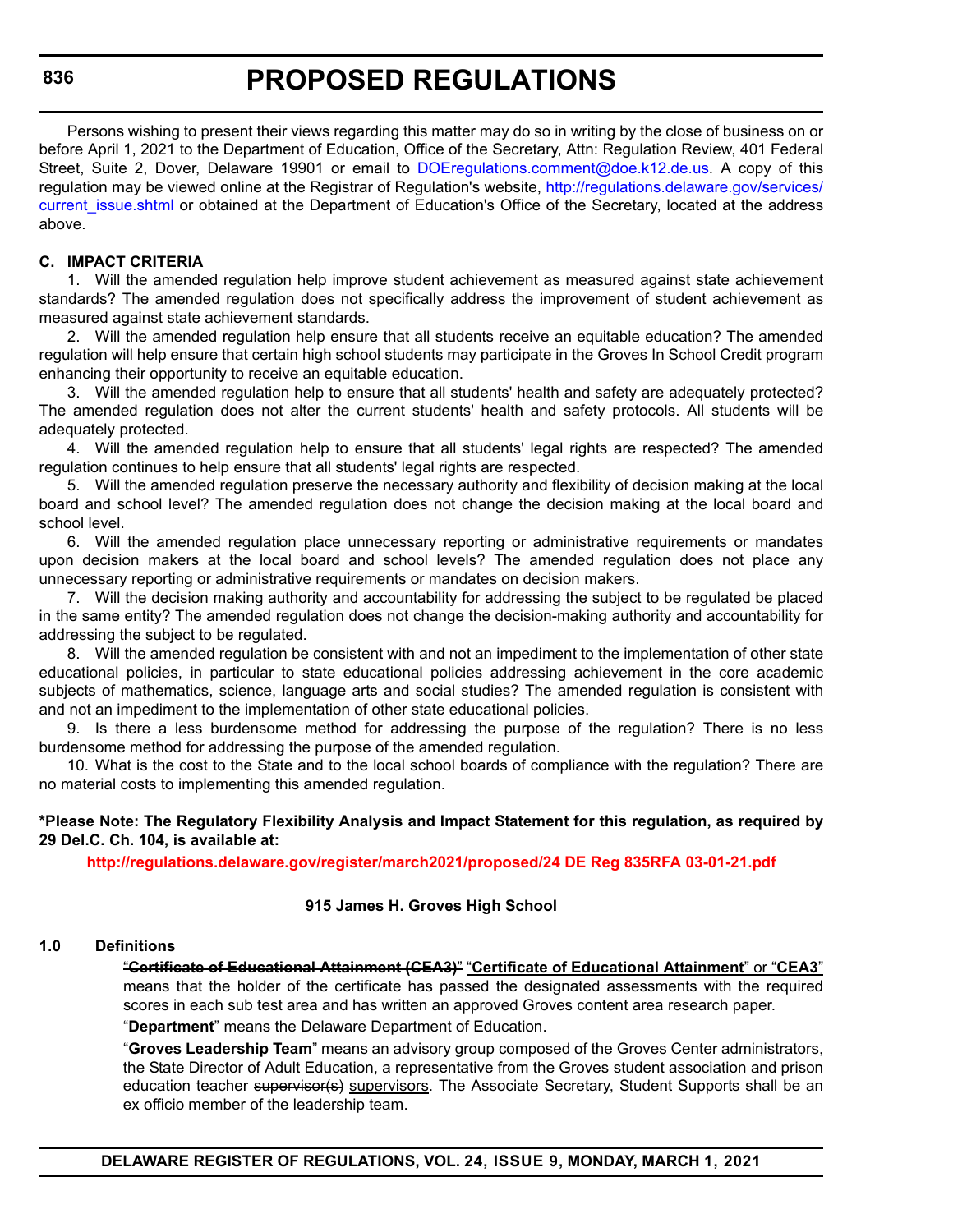"**James H Groves Center**" or "**Center(s)**" "**Center**" or "**Centers**" means the specific location in a school district, agency or organization where instruction is provided for the James H. Groves High School program.

"**James H. Groves High School**" or "**Groves**" means an adult high school established by the State of Delaware to provide the opportunity for adults and out of school youth to earn and obtain a high school diploma. The James H. Groves High School is a single school with multiple centers established and operated through a proposal application process. The James H. Groves High School is administered by the Delaware Department of Education.

#### **2.0 Admission Criteria and Process**

2.1 The following individuals may enroll in the James H. Groves High School:

- 2.12.1.1 An adult 18 years of age and older, who resides in the State of Delaware or is a resident of another state and is currently employed in Delaware and has been so employed for a minimum of six (6) months prior to enrollment.
	- $2.1.12.1.1$  The applicant shall:

2.1.1.12.1.1.1.1 Submit an application on forms approved by the Department;

- 2.1.1.22.1.1.1.2 Qualify as meeting secondary level skills, as determined by the Department, on a standardized assessment.
- 2.22.1.2 Out of school youth 16 to 17 years of age, who have officially withdrawn from a day school and who have not been expelled or have an expulsion pending shall enroll under a waiver process.
	- 2.2.1.2.1.1.2.1 To apply for an age waiver, the prospective student shall submit to the Groves Center administrator the following.

2.2.1.12.1.2.1.1 A letter of request for admission with the rationale for granting a waiver;

2.2.1.22.1.2.1.2 A letter of recommendation from the high school of record;

2.2.1.32.1.2.1.3 Proof of exit from high school; and

2.2.1.42.1.2.1.4 Proof of age.

2.2.22.1.2.2 The prospective student seeking the age waiver shall be subject to subsection 2.1.1.2.1.1.1.

2.2.32.1.2.3 The decision regarding admission shall be made by the Center administrator.

- 2.2.42.1.2.4 The names of all students receiving an age waiver shall be forwarded within five (5) working days of approval by the Center administrator or designee to the Department's Director of Adult and Prison Education Resources for reporting purposes.
- 2.32.2 High school students who are at least 46 14 years of age age, have completed at least one semester of high school and enrolled for at least one (1) credit in their high school of record may earn an unrestricted number of credits in the Groves In School Credit Program and still graduate from their high school of record until June 30, 2022.
	- 2.3.12.2.1 To enroll in this program, students shall have the permission of their high school of record, their parent(s), guardian(s) parent, guardian or Relative Caregiver relative caregiver and the Groves High School principal or designee.
	- 2.3.22.2.2 All students enrolled in the Groves In School Credit Program shall be included in the September 30th unit count of their high school of record.
	- 2.3.32.2.3 Students who withdraw from their high school of record and transfer to the Groves High School shall no longer be considered a student in the Groves In School Credit Program and shall be assessed the materials fee for that semester.
	- 2.3.42.2.4 Students in the Groves In School Credit program shall not receive instruction during the school's regularly scheduled school day.
- 2.42.3 Individuals expelled or pending expulsion from a local school district or charter school shall not be enrolled in Groves High School during the period of expulsion or pending expulsion without a waiver from the Department. Individuals who enroll without a waiver shall lose credits earned during the expulsion period.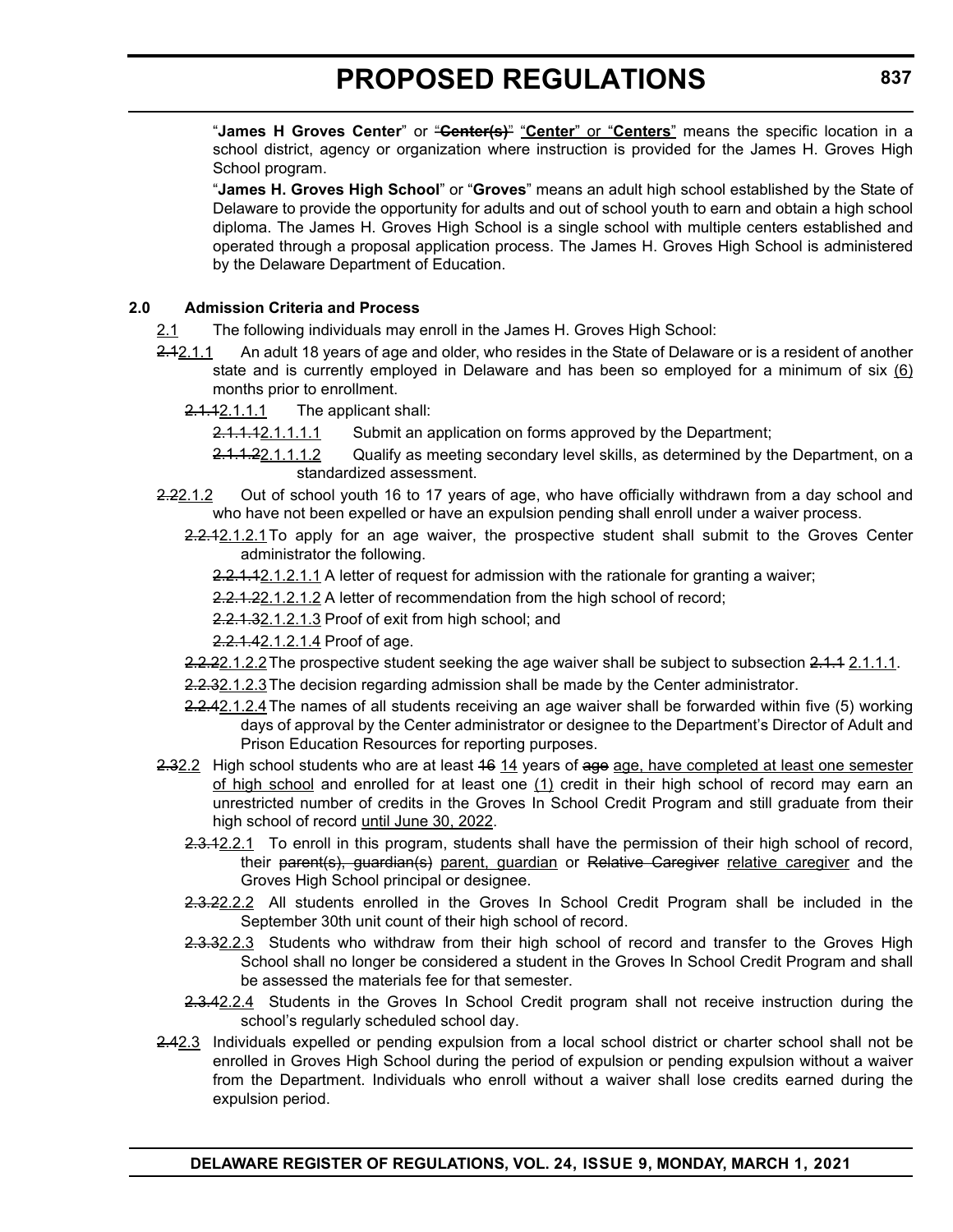- 2.4.12.3.1 An applicant for an expulsion or pending expulsion waiver shall meet the following requirements:
	- 2.4.1.12.3.1.1 Be 16 or 17 years of age;
	- 2.4.1.22.3.1.2 Intend to graduate from the James H James H. Groves High School;
	- 2.4.1.32.3.1.3 Be expelled or be pending expulsion for a nonviolent reason and not be a security threat;
	- 2.4.1.42.3.1.4 Submit a letter of recommendation signed by the principal or designee of their high school of record;
	- 2.4.1.52.3.1.5 Meet with the Department's Director of Adult and Prison Education Resources or designee to orally present his or her their case for entry into Groves. The decision regarding admission shall be made by the Director or designee; and
	- 2.4.1.62.3.1.6 Meet the requirements in subsection 2.1.1 2.1.1.1.
- 2.52.4 An adult 18 years of age and older who is a registered Sex Offender and who resides in the State of Delaware or is a resident of another state and is currently employed in Delaware and has been continuously employed in Delaware for a minimum of six  $(6)$  months prior to enrollment shall:
	- 2.5.12.4.1 Present a letter to the Groves Center administrator from a licensed counselor, psychologist or physician including a summary of past behavior and a statement that the individual does not pose a safety threat to students or staff. The letter shall be dated within two (2) months prior to enrollment in the Groves Center.
	- 2.5.22.4.2 An adult 18 years of age and older who is a registered Sex Offender may be enrolled in the Diploma-At-A-Distance without the letter described in subsection 2.5.1 2.4.1.
	- 2.5.32.4.3 The names of all students that are registered Sex Offenders and enrolled in the James H. Groves Adult High School shall be reported to the State Director within five (5) working days.

#### **3.0 Acceptable Methods for Offering Units of Credit and Granting Units of Credit for the James H. Groves High School Diploma**

- 3.1 The Groves School is authorized to offer credit for the following methods or any combination of the following methods of accruing credit that were used prior to enrollment as well as while enrolled in the Groves program:
	- 3.1.1 High school classroom courses;
	- 3.1.2 Summer school courses offered through a district or charter school;
	- 3.1.3 Groves classroom courses;
	- 3.1.4 Distance learning courses;
	- 3.1.5 Independent study courses;
	- 3.1.6 Correspondence courses;
	- 3.1.7 Courses completed through schools in foreign countries and evaluated in terms of content equivalent to the State's high school graduation requirements;
	- 3.1.8 Career technical courses and apprenticeship courses;
	- 3.1.9 Higher education courses;
	- 3.1.10 Internships designed to provide practical real life real-life experiences and based on the skills gained and the length of time of the experience;
	- 3.1.11 Military Experience experience based on military training and experience;
	- 3.1.12 Employment or training experience based on the length of employment, the level of job responsibility and the scope of work;
	- 3.1.13 Community Service service that recognizes the community life experiences of the student and encourages the student to assume civic responsibility. The emphasis is upon volunteer service within a non-profit or governmental agency given freely for the betterment of the community and other persons and is based on verification of length of service;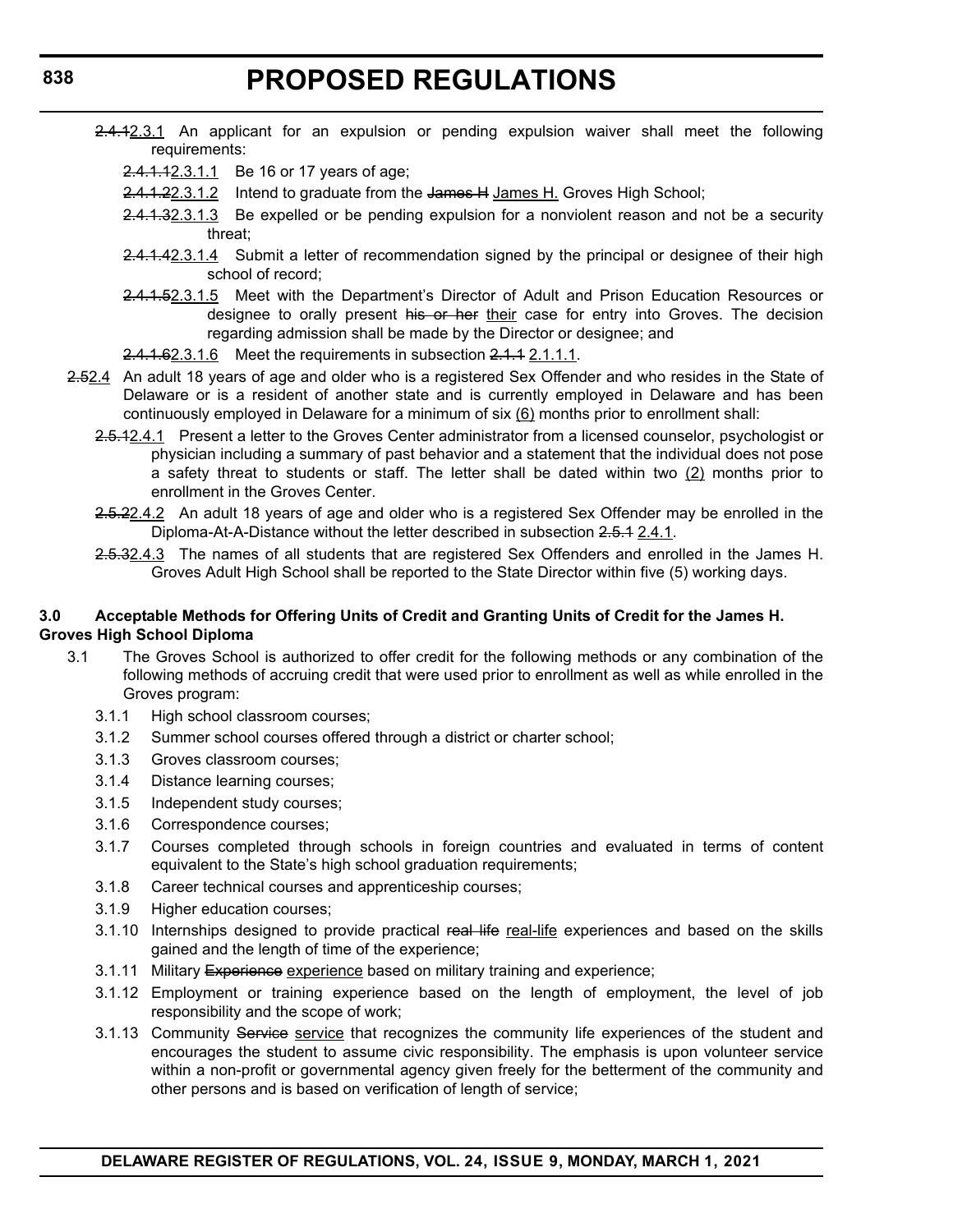- 3.1.14 The knowledge assessments approved by the Groves Leadership Team for students to demonstrate their knowledge of course content; and
- 3.1.15 The Certificate of Educational Attainment (CEA3) that may provide up to 40 ten (10) units of credit toward graduation.

### **4.0 Attendance, Grading and Graduation Criteria**

- 4.1 A graduation plan shall be developed for each student enrolled in the James H. Groves High School by the Groves Administrator or his or her the student's designee.
- 4.2 Students enrolled in James H. Groves High School courses which have an attendance requirement, shall attend a minimum of 85% of the course hours in order to receive a unit of credit. No provision is made for excused absences.
- 4.3 The grading system for the James H. Groves High School shall be based on a 40 ten (10) point numeric scale. An alpha conversion chart to determine level of performance shall be:
	- 4.3.1 Students receiving a grade of "A" (90 to 100) demonstrate superior understanding of the content and have demonstrated knowledge and competence at the highest level.
	- 4.3.2 Students receiving a grade of "B" (80-89) demonstrate better than average understanding of the content and have demonstrated above average knowledge and competence.
	- 4.3.3 Students receiving a grade of "C" (70-79) demonstrate average understanding of the content and have demonstrated knowledge and competence.
	- 4.3.4 Students receiving a grade of "D" (60-69) demonstrate satisfactory understanding of the content and have demonstrated knowledge and competence.
	- 4.3.5 No credit is awarded for grades less than 60.
- 4.4 Groves High School students shall be eligible to receive a State of Delaware diploma when they have met the State graduation requirements, pursuant to 14 **DE Admin. Code** 505 High School Graduation Requirements and Diplomas, in effect at the time of their graduation, except as noted below. below:
	- 4.4.1 Physical education is waived in lieu of another credit.
	- 4.4.2 Students who were or would have been a first time 9<sup>th</sup> grader in the 2011-2012 school year or after shall be subject to 14 **DE Admin. Code** 505 High School Graduation Requirements and Diplomas.
	- 4.4.3 Students who were or would have been a first time 9<sup>th</sup> grader in the 2010-2011 school year or prior shall be subject to 14 **DE Admin. Code** 505 High School Graduation Requirements and Diplomas.
	- 4.444.4.2 All course content shall be based on the State Content Standards. Notwithstanding the above, students enrolled in the James H. Groves High School shall successfully complete and receive credit for a minimum of one (1) Groves course in order to receive a State of Delaware diploma.
	- 4.4.54.4.3 The James H. Groves High School must offer at least one (1) computer science course pursuant to 14 **Del.C.** §4139 and 14 **DE Admin. Code** 505 High School Graduation Requirements and Diplomas.

#### **5.0 Fees**

All fees for the James H. Groves High School shall be set by the Delaware Secretary of Education.

### **6.0 Students Rights and Responsibilities**

Students enrolled in each Center shall have such rights and be subject to such responsibilities as set forth in the *James H. Groves Student Rights and Responsibilities* document, and as such may be amended from time to time by the Department.

### **7.0 Establishing a Center**

7.1 A school district, agency or organization may seek to establish a James H. Groves Center for service delivery by following the process outlined below. No district, agency or organization shall have more than one (1) Groves Center.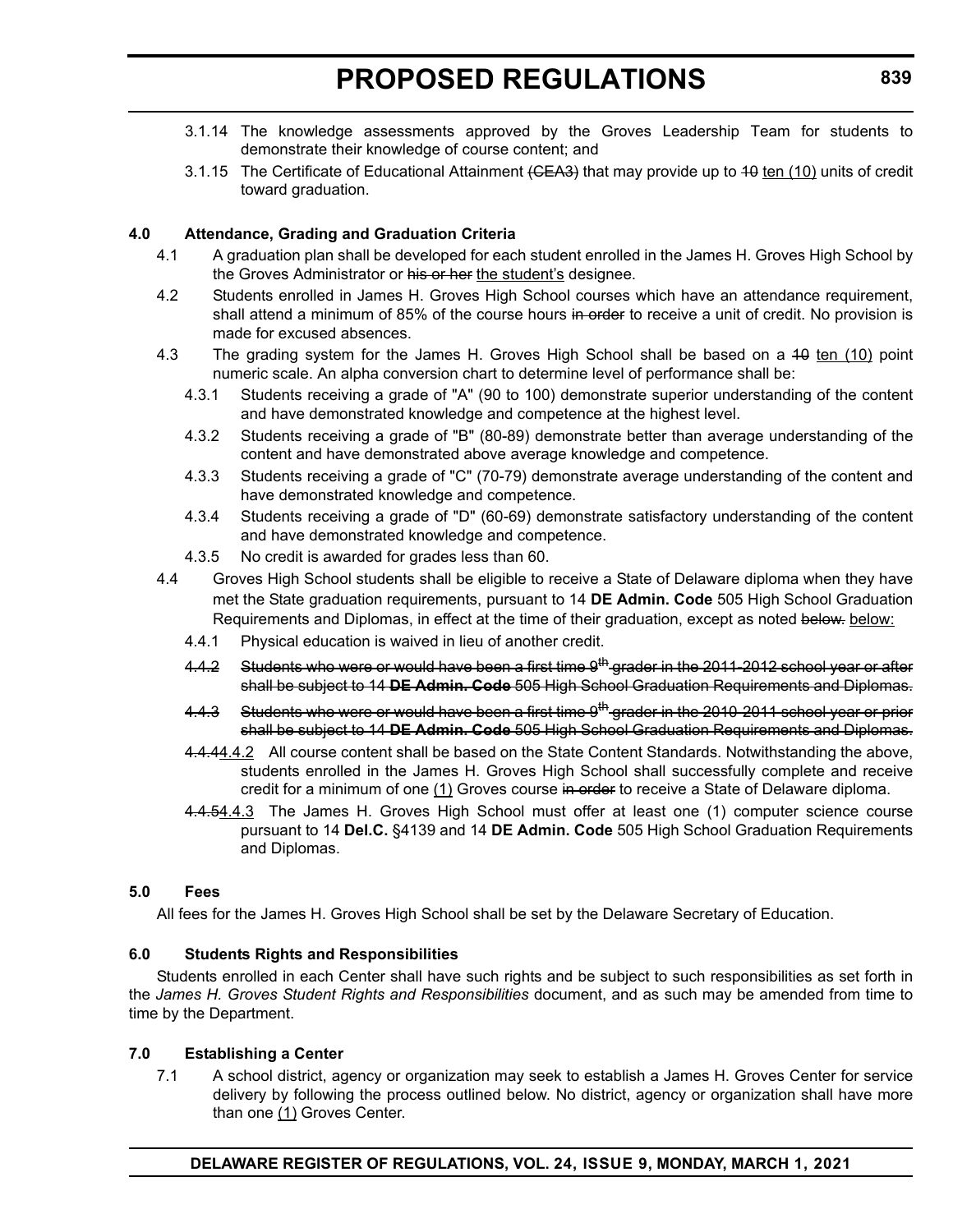- 7.1.1 An affiliation shall be established with an existing Groves Center as a satellite site or obtain approval from the Groves Leadership Team to establish a pilot Center.
- 7.1.2 After a two  $(2)$  year affiliation as a satellite Center of an existing Groves Center or two  $(2)$  year success as a pilot Center, the Department may grant full Center status to the satellite site or the pilot Center.
	- 7.1.2.1 A formal request for full Center status shall be made to the Department at the end of year one the first year as a satellite or pilot Center. The request shall include:
		- 7.1.2.1.1 A needs assessment documenting program need for services in the district's adult community, potential population to be served, impact on existing Centers, and rationale for requesting a Groves Center;
		- 7.1.2.1.2 A description of the district, agency or organization's experience and success in adult program delivery;
		- 7.1.2.1.3 An explanation of the commitment to the Groves adult education program and assurances;
		- 7.1.2.1.4 Budget requirements including in kind contributions;
		- 7.1.2.1.5 Submission of an annual performance report; and
		- 7.1.2.1.6 Submission of the State Evaluation Report completed in the tenth month of the first year.
- 7.1.3 The district agency or organization representatives shall meet with the Groves Leadership Team to review the Center request.
- 7.1.4 The Groves Leadership Team shall make a recommendation for Center status through the Department's Director for Adult Education to the Secretary of Education.
- 7.1.5 Approval or denial shall be communicated to the district, agency or organization by the Department within 60 days of the Center status application.
- 7.1.6 If approved, the Department shall apply for Center funding in the upcoming State budget cycle. If State funding is allocated for the additional Center, full Center status shall be given to the program provided the annual performance report and State Evaluation Report are satisfactory.
- 7.1.7 Appeal Process: In the event Center status is denied by the Department a hearing may be requested by the district, agency or organization. The hearing shall be conducted by the Secretary of Education or his or her the Secretary's designee.

### **8.0 Closing a Center**

- 8.1 Voluntary Closing: A school district, agency or organization shall close a James H. Groves Center in their service delivery area by following the process outlined below. For a voluntary closing, a school district, agency or organization shall announce by November its intention to discontinue service at the end of the fiscal year. The following steps shall be followed:
	- 8.1.1 Within two (2) months of closing, the district, agency or organization shall:
		- 8.1.1.1 Notify all current students of the Center closing and provide them with information to transfer to another Center. Records of active students shall be sent to the new Center;
		- 8.1.1.2 Provide all current and past student and administrative records to the Department;
		- 8.1.1.3 Send all equipment purchased for the Center to the Department or to the designated Centers for redistribution; and
		- 8.1.1.4 Return unspent funds to the Department.
	- 8.1.2 District, agency or organization representatives shall meet with the Groves Leadership Team at the monthly meetings to implement a smooth closing.

#### **9.0 Non Voluntary Non-Voluntary Closing**

- 9.1 A non voluntary non-voluntary closing shall be made by the Secretary of Education when:
	- 9.1.1 There is insufficient enrollment or graduates to sustain a Center; or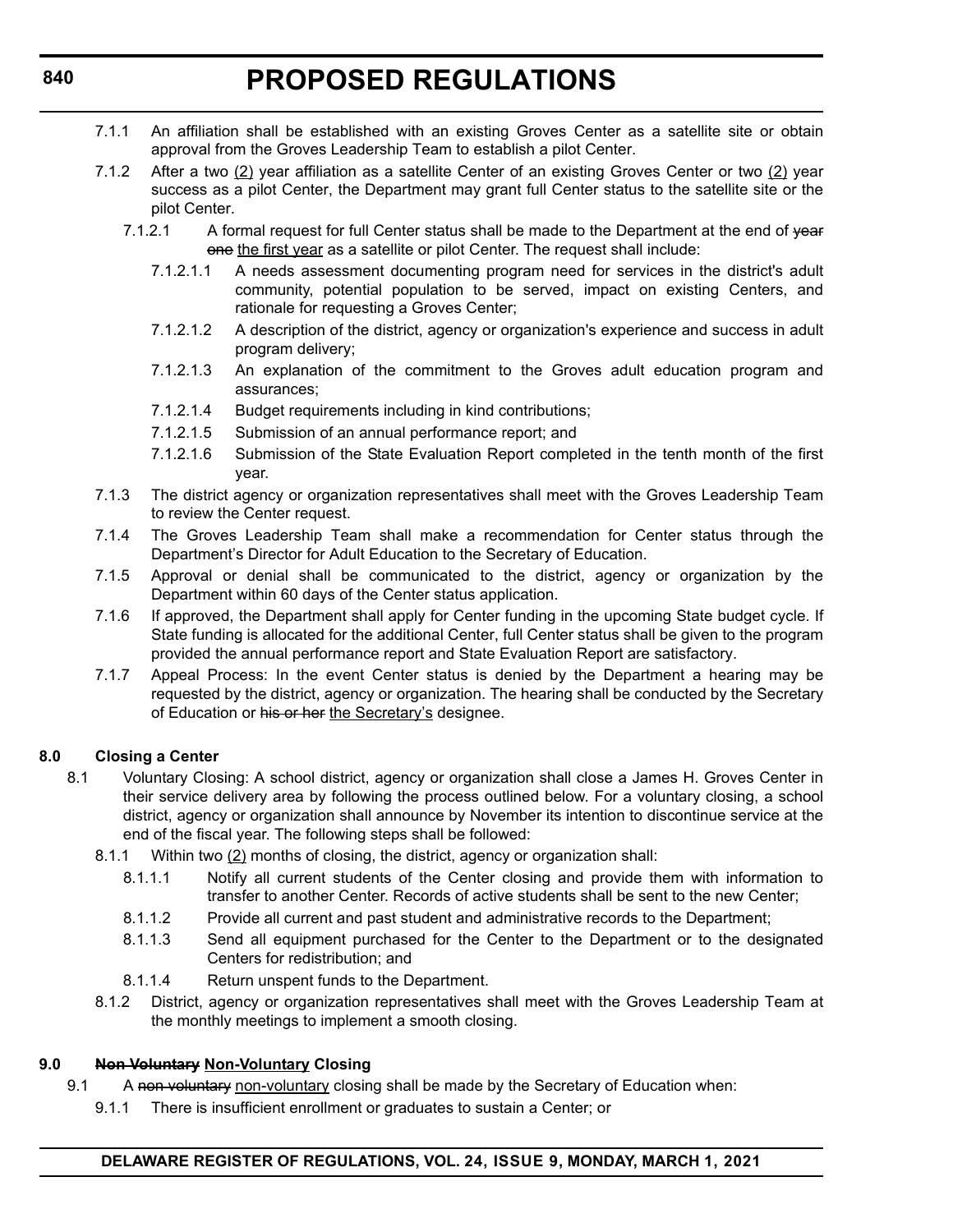- <span id="page-27-0"></span>9.1.2 The Center does not follow the policies, procedures, rules, regulations regulations, or instructional program set forth for the James H. Groves High School; or
- 9.1.3 The Secretary of Education determines the Center is not providing a quality instructional program to the students at that Center.
- 9.2 The Secretary of Education shall provide notice to the school district, agency agency, or organization of the closing by November giving eight  $(8)$  months to close the Center.
	- 9.2.1 Within two (2) months of closing, the district, agency agency, or organization shall:
		- 9.2.1.1 Notify all current students of the Center closing and provide them with information to transfer to another Center.
		- 9.2.1.2 Provide all current and past student and administrative records to the Department;
		- 9.2.1.3 Send all equipment purchased for the Center to the Department or to the designated Centers for redistribution; and
		- 9.2.1.4 Return unspent funds to the Department.
- 9.3 The District, agency or organization representatives shall meet with the James H. Groves Leadership Team at the monthly meetings to implement a smooth closing.

# **[DEPARTMENT OF HEALTH AND SOCIAL SERVICES](https://www.dhss.delaware.gov/dhss/index.html) [DELAWARE HEALTH CARE COMMISSION](https://https://dhss.delaware.gov/dhcc/)**

Statutory Authority: 16 Delaware Code, Section 9903 (16 **Del.C.** §9903)

### **PUBLIC NOTICE**

#### **[Delaware Health Insurance Individual Market Stabilization Reinsurance Program and Fund](#page-3-0)**

Pursuant to 16 *Del. C.* § 9903, the Delaware Health Care Commission, Department of Health and Social Services, is proposing revisions to the regulations governing the Delaware Health Insurance Individual Market Stabilization Reinsurance Program and Fund. On March 1, 2021, the Delaware Health Care Commission plans to publish as "proposed" revisions to the Delaware Health Insurance Individual Market Stabilization Reinsurance Program and Fund. The regulations revise some of the administrative procedures for the reinsurance program.

Copies of the proposed regulations are available for review in the March 1, 2021 edition of the *Delaware Register of Regulations*, accessible online at: <http://regulations.delaware.gov> or by calling the Delaware Health Care Commission at (302) 255-4750.

Any person who wishes to make written suggestions, testimony, briefs or other written materials concerning the proposed regulations must submit them to Elisabeth Massa by Thursday, April 1, 2021, at:

Elisabeth Massa Delaware Health Care Commission 1901 North DuPont Highway New Castle, DE 19720 Email: [elisabeth.massa@delaware.gov](mailto:elisabeth.massa@delaware.gov) Phone: (302) 255-4750

#### **\*Please Note: The Regulatory Flexibility Analysis and Impact Statement for this regulation, as required by 29 Del.C. Ch. 104, is available at:**

**<http://regulations.delaware.gov/register/march2021/proposed/24 DE Reg 841RFA 03-01-21.pdf>**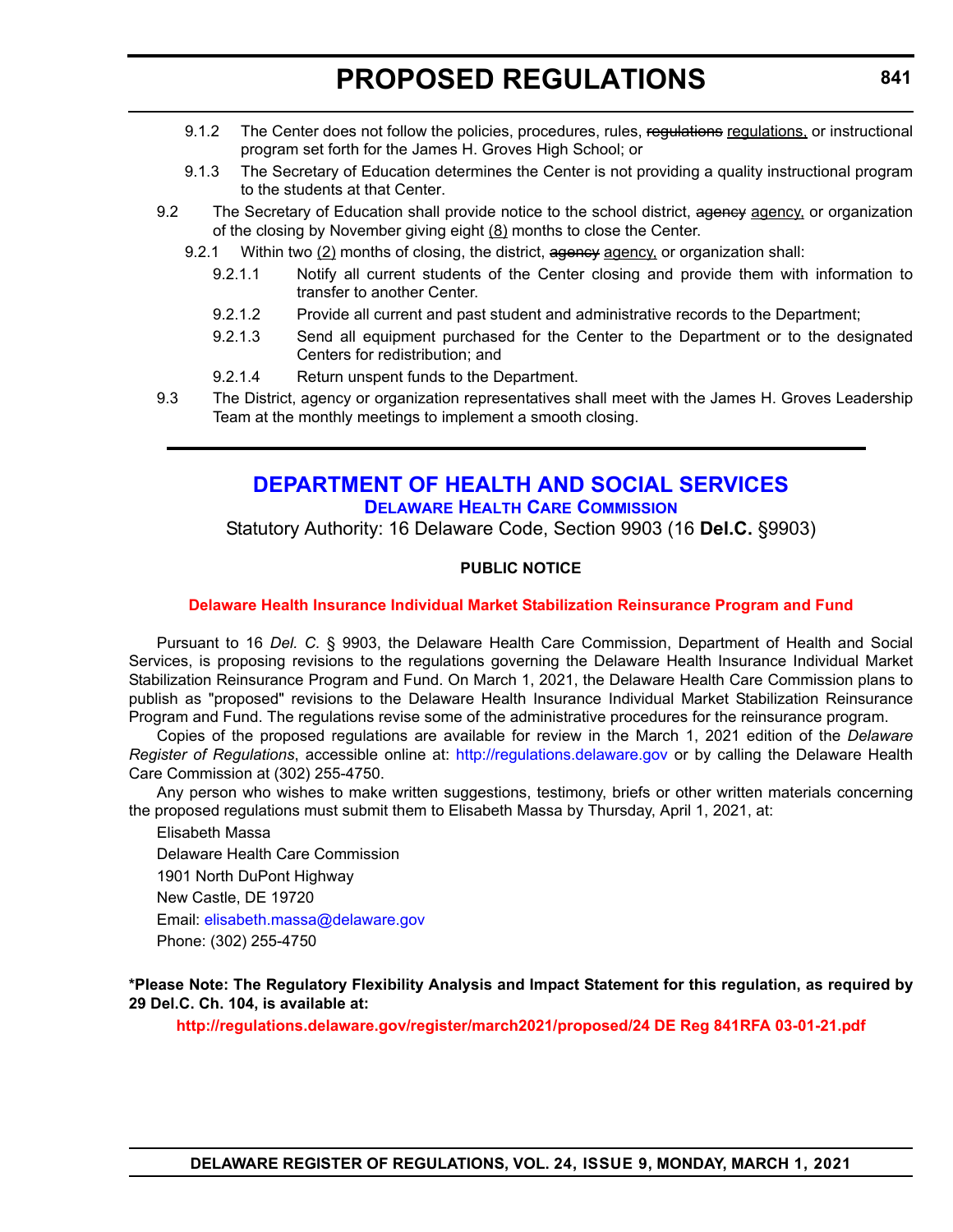### **842**

#### **Delaware Health Insurance Individual Market Stabilization Reinsurance Program and Fund**

#### **1.0 Purpose**

- 1.1 The purpose of these Regulations is to establish procedures for the Delaware Health Insurance Individual Market Stabilization Reinsurance Program and Fund established pursuant to House Bill No. 193. 150<sup>th</sup> General Assembly for the purpose of stabilizing insurance rates and premiums in the individual market and providing greater financial certainty to consumers of health insurance in the State.
- 1.2 Policies and procedures for implementation of these regulations may be established in manuals and other documents by the Executive Director of the Delaware Health Care Commission or the Cabinet Secretary of Delaware Health and Social Services.
- 1.3 Nothing in these regulations shall preempt or otherwise conflict with any applicable state and federal laws and rules.

### **2.0 Authority**

This regulation is promulgated pursuant to the authority granted in Chapter 99, Title 16, of the Delaware Code.

### **3.0 Definitions**

The following definitions shall apply to this regulation:

- "**Attachment point**" means the threshold dollar amount, adopted by the Executive Director, after which point the claims costs of an insured individual's covered benefits under a reinsurance-eligible health benefit plan in a benefit year are eligible for reinsurance payments.
- "**Benefit year**" means a calendar year beginning on or after January 1, 2020 for which reinsurance eligible health benefit plan provides health insurance coverage.
- "**Cabinet Secretary**" means the Cabinet Secretary of Delaware Health and Social Services.
- "**Coinsurance rate**" means the rate at which the Executive Director may reimburse a reinsurance eligible health benefit plan for claims costs incurred after the attachment point and before the reinsurance cap for an insured individual's covered benefits in a benefit year.
- "**Commission**" or "**DHCC**" mean means the Delaware Health Care Commission created pursuant to 16 **Del.C.** §9902.
- "**DHSS**" means Department of Health and Social Services.
- "**DOI**" means Department of Insurance.
- "**Executive Director**" means the Executive Director of the Delaware Health Care Commission (DHCC) or designee.
- "**Health insurance carrier**" or "**carrier**" means any entity that provides health insurance in this State. For the purposes of this regulation, carrier includes an insurance company, health service corporation, health maintenance organization, managed care organization, and any other entity providing a plan of health insurance or health benefits subject to state insurance regulation. The entities providing insurance under the following types of plans do not meet the definition of carrier, per this regulation: plans of health insurance or health benefits designed for issuance to persons eligible for coverage under Titles XVIII, XIX, and XXI of the Social Security Act (42 U.S.C. §§1395 et seq., 1396 et seq., and 1397aa et seq.), known as Medicare, Medicaid; Chapter 52 of Title 29 of the Delaware Code; or any other similar coverage under state or federal governmental plans. Additionally, this regulation shall not apply to stand-alone dental insurance, stand-alone vision insurance, long-term care insurance, disability income insurance and all accident-only insurance.
- "**Health insurance coverage**" means legal entitlement to payment or reimbursement for health care costs, generally under a contract with a health insurance company or a group health plan offered in connection with employment.
- "**Program**" means the Delaware Health Insurance Individual Market Stabilization Reinsurance Program created by 16 **Del.C.** §9903(g).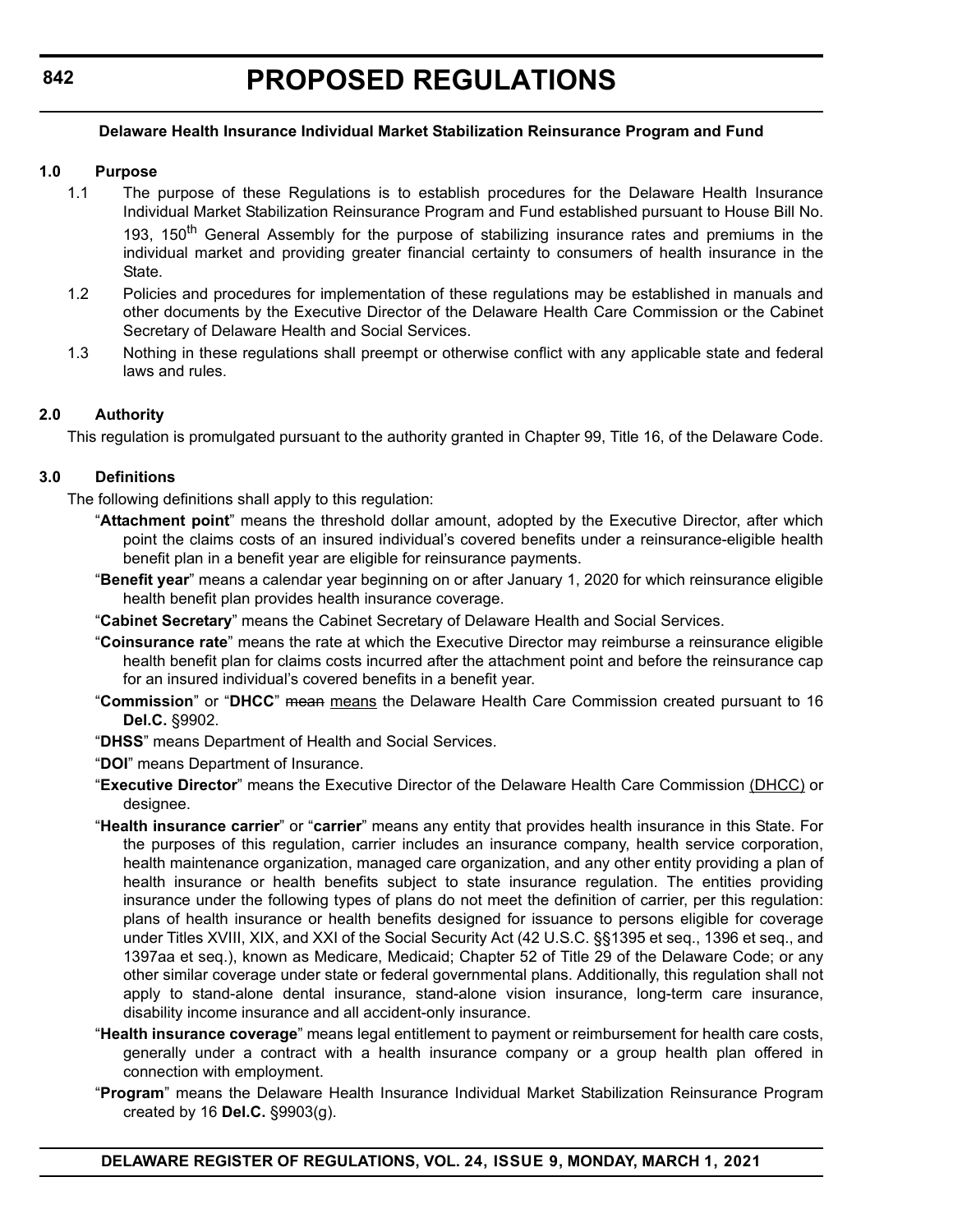- "**Regulations**" mean means parts of the Rules and Regulations pertaining to the Delaware Health Insurance Individual Market Stabilization Reinsurance Program.
- "**Reinsurance cap**" means the threshold dollar amount, adopted by the Executive Director, for claims costs incurred by a reinsurance eligible health benefit plan for an insured individual's covered benefits in a benefit year, after which threshold the claims costs for the benefits are no longer eligible for reinsurance payments.
- "**Reinsurance eligible claim**" means a claim for services covered under a reinsurance eligible health benefit plan that is incurred by a reinsurance eligible issuer during the applicable benefit year and within the period of eligibility for the member that is paid by the reinsurance eligible issuer before June 1 of the following year. A reinsurance eligible claim shall not be adjusted for risk nor for pharmacy rebates. A reinsurance eligible claim does include a claim for certain abortion services, as defined in 45 CFR §156.280(d)(1).
- "**Reinsurance eligible health benefit plan**" means health insurance coverage offered on the individual market that:
	- 1. Constitutes minimum essential coverage, as set forth in 26 U.S.C. §5000A(f);
	- 2. Is approved by the State's Insurance Commissioner;
	- 3. Is delivered or issued for delivery by a carrier in the State; and
	- 4. Is not a grandfathered plan as defined in §1251 of the Patient Protection and Affordable Care Act, 29 CFR §2590.715-1251.
- "**Reinsurance eligible individual**" means an individual who is insured in a reinsurance eligible health benefit plan on or after January 1, 2020.
- "**Reinsurance eligible issuer**" means a health insurance carrier that offers a reinsurance eligible health benefit plan to reinsurance eligible individuals.
- "**Reinsurance payment**" means payments issued to a reinsurance eligible issuer in accordance with Section 6.0.

"**State**" means the State of Delaware.

#### **4.0 Information Reporting**

- 4.1 As a condition of receiving reinsurance payments from the program, a reinsurance eligible issuer must provide the following information to the program in the form and manner prescribed by the Executive Director: The State entered into an intergovernmental agreement with the U.S. Department of Health and Human Services, Centers for Medicare & Medicaid Services (CMS), to calculate reinsurance payments to issuers participating in the State of Delaware's reinsurance program under Delaware's State Innovation Waiver under section 1332 of the Patient Protection and Affordable Care Act. CMS will identify paid claims eligible for reimbursement under the reinsurance program from data submitted to "EDGE Servers."
	- 4.1.1 The name and company code assigned to the reinsurance eligible issuer by the National Association of Insurance Commissioners;
	- 4.1.2 The identification number assigned to the reinsurance eligible issuer by the DHCC;
	- 4.1.3 The total amount of the reinsurance eligible issuer's reinsurance eligible claims for the benefit year;
	- 4.1.4 The portion of the reinsurance eligible issuer's total reinsurance eligible claims for the benefit year that fall between the attachment point and reinsurance cap;
	- 4.1.5 A summary data file containing de-identified information for each reinsurance eligible individual with claims for which reinsurance payments are being requested:
		- 4.1.5.1 The start and end dates of coverage for the reinsurance eligible individual;
		- 4.1.5.2 The DHCC plan identification number for the reinsurance eligible health benefit plan in which the reinsurance eligible individual was enrolled;
		- 4.1.5.3 The total amount of reinsurance eligible claims for the reinsurance eligible individual for the benefit year; and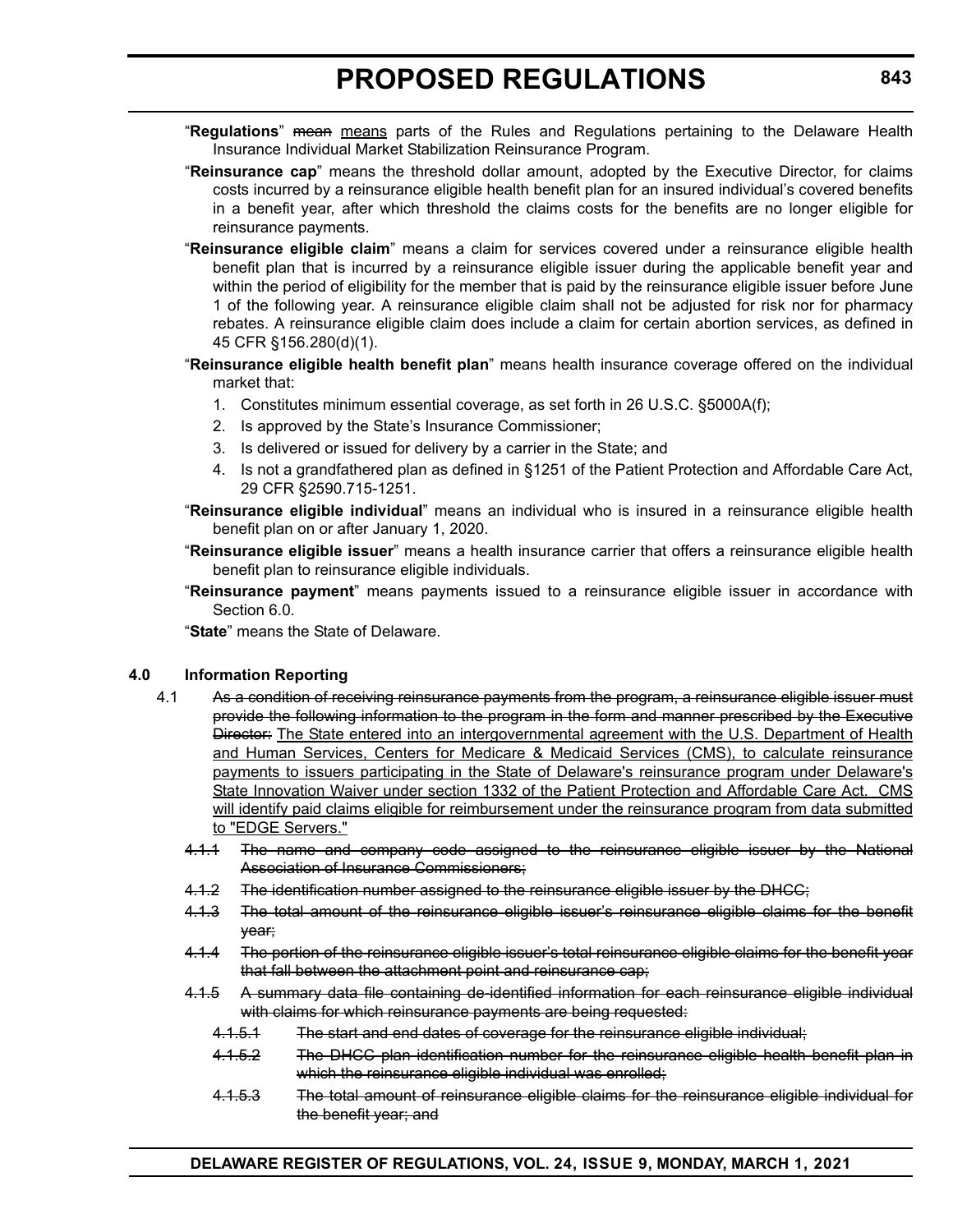- 4.1.5.4 The total amount of reinsurance eligible claims for the reinsurance eligible individual for the benefit year that fall between the attachment point and reinsurance cap.
- 4.1.6 If requested by the Executive Director, a de-identified claims file extracted from the reinsurance eligible issuer's claims processing system that includes the issuer's complete record of all reinsurance eligible claims for the benefit year, in accordance with applicable state and federal confidentiality laws;
- 4.1.7 An attestation signed by an executive officer of the reinsurance eligible issuer stating that the information is accurate as of the date of submission; and
- 4.1.8 Any other information requested by the Executive Director that he or she deems necessary to administer the program, in accordance with applicable state and federal confidentiality laws.
- 4.2 In lieu of subsections 4.1.1 through 4.1.8, the State may enter a legal agreement with the Centers for Medicare and Medicaid Services (CMS), whereby the State shall use the CMS EDGE server for the purposes of the program.
- 4.3 4.2 Carriers must sign an attestation that they meet the submission and data requirements of the State Reinsurance Program through their participation in CMS EDGE Server.
- 4.4  $4.3$  As a condition of receiving reinsurance payments from the program, a  $A$  reinsurance eligible issuer must submit one interim report due on March 31<sup>st</sup> after the benefit year, containing de-identified data from the prior benefit year with claims paid by February  $28^{th}$  or February  $29^{th}$ , and an estimate of claims payments still outstanding. This report will be used to aid the Executive Director in setting parameters for future program years; the EDGE Server, and not this report, shall be used to calculate the paid claims eligible for reimbursement under the reinsurance program. The report shall be issued using a secure method of transmission approved by the Executive Director. The Executive Director may, in his or her discretion, waive the interim report.
- 4.4 The interim report must contain the following data elements for the individual ACA plan:
	- 4.4.1 De-identified Member ID;
	- 4.4.2 Benefit Year Member Months;
	- 4.4.3 Benefit Year Incurred Claims (paid through February 28th or February 29th of the current calendar year); and
	- 4.4.4 Estimate of Benefit Year 2020 claim payments outstanding, e.g., to be paid after February 28th or February 29th of the current calendar year.
- 4.5 DHCC shall annually receive from the Department of Insurance the actual Second Lowest Cost Silver Plan premium under the Affordable Care Act 1332 waiver, 45 U.S.C. §18052, and an estimate of the premium as it would have been without the waiver.
- 4.6 If the State's participation in the CMS EDGE Server were to be discontinued, as a condition of receiving reinsurance payments from the program, a reinsurance eligible issuer would provide the following information to the program in the form and manner prescribed by the Executive Director:
	- 4.6.1 The name and company code assigned to the reinsurance eligible issuer by the National Association of Insurance Commissioners;
	- 4.6.2 The identification number assigned to the reinsurance eligible issuer by the DHCC;
	- 4.6.3 The total amount of the reinsurance eligible issuer's reinsurance eligible claims for the benefit year;
	- 4.6.4 The portion of the reinsurance eligible issuer's total reinsurance eligible claims for the benefit year that fall between the attachment point and reinsurance cap;
	- 4.6.5 A summary data file containing de-identified information for each reinsurance eligible individual with claims for which reinsurance payments are being requested:
		- 4.6.5.1 The start and end dates of coverage for the reinsurance eligible individual;
		- 4.6.5.2 The DHCC plan identification number for the reinsurance eligible health benefit plan in which the reinsurance eligible individual was enrolled;
		- 4.6.5.3 The total amount of reinsurance eligible claims for the reinsurance eligible individual for the benefit year; and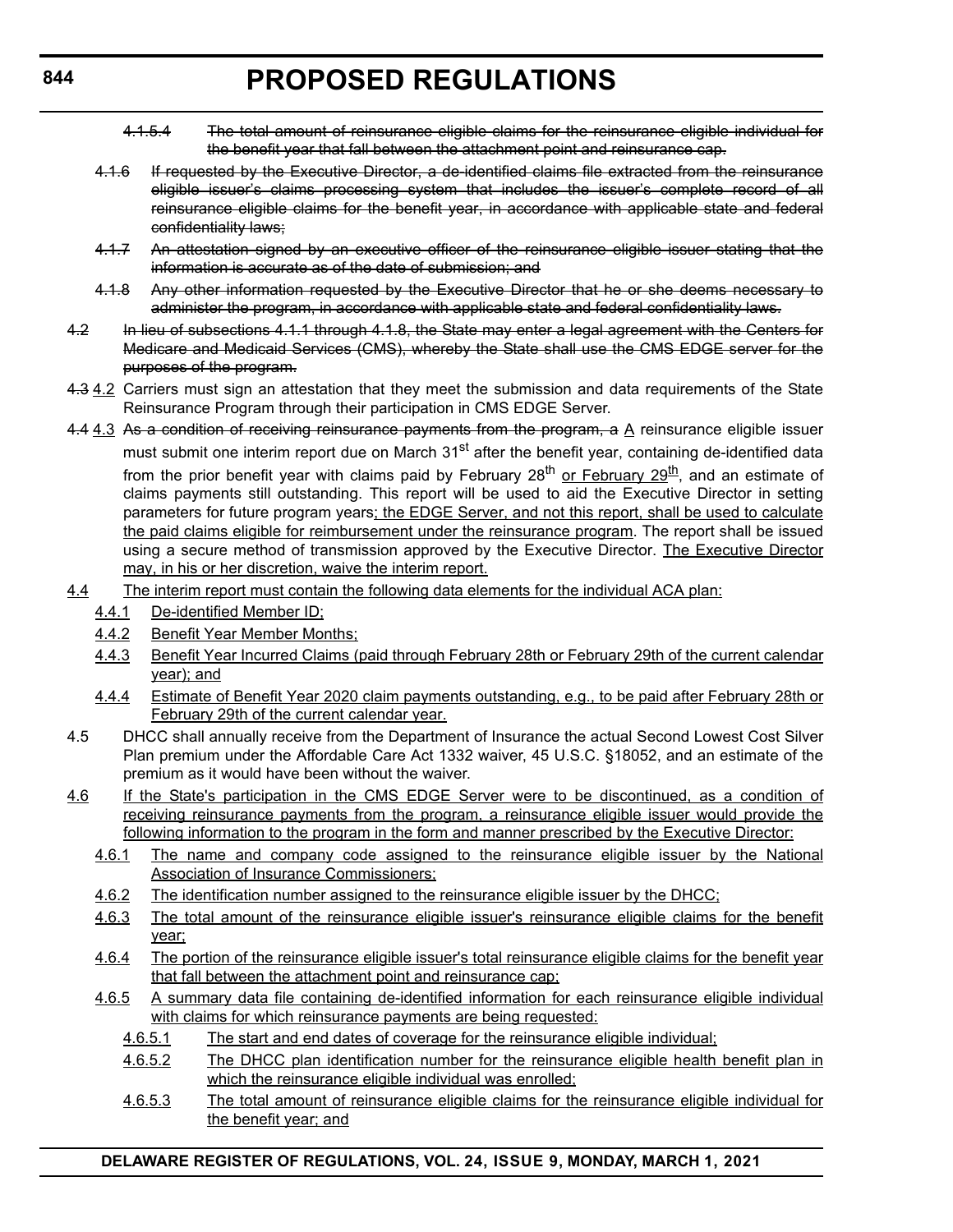- 4.6.5.4 The total amount of reinsurance eligible claims for the reinsurance eligible individual for the benefit year that fall between the attachment point and reinsurance cap.
- 4.6.6 If requested by the Executive Director de-identified claims file extracted from the reinsurance eligible issuer's claims processing system that includes the issuer's complete record of all reinsurance eligible claims for the benefit year, in accordance with applicable state and federal confidentiality laws;
- 4.6.7 An attestation signed by an executive officer of the reinsurance eligible issuer stating that the information is accurate as of the date of submission; and
- 4.6.8 Any other information requested by the Executive Director that he or she deems necessary to administer the program, in accordance with applicable state and federal confidentiality laws.

#### **5.0 Reinsurance Parameters**

Annually, the Executive Director shall set an attachment point, cap, and coinsurance rate for the reinsurance program for the upcoming year based on anticipated revenue and recently reported premium, enrollment, and claims data.

#### **6.0 Reinsurance Payments**

- 6.1 A reinsurance eligible issuer becomes eligible for a reinsurance payment when the claims costs for at least one reinsurance eligible individual's covered benefits in a calendar year exceed the attachment point.
- 6.2 The Under the intergovernmental agreement with CMS, the Executive Director shall calculate receives from CMS reports detailing the total reinsurance payment payments on a cumulative basis, to date, owed to each reinsurance eligible issuer.
	- 6.2.1 Subject to subsections 6.2.2 and 6.2.3, the reinsurance payment made to each reinsurance eligible issuer for a benefit year will be the product of the coinsurance rate and the portion of the reinsurance eligible issuer's total reinsurance eligible claims for the benefit year that fall between the attachment point and the reinsurance cap.
	- 6.2.2 The Executive Director shall uniformly reduce or increase the coinsurance rate to the extent necessary, but at no time shall the increase exceed 100%, to ensure that reinsurance payments do not exceed the total available funding for the benefit year, as determined by the Executive Director in his or her sole discretion.
	- 6.2.3 In making the calculation under subsection 6.2.1, the Executive Director in his or her sole discretion may disregard any or all reinsurance eligible claims reported by a reinsurance eligible issuer under Section 4.0 that cannot be verified as part of the audit described under subsection 7.1.
- 6.3 The program shall issue reinsurance payments to all reinsurance eligible issuers on an annual basis in the year following each benefit year. The Executive Director shall issue a payment schedule to all issuers.
- 6.4 Payments shall be made directly to reinsurance eligible issuers by a method designated by the Executive Director.
- 6.5 If the Executive Director determines that a reinsurance eligible issuer has substantively failed to comply with this regulation, he or she shall give notice thereof to the issuer stating the Executive Director's findings and stating how the nonconformance can be remedied. The Executive Director shall specify a time period for remedying the nonconformance. The program shall not issue reinsurance payments until the nonconformance is remedied.

#### **7.0 Duties of the Administrator**

- 7.1 The program shall be administered by the Executive Director. As administrator of the program, the Executive Director may:
	- 7.1.1 Conduct an audit of the information submitted received under Section 4.0.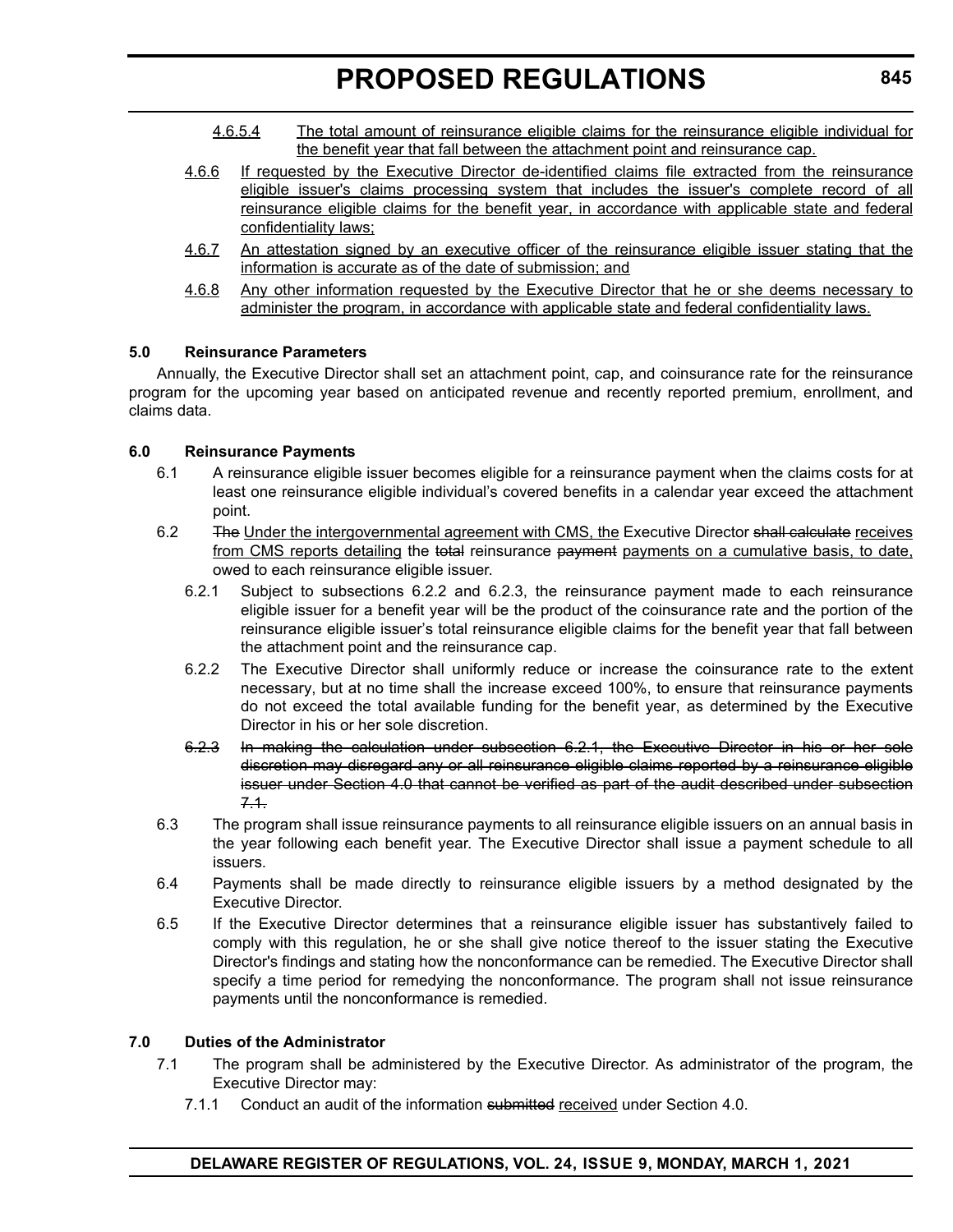- 7.1.2 Notify reinsurance eligible issuers of the results of the calculation described in Section 6.0, including any modifications of the coinsurance rate once HGG DHCC receives the results from CMS.
- 7.1.3 Issue reinsurance payments to each reinsurance eligible issuer in accordance with Section 6.0.
- 7.1.4 Assign the functions vested in him or her by the Delaware Health Insurance Individual Market Stabilization Reinsurance Program and these regulations to subordinate officers and employees as he or she deems necessary. The designee shall have the same power and authority that would be afforded to the Executive Director.
- 7.1.5 Contract with other state agencies and third parties as he or she deems necessary to administer the program.
- 7.1.6 Use, access, store, and disclose the information submitted to the program under Section 4.0, including disclosing the information to the Insurance Commissioner, in accordance with applicable state and federal confidentiality laws, for the purposes of ensuring the efficient administration of the program and to reduce the reporting burden on issuers.
- 7.1.7 Submit an annual report to the Governor and General Assembly, in consultation with the DHSS and DOI and in accordance with applicable state and federal confidentiality laws.
- 7.1.8 Perform other functions he or she deems reasonably necessary to administer the program.

#### **8.0 Document Retention and Audits**

- 8.1 A reinsurance eligible issuer must maintain documents and records, whether paper, electronic, or in other media, sufficient to substantiate its requests for reinsurance payments made pursuant to this regulation for a minimum period of 10 years and must make those documents and records available to the program upon request by the Executive Director for purposes of verification, investigation, or audit, in accordance with applicable state and federal confidentiality laws.
- 8.2 The Executive Director may audit a reinsurance eligible issuer to assess its compliance with the requirements of this regulation. The reinsurance eligible issuer must ensure that its relevant contractors, subcontractors, or agents cooperate with any audit under this Section. If an audit results in a finding of material weakness or significant deficiency with respect to compliance with any requirement of this Section, the reinsurance eligible issuer must complete all of the following:
	- 8.2.1 Within 30 calendar days of the issuance of the final audit report, provide a written corrective action plan to the program for approval;
	- 8.2.2 Implement that plan; and
	- 8.2.3 Provide to the program written documentation of the corrective actions once taken.
- 8.3 If, at the conclusion of the audit, the Executive Director determines that a reinsurance eligible issuer received excess reinsurance payments, at the request of the Executive Director, the reinsurance eligible issuer shall return the excess payments to the program in a manner to be determined by the Executive Director within 60 days of his or her request.

#### **9.0 Severability**

If any provisions of this regulation or the application thereof to any person or circumstance shall be held invalid, such invalidity shall not affect the provisions or application of these regulations which can be given effect, and to this end the provisions of these regulations are declared to be severable.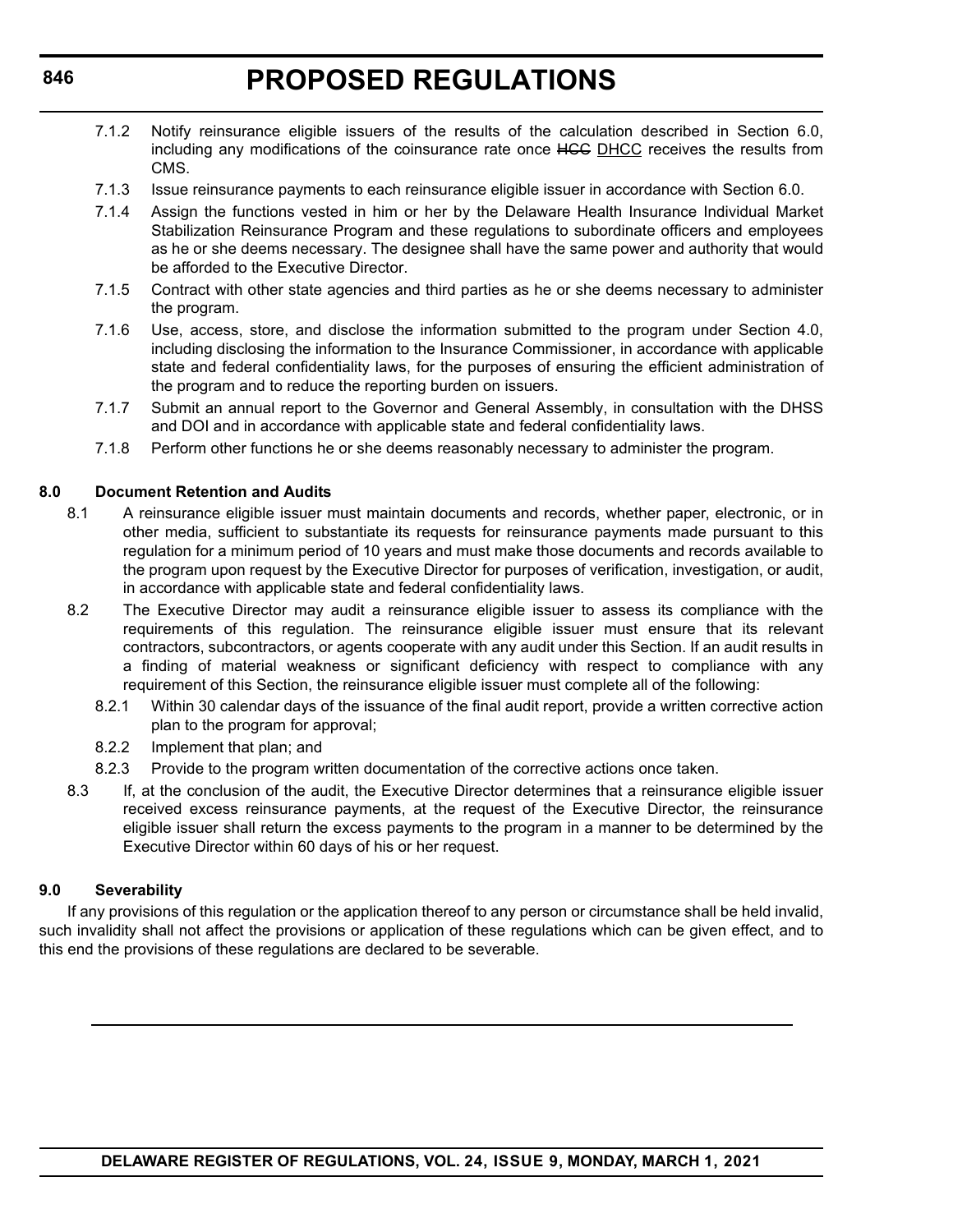### <span id="page-33-0"></span>**DIVISION OF MEDICAID [AND MEDICAL ASSISTANCE](https://www.dhss.delaware.gov/dhss/dmma/)** Statutory Authority: 31 Delaware Code, Section 512 (31 **Del.C.** §512) 16 **DE Admin. Code** 16000

#### **PUBLIC NOTICE**

#### **[MAGI Methodology](#page-3-0)**

In compliance with the State's Administrative Procedures Act (APA - Title 29, Chapter 101 of the Delaware Code), 42 CFR §447.205, and under the authority of Title 31 of the Delaware Code, Chapter 5, Section 512, Delaware Health and Social Services (DHSS) / Division of Medicaid and Medical Assistance (DMMA) is proposing to amend the Delaware Social Services Manual (DSSM) regarding Modified Adjusted Gross Income (MAGI) Methodology, specifically, to align with recently issued federal guidance.

Any person who wishes to make written suggestions, compilations of data, testimony, briefs or other written materials concerning the proposed new regulations must submit same to, Planning, Policy and Quality Unit, Division of Medicaid and Medical Assistance, 1901 North DuPont Highway, P.O. Box 906, New Castle, Delaware 19720-0906, by email to [Nicole.M.Cunningham@delaware.gov,](mailto:Nicole.M.Cunningham@delaware.gov) or by fax to 302-255-4413 by 4:30 p.m. on March 31, 2021. Please identify in the subject line: MAGI Methodology.

The action concerning the determination of whether to adopt the proposed regulation will be based upon the results of Department and Division staff analysis and the consideration of the comments and written materials filed by other interested persons.

#### **SUMMARY OF PROPOSAL**

Attached is a request for public notice to be published in the March 2021 *Delaware Register of Regulations*. The purpose of this notice is to advise the public that Delaware Health and Social Services (DHSS)/Division of Medicaid and Medical Assistance (DMMA) is proposing to amend the Delaware Social Services Manual (DSSM) regarding Modified Adjusted Gross Income (MAGI) Methodology, specifically, to align with recently issued federal guidance.

#### **Statutory Authority**

Section 1902(e)(14) of the Social Security Act Tax Cuts and Jobs Act (Pub. L. No. 115-97, "TCJA"), enacted on December 22, 2017

#### **Background**

Section 1902(e)(14) of the Social Security Act requires that state Medicaid agencies generally use "modified adjusted gross income" and "household income," as defined at section 36B(d)(2) of the Internal Revenue Code of 1986 (the IRC) to determine Medicaid eligibility. There have been recent legislative changes to the modified adjusted gross income MAGI-based methodologies: the Tax Cuts and Jobs Act (Pub. L. No. 115-97, "TCJA"), enacted on December 22, 2017; the Bipartisan Budget Act of 2018 (Pub. L. No. 115-123, "BBA of 2018"), enacted on February 9, 2018; and the Helping Ensure Access for Little Ones, Toddlers, and Hopeful Youth by Keeping Insurance Delivery Stable Act (Pub. L. No. 115-120, "HEALTHY KIDS Act"), enacted on January 22, 2018.

#### **Summary of Proposal**

#### *Purpose*

The purpose of this proposed regulation is to revise MAGI-based income methodologies to align with the most recently issued federal guidance.

#### *Summary of Proposed Changes*

Effective for services provided on and after May 11, 2021, DHSS/DMMA proposes to amend sections 16100, 16500.1, 16500.1.1, 16500.2 and 16500.3 of the DSSM regarding MAGI Methodology, specifically, to align with federal guidance.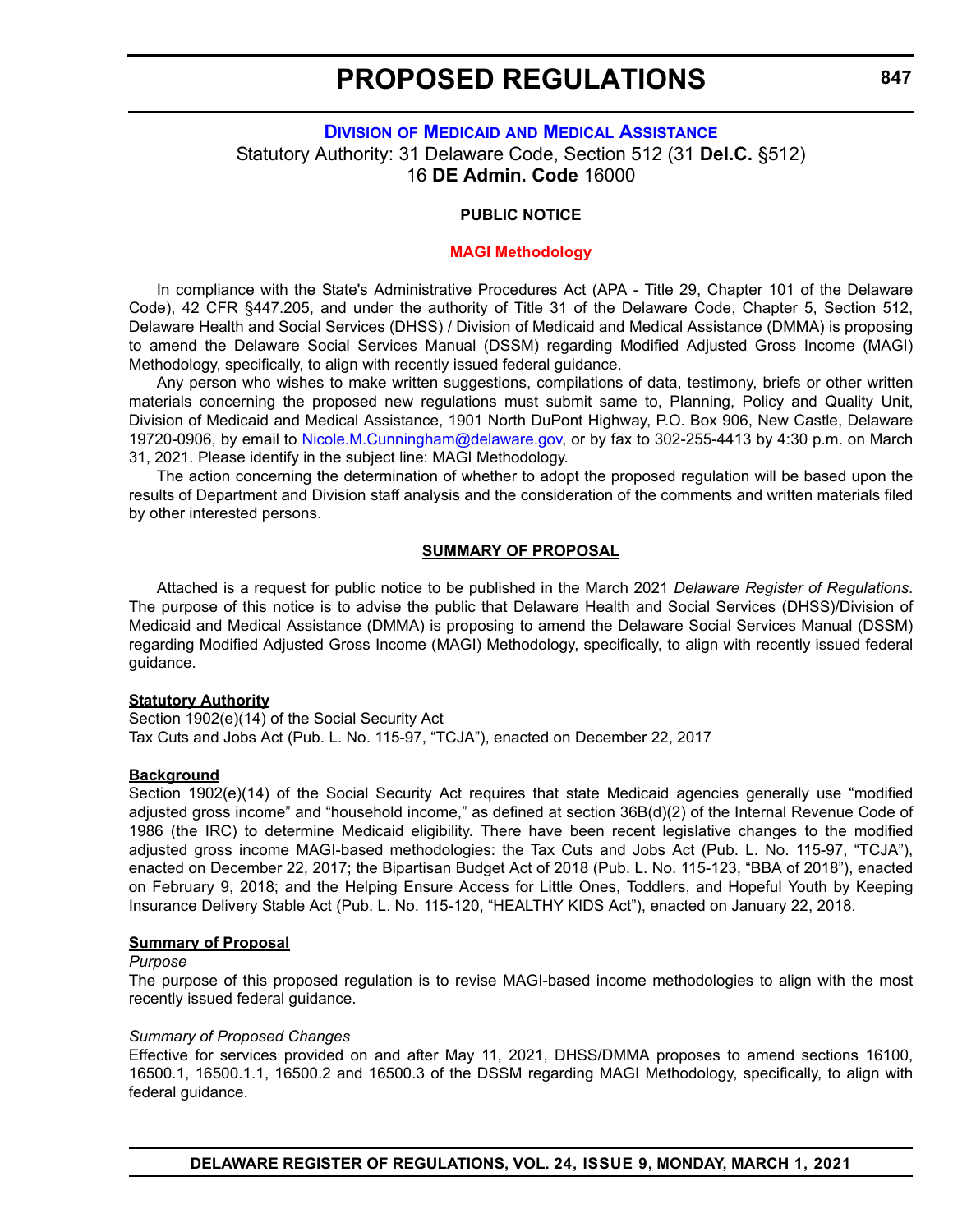#### <span id="page-34-0"></span>*Public Notice*

In accordance with the *federal* public notice requirements established at Section 1902(a)(13)(A) of the Social Security Act and 42 CFR 447.205 and the state public notice requirements of Title 29, Chapter 101 of the Delaware Code, DHSS/DMMA gives public notice and provides an open comment period for 30 days to allow all stakeholders an opportunity to provide input on the proposed regulation. Comments must be received by 4:30 p.m. on March 31, 2021.

#### *Provider Manuals and Communications Update*

A newsletter system is utilized to distribute new or revised manual material and to provide any other pertinent information regarding manual updates. Updates are available on the Delaware Medical Assistance Portal website: <https://medicaid.dhss.delaware.gov/provider>

#### **Fiscal Impact**

There is no anticipated fiscal impact.

#### **\*Please Note:**

**(1) The Regulatory Flexibility Analysis and Impact Statement for this regulation, as required by 29 Del.C. Ch. 104, is available at:**

#### **<http://regulations.delaware.gov/register/march2021/proposed/24 DE Reg 847RFA 03-01-21.pdf>**

**(2) Due to the size of the proposed regulation, it is not being published here. A copy of the regulation is available at:**

#### **[MAGI Methodology](http://regulations.delaware.gov/register/march2021/proposed/24 DE Reg 847 03-01-21.htm)**

# **DIVISION OF MEDICAID [AND MEDICAL ASSISTANCE](https://www.dhss.delaware.gov/dhss/dmma/)**

Statutory Authority: 31 Delaware Code, Section 512 (31 **Del.C.** §512)

#### **PUBLIC NOTICE**

#### **[Streamline Application](#page-3-0)**

In compliance with the State's Administrative Procedures Act (APA - Title 29, Chapter 101 of the Delaware Code), 42 CFR §447.205, and under the authority of 31 *Del. C.* § 512, Delaware Health and Social Services (DHSS) / Division of Medicaid and Medical Assistance (DMMA) is proposing to amend Delaware Title XIX Medicaid State Plan regarding the Streamline Application, specifically, *to include questions for the justice-involved population and retroactive eligibility.*

Any person who wishes to make written suggestions, compilations of data, testimony, briefs or other written materials concerning the proposed new regulations must submit same to, Planning and Policy Unit, Division of Medicaid and Medical Assistance, 1901 North DuPont Highway, P.O. Box 906, New Castle, Delaware 19720-0906, by email to [Nicole.M.Cunningham@delaware.gov,](mailto:Nicole.M.Cunningham@delaware.gov) or by fax to 302-255-4413 by 4:30 p.m. on March 31, 2021. Please identify in the subject line: Streamline Application.

The action concerning the determination of whether to adopt the proposed regulation will be based upon the results of Department and Division staff analysis and the consideration of the comments and written materials filed by other interested persons.

#### **SUMMARY OF PROPOSAL**

Attached is a request for public notice to be published in the March 2021 *Delaware Register of Regulations*. The purpose of this notice is to advise the public that Delaware Health and Social Services (DHSS)/Division of Medicaid and Medical Assistance (DMMA) is proposing to amend Delaware Title XIX Medicaid State Plan regarding the Streamline Application, specifically, *to include questions for the justice-involved population and*

**DELAWARE REGISTER OF REGULATIONS, VOL. 24, ISSUE 9, MONDAY, MARCH 1, 2021**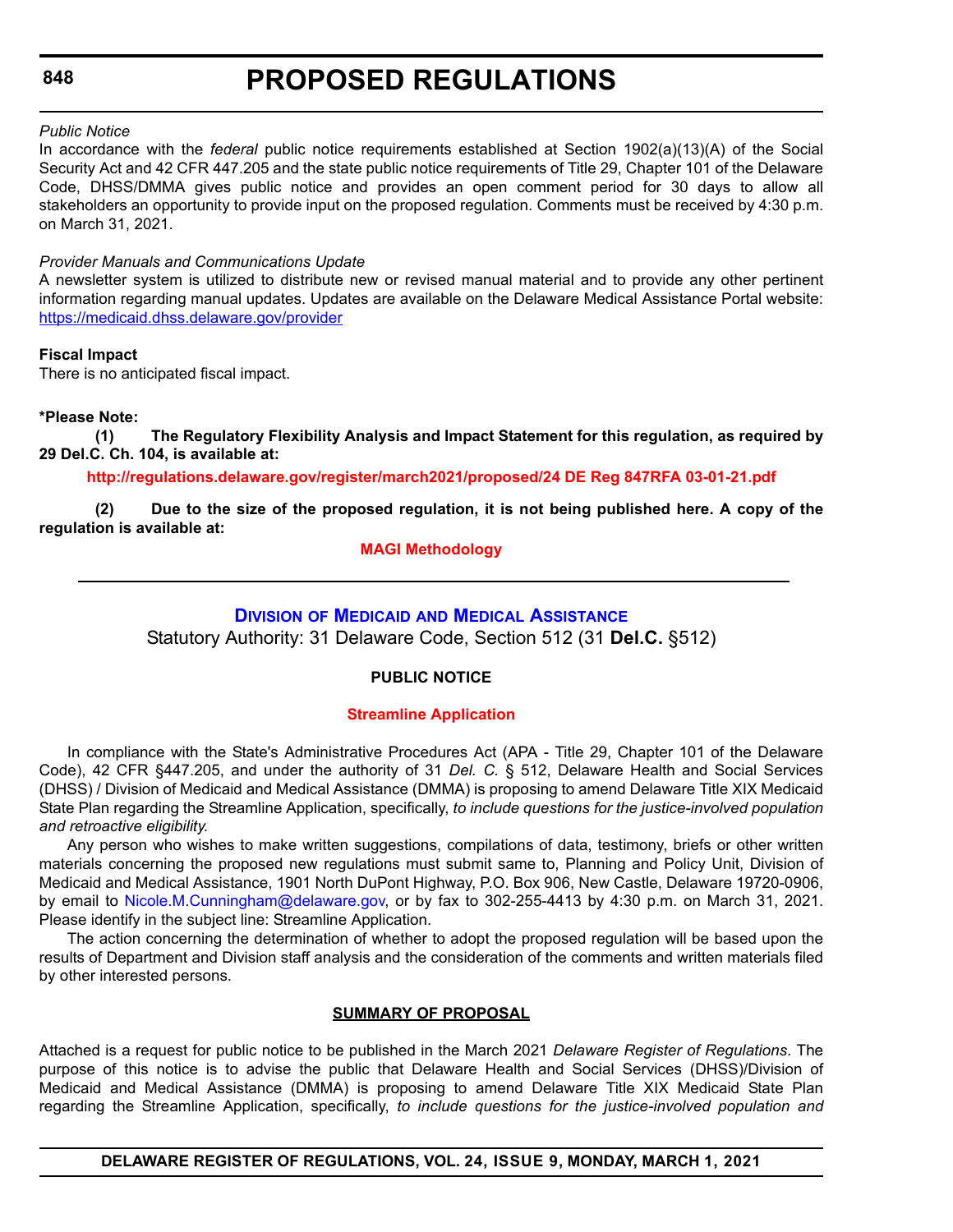*retroactive eligibility.* 

#### **Statutory Authority**

45 CFR § 155.405

#### **Background**

On December 4, 2018, Delaware Governor John Carney signed Executive Order 27. This executive order established The Delaware Correctional Reentry Commission (DCRC) with the objective of effectively coordinating services for the recently released, strengthening data sharing among state agencies, and improving the availability of programming prior to an inmate's release in hopes of reducing recidivism.

In June 2018, DMMA, in collaboration with other state agencies, including the Delaware Division of Substance Abuse and Mental Health, the Division of Social Services, and the Department of Corrections, held the first Justice Involved Individuals Steering Committee meeting, to develop a plan to facilitate access to covered Medicaid services for eligible individuals immediately upon release from a correctional institution.

On July 31, 2019, the Centers for Medicare & Medicaid Services (CMS) approved Delaware's request for extension and amendment of its Medicaid demonstration project entitled, "Diamond State Health Plan" for beneficiaries beginning the month they submit an application, and to waive the three month retroactive eligibility period.

As a result of the approval of the Medicaid 1115 Waiver, retroactive coverage is potentially available, if general financial and technical eligibility requirements are met, to the following groups: Pregnant women, including during the 60-day postpartum period beginning on the last day of pregnancy; infants under age 1; and individuals under age 19 (listed separately from the group above due to the different income limits).

The changes to the streamline application are to reflect changes to include questions for the justice-involved population and retroactive eligibility.

#### **Summary of Proposal**

#### *Purpose*

The purpose of this proposed regulation is to include questions for the justice-involved population and retroactive eligibility changes to the Medicaid Streamline Application.

#### *Summary of Proposed Changes*

Effective for services provided on and after May 11, 2021 DHSS/DMMA proposes to amend Delaware Title XIX Medicaid State Plan regarding the Streamline Application, specifically, to include questions for the justice-involved population and retroactive eligibility.

#### *Public Notice*

In accordance with the *federal* public notice requirements established at Section 1902(a)(13)(A) of the Social Security Act and 42 CFR 447.205 and the state public notice requirements of Title 29, Chapter 101 of the Delaware Code, DHSS)/DMMA gives public notice and provides an open comment period for 30 days to allow all stakeholders an opportunity to provide input on the proposed regulation. Comments must be received by 4:30 p.m. on March 31, 2021.

#### *Centers for Medicare and Medicaid Services Review and Approval*

The provisions of this state plan amendment (SPA) are subject to approval by the Centers for Medicare and Medicaid Services (CMS). The draft SPA page(s) may undergo further revisions before and after submittal to CMS based upon public comment and/or CMS feedback. The final version may be subject to significant change.

#### *Provider Manuals and Communications Update*

Also, there may be additional provider manuals that may require updates as a result of these changes. The applicable Delaware Medical Assistance Program (DMAP) Provider Policy Specific Manuals and/or Delaware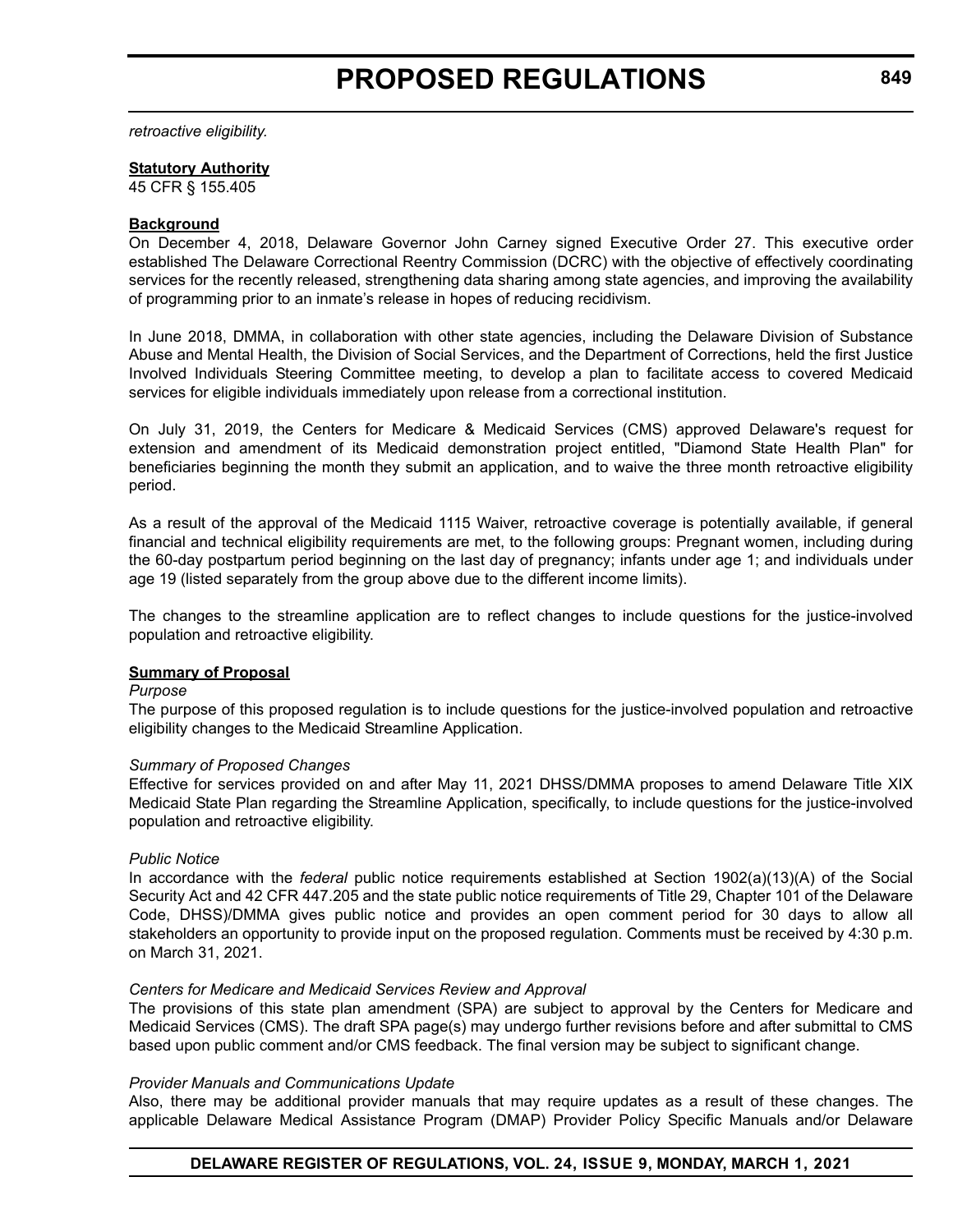# **PROPOSED REGULATIONS**

Medical Assistance Portal will be updated. Manual updates, revised pages or additions to the provider manual are issued, as required, for new policy, policy clarification, and/or revisions to the DMAP program. Provider billing guidelines or instructions to incorporate any new requirement may also be issued. A newsletter system is utilized to distribute new or revised manual material and to provide any other pertinent information regarding DMAP updates. DMAP updates are available on the Delaware Medical Assistance Portal website: [https://](https://medicaid.dhss.delaware.gov/provider) [medicaid.dhss.delaware.gov/provider](https://medicaid.dhss.delaware.gov/provider)

#### **Fiscal Impact**

There is no anticipated fiscal impact.

**\*Please Note: The Regulatory Flexibility Analysis and Impact Statement for this regulation, as required by 29 Del.C. Ch. 104, is available at:**

**<http://regulations.delaware.gov/register/march2021/proposed/24 DE Reg 848RFA 03-01-21.pdf>**

#### **Appendix A 08-2013 Health Coverage from Jobs**

**\*Please Note: Due to the size and format of the form, it is not being published here. A copy of the form is available at:**

**[http://regulations.delaware.gov/register/march2021/proposed/Appendix A 08-2013 Health Coverage from](http://regulations.delaware.gov/register/march2021/proposed/Appendix A 08-2013 Health Coverage from Jobs.pdf)  Jobs.pdf**

#### **Appendix B 08-2013 American Indian or Alaska Native Family Member AIAN**

**\*Please Note: Due to the size and format of the form, it is not being published here. A copy of the form is available at:**

**[http://regulations.delaware.gov/register/march2021/proposed/Appendix B 08-2013 American Indian or](http://regulations.delaware.gov/register/march2021/proposed/Appendix B 08-2013 American Indian or Alaska Native Family Member AIAN)  Alaska Native Family Member AIAN.pdf**

#### **Appendix C 01-2014 Assisting With Applications**

**\*Please Note: Due to the size and format of the form, it is not being published here. A copy of the form is available at:**

**[http://regulations.delaware.gov/register/march2021/proposed/Appendix C 01-2014 Assisting With](http://regulations.delaware.gov/register/march2021/proposed/Appendix C 01-2014 Assisting With Applications.pdf)  Applications.pdf**

#### **Benefit Application Form 100 Justice Involved and Retro Changes**

**\*Please Note: Due to the size and format of the form, it is not being published here. A copy of the form is available at:**

**[http://regulations.delaware.gov/register/march2021/proposed/Benefit Application Form 100 Justice](http://regulations.delaware.gov/register/march2021/proposed/Benefit Application Form 100 Justice Involved and Retro Changes.pdf)  Involved and Retro Changes.pdf**

#### **CCADP 1**

**\*Please Note: Due to the size and format of the form, it is not being published here. A copy of the form is available at:**

**<http://regulations.delaware.gov/register/march2021/proposed/CCADP 1.pdf>**

**DELAWARE REGISTER OF REGULATIONS, VOL. 24, ISSUE 9, MONDAY, MARCH 1, 2021**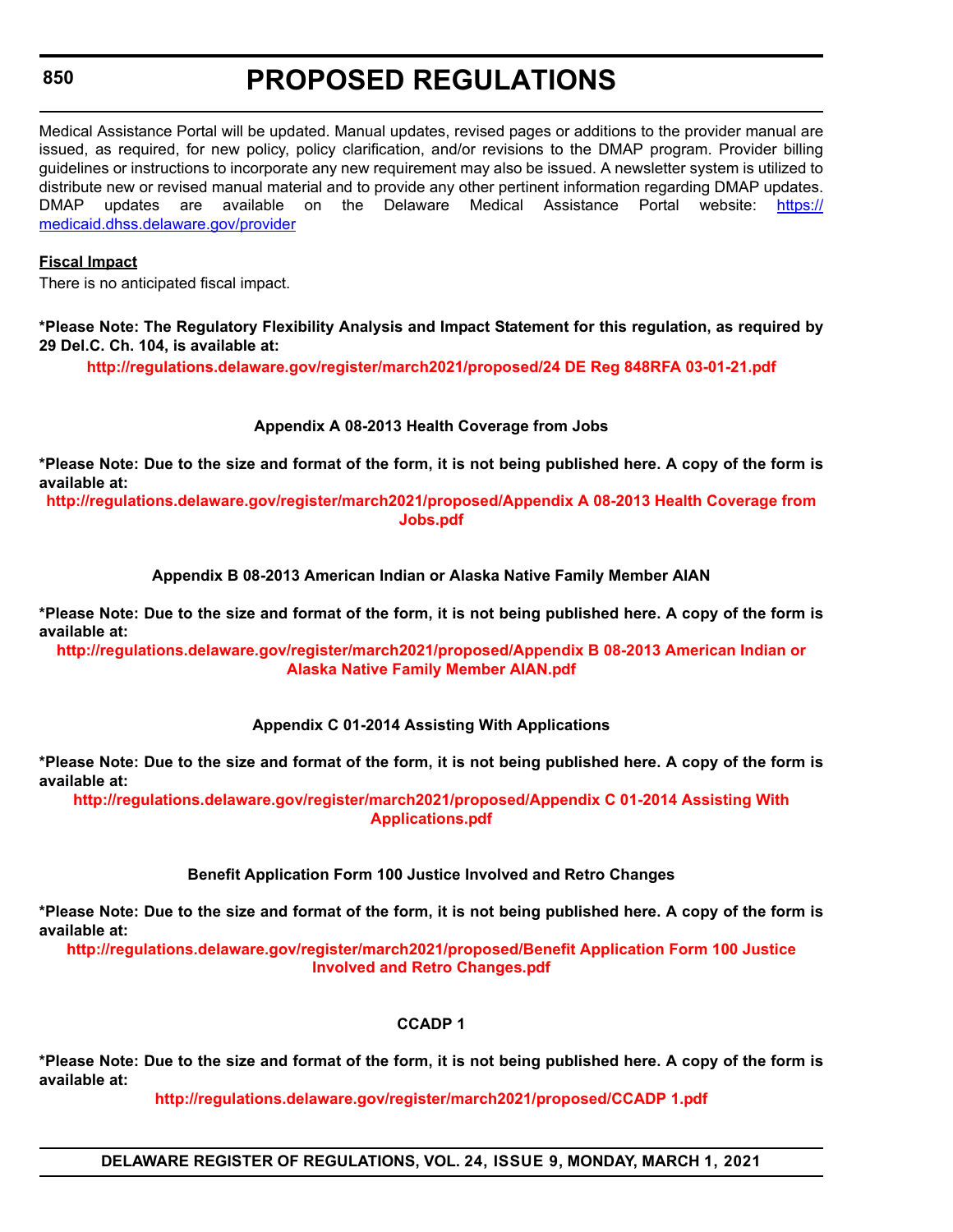#### **CCADP 2**

**\*Please Note: Due to the size and format of the form, it is not being published here. A copy of the form is available at:**

**<http://regulations.delaware.gov/register/march2021/proposed/CCADP 2.pdf>**

#### **Draft CMS Submission**

**\*Please Note: Due to the size and format of the form, it is not being published here. A copy of the form is available at:**

**<http://regulations.delaware.gov/register/march2021/proposed/Draft CMS Submission.pdf>**

#### **Health Coverage - Family Justice Involved and Retro**

**\*Please Note: Due to the size and format of the form, it is not being published here. A copy of the form is available at:**

**[http://regulations.delaware.gov/register/march2021/proposed/Health Coverage - Family Justice Involved](http://regulations.delaware.gov/register/march2021/proposed/Health Coverage - Family Justice Involved and Retro.pdf)  and Retro.pdf**

#### **Health Coverage - Short Form Justice Involved and Retro**

**\*Please Note: Due to the size and format of the form, it is not being published here. A copy of the form is available at:**

**[http://regulations.delaware.gov/register/march2021/proposed/Health Coverage - Short Form Justice](http://regulations.delaware.gov/register/march2021/proposed/Health Coverage - Short Form Justice Involved and Retro.pdf)  Involved and Retro.pdf**

#### **LTC Application 03-2020 Revised**

**\*Please Note: Due to the size and format of the form, it is not being published here. A copy of the form is available at:**

**<http://regulations.delaware.gov/register/march2021/proposed/LTC Application 03-2020 Revised.pdf>**

**DIVISION OF MEDICAID [AND MEDICAL ASSISTANCE](https://www.dhss.delaware.gov/dhss/dmma/)** Statutory Authority: 31 Delaware Code, Section 512 (31 **Del.C.** §512)

### **PUBLIC NOTICE**

#### **[Medication-Assisted Treatment \(MAT\)](#page-3-0)**

In compliance with the State's Administrative Procedures Act (APA - Title 29, Chapter 101 of the Delaware Code), 42 CFR §447.205, and under the authority of 31 *Del. C.* § 512, Delaware Health and Social Services (DHSS) / Division of Medicaid and Medical Assistance (DMMA) is proposing to amend Title XIX Medicaid State Plan regarding Medication-Assisted Treatment (MAT) to move coverage of the MAT benefit from the optional services sections of the Medicaid State Plan to the mandatory services section of the Medicaid State Plan for categorically needy populations, per federal requirements.

Any person who wishes to make written suggestions, compilations of data, testimony, briefs, or other written materials concerning the proposed new regulations must submit same to Planning, Policy and Quality Unit, Division of Medicaid and Medical Assistance, 1901 North DuPont Highway, P.O. Box 906, New Castle, Delaware

**DELAWARE REGISTER OF REGULATIONS, VOL. 24, ISSUE 9, MONDAY, MARCH 1, 2021**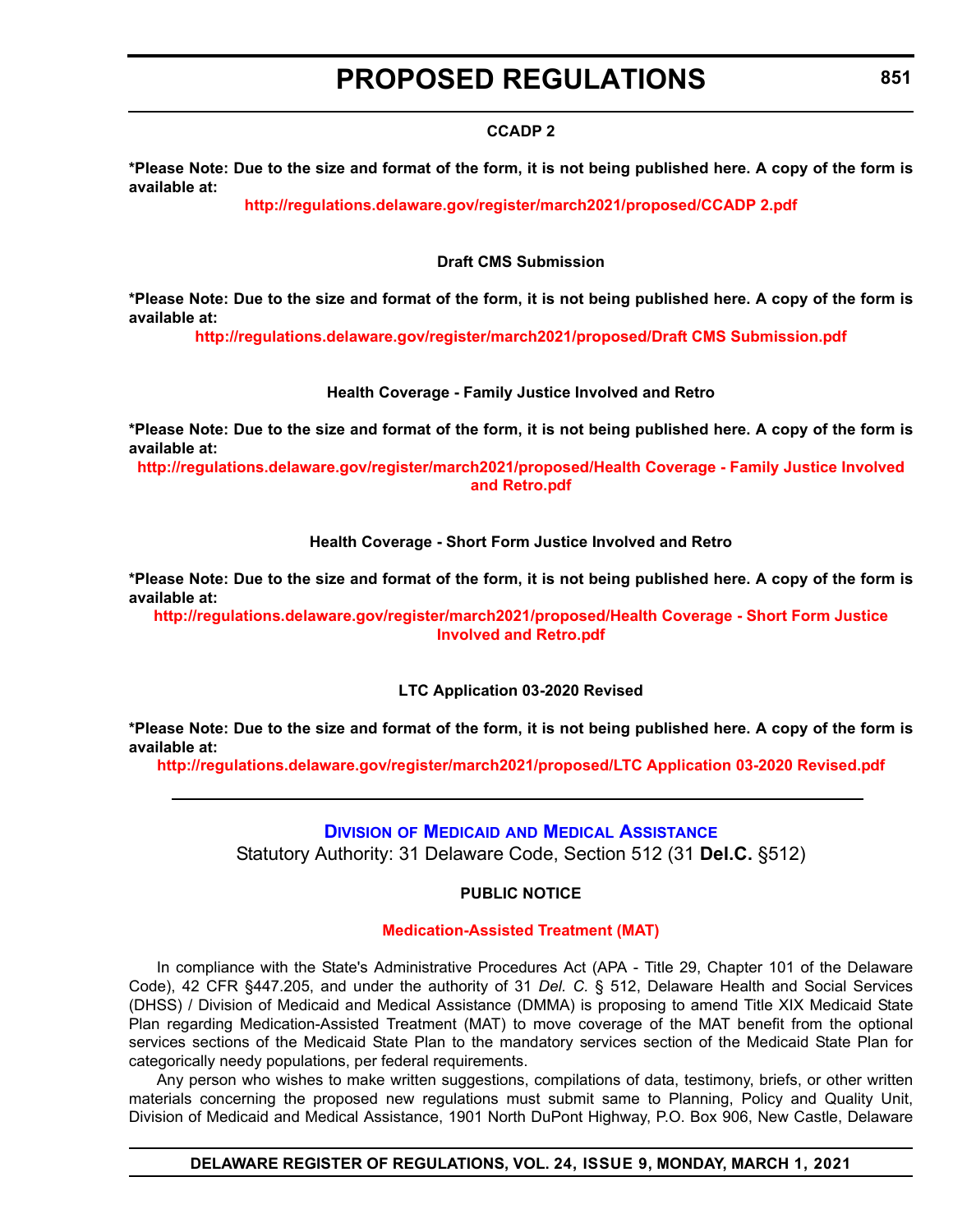# **PROPOSED REGULATIONS**

19720-0906, by email to [Nicole.M.Cunningham@delaware.gov,](mailto:Nicole.M.Cunningham@delaware.gov) or by fax to 302-255-4413 by 4:30 p.m. on March 31, 2021. Please identify in the subject line: Medication-Assisted Treatment (MAT).

The action concerning the determination of whether to adopt the proposed regulation will be based upon the results of Department and Division staff analysis and the consideration of the comments and written materials filed by other interested persons.

#### **SUMMARY OF PROPOSAL**

The purpose of this notice is to advise the public that Delaware Health and Social Services (DHSS)/Division of Medicaid and Medical Assistance (DMMA) is proposing to amend Title XIX Medicaid State Plan regarding Medication-Assisted Treatment (MAT) to move coverage of the MAT benefit from the optional services sections of the Medicaid State Plan to the mandatory services section of the Medicaid State Plan for categorically needy populations, per federal requirements.

#### **Statutory Authority**

- Section 1905(a)(29) of the Social Security Act
- Section 1006(b) of the Substance Use-Disorder Prevention that Promotes Opioid Recovery and Treatment (SUPPORT) Act
- Section 1135(b) of the Social Security Act

#### **Background**

Section 1006(b) of the SUPPORT Act, signed into law on October 24, 2018, amends section 1902(a)(10)(A) of the Social Security Act (the Act) to require state Medicaid plans to include coverage of MAT for all eligible to enroll in the state plan or waiver of state plan. States are also required to cover counseling services and behavioral therapies associated with provision of the required drug and biological coverage.

States that already use existing Medicaid authorities to cover items and services that will now be covered under the new mandatory MAT benefit, including FDA-approved or licensed drugs and biologicals used for MAT to treat Opioid Use Disorder (OUD), and associated counseling services and behavioral therapies, are expected to submit a State Plan Amendment (SPA) to move their coverage of these items and services to a new page in their Medicaid state plans for the new mandatory benefit at section 1905(a)(29) of the Act. Delaware currently covers MAT as an optional benefit and is publishing this regulation so as to move this coverage from an optional benefit to a mandatory benefit.

Upon receipt of the State Health Official dated December 30, 2020, issuing guidance about the requirements of section 1006(b), Delaware submitted a modification request of SPA submission requirements at 42 C.F.R. 430.20 in order to submit a SPA implementing section 1905(a)(29) of the Act by March 31, 2021 that would take effect on October 1, 2020. Pursuant to section 1135(b) of the Act, Delaware requested modification of the public notice time frames set forth at 42 C.F.R. 447.205 in order to obtain an effective date of October 1, 2020.

#### **Summary of Proposal**

#### *Purpose*

The purpose of this proposed regulation is to move coverage of MAT benefit from the optional services sections of the Medicaid State Plan to the mandatory services section of the Medicaid State Plan for categorically needy populations, per federal requirements.

#### *Summary of Proposed Changes*

Effective for services provided on and after October 1, 2020 DHSS/ DMMA proposes to amend Attachment 3.l-A Page 2A and Attachment 4-19-B Page 18 of Title XIX Medicaid State Plan regarding MAT to move coverage of the MAT benefit from the optional services sections of the Medicaid State Plan to the mandatory services section of the Medicaid State Plan for categorically needy populations, per federal requirements.

#### *Public Notice*

In accordance with the *federal* public notice requirements established at Section 1902(a)(13)(A) of the Social Security Act and 42 CFR 447.205 and the state public notice requirements of Title 29, Chapter 101 of the Delaware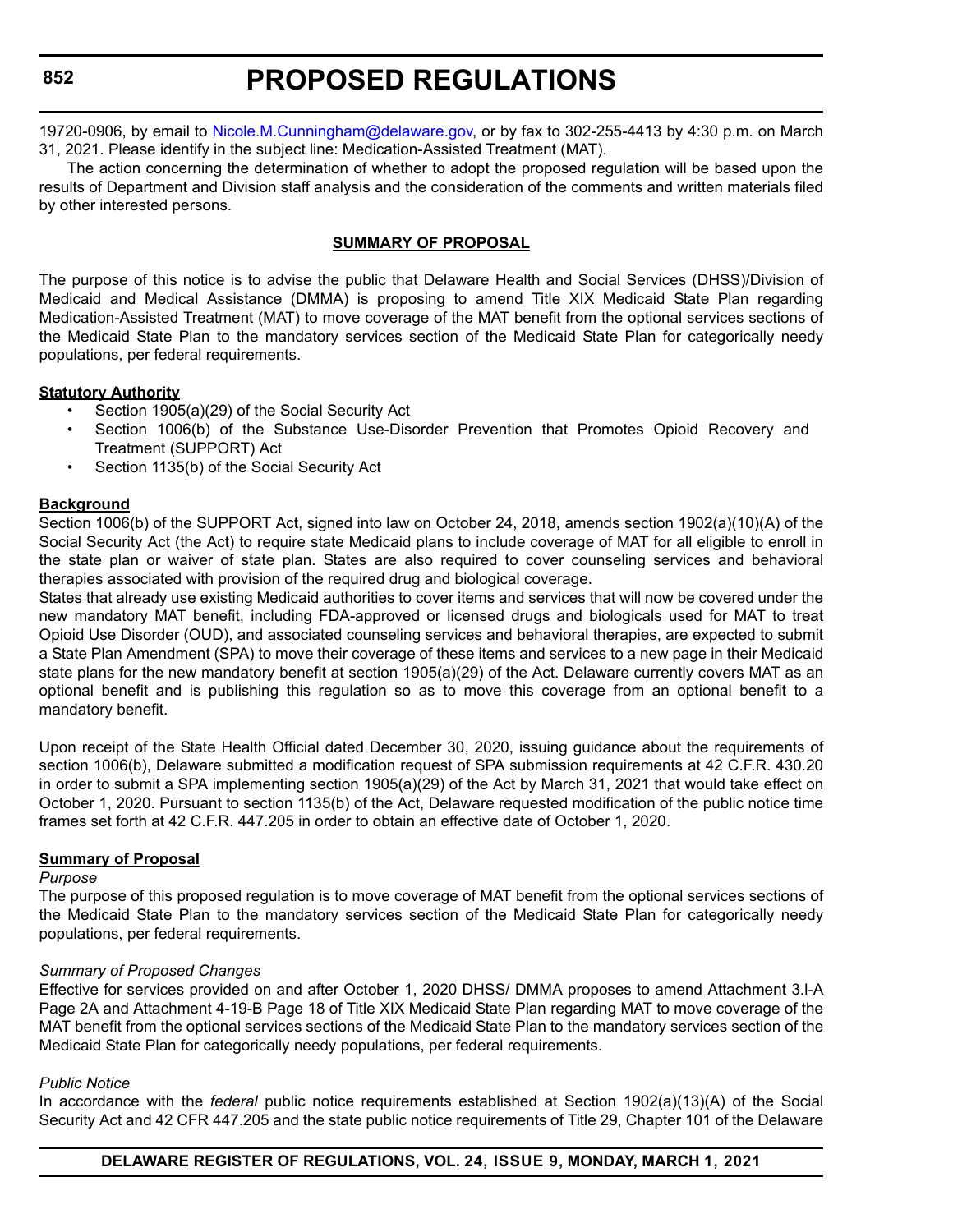Code, DHSS/DMMA gives public notice and provides an open comment period for 30 days to allow all stakeholders an opportunity to provide input on the proposed regulation. Comments must be received by 4:30 p.m. on March 31, 2021.

#### *Centers for Medicare and Medicaid Services Review and Approval*

The provisions of this SPA are subject to approval by the Centers for Medicare and Medicaid Services (CMS). The draft SPA page(s) may undergo further revisions before and after submittal to CMS based upon public comment and/or CMS feedback. The final version may be subject to significant change.

#### *Provider Manuals and Communications Update*

Also, there may be additional provider manuals that may require updates as a result of these changes. The applicable Delaware Medical Assistance Program (DMAP) Provider Policy Specific Manuals and/or Delaware Medical Assistance Portal will be updated. Manual updates, revised pages or additions to the provider manual are issued, as required, for new policy, policy clarification, and/or revisions to the DMAP program. Provider billing guidelines or instructions to incorporate any new requirement may also be issued. A newsletter system is utilized to distribute new or revised manual material and to provide any other pertinent information regarding DMAP updates. DMAP updates are available on the Delaware Medical Assistance Portal website: [https://](https://medicaid.dhss.delaware.gov/provider) [medicaid.dhss.delaware.gov/provider](https://medicaid.dhss.delaware.gov/provider)

#### **Fiscal Impact**

There is no anticipated fiscal impact as Delaware currently covers MAT.

#### **\*Please Note: The Regulatory Flexibility Analysis and Impact Statement for this regulation, as required by 29 Del.C. Ch. 104, is available at:**

**<http://regulations.delaware.gov/register/march2021/proposed/24 DE Reg 851RFA 03-01-21.pdf>**

Attachment 3.1-A Page 2A

#### STATE PLAN UNDER TITLE XIX OF THE SOCIAL SECURITY ACT STATE/TERRITORY: **DELAWARE**

#### AMOUNT, DURATION, AND SCOPE OF MEDICAL AND REMEDIAL CARE AND SERVICES PROVIDED TO THE CATEGORICALLY NEEDY

#### **1905(a)(29) Medication-Assisted Treatment (MAT)**

i. General Assurance

MAT is covered under the Delaware Medicaid state plan for all Medicaid beneficiaries who meet the medical necessity criteria for receipt of the service for the period beginning October 1, 2020, and ending September 30, 2025.

- ii. Assurances
	- a. The state assures coverage of Naltrexone, Buprenorphine, and Methadone and all of the forms of these drugs for MAT that are approved under section 505 of the Federal Food, Drug, and Cosmetic Act (21 U.S.C. 355) and all biological products licensed under section 351 of the Public Health Service Act (42 U.S.C. 262).

b. The state assures that Methadone for MAT is provided by Opioid Treatment Programs that meet the requirements in 42 C.F.R. Part 8.

iii. Service Package

The state covers the following counseling services and behavioral health therapies as part of MAT.

#### **DELAWARE REGISTER OF REGULATIONS, VOL. 24, ISSUE 9, MONDAY, MARCH 1, 2021**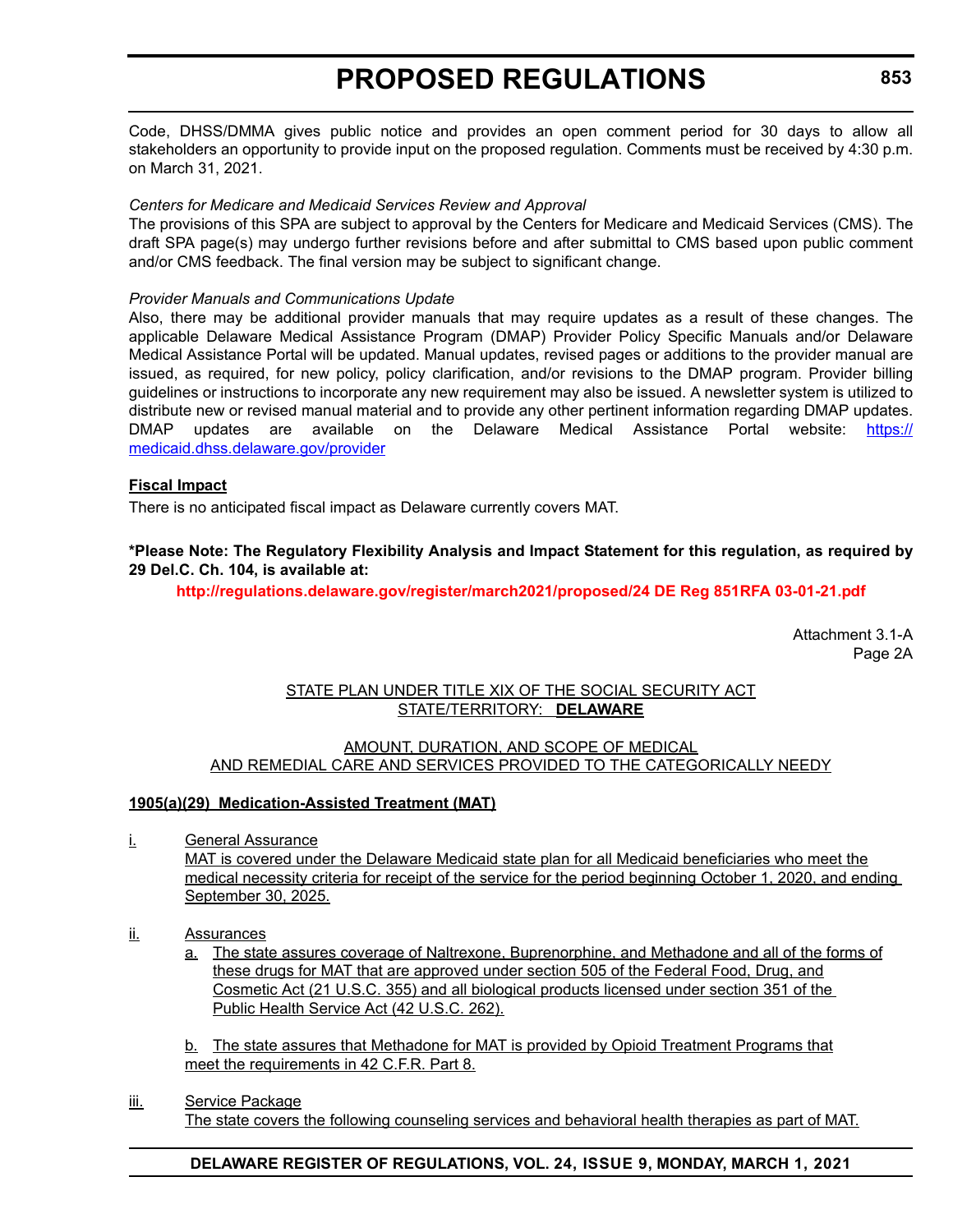#### **Outpatient Addiction Services**

MAT may be provided as part of outpatient addiction services which are community-based addiction services not provided in an outpatient hospital setting and include individual-centered activities consistent with the beneficiary's assessed treatment needs with a rehabilitation and recovery focus designed to promote skills for coping with and managing symptoms and behaviors associated with substance use disorders (SUD). These activities are designed to help beneficiaries achieve and maintain recovery from SUDs. Outpatient SUD services include medically necessary care according to assessed needs including the four (4) component activities: (1) Assessment and clinical treatment plan development - The purpose of the assessment is to provide sufficient information for problem identification, SUD treatment or referral for the beneficiary to gain access to other needed Medicaid SUD or mental health services. The treatment plan for Medicaid SUD or mental health services must be patient centered and developed in collaboration with the patient; (2) Skill development for coping with and managing symptoms and behaviors associated with substance use disorders (SUD) such as the participant's perspective and lack of impulse control or signs and symptoms of withdrawal; (3) Counseling to address a beneficiary's major lifestyle, attitudinal, and behavioral problems. Counseling includes highly structured psychosocial therapy to address issues that have the potential to undermine the goals of treatment; (4) Medication Assisted Therapies (MAT), when clinically appropriate and desired by the patient, including the direct administration of medication.

| TN No. SPA     | Approval Date         |  |
|----------------|-----------------------|--|
| Supersedes     |                       |  |
| TN No. SPA NEW | <b>Effective Date</b> |  |

Attachment 3.1-A Page 2B

Outpatient activities are delivered on an individual or group basis in a wide variety of settings including site-based facility, in the community or in the beneficiary's place of residence. These services may be provided on site or on a mobile basis as defined by Delaware Health and Social Services (DHSS) or its designee. The setting will be determined by the goal which is identified to be achieved in the beneficiary's written treatment plan. Outpatient services may be indicated as an initial modality of care for a beneficiary whose severity of illness warrants this level of treatment, or when a beneficiary's progress warrants a less intensive modality of service than they are currently receiving. The intensity of the services will be driven by medical necessity. Medication Assisted Therapies (MAT) should only be utilized when a beneficiary has an established SUD (e.g., opiate or alcohol dependence condition) that is clinically appropriate for MAT.

Provider qualifications: Outpatient addiction services are provided by licensed and unlicensed professional staff, who are at least eighteen (18) years of age with a high school or equivalent diploma, according to their areas of competence as determined by degree, required levels of experience as defined by state law and regulations and approved program guidelines and certifications approved by DHSS or its designee. All outpatient substance use disorder (SUD) programs are licensed or certified under state law. Licensed practitioners under Delaware state regulation are licensed by Delaware and include Licensed Clinical Social Workers (LCSWs), Licensed Professional Counselors of Mental Health (LPCMH), Licensed Marriage and Family Therapists (LMFTs), nurse practitioners (NPs), advanced practice nurses (APNs), medical doctors (MD and DO), Licensed Chemical Dependency Professionals (LCDPs), and psychologists.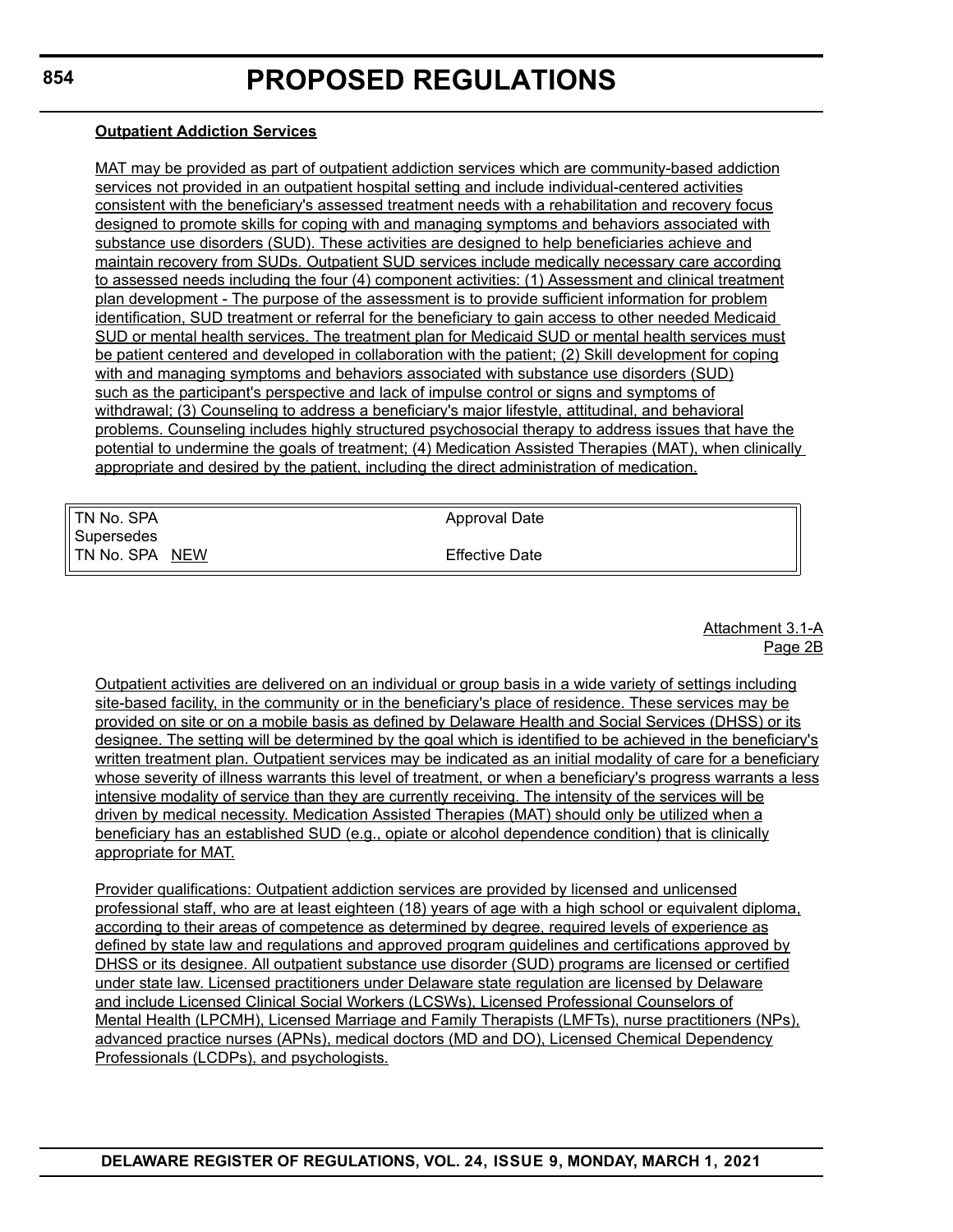#### **Residential Addiction Services**

MAT may be provided as part of residential services which include individual-centered residential services consistent with the beneficiary's assessed treatment needs, with a rehabilitation and recovery focus designed to promote skills for coping with and managing substance use disorder symptoms and behaviors. These services are designed to help beneficiaries achieve changes in their substance use disorder behaviors. Services should address the beneficiary's major lifestyle, attitudinal, and behavioral problems that have the potential to undermine the goals of treatment. Residential SUD services include medically necessary care according to assessed needs including the four (4) component activities: (1) Assessment and clinical treatment plan development – The purpose of the assessment is to provide sufficient information for problem identification, SUD treatment or referral for the beneficiary to gain access to other needed Medicaid SUD or mental health services. The treatment plan for Medicaid SUD or mental health services must be patient-centered and developed in collaboration with the patient; (2) Skill development for coping with and managing symptoms and behaviors associated with substance use disorders (SUD) such as the participant's perspective and lack of impulse control or signs and symptoms of withdrawal; (3) Counseling to address a beneficiary's major lifestyle, attitudinal, and behavioral problems. Counseling includes highly structured psychosocial therapy to address issues that have the potential to undermine the goals of treatment; (4) Medication Assisted Therapies (MAT) when clinically appropriate and desired by the patient, including the direct administration of medication. Residential services are delivered on an individual or group basis in a wide variety of settings including treatment in residential settings of sixteen (16) beds or less designed to help beneficiaries achieve changes in their substance use disorder behaviors.

Provider qualifications: Services are provided by licensed and unlicensed professional staff, who are at least eighteen (18) years of age with a high school or equivalent diploma, according to their areas of competence as determined by degree, required levels of experience as defined by state law and regulations and departmentally approved program guidelines and certifications. All residential programs are licensed or certified under state law per Delaware Administrative Code Title 16.6001. The licensure applies to all programs providing services to beneficiaries in need of programs and

| TN No. SPA     | Approval Date         |
|----------------|-----------------------|
| Supersedes     |                       |
| TN No. SPA NEW | <b>Effective Date</b> |
|                |                       |

Attachment 3.1-A Page 2C

services for diagnosed substance use and/or mental disorders. The licensure at a minimum requires documentation of all insurance coverage required in regulation; the maximum client capacity requested; and a copy of the agency's Delaware business license and home state license, when applicable. The licensure or certification also requires a description of the services to be provided by the program, including a statement of the program philosophy, goals and objectives, and a description of the methodology for each service element; and organization charts of showing incumbent names, positions, degrees and credentials (e.g., license, certification); all vacant positions; and illustrating direct and indirect reporting and supervisory relationships. Licensed practitioners under Delaware State regulation are licensed by Delaware an include Licensed Clinical Social Workers (LCSWs), Licensed Professional Counselors of Mental Health (LPCMH), Licensed Marriage and Family Therapists (LMFTs), nurse practitioners (NPs); advanced practice nurses (APNs), medical doctors (MD and DO), Licensed Chemical Dependency Professionals (LCDPs), and psychologists. Any staff who is unlicensed and providing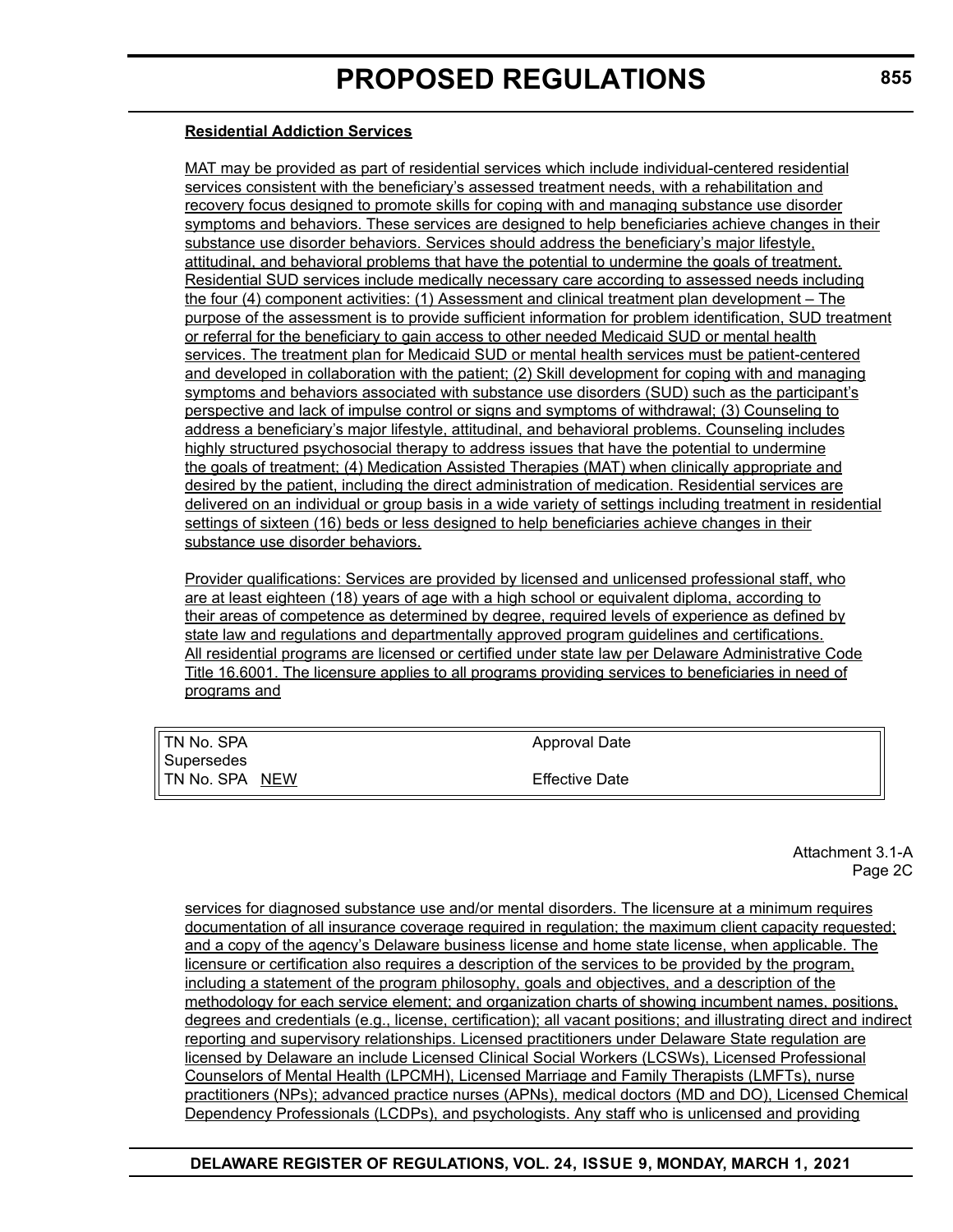addiction services must be credentialed by DHSS or its designee and/or the credentialing board or, if a Recovery Coach or Credentialed Behavioral Health Technician, be under the supervision of a qualified health professional (QHP) or Clinical Supervisor.

| II TN No. SPA         | Approval Date         |  |
|-----------------------|-----------------------|--|
| Il Supersedes         |                       |  |
| <b>TN No. SPA NEW</b> | <b>Effective Date</b> |  |

Attachment 3.1-A Page 2D

#### **1905(a)(29) Medication-Assisted Treatment (MAT)**

Amount, Duration, and Scope of Medical and Remedial Care Services Provided to the Categorically Needy (continued)

- iv. Utilization Controls
	- The state has drug utilization controls in place. (Check each of the following that apply)

 Generic first policy X Preferred drug lists

X Clinical criteria

X Quantity limits

The state does not have drug utilization controls in place.

#### v. Limitations

Describe the state's limitations on amount, duration, and scope of MAT drugs, biologicals, and counseling and behavioral therapies related to MAT.

> • BUPRENORPHINE-NALOXONE limited to 2 (tabs or films) per day unless a prior authorization is approved.

| <b>Effective Date</b> |
|-----------------------|
|                       |

Attachment 4.19-B Page 18

STATE PLAN UNDER TITLE XIX OF THE SOCIAL SECURITY ACT STATE/TERRITORY: **DELAWARE** METHODS AND STANDARDS FOR ESTABLISHING PAYMENT RATES – OTHER TYPES OF CARE

#### **Payments for Medication Assisted Treatment**

Effective October 1, 2020, the Medicaid agency will continue to pay qualified providers for evaluation and management (E/M) or HCPCS Code as applicable when Medication Assisted Treatment (MAT) is part of a visit.

**DELAWARE REGISTER OF REGULATIONS, VOL. 24, ISSUE 9, MONDAY, MARCH 1, 2021**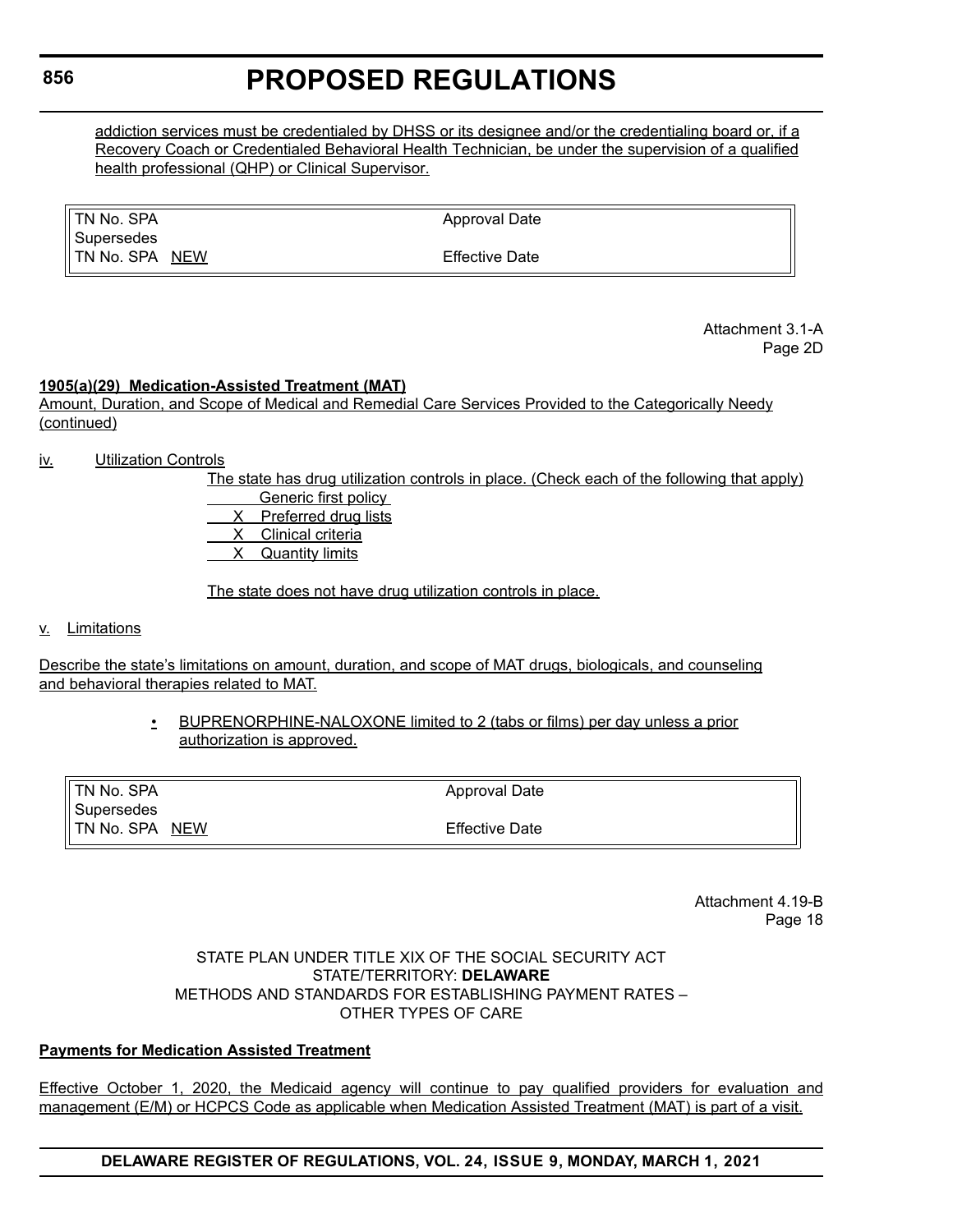The reimbursement for the MAT drugs that meet the definition of a covered outpatient drug in section 1927(k) of the Social Security Act will continue to follow the same reimbursement provided in the table on page Attachment 4.19- B Page 14a related to generic and brand drugs.

| TN No. SPA        |
|-------------------|
| Supersedes        |
| TN No. SPA 13-018 |
|                   |

Approval Date

Effective Date

### **[DEPARTMENT OF STATE](https://sos.delaware.gov/)**

### **DIVISION [OF PROFESSIONAL REGULATION](https://dpr.delaware.gov/)**

### **1700 BOARD [OF MEDICAL LICENSURE](https://dpr.delaware.gov/boards/medicalpractice/) AND DISCIPLINE**

Statutory Authority: 24 Delaware Code, Sections 1713(a)(12) and 1764A (24 **Del.C.** §§1713(a)(12) & 1764A) 24 **DE Admin. Code** 1700

### **PUBLIC NOTICE**

### **[1700 Board of Medical Licensure and Discipline](#page-3-0)**

The Delaware Board of Medical Licensure and Discipline, pursuant to 24 *Del. C.* § 1713(a)(12) and § 1764A, proposes to add a new regulation, clarifying the circumstances under which a prescriber regulated by Title 17 can request a waiver from the Board of the electronic prescribing requirements recently passed by the General Assembly. See HB 115 from the 150<sup>th</sup> General Assembly (online at [https://legis.delaware.gov/SessionLaws/](https://legis.delaware.gov/SessionLaws/Chapter?id=14937) [Chapter?id=14937](https://legis.delaware.gov/SessionLaws/Chapter?id=14937)). The Board will hold a public hearing on the proposed regulation change on April 6, 2021 at 3:00 p.m. via Zoom.

Zoom Meeting:<https://us02web.zoom.us/j/86730313735> Meeting ID: 867 3031 3735 (646) 558-8656, 86730313735# US (New York) (301) 715-8592, 86730313735# US (Washington DC)

Written comments should be sent to Devashree Singh, Executive Director of the Delaware Board of Medical Licensure and Discipline, Cannon Building, 861 Silver Lake Blvd., Dover, DE 19904. Written comments will be accepted until April 21, 2021 pursuant to 29 *Del. C.* § 10118(a).

#### **\*Please Note: The Regulatory Flexibility Analysis and Impact Statement for this regulation, as required by 29 Del.C. Ch. 104, is available at:**

**<http://regulations.delaware.gov/register/march2021/proposed/24 DE Reg 857RFA 03-01-21.pdf>**

### **1700 Board of Medical Licensure and Discipline** *(Break in Continuity of Sections)*

### **20.0 Electronic Prescribing [Authority: 24 Del.C. §1764A]**

20.1 A "temporary technological or electrical failure" as that term is used in 24 **Del.C.** §1764A(b)(2) shall mean a technological or electrical failure that occurred through no fault of the licensee and lasts no more than one week.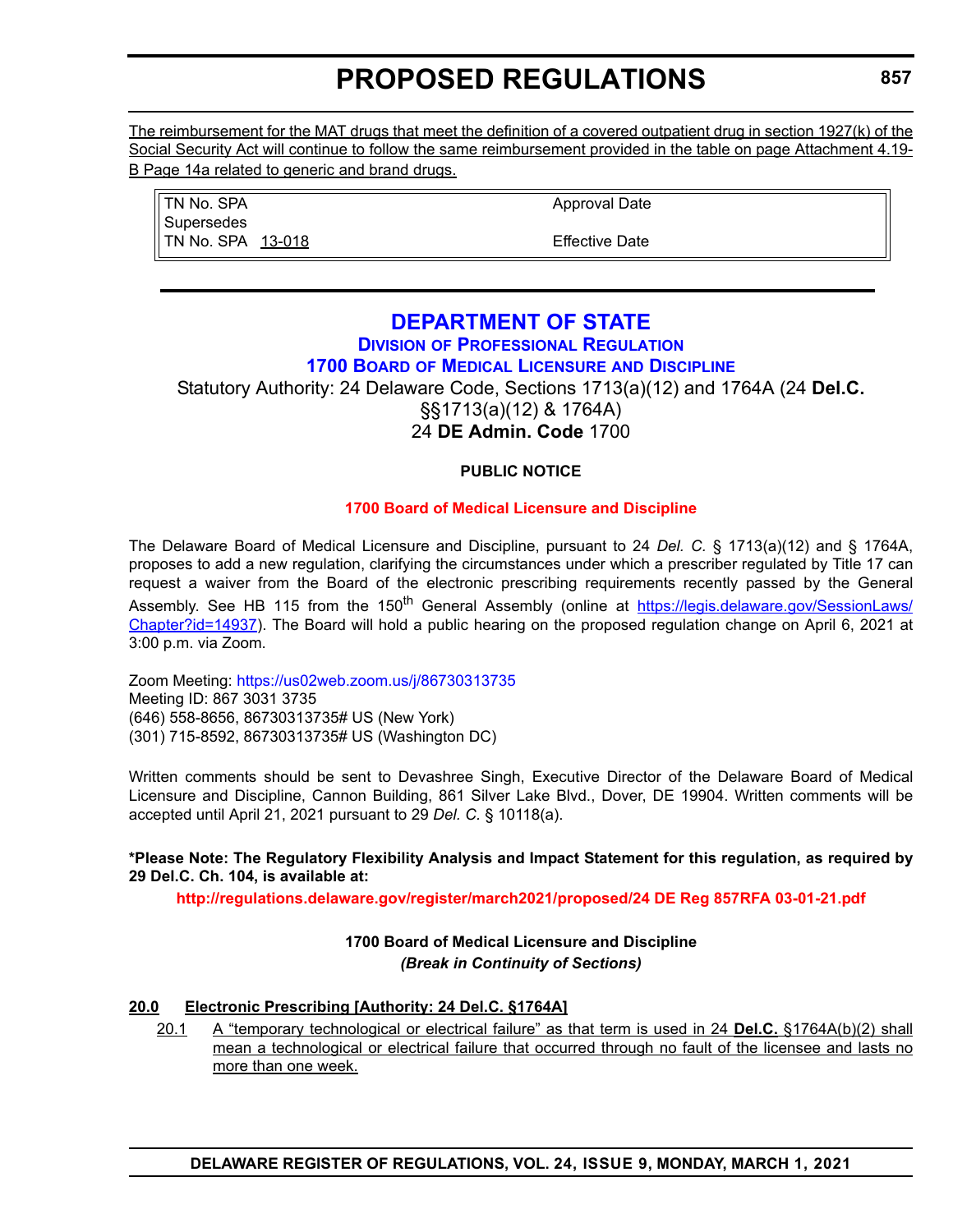- 20.2 Electronic prescriptions are not required for prescriptions that will be dispensed by a pharmacy not under the jurisdiction of the State of Delaware that does not have an electronic prescribing requirement in place via statute or regulation at the time the prescription is issued.
- 20.3 A licensee may petition the Board for a waiver of the e-prescribing requirement under 24 **Del.C.** §1764A(b)(9). Waiver petitions must be made in writing to the Board and will only be issued for one of the following reasons:
	- 20.3.1 The licensee does not issue more than 50 prescriptions in one calendar year;
	- 20.3.2 The licensee will experience a financial hardship if required to issue prescriptions electronically; or
	- 20.3.3 The licensee is unable to issue electronic prescriptions as a result of technological limitations that are not reasonably within the control of the practitioner, such as limited internet coverage in geographic region of practice.
- 20.4 If the Board grants a waiver, such waiver shall be valid for a specified period of time not to exceed one year and may be renewed upon a demonstration that the basis for the initial waiver still exists. Renewal requests must be made in writing to the Board.

#### **\*Please Note: As the rest of the sections were not amended, they are not being published. A copy of the regulation is available at:**

**[1700 Board of Medical Licensure and Discipline](http://regulations.delaware.gov/register/march2021/proposed/24 DE Reg 857 03-01-21.htm)**

### **DIVISION [OF PROFESSIONAL REGULATION](https://dpr.delaware.gov/)**

**3500 BOARD OF EXAMINERS [OF PSYCHOLOGISTS](https://dpr.delaware.gov/boards/psychology/)**

Statutory Authority: 24 Delaware Code, Section 3506(a)(1) (24 **Del.C.** §3506(a)(1))

24 **DE Admin. Code** 3500

#### **PUBLIC NOTICE**

#### **[3500 Board of Examiners of Psychologists](#page-3-0)**

The Delaware Board of Examiners of Psychologists, pursuant to 24 Del. C. § 3506(a)(1), proposes to revise its regulations. The proposed amendments to the regulations seek to require licensees to update their contact information with 10 days of any such change; clarify that psychological assistant registrants must complete a Board approved internship, not just a 450 hour practicum; enhance continuing education requirements by clarifying the maximum number of credits which may be earned for preparing and presenting scientific papers and posters; clarify the requirements for supervision of psychological assistants and direct applicants; clarify that "face-to-face" can include videoconferencing; and eliminates outdated or inconsistent telehealth and "appendix" regulations.

The Board will hold a public hearing telephonically on April 5, 2021 at 9:00 a.m. Written comments should be sent to Danielle Cross, Administrator of the Delaware Board of Examiners of Psychologists, Cannon Building, 861 Silver Lake Blvd, Suite 203, Dover, DE 19904. Written comments will be accepted until April 20, 2021.

#### **\*Please Note:**

**(1) The Regulatory Flexibility Analysis and Impact Statement for this regulation, as required by 29 Del.C. Ch. 104, is available at:**

**<http://regulations.delaware.gov/register/march2021/proposed/24 DE Reg 858RFA 03-01-21.pdf>**

**(2) Due to the size of the proposed regulation, it is not being published here. A copy of the regulation is available at:**

**[3500 Board of Examiners of Psychologists](http://regulations.delaware.gov/register/march2021/proposed/24 DE Reg 858 03-01-21.htm)**

```
858
```
**DELAWARE REGISTER OF REGULATIONS, VOL. 24, ISSUE 9, MONDAY, MARCH 1, 2021**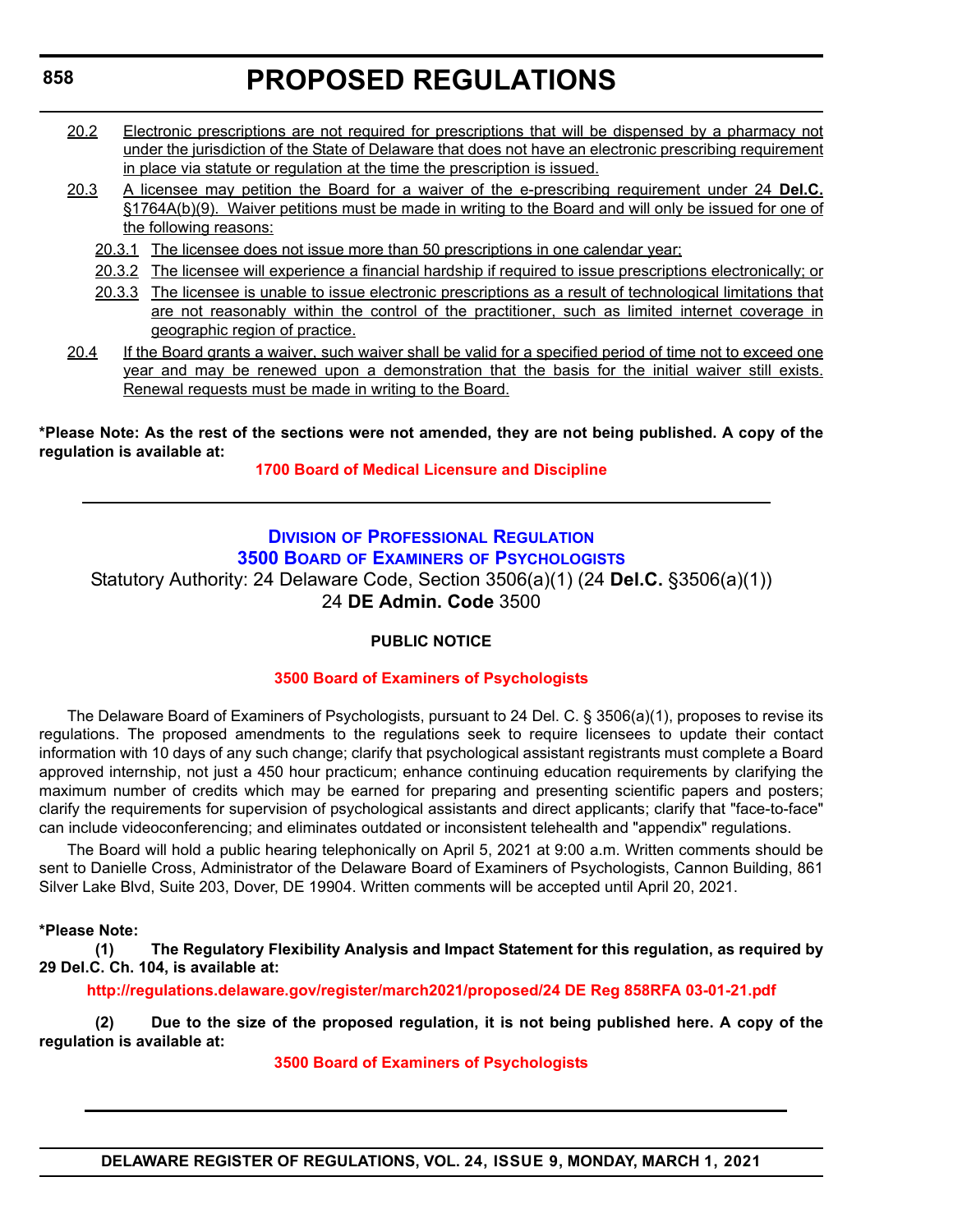### **[DEPARTMENT OF TRANSPORTATION](https://www.deldot.gov/index.shtml) DIVISION [OF MOTOR VEHICLES](https://www.dmv.de.gov/)**

**[DRIVER SERVICES](https://www.dmv.de.gov/DriverServices/index.shtml)**

Statutory Authority: 21 Delaware Code, Section 302; 18 Delaware Code, Section 2503; 29 Delaware Code, Sections 101 and 8404) (21 **Del.C.** §302; 18 **Del.C.** §2503; and 29 **Del.C.** §§101 & 8404) 2 **DE Admin. Code** 2224

#### **PUBLIC NOTICE**

#### **[2224 Defensive Driving Course, Providers, and Instructors](#page-3-0)**

Pursuant to the authority provided by 21 *Del.C.* §302, 18 *Del.C.* §2503, 29 *Del.C.* §101, and 29 *Del.C.* §8404, the Delaware Division of Motor Vehicles (DMV), adopted the Defensive Driving Course, Providers, and Instructors. The Division of Motor Vehicles seeks to adopt general revisions to its existing regulation, the Defensive Driving Course, Providers, and Instructors, to address recent legislation, current safety concerns, and allow the provider to present the course in different formats. These collective changes are administrative in nature and serve in part to clarify the intent of the Division as enacted through this regulation.

#### **Public Comment Period**

The DMV will take written comments on these proposed general revisions to Regulation 2224 of Title 2, Delaware Administrative Code, from March 1, 2021 through March 31, 2021. The public may submit their comments to:

Christie Thomas, Executive Secretary, Division of Motor Vehicles [\(dmv-defensivedriving@delaware.gov](mailto:dmv-defensivedriving@delaware.gov)) or in writing to her attention, Delaware Department of Transportation (DelDOT) Division of Motor Vehicles PO BOX 698 Dover, DE 19903

#### **\*Please Note:**

**(1) The Regulatory Flexibility Analysis and Impact Statement for this regulation, as required by 29 Del.C. Ch. 104, is available at:**

**<http://regulations.delaware.gov/register/march2021/proposed/24 DE Reg 859RFA 03-01-21.pdf>**

**(2) Due to the size of the proposed regulation, it is not being published here. A copy of the regulation is available at:**

**[2224 Defensive Driving Course, Providers, and Instructors](http://regulations.delaware.gov/register/march2021/proposed/24 DE Reg 859 03-01-21.htm)**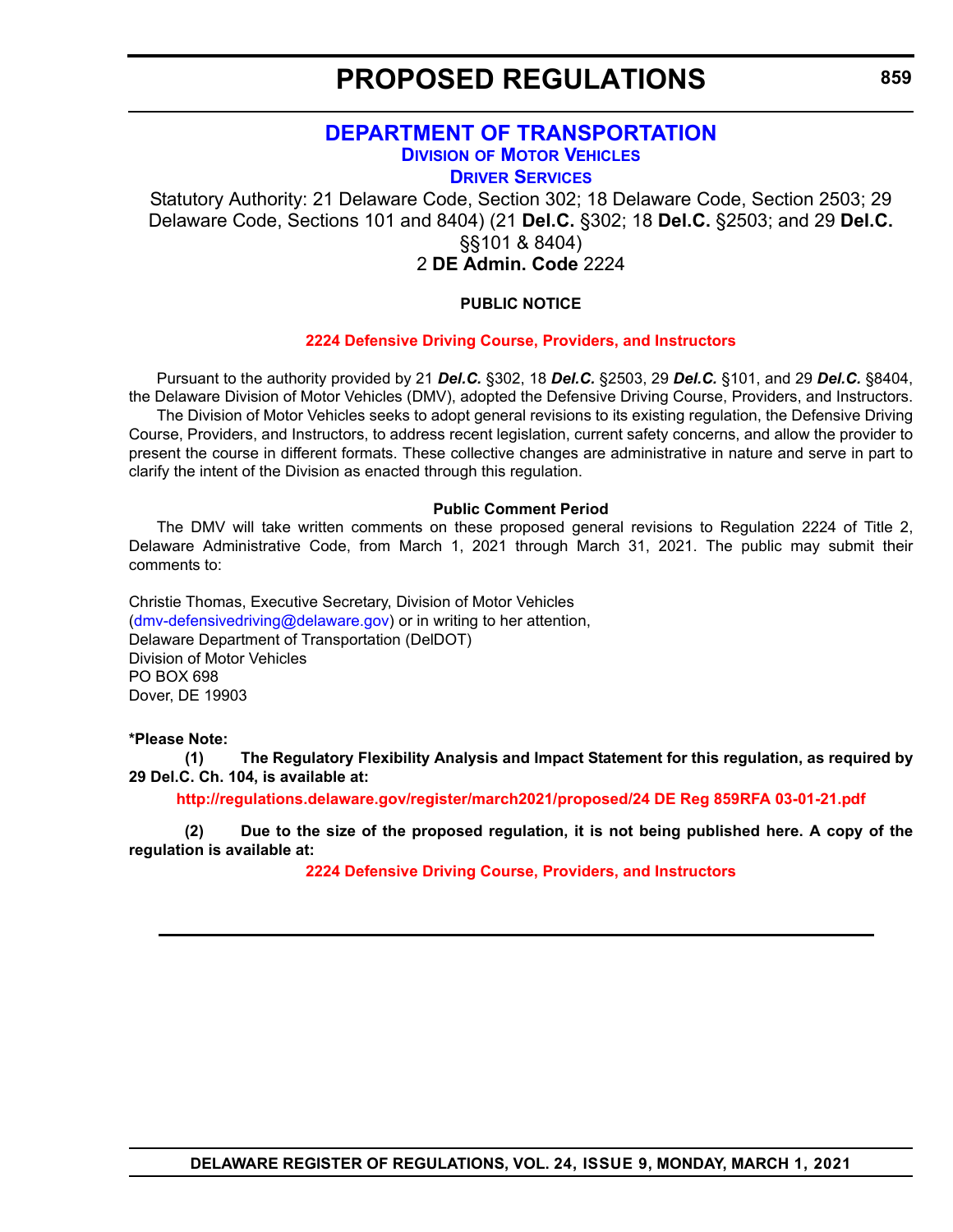### **Symbol Key**

Arial type indicates the text existing prior to the regulation being promulgated. Underlined text indicates new text added at the time of the proposed action. Language which is stricken through indicates text being deleted. **[Bracketed Bold language]** indicates text added at the time the final order was issued. **[Bracketed bold stricken through]** indicates language deleted at the time the final order was issued.

### **Final Regulations**

The opportunity for public comment shall be held open for a minimum of 30 days after the proposal is published in the *Register of Regulations*. At the conclusion of all hearings and after receipt within the time allowed of all written materials, upon all the testimonial and written evidence and information submitted, together with summaries of the evidence and information by subordinates, the agency shall determine whether a regulation should be adopted, amended or repealed and shall issue its conclusion in an order which shall include: (1) A brief summary of the evidence and information submitted; (2) A brief summary of its findings of fact with respect to the evidence and information, except where a rule of procedure is being adopted or amended; (3) A decision to adopt, amend or repeal a regulation or to take no action and the decision shall be supported by its findings on the evidence and information received; (4) The exact text and citation of such regulation adopted, amended or repealed; (5) The effective date of the order; (6) Any other findings or conclusions required by the law under which the agency has authority to act; and (7) The signature of at least a quorum of the agency members.

The effective date of an order which adopts, amends or repeals a regulation shall be not less than 10 days from the date the order adopting, amending or repealing a regulation has been published in its final form in the *Register of Regulations*, unless such adoption, amendment or repeal qualifies as an emergency under §10119.

### **[DEPARTMENT OF AGRICULTURE](https://agriculture.delaware.gov/)**

**[DELAWARE AGRICULTURAL LANDS PRESERVATION FOUNDATION](Delaware Agricultural Lands Preservation Foundation)** Statutory Authority: 3 Delaware Code, Sections 904(b) (3 **Del.C.** §904(b)) 3 **DE Admin. Code** 702

#### **ORDER**

#### **[702 Regulations Governing the Delaware Agricultural Forestlands Preservation Program](#page-3-0)**

#### **I. SUMMARY OF THE EVIDENCE AND INFORMATION SUBMITTED**

In compliance with the State's Administrative Procedures Act (APA - Title 29, Chapter 101 of the Delaware Code) and under the authority of Title 3 of the Delaware Code, Chapter 9, Section 904(b)(20) and (21), the Agricultural Lands Preservation Foundation (the "Foundation") seeks to amend the regulations governing the Delaware Agricultural Forestlands Preservation Program. These regulations are being amended to create a more efficient and flexible application and appraisal process by eliminating the references to unnecessary form information and review procedures. The amendment also eliminates the bonus for properties located in a State Resource Area (SRA) and replaces it with a bonus for properties located in a Forest Legacy Area (FLA). Other changes are typographical or were made to bring the regulation into compliance with the Delaware Administrative Code Drafting and Style Manual.

Notice of the proposed regulation was published in the *Delaware Register of Regulations* on November 1, 2020, in the form hereto attached as *Exhibit "A"*. The proposed regulation was presented at a virtual public hearing on November 24, 2020. No formal comments were received from members of the public at that time. Pursuant to Delaware law, the record remained open for fifteen (15) days subsequent to the date of the public hearing for the purpose of allowing additional public comment to be received regarding this matter. The hearing record closed for comment on December 9, 2020, with no public comment having been received during any phase of this matter.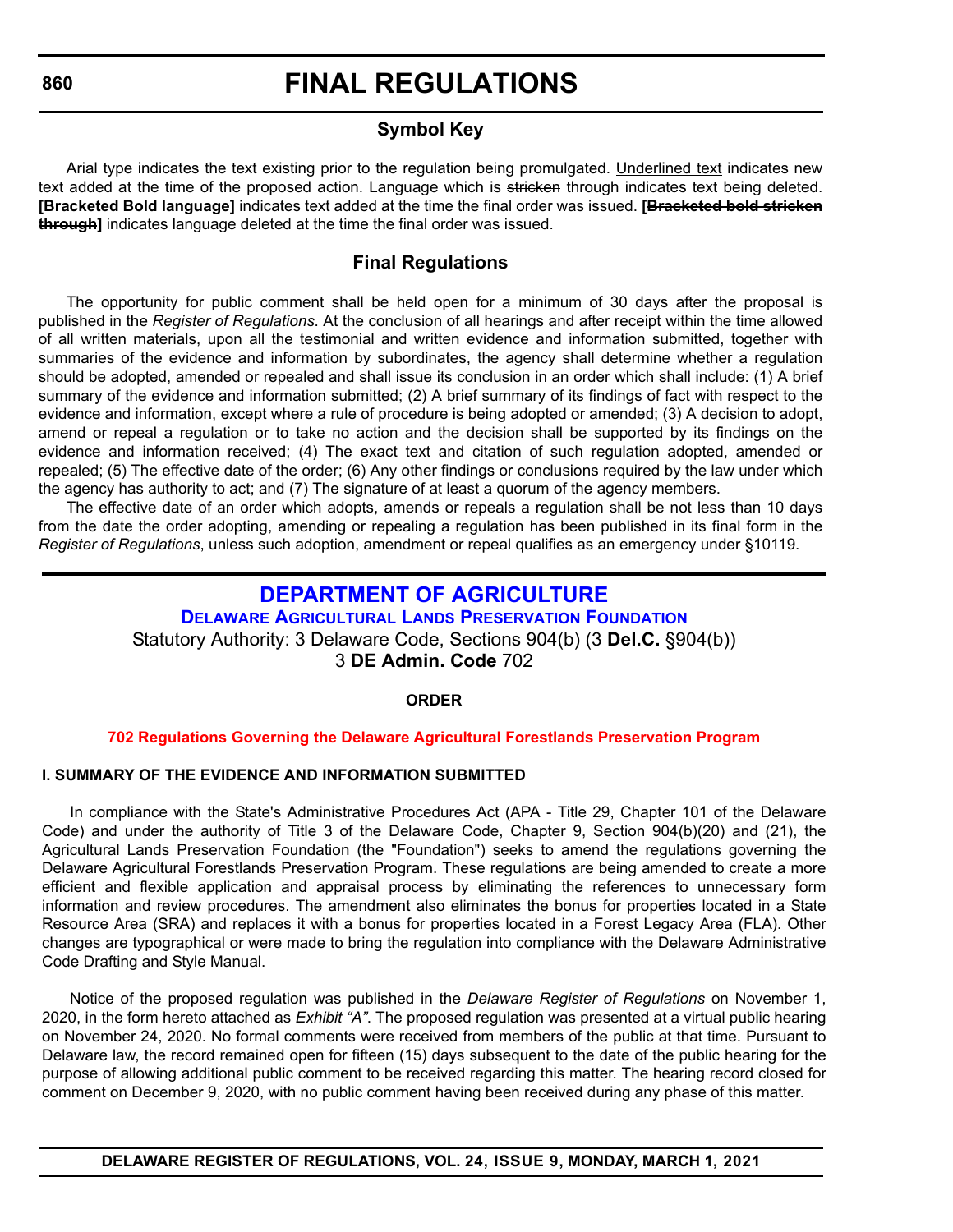#### **II. FINDINGS OF FACT**

The Foundation finds that the elimination of the references to unnecessary form information and review procedures will create a more efficient and flexible application and appraisal process for landowners seeking to submit their property for consideration under the Delaware Agricultural Forestlands Preservation Program. In addition, the Foundation finds that the proposed amendments correcting typographical errors and stylistic changes to conform to the drafting guidelines are appropriate. Accordingly, the Foundation finds that it is appropriate to amend 3 **DE Admin. Code** 702 Regulations Governing the Delaware Agricultural Forestlands Preservation Program.

#### **III. DECISION TO AMEND THE REGULATION**

For the foregoing reasons, the Foundation concludes that it is appropriate to amend 3 **DE Admin. Code** 702 Regulations Governing the Delaware Agricultural Forestlands Preservation Program. Therefore, pursuant to 3 **Del. C.** §§904(b)(20) and (21), and 29 **Del. C. §§**10113(b)(2) and (b)(4). 3 **DE Admin. Code** 702 Regulations Governing the Delaware Agricultural Forestlands Preservation Program attached hereto as *Exhibit "A"* is hereby amended.

#### **IV. TEXT AND CITATION**

The text of 3 **DE Admin. Code** 702 Regulations Governing the Delaware Agricultural Forestlands Preservation Program amended hereby shall be in the form attached hereto as *Exhibit "B"*, and said regulation shall be cited as 3 **DE Admin. Code** 702 Regulations Governing the Delaware Agricultural Forestlands Preservation Program in the *Administrative Code of Regulations* for the Department of Agriculture.

#### **V. EFFECTIVE DATE OF ORDER**

The actions hereinabove referred to were taken by the Foundation pursuant to 3 **Del. C.** §§904(b)(20) and (21) on December 16, 2020. The effective date of this Order shall be ten (10) days from the date this Order is published in the *Delaware Register of Regulations*.

**IT IS SO ORDERED** the 16th day of December, 2020.

#### **Delaware Agricultural Lands Preservation Foundation Advisory Board**

Mark Collins, Chairman

**\*Please note that no changes were made to the regulation as originally proposed and published in the November 2020 issue of the** *Register* **at page 437 (24 DE Reg. 437). Therefore, the final regulation is not being republished. A copy of the final regulation is available at:**

**[702 Regulations Governing the Delaware Agricultural Forestlands Preservation Program](http://regulations.delaware.gov/register/march2021/final/24 DE Reg 860 03-01-21.htm)**

#### **[PLANT INDUSTRIES SECTION](https://agriculture.delaware.gov/plant-industries/)**

Statutory Authority: 3 Delaware Code, Section 101(2) and (3) (3 **Del.C.** §101(2) & (3))

#### **ORDER**

#### **[805 Rules and Regulations for Delaware Domestic Hemp Production Program](#page-3-0)**

This Order relates to the proposed amendments to the Delaware Domestic Hemp Production Program Regulations ("Regulations"). The Delaware Department of Agriculture, Plant Industries Section ("Department") proposed to amend the Regulations to clearly define the procedures, permitting process, and governing measures for individuals looking to participate in the Delaware Domestic Hemp Production Program as a producer, processor, or

**DELAWARE REGISTER OF REGULATIONS, VOL. 24, ISSUE 9, MONDAY, MARCH 1, 2021**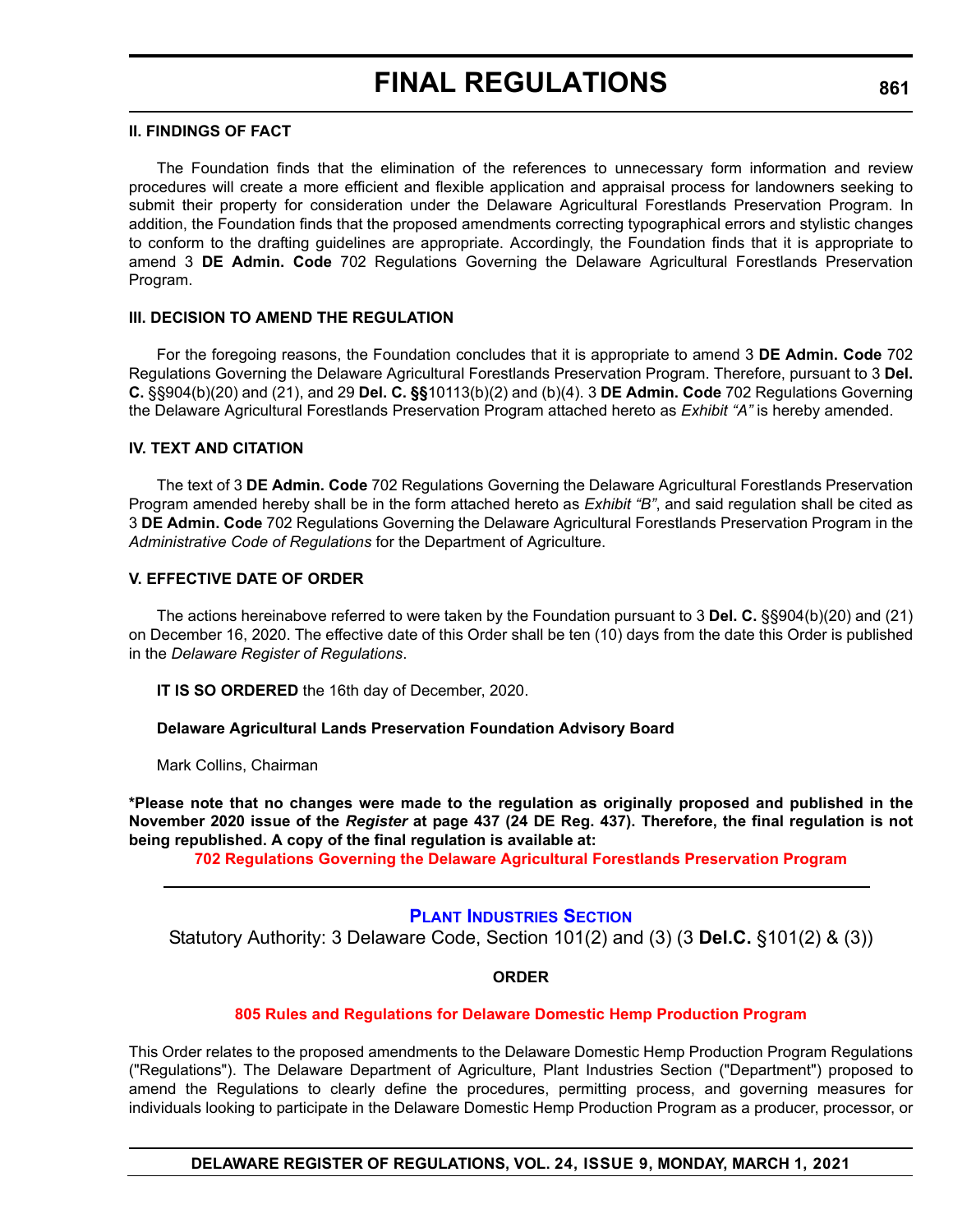# **FINAL REGULATIONS**

handler.

In accordance with the state public notice requirements of Title 29, Chapter 101 of the Delaware Code, the Department provided public notice and provided an open comment period for thirty (30) days to allow all stakeholders an opportunity to provide input on the proposed regulation. The Department did not receive any comments from the public.

The proposed changes to the Regulations were published in the *Delaware Register of Regulations*, Volume 24, Issue 7, on January 1, 2021. Pursuant to 29 **Del.C.** §10118(a), the date to receive final written comments was January 31, 2021.

#### **Summary of the Evidence and Information Submitted**

There was no public hearing held and no written comments were received by the Department.

#### **Findings of Fact and Conclusions**

The public was given notice and an opportunity to provide the Department with comments in writing on the proposed amendments to the Regulations. There were no public comments provided to the Department in writing.

Pursuant to 3 **Del.C.** §101 (2) & (3), the Department has the statutory authority to promulgate rules and regulations.

Having received no public comments, the Department finds no reason to amend the regulations as proposed.

#### **Decision and Effective Date**

The Department hereby adopts the Regulations as proposed, to be effective 10 days following publication of this Order in the *Delaware Register of Regulations*. The new Regulations are attached hereto as Exhibit A.

**IT IS SO ORDERED** this 12th day of February 2021.

Michael T. Scuse Delaware Secretary of Agriculture

**\*Please note that no changes were made to the regulation as originally proposed and published in the January 2021 issue of the** *Register* **at page 627 (24 DE Reg. 627). Therefore, the final regulation is not being republished. A copy of the final regulation is available at:**

**[805 Rules and Regulations for Delaware Domestic Hemp Production Program](http://regulations.delaware.gov/register/march2021/final/24 DE Reg 861 03-01-21.htm)**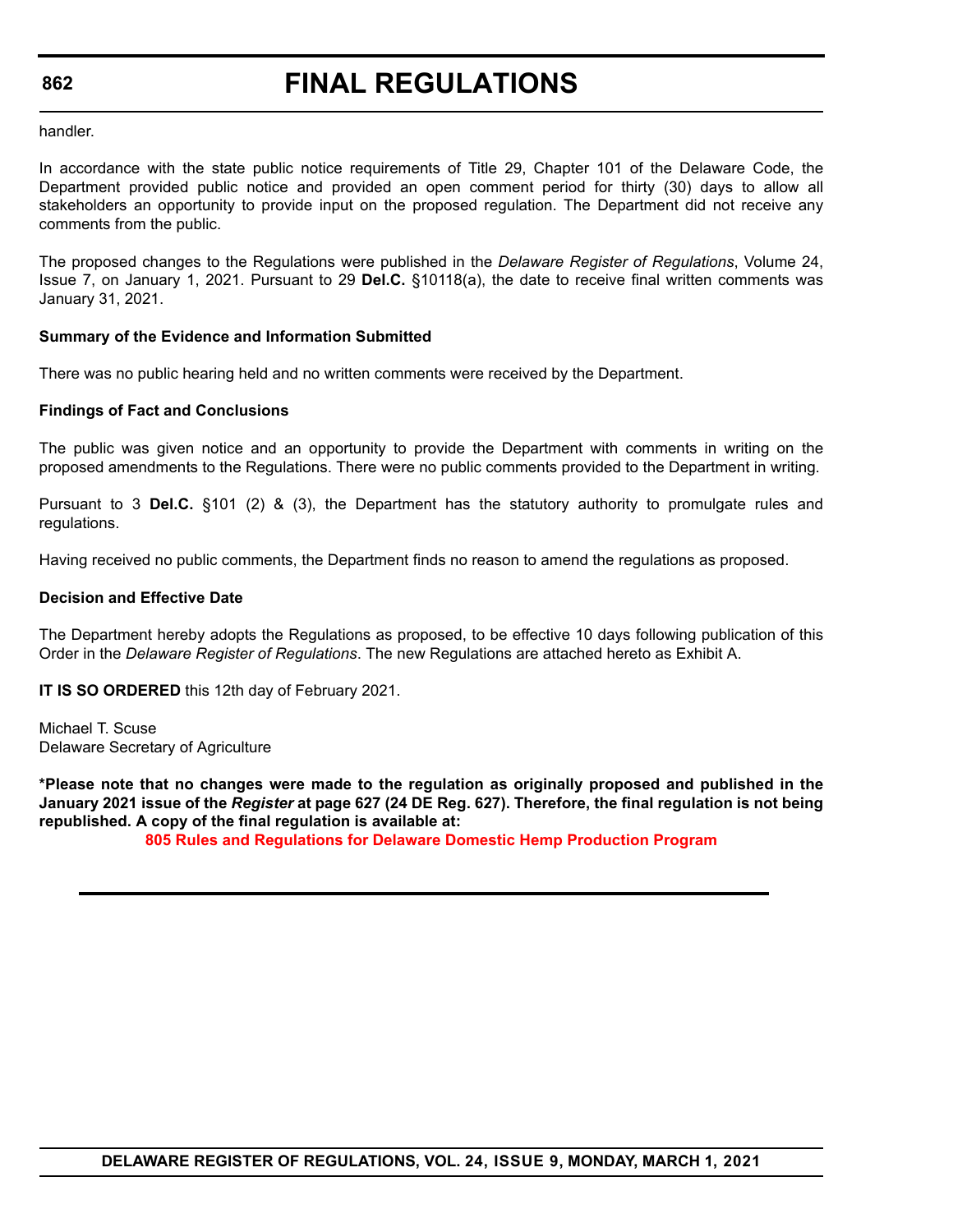### **[DEPARTMENT OF EDUCATION](https://www.doe.k12.de.us/)**

**OFFICE OF [THE SECRETARY](https://www.doe.k12.de.us/Page/11)**

Statutory Authority: 14 Delaware Code, Section 122(a) and 29 Delaware Code 7528 (14 **Del.C.** §122(a) & 29 **Del.C.** §7528) 14 **DE Admin. Code** 401

#### **REGULATORY IMPLEMENTING ORDER**

#### **[401 Major Capital Improvement Program](#page-3-0)**

#### **I. SUMMARY OF THE EVIDENCE AND INFORMATION SUBMITTED**

Pursuant to 14 **Del.C.** §122(a) and 29 **Del.C.** §7528, the Secretary of Education intends to amend 14 **DE Admin. Code** 401 Major Capital Improvement Program. This amendment is needed to comply with a court order that directs the Department of Education to amend 14 **DE Admin. Code** 401 Major Capital Improvement Program to require school districts to provide an Equity Statement in connection with a request for Issuance of a Certificate of Necessity. It is also being amended to make grammatical changes per the *Delaware Administrative Code Drafting and Style Manual*.

Notice of the proposed regulation was published in the *Delaware Register of Regulations* on January 1, 2021. In addition, notice was published in *The News Journal* and the *Delaware State News* on January 1, 2021, in the form hereto attached as *Exhibit "A"*. One comment was received which was pertinent to the proposed amendments and suggested the Department consider including language on the newly required Equity Statement (in connection with the Issuance of a Certificate of Necessity) requiring school districts to provide demographic information on all students, including early childhood students and students age 18-21 years who are not given a graded designation. The Department is unable to include such language as this regulation only covers grades K-12 within public schools as outlined in 14 **Delaware Code** and 29 **Delaware Code**.

#### **II. FINDINGS OF FACTS**

The Secretary finds that it is appropriate to amend 14 **DE Admin. Code** 401 Major Capital Improvement Program to comply with a court order that directs the Department of Education to amend 14 **DE Admin. Code** 401 Major Capital Improvement Program to require school districts to provide an Equity Statement in connection with a request for Issuance of a Certificate of Necessity. It is also being amended to make grammatical changes per the *Delaware Administrative Code Drafting and Style Manual.*

#### **III. DECISION TO AMEND THE REGULATION**

For the foregoing reasons, the Secretary concludes that it is appropriate to amend 14 **DE Admin. Code** 401 Major Capital Improvement Program. Therefore, pursuant to 14 **Del.C.** §122, 14 **DE Admin. Code** 401 Major Capital Improvement Program attached hereto as *Exhibit "B"* is hereby amended. Pursuant to the provision of 14 **Del.C.** §122(e), 14 **DE Admin. Code** 401 Major Capital Improvement Program hereby amended shall be in effect for a period of five years from the effective date of this order as set forth in Section V. below.

#### **IV. TEXT AND CITATION**

The text of 14 **DE Admin. Code** 401 Major Capital Improvement Program amended hereby shall be in the form attached hereto as *Exhibit "B"*, and said regulation shall be cited as 14 **DE Admin. Code** 401 Major Capital Improvement Program in the *Administrative Code of Regulations* for the Department of Education.

#### **V. EFFECTIVE DATE OF ORDER**

The actions hereinabove referred to were taken by the Secretary pursuant to 14 **Del.C.** §122 on February 10,

#### **DELAWARE REGISTER OF REGULATIONS, VOL. 24, ISSUE 9, MONDAY, MARCH 1, 2021**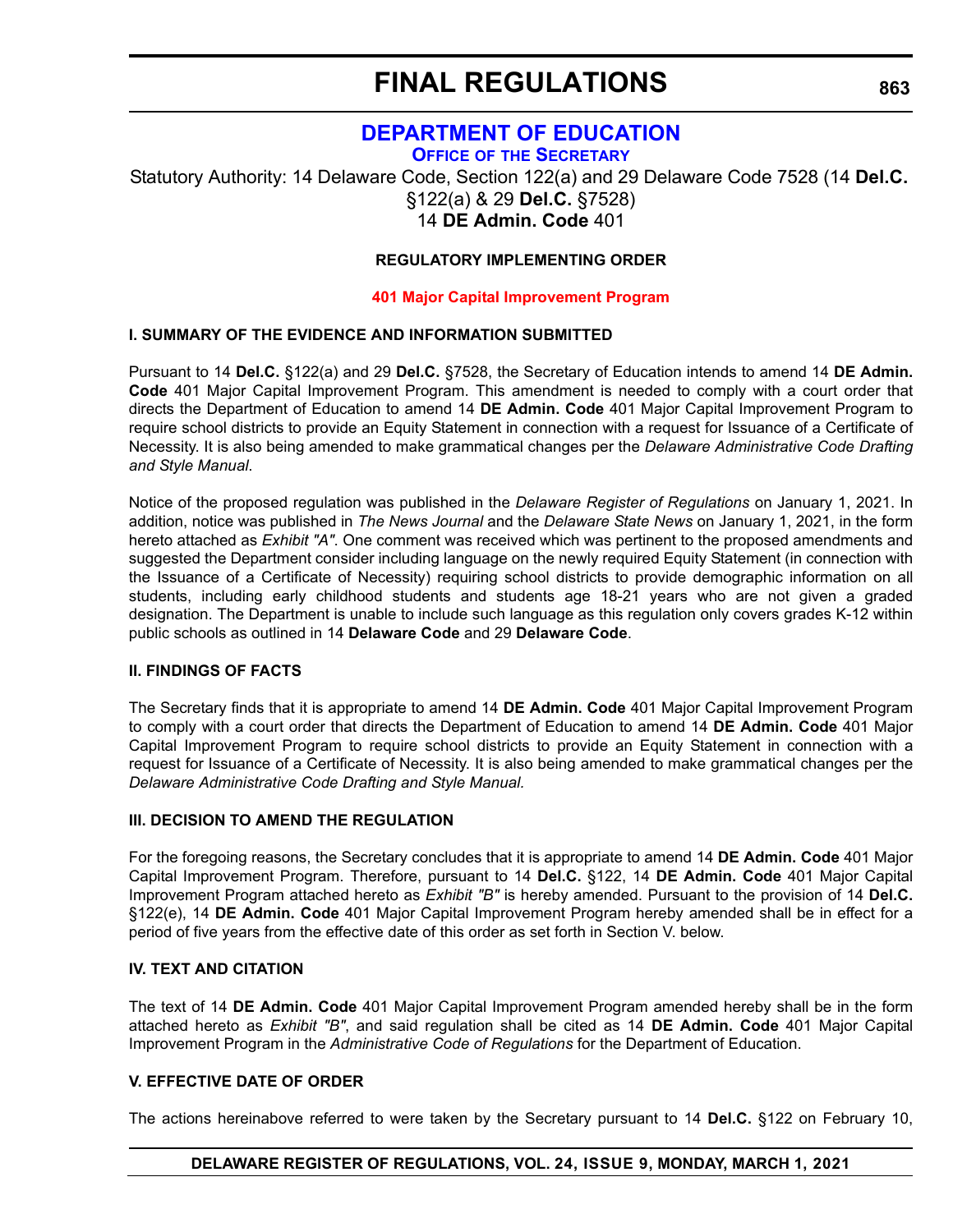# **FINAL REGULATIONS**

2021. The effective date of this Order shall be ten (10) days from the date this Order is published in the *Delaware Register of Regulations*.

#### **IT IS SO ORDERED** the 10th day of February 2021.

#### **Department of Education**

Susan S. Bunting, Ed.D., Secretary of Education

Approved this 10th day of February 2021

#### **401 Major Capital Improvement Program**

#### **1.0 Purpose and Definitions**

- 1.1 The Major Capital Improvement Program consists of one or more construction projects having a cost of \$750,000 or more.
	- 1.1.1 The Secretary of Education may annually review the current cost per square foot for construction and make necessary adjustments as required.
	- 1.1.2 Multiple projects may be considered together to form a single Major Capital Improvement Program project. The consolidation of Major Capital Improvement Program projects should be for one location.
	- 1.1.3 All Major Capital Improvement Program projects shall use standard bid and contract documents as developed by the Office of Management and Budget, Division of Facilities Management.
		- 1.1.3.1 Local school districts may enhance the standard bid and contract documents with additional contractual or project specific requirements as long as the enhancements do not diminish and are not in conflict with the provisions of the standard documents.
		- 1.1.3.2 The Department of Education, in consultation with the Office of Management and Budget, Division of Facilities Management shall approve any modifications or changes to the provisions of the standard bid and contract documents before a local school district may use or enhance the modified documents.

#### 1.2 Definitions

The following words and terms, when used in this regulation, have the following meaning unless the context clearly indicates otherwise:

> "**Certificate of Necessity**" means a document issued by the Department of Education which certifies that a construction project is necessary and sets the scope and cost limits for that project. The Certificate of Necessity authorizes the local school district to hold a referendum for the Major Capital Improvement Program identified, if required.

> "**Certificate of Occupancy**" means a document issued by a local code enforcement official or office attesting that a Facility meets building codes and is fit for human occupancy.

> "**Change Orders**" means documents that change the construction contract and are negotiated between the owner and contractor to correct design omissions, address unforeseen circumstances which arise during the construction process, and improve upon designs based on project progress.

> "**Completion of Construction**" means the local school district, with the concurrence of the architect, accepts the facility as complete, meaning that all punch list items are resolved, release of liens has been received, and funds held in retainage have been released.

> "**Design Development Plans**" means documents that denote mechanical functions, placement of windows and doors, pedestrian traffic circulation both interior and exterior, utilities, service areas and structure. Design Development Plans are at a 40% to 60% completion stage.

> "**Educational Specifications**" means documents which explain how the educational spaces relate to the educational programs as well as the requirements of an educational Facility to house and implement the educational philosophy and institutional program.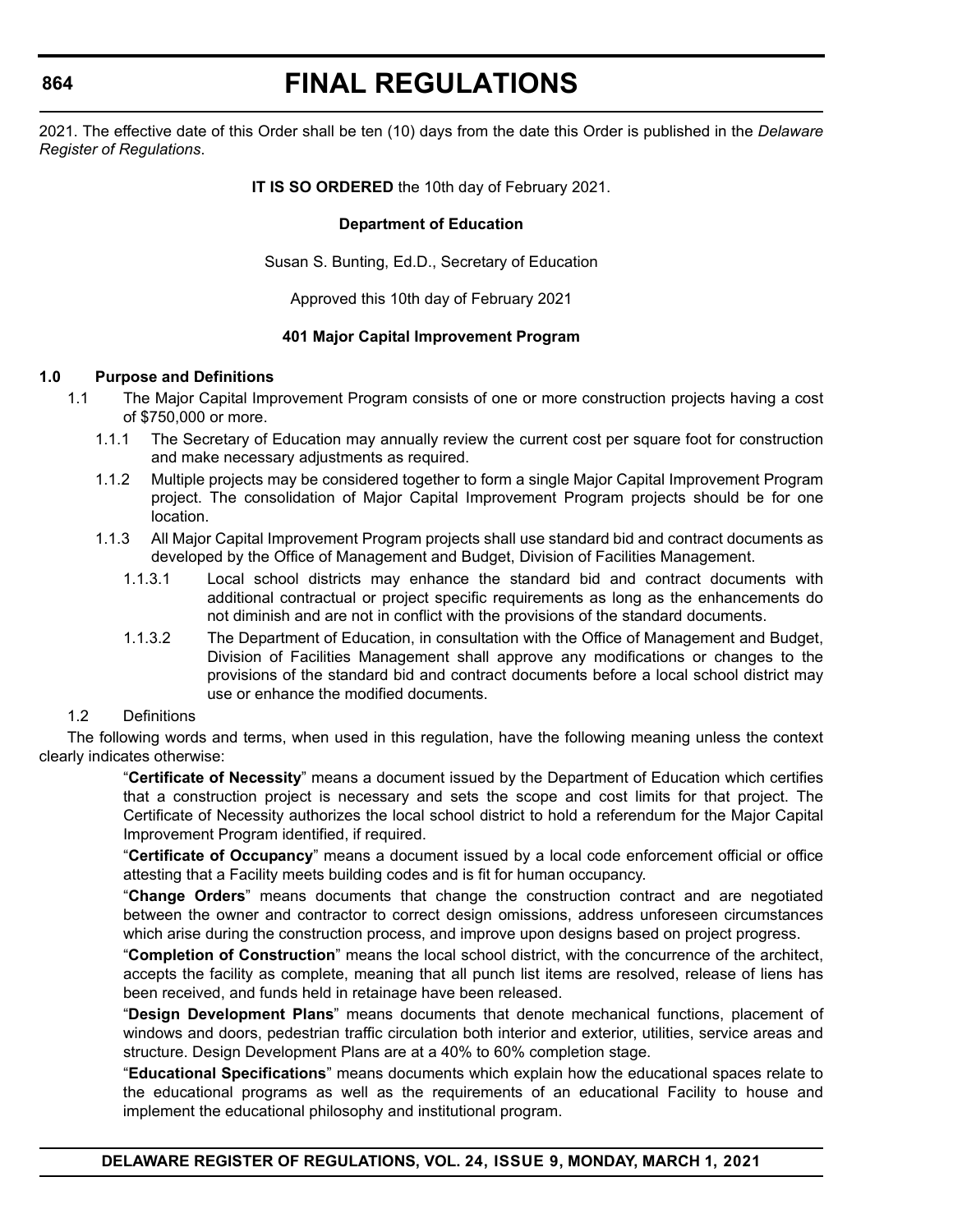"**Facility**" means a long-lived capital asset including, but not limited to, school buildings; athletic buildings; athletic fields and appurtenances; playgrounds; maintenance, operations and storage structures; office buildings and all other buildings and capital assets associated with the operation and management of a local school district or school system.

"**Final Construction Plans**" means documents that show the complete Facility design including mechanical, electrical, water, sewer, site plans, storm water conveyance and structural systems, complete bid documents and specifications.

"**Schematic Design Plans**" means documents that present a proposed Facility in its earliest stages denoting the approximate size and relationship of areas to each other. Detailed utilities or mechanical functions are not typically shown at this stage.

"**Signed and Sealed Plans**" means design documents that have the architect's or engineer's professional seal and signature affixed.

### **2.0 Certificates of Necessity**

- 2.1 Local school districts shall submit local school board approved projects to the Department of Education by August 31 of each fiscal year to be considered for a Certificate of Necessity and capital funding in the following fiscal year.
- 2.2 Local school district submissions for a Certificate of Necessity shall provide an equity statement that identifies the demographic information (e.g. race, Low Income, English Learner) of the students who are expected to attend the new school, use a new facility, or benefit from an approved Major Capital Project and how the Major Capital Project impacts equitable distributions of new and renovated buildings throughout the school district.
- 2.22.3 The Certificate of Necessity shall be quoted in the advertisement for the referendum.
- 2.32.4 Projects proposing the construction of a new Facility or for an addition to an existing Facility shall be issued a separate Certificate of Necessity. Funds issued for the construction of a new Facility or for an addition to an existing Facility shall not be transferred to projects in a separate Certificate of Necessity.
- 2.42.5 Additions and renovations to existing Facilities that are done in connection with other renovations may be issued a single Certificate of Necessity. However, when such a multiple project Certificate of Necessity is issued, it shall identify each Facility in the program and describe the work to be done at that Facility including the state and local share of the total cost for that work. Funds may be transferred between projects issued under the same Certificate of Necessity in accordance with Section 8.0 of this regulation.
- 2.52.6 The Department of Education will complete and forward the Certificate of Necessity to the local school district superintendent for that superintendent's signature.
- 2.62.7 A copy of the final Certificate of Necessity will be returned to the local school district within ten (10) working days following final approval by the Department of Education.

#### **3.0 Procedures for Approval of a Site for School Construction**

- 3.1 The local school board shall forward all prospective sites to the Office of State Planning Coordination for consideration and comment through the Planning Land Use Service (PLUS) review process.
- 3.2 Local school districts shall notify the Department of Education in writing to schedule a site review when they propose to purchase a site for school purposes; when they propose to use a currently owned site for school purposes; or when they propose to obtain a site through donation, gift or condemnation. Depending on the outcome of the PLUS review process, the Department of Education may conduct a site review.
- 3.3 The acquisition of lands for school construction shall comply with 29 **Del.C.** §7525.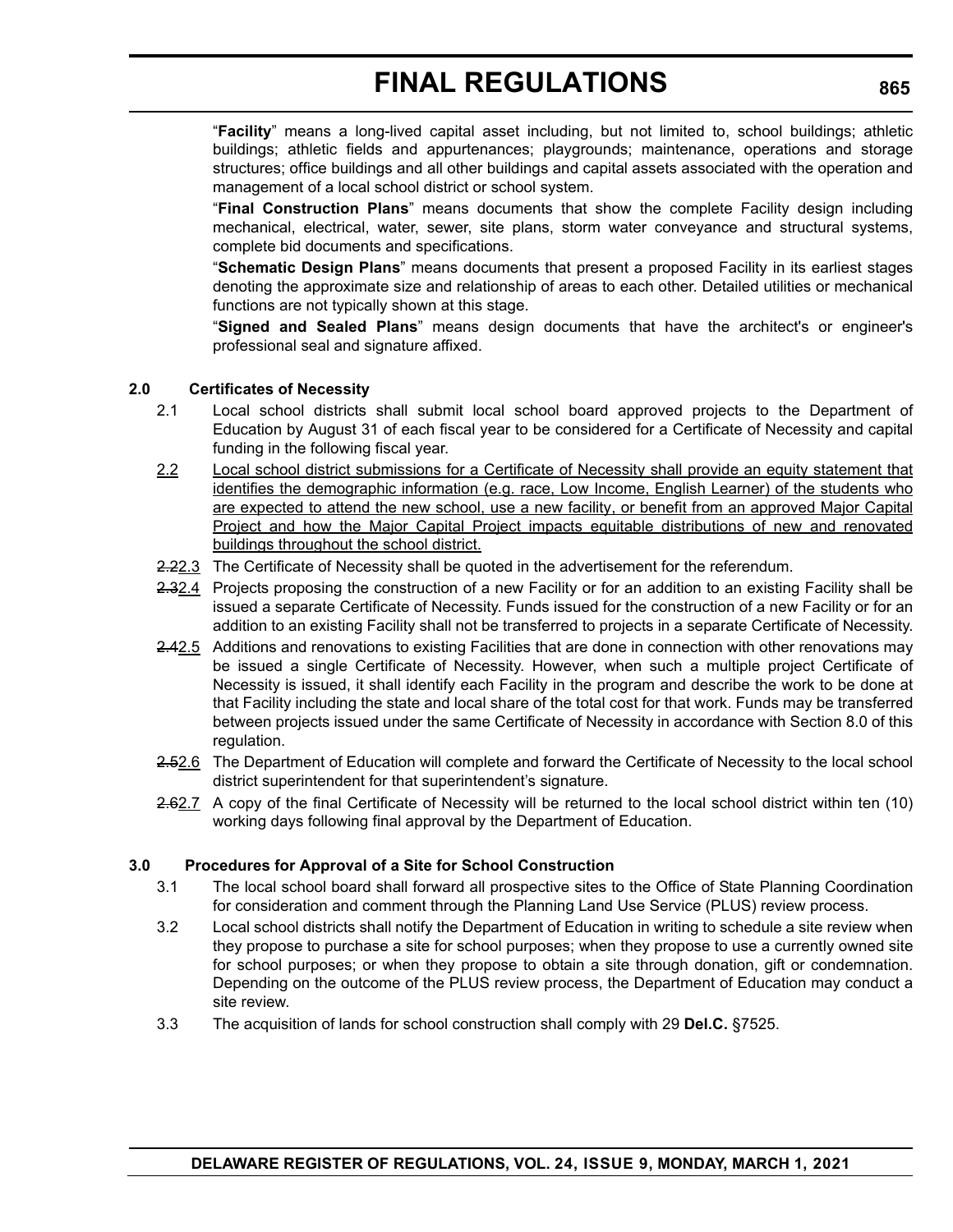#### **4.0 Approval of Educational Specifications, Schematic Design Plans, Design Development Plans, and Construction Drawings**

- 4.1 Educational Specifications shall be approved by the local school board and forwarded to the Department of Education for informational purposes. The Department of Education may provide comments on Educational Specifications at its discretion.
- 4.2 All Schematic Design Plans, Design Development Plans and Final Construction Drawings shall be approved by the local school board and the Department of Education. The Department of Education requires one (1) set of each, including a signed and sealed Final Construction Drawings and specifications.
- 4.3 The local school district must involve all applicable state, local and municipal regulatory agencies in reviewing Final Construction Drawings before the start of construction. Copies of all applicable state, local and municipal agency approvals shall be maintained in the local school district construction files. Required state agency approvals are noted in the *State of Delaware School Construction Technical Assistance Manual,* which is available on the Department of Education's website.
- 4.4 Major Gapitel Capital Improvement Program projects that do not include structural changes or wall modifications such as, but not limited to, window replacement, HVAC, electrical or plumbing infrastructure upgrades do not require submission of construction specifications or plans to the Department of Education.

#### **5.0 Notification, Start and Completion of Construction, and Certificate of Occupancy**

- 5.1 The local school district shall submit to the Department of Education and the Office of Management and Budget a construction schedule, showing start dates, intermediate stages stages, and final completion dates.
- 5.2 The local school district shall notify the Department of Education, Office of Management and Budget and Insurance Coverage Office at the completion of construction.
- 5.3 The local school district shall record capital assets in accordance with the *State of Delaware Budget and Accounting Manual*.
- 5.4 The local school district shall notify the Department of Education, Division of Accounting, State Auditor, and Office of Management and Budget upon approval of occupancy.
- 5.5 Local school districts shall submit to the Department of Education a copy of the electronic files in a format approved by the Department of Education. Electronic files shall be submitted no later than thirty (30) calendar days after the completion of any major renovation, addition to an existing Facility, new school or replacement school.

#### **6.0 Purchase Orders**

All purchase orders for Major Capital Improvement Program projects shall be approved by the Department of Education and Office of Management and Budget before submission to the Division of Accounting.

#### **7.0 Change Orders**

- 7.1 All Change Orders must be agreed upon by the architect, local school district and contractor, and shall be forwarded to the Department of Education.
	- 7.1.1 Submission of a Change Order must include the following documents:
		- 7.1.1.1 A completed purchase order as applicable and following the local school board approved change order approval and authorization process and procedure;
		- 7.1.1.2 Local school board of education minutes identifying and approving the changes;
		- 7.1.1.3 American Institute of Architects (AIA) document G701-Change Order Form; and
		- 7.1.1.4 Correspondence which gives a breakdown in materials, mark-up, and other expenses.

#### **DELAWARE REGISTER OF REGULATIONS, VOL. 24, ISSUE 9, MONDAY, MARCH 1, 2021**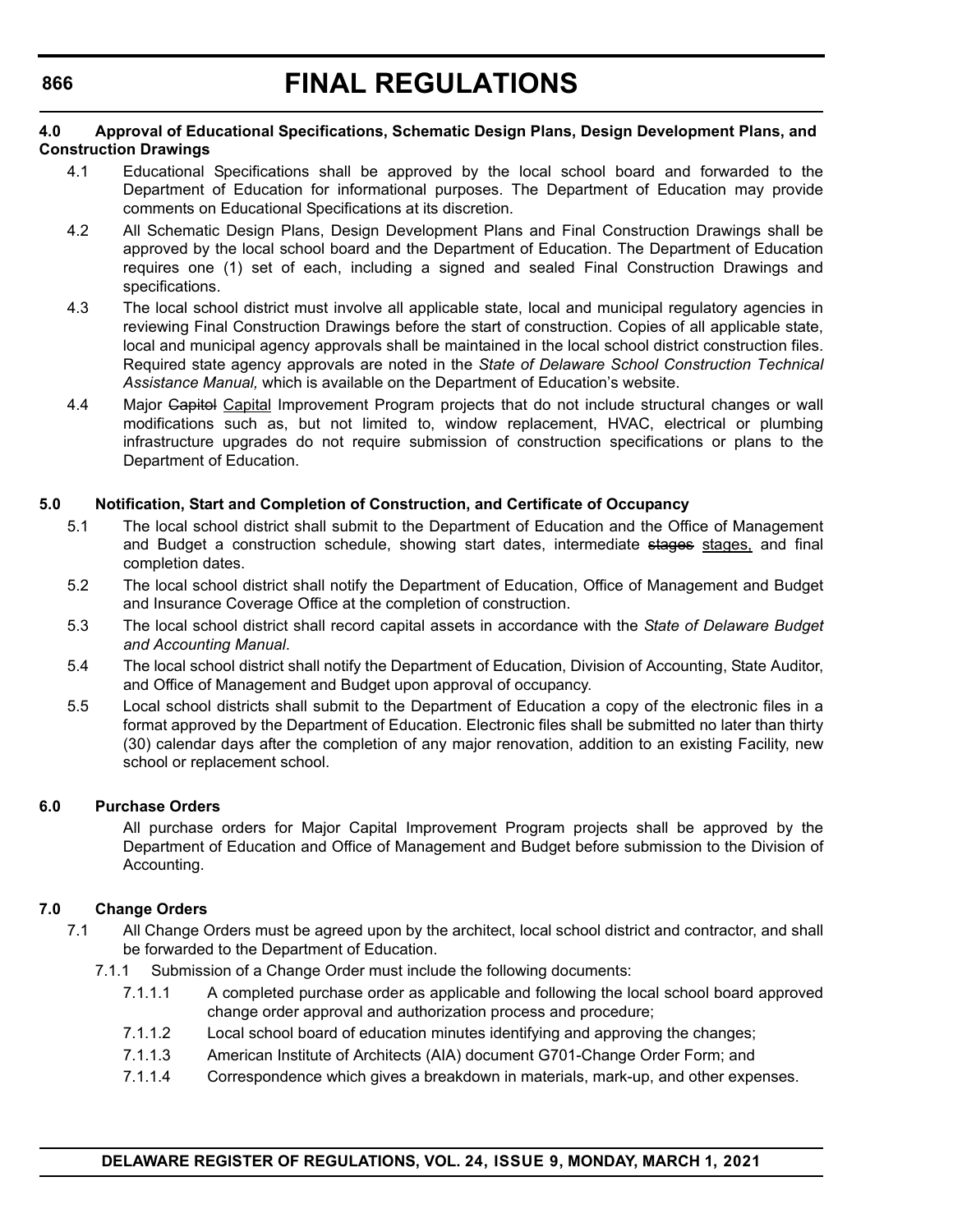#### **8.0 Percentage of Funds Transferable Between Projects within a Certificate of Necessity**

- 8.1 Local school districts may request the transfer of funds between projects during the bidding and construction process in writing to the Department of Education. Acceptability of the transfer of funds will meet the following criteria:
	- 8.1.1 No project may have any portion of its funding moved to another project without the approval of the Secretary of the Department of Education, the Director of the Office of Management and Budget and the Controller General.
	- 8.1.2 No project may have any funding added to its initial funding without the approval of the Secretary of the Department of Education, the Director of the Office of Management and Budget and the Controller General.
	- 8.1.3 No transfer of funds shall be executed between projects authorized through and by separate Certificates of Necessity.

#### **9.0 Educational Technology**

All school facilities being constructed or renovated under the Major Capital Improvement Program shall include wiring for technology that meets the current Department of Technology and Information Wiring Standards, and is appropriate to the grade level and educational requirements of the Facility type, such as high school, administration, etc. The cost of such wiring shall be borne by project funds when no other technology funds are available.

#### **10.0 Playground Construction**

All playgrounds constructed or renovated pursuant to a Major Capital Improvement Program project shall comply with the most current editions of the American Society of Testing Materials (ASTM) Designation F-1487 and the Consumer Products Safety Commission (CPSC) Publication Number 325.

#### **11.0 Administration of the New School**

An administrator of a new school may be hired for up to one (1) year prior to student occupancy to organize and hire staff. The state portion of salary and benefits may be paid from Major Capital Improvement Program funding.

### **[PROFESSIONAL STANDARDS BOARD](https://www.doe.k12.de.us/domain/172)**

Statutory Authority: 14 Delaware Code, Sections 1203 and 1305(o) (14 **Del.C.** §§1203 & 1305(o))

### 14 **DE Admin. Code** 1501

### **REGULATORY IMPLEMENTING ORDER**

#### **[1501 Salary Supplements for Educators](#page-3-0)**

#### **I. SUMMARY OF THE EVIDENCE AND INFORMATION SUBMITTED**

Pursuant to 14 **Del.C.** §§1203 and 1305(o), the Professional Standards Board ("Board"), acting in consultation and cooperation with the Delaware Department of Education ("Department"), developed amendments to 14 **DE Admin. Code** 1501 Salary Supplements for Educators. The regulation concerns knowledge and skills salary supplements pursuant to 14 **Del.C.** §1305(k), national certification salary supplements pursuant to 14 **Del.C.** §1305(l), and additional responsibility assignment salary supplements pursuant to 14 **Del.C.** §1305(n). In accordance with 14 **Del.C.** §1305(o), the Board is required to annually review the supplements and promulgate recommendations as necessary. The proposed amendments to this regulation concern the previously approved additional responsibility assignment salary supplement for mentors. The Board proposes to add "Administrator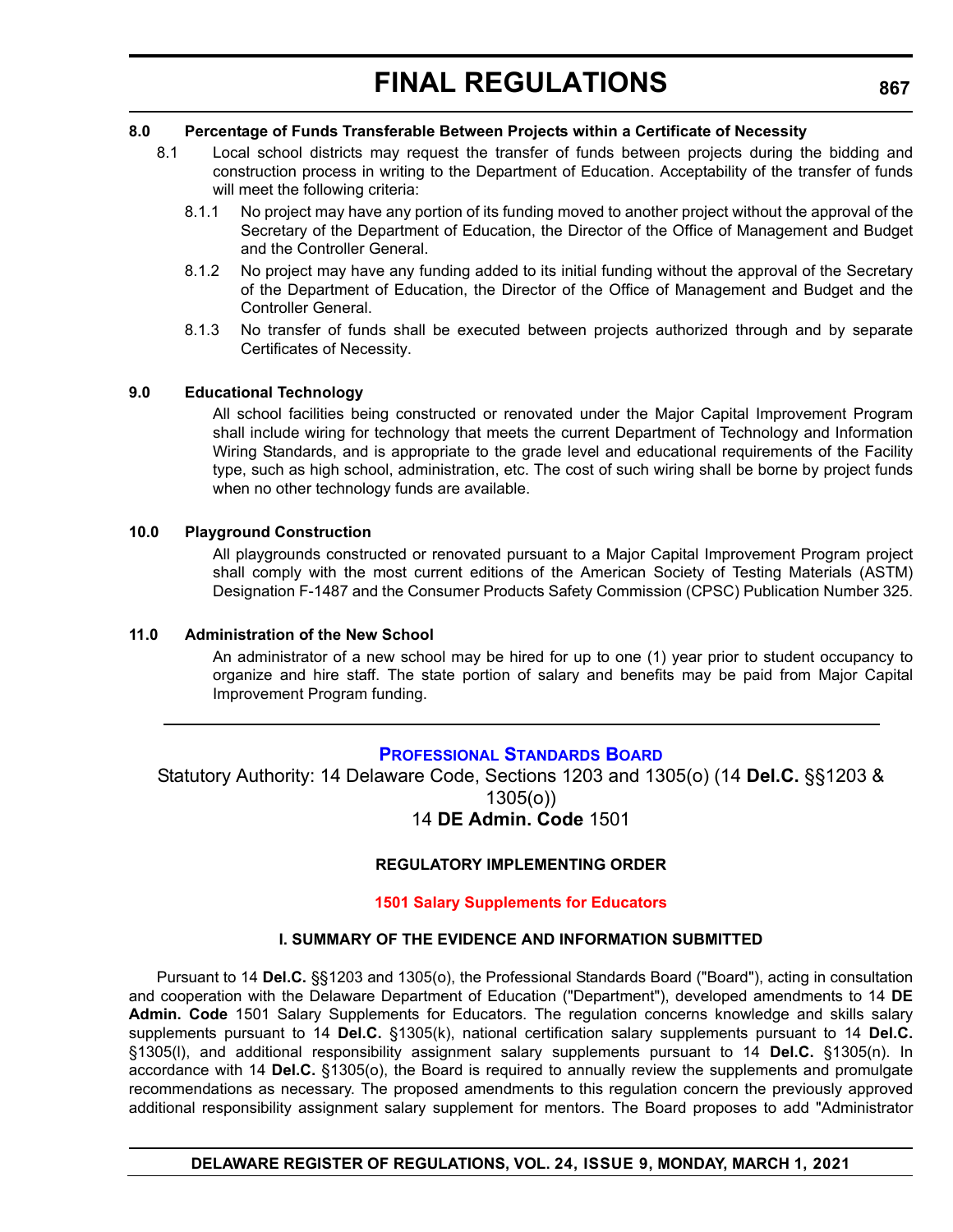### **FINAL REGULATIONS**

Mentor" as a defined term and clarify the definitions of "Teacher or Specialist Lead Mentor" and "Teacher or Specialist Mentor" in Section 2.0. Additionally, in subsection 5.4.1, the Board proposes to clarify who qualifies for the additional responsibility assignment salary supplement for mentors. The Board is not proposing any amendments regarding knowledge and skills salary supplements or national certification salary supplements.

Notice of the proposed regulation was published in the *Register of Regulations* on December 1, 2020. The Professional Standards Board did not receive any written submittals concerning the proposed amendments.

#### **II. FINDINGS OF FACTS**

On January 7, 2021, the Professional Standards Board voted to propose 14 **DE Admin. Code** 1501 Salary Supplements for Educators, in the form attached hereto as Exhibit A, for adoption by the Department subject to the State Board of Education's approval.

The Department finds that the proposed amendments to the regulation are necessary to implement 14 **Del.C.** Ch. 12 and are designed to improve the quality of the Delaware educator workforce and to improve student performance. Accordingly, the Department finds that it is appropriate to amend 14 **DE Admin. Code** 1501 Salary Supplements for Educators.

#### **III. DECISION TO AMEND THE REGULATION**

For the foregoing reasons, the Department concludes that it is appropriate to amend 14 **DE Admin. Code** 1501 Salary Supplements for Educators subject to the State Board of Education's approval. Therefore, pursuant to 14 **Del.C.** §§1203 and 1305(o), 14 **DE Admin. Code** 1501 Salary Supplements for Educators, attached hereto as Exhibit A, is hereby amended.

#### **IV. TEXT AND CITATION**

The text of 14 **DE Admin. Code** 1501 Salary Supplements for Educators adopted hereby shall be in the form attached hereto as Exhibit A and said regulation shall be cited as 14 **DE Admin. Code** 1501 Salary Supplements for Educators in the Administrative Code of Regulations for the Department.

#### **V. EFFECTIVE DATE OF ORDER**

The effective date of this Order shall be ten days from the date this Order is published in the *Register of Regulations*.

**IT IS SO ORDERED** the 21st day of January, 2021.

#### **Department of Education**

Susan S. Bunting, Ed.D., Secretary of Education

Approved this 21st day of January, 2021.

#### **State Board of Education**

/s/ Whitney Townsend Sweeney, President /s/ Vincent Lofink /s/ Wali W. Rushdan, II, Vice President /s/ Audrey J. Noble, Ph.D. Candice Fifer (Absent) */s/ Provey Powell, Jr.* 

#### **\*Please Note: Electronic signatures ("/s/") were accepted pursuant to 6 Del.C. §12A-107(d).**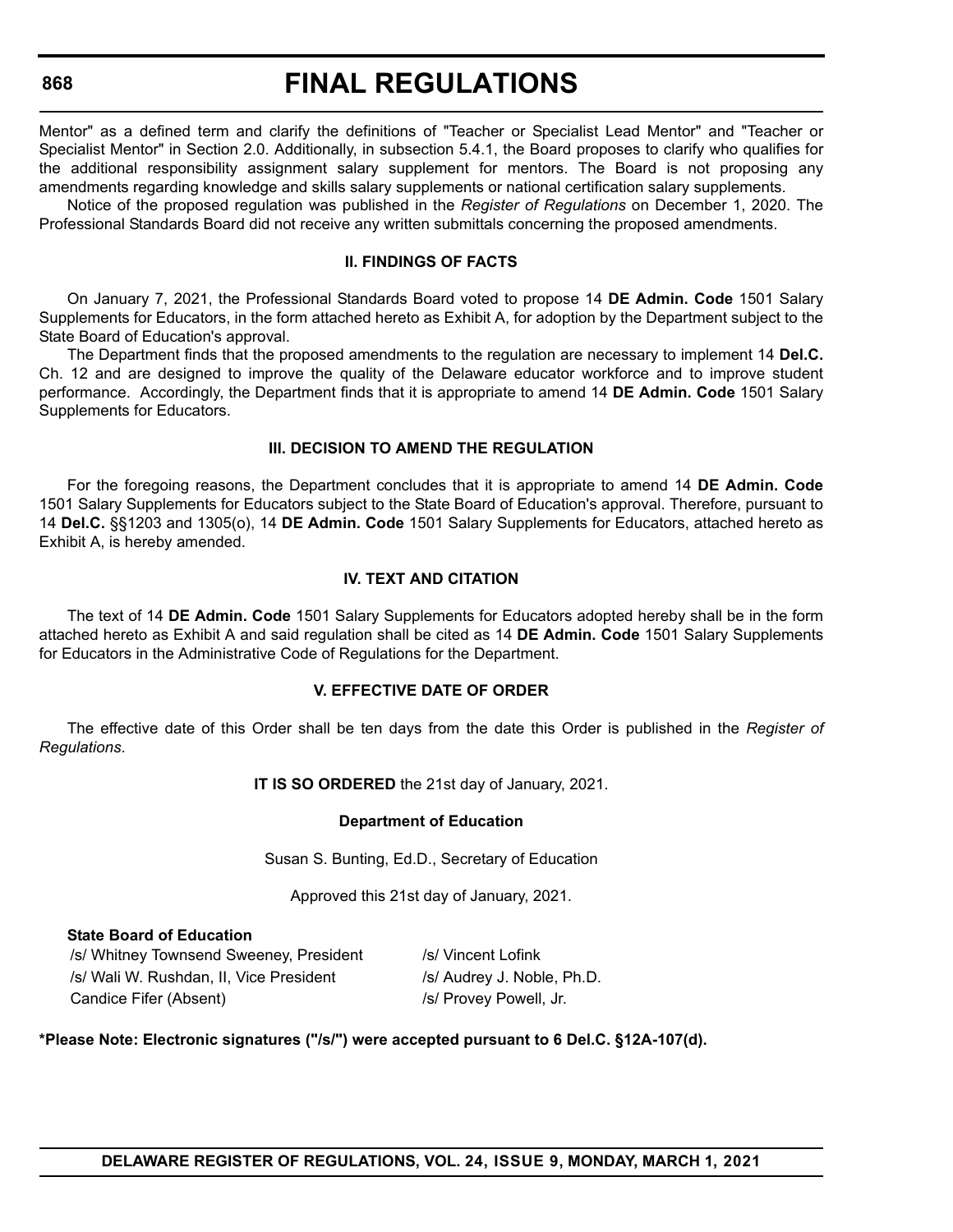#### **1501 Salary Supplements for Educators**

#### **1.0 Content**

- 1.1 The following requirements shall be met in order to receive the salary supplements established by 14 **Del.C.** §1305. This regulation shall apply to the awarding of salary supplements as a percentage of the State portion of an Educator's annual salary paid in accordance with the provisions of 14 **Del.C.** §1305 for gaining knowledge and skills that lead to more effective instruction, for achieving national certification from the National Board for Professional Teaching Standards or from an equivalent program, and for accepting Additional Responsibility Assignments that impact student achievement.
- 1.2 Supplements are available subject to an annual appropriation from the General Assembly.

#### **2.0 Definitions**

The following words and terms, when used in this regulation, shall have the following meaning-unless the context clearly indicates otherwise:

"**Additional Responsibility Assignments**" means additional assignments for Educators that are academic in nature and that impact student achievement. For purposes of this regulation and pursuant to 14 **Del.C.** §1305(n) extra curricular §1305(n), extracurricular or noninstructional supervisory activities are specifically excluded from additional responsibility assignments.

"**Administrator Mentor**" means a certified administrator who holds a Continuing License, is currently employed as an administrator, performs the duties and responsibilities in the State's administrator mentor program, and is rated as satisfactory on the State's current evaluation system or the equivalent thereof on a state-approved alternative educator evaluation system. A certified administrator is an Educator who holds at least one of the following Standard Certificates: School Principal and Assistant School Principal Standard Certificate (14 **DE Admin. Code** 1591), Certified Central Office Personnel Standard Certificate (14 **DE Admin. Code** 1592), Superintendent and Assistant Superintendent Standard Certificate (14 **DE Admin. Code** 1593), and Special Education Director Standard Certificate (14 **DE Admin. Code** 1594).

"**Base Salary**" means the salary earned by an Educator as determined by the Educator's level of education and years of service on the Delaware educators' salary schedule pursuant to 14 **Del.C.** §1305.

"**Department**" means the Delaware Department of Education.

"**Educator**" means a person licensed and certified by the State under 14 **Del.C.** Ch. 12 to engage in the practice of instruction, administration, or other related professional support services in Delaware public schools, including charter schools, pursuant to the rules and regulations developed by the Professional Standards Board, in consultation and cooperation with the Department, and approved by the State Board of Education. The term 'educator' does not include substitute teachers.

"**Knowledge and Skills**" means understandings and abilities that, when acquired by Educators, lead to more effective instruction.

"**National Certification**" means an Educator has achieved and maintains a current national certification as provided in 14 **Del.C.** §1305(l).

"**Salary Supplement**", when referring to knowledge, skills, national certification, and additional responsibility based supplements, means additional State salary as described in 14 **Del.C.** §1305.

"**Standards Board**" means the Professional Standards Board established pursuant to 14 **Del.C.** §1201.

"**Teacher or Specialist Lead Mentor**" means an Educator a teacher or specialist who holds a Continuing or Advanced License, has participated in the training approved by the Department for Teacher or Specialist Lead Mentors, is employed by an employing authority as a Teacher or Specialist Lead Mentor, and performs the duties and responsibilities assigned to that position. Educators serving as Teacher or Specialist Lead Mentors must be rated as highly effective or effective on Delaware Performance Appraisal System II (DPAS II) evaluations, have all satisfactory evaluations on the State's current evaluation system, or the equivalent thereof on a state-approved alternative educator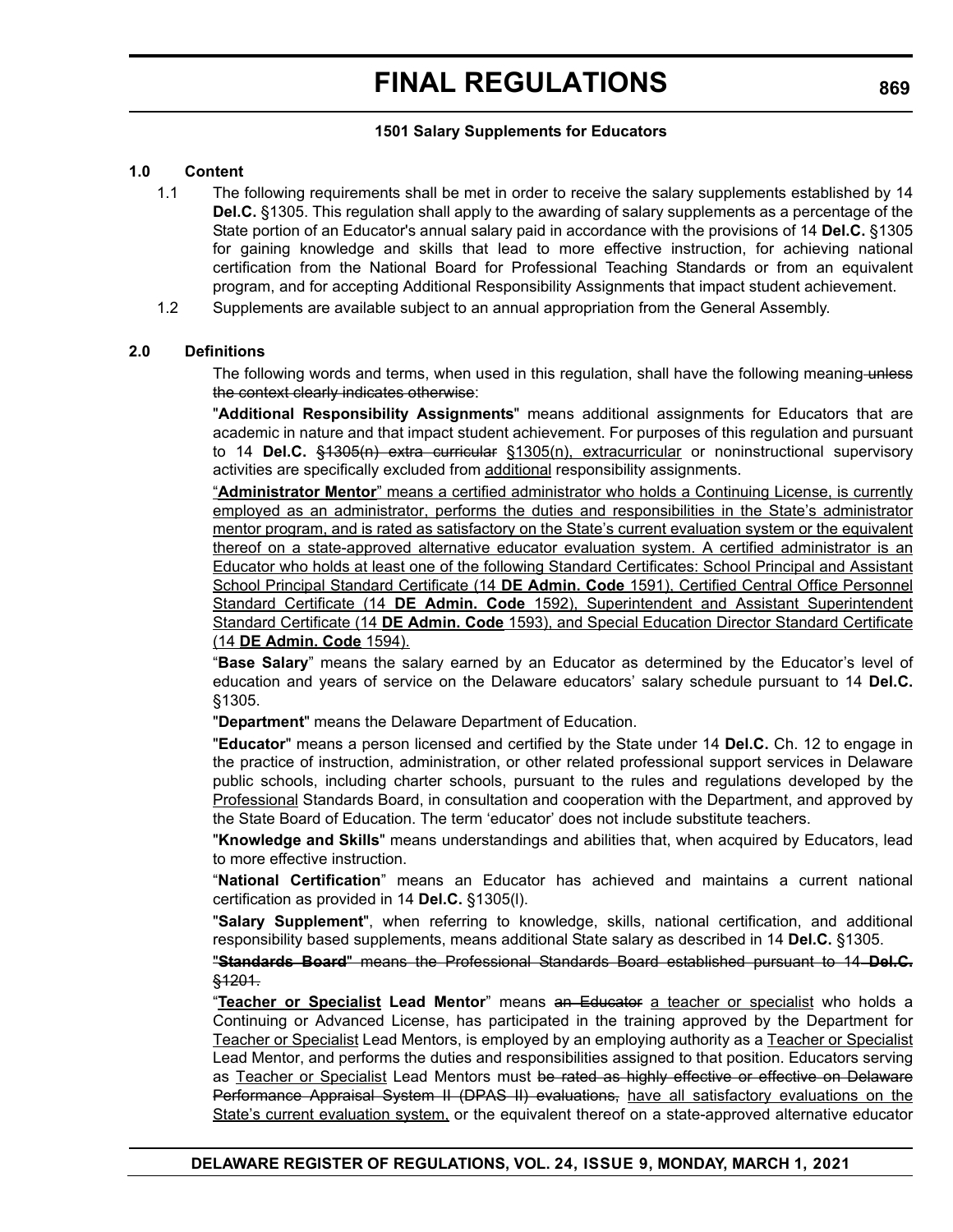evaluation system, during the school year in which they are mentors and may not be on a DPAS II an improvement plan, or the equivalent therefore in a state-approved alternative educator evaluation system. Teacher or Specialist Lead Mentors oversee the comprehensive induction program at the building level, train Teacher or Specialist Mentors, and provide support to teachers or specialists in years three and four of the program. Teacher or Specialist Lead Mentors may mentor an Educator in years one and two of the program.

"**Teacher or Specialist Mentor**" means an Educator who holds a Continuing or Advanced License and has participated in the training for Mentors mentors of teachers and specialists specified by the Department and the employing authority. Educators serving as Teacher or Specialist Mentors must be rated as highly effective or effective on DPAS II evaluations, have satisfactory evaluations on the State's current evaluation system, or the equivalent thereof on a state-approved alternative educator evaluation system, during the school year in which they are mentors and may not be on a Delaware Performance Appraisal System II (DPAS II) an improvement plan, or the equivalent therefore in a state-approved alternative educator evaluation system. Teacher or Specialist Mentors provide one to one support for Educators in years one and two of the program.

### **3.0 Knowledge and Skills Salary Supplements**

Currently, there are not any approved Knowledge and Skills Salary Supplements.

#### **4.0 National Certification**

- 4.1 An Educator may receive a Salary Supplement for achieving and currently maintaining the following certifications as provided in 14 **Del.C.** §1305(l):
	- 4.1.1 National Board Certification from the National Board for Professional Teaching Standards;
	- 4.1.2 Certificate of Clinical Competence in Audiology (CCC-A) or Certificate of Clinical Competence Speech-Language Pathology (CCC-SLP) from the American Speech-Language-Hearing Association;
	- 4.1.3 National Certified School Counselor from the National Board for Certified Counselors;
	- 4.1.4 Music Therapist Board Certified (MT-BC) from the Certification Board for Music Therapists;
	- 4.1.5 Nationally Certified School Psychologist (NCSP) from the National Association of School Psychologists; or
	- 4.1.6 Nationally Certified School Nurse (NCSN) from the National Board for Certification of School Nurses.
- 4.2 In order to be eligible for a National Certification Salary Supplement, the Educator shall maintain current certification through the applicable national organization.
- 4.3 An Educator who is employed as a superintendent, assistant superintendent, or director or in a noninstructional area of transportation, finance/business management, human resources/personnel management, purchasing, community/public relations, administrative services, pupil services, audiology, occupational therapist, physical therapist, psychologist, speech language pathologist, human relations, nurse, social work/services, information technology, or a specialized assignment comparable to these non-instructional areas shall not be eligible for a Salary Supplement for National Certification from the National Board for Professional Teaching Standards.
- 4.4 An Educator who achieves and maintains National Certification shall receive an annual Salary Supplement equal to 12 percent of the Educator's Base Salary for the certification in subsection 4.1.1 or 6 percent of the Educator's Base Salary for the certifications in subsections 4.1.2 through 4.1.6.

#### **5.0 Additional Responsibility Assignments**

- 5.1 Additional Responsibility Assignments shall be:
	- 5.1.1 Focused on school improvement issues that impact student achievement;
	- 5.1.2 Supported by high quality, targeted professional development; and
	- 5.1.3 Academic in nature.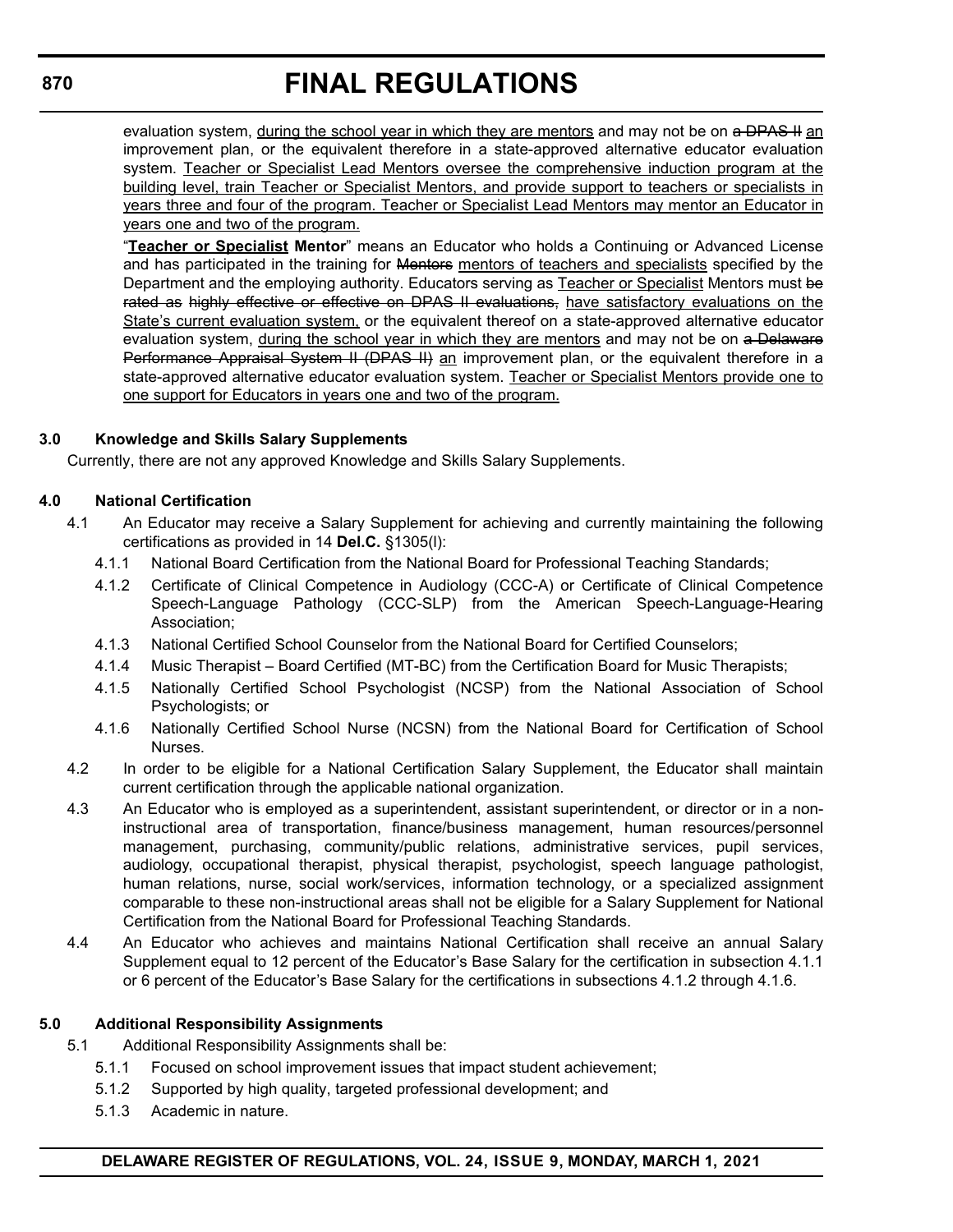- 5.2 In order to qualify for an Additional Responsibility Assignment Salary Supplement, an Educator shall have completed the State approved training program for the position or, in the absence of a training program, shall meet the criteria set forth for the position by the State, school district, charter school, or other employing authority and shall provide State, school district, charter school, or other employing authority approved levels of service, participate in designated activities throughout the period of responsibility, and document the satisfactory fulfillment of the specified assignment.
- 5.3 Additional Responsibility Assignment Salary Supplements may be renewed.
- 5.4 The following assignment is assignments are currently an approved Additional Responsibility Assignment:
	- 5.4.1 Lead Mentor and Mentor Administrator Mentor, Teacher or Specialist Lead Mentor, and Teacher or Specialist Mentor as provided in Section 10.0 of 14 **DE Admin. Code** 1503 Educator Mentoring.

#### **6.0 Educators' Eligibility for Salary Supplements**

Additional Responsibility Assignments: An Educator shall provide the school district, charter school, or other employing authority with such information as may be required to enable the school district, charter school, or other employing authority to verify that the Educator has fulfilled the requirements of subsection 5.2 of this regulation.

#### **7.0 Payment of Salary Supplements**

- 7.1 Salary Supplements for Additional Responsibility Assignments
	- 7.1.1 Salary supplements earned by Educators who are paid in accordance with the provisions of 14 **Del.C.** §1305 as a result of fulfilling Additional Responsibility Assignments shall be effective following receipt by the Department of documentation from the school district, charter school, or other employing authority of satisfactory completion of the duties associated with the Additional Responsibility Assignment and shall be paid annually.

#### **8.0 Limits on Salary Supplements**

Salary supplements shall be paid to an Educator in accordance with the provisions of 14 **Del.C.** §1305.

#### **[PROFESSIONAL STANDARDS BOARD](https://www.doe.k12.de.us/domain/172)**

Statutory Authority: 14 Delaware Code, Sections 1203 and 1205(b) (14 **Del.C.** §§1203 & 1205(b)) 14 **DE Admin. Code** 1584

### **REGULATORY IMPLEMENTING ORDER**

#### **[1584 School Social Worker](#page-3-0)**

#### **I.SUMMARY OF THE EVIDENCE AND INFORMATION SUBMITTED**

Pursuant to 14 **Del.C.** §§1203 and 1205(b), the Professional Standards Board ("Board"), acting in consultation and cooperation with the Delaware Department of Education ("Department"), developed amendments to 14 **DE Admin. Code** 1584 School Social Worker. The regulation concerns the requirements for a School Social Worker Standard Certificate in accordance with 14 **Del.C.** §1220. The proposed amendments include adding defined terms to Section 2.0; clarifying the requirements for issuing a School Social Worker Standard Certificate in Section 3.0; specifying the education, knowledge, and skill requirements for obtaining a School Social Worker Standard Certificate in Section 4.0; adding reciprocity requirements in Section 5.0; specifying the application requirements in Section 6.0; adding Section 7.0, which concerns the validity of a School Social Worker Standard Certificate; adding the requirements for retaining a School Social Worker Standard Certificate to Section 8.0; adding Section 9.0, which concerns disciplinary actions; adding Section 10.0, which concerns requests for the Secretary of Education to review standard certificate applications; and adding Section 11.0, which concerns recognizing past certificates

#### **DELAWARE REGISTER OF REGULATIONS, VOL. 24, ISSUE 9, MONDAY, MARCH 1, 2021**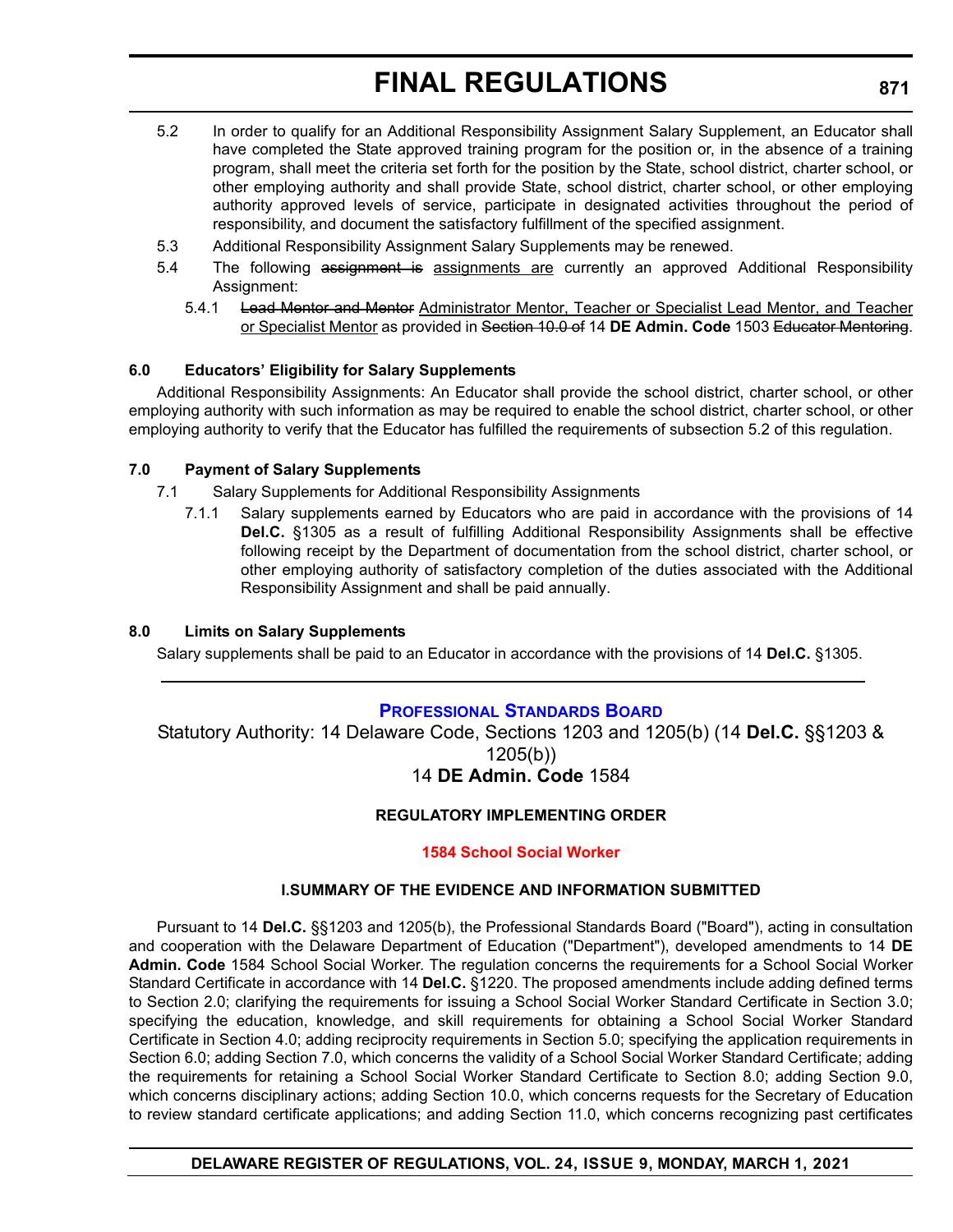# **FINAL REGULATIONS**

that were issued by the Department.

Notice of the proposed regulation was published in the *Register of Regulations* on December 1, 2020. The Professional Standards Board did not receive any written submittals concerning the proposed amendments.

#### **II. FINDINGS OF FACTS**

On January 7, 2021, the Professional Standards Board voted to propose 14 **DE Admin. Code** 1584 School Social Worker, in the form attached hereto as Exhibit A, for adoption by the Department subject to the State Board of Education's approval.

The Department finds that the proposed amendments to the regulation are necessary to implement 14 **Del.C.** Ch. 12 and are designed to improve the quality of the Delaware educator workforce and to improve student performance. Accordingly, the Department finds that it is appropriate to amend 14 **DE Admin. Code** 1584 School Social Worker.

#### **III. DECISION TO AMEND THE REGULATION**

For the foregoing reasons, the Department concludes that it is appropriate to amend 14 **DE Admin. Code** 1584 School Social Worker subject to the State Board of Education's approval. Therefore, pursuant to 14 **Del.C.** §§1203 and 1205(b), 14 **DE Admin. Code** 1584 School Social Worker, attached hereto as Exhibit A, is hereby amended.

#### **IV. TEXT AND CITATION**

The text of 14 **DE Admin. Code** 1584 School Social Worker adopted hereby shall be in the form attached hereto as Exhibit A and said regulation shall be cited as 14 **DE Admin. Code** 1584 School Social Worker in the Administrative Code of Regulations for the Department.

#### **V. EFFECTIVE DATE OF ORDER**

The effective date of this Order shall be ten days from the date this Order is published in the *Register of Regulations*.

#### **IT IS SO ORDERED** the 21st day of January, 2021.

#### **Department of Education**

Susan S. Bunting, Ed.D., Secretary of Education

Approved this 21st day of January, 2021.

#### **State Board of Education**

/s/ Whitney Sweeney, President /s/ Vincent Lofink /s/ Wali W. Rushdan, II, Vice President /s/ Audrey J. Noble, Ph.D. Candice Fifer (Absent) */s/ Provey Powell, Jr.* 

#### **\*Please Note: Electronic signatures ("/s/") were accepted pursuant to 6 Del.C. §12A-107(d).**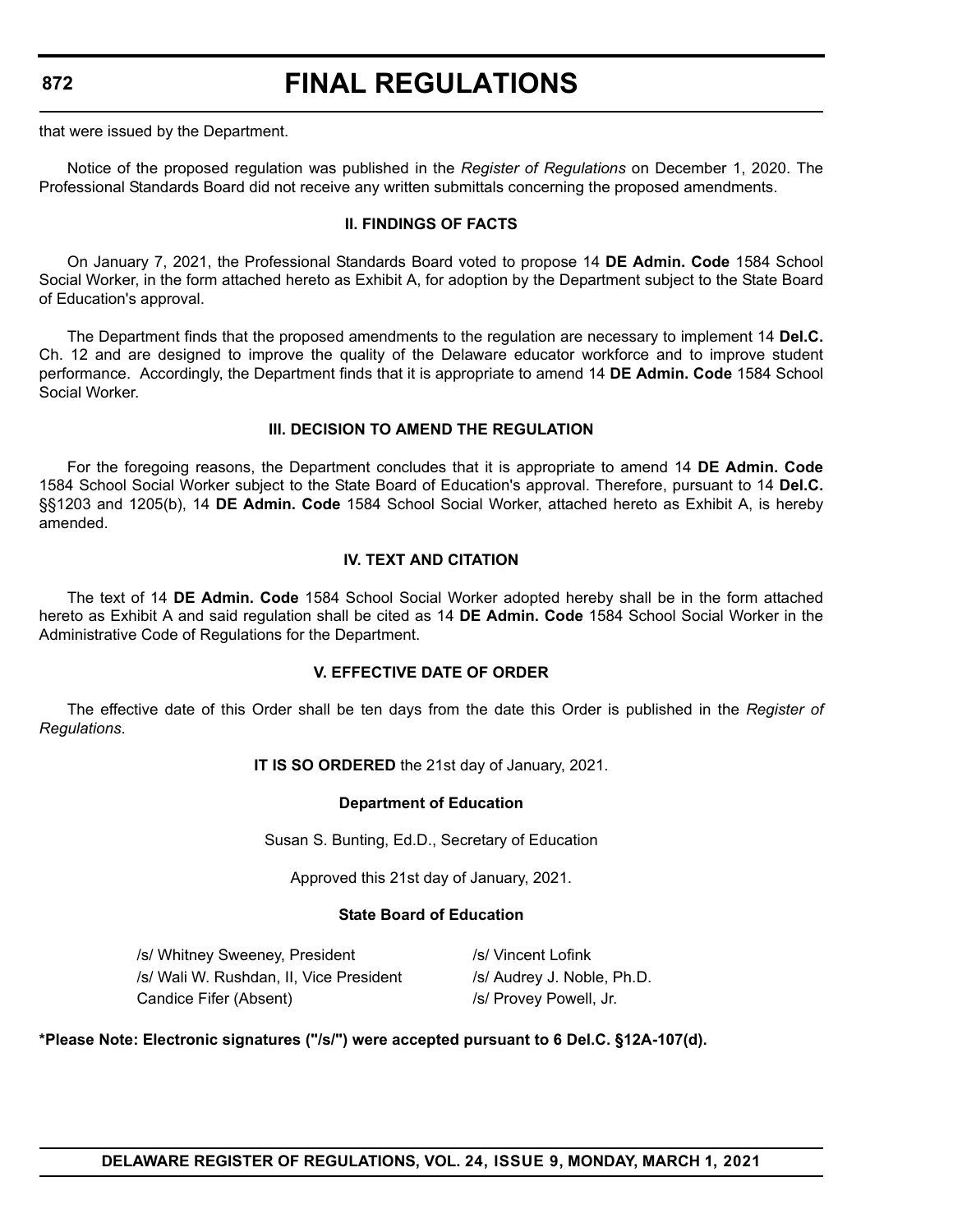#### **1584 School Social Worker**

#### Effective July 1, 1994

#### **1.0 Content**

- 1.1 This regulation shall apply to the issuance of a School Social Work Standard Certificate, Certificate pursuant to 14 **Del.C.** §1220(a), for School Social Worker. This certification The School Social Worker Standard Certificate is required for grades K to 12 in Delaware public schools.
- 1.2 Except as otherwise provided, the requirements set forth in 14 **DE Admin. Code** 1505 Standard Certificate, including any subsequent amendment or revision thereto, are incorporated herein by reference.

#### **2.0 Definitions**

The definitions set forth in 14 **DE Admin. Code** 1505 Standard Certificate, including any subsequent amendment or revision thereto, are incorporated herein by reference.

The following words and terms, when used in this regulation, shall have the following meaning:

"**Department**" means the Delaware Department of Education.

- "**Educator**" means a person licensed and certified by the State under 14 **Del.C.** Ch. 12 to engage in the practice of instruction, administration or other related professional support services in Delaware public schools, including charter schools, pursuant to rules and regulations promulgated by the Professional Standards Board and approved by the State Board of Education. The term 'educator' does not include substitute teachers.
- "**Employing Authority**" means any entity which employs educators, and includes, but is not limited to, school districts, charter schools, boards of directors, and management companies.
- "**Immorality**" means conduct which is inconsistent with the rules and principles of morality expected of an educator and may reasonably be found to impair an educator's effectiveness by reason of the educator's unfitness or otherwise.

"**LCSW**" means a person who is licensed as a clinical social worker.

- "**License**" means a credential which authorizes the holder to engage in the practice for which the license is issued.
- "**LMSW**" means a person who is licensed as a masters social worker.

"**Passing Score**" means a minimum score as established by the Standards Board in consultation with the Department and with the approval of the State Board of Education.

- "**Regionally Accredited**" means educational accreditation by a regional accrediting agency that is recognized by the U.S. Secretary of Education as a reliable authority concerning the quality of education offered by the institutions of higher education it accredits, including Middle States Commission on Higher Education.
- "**Standard Certificate**" means a credential issued to certify that an educator has the prescribed knowledge, skill or education to practice in a particular area, teach a particular subject, or teach a category of students.

"**Standards Board**" means the Professional Standards Board established pursuant to 14 **Del.C.** §1201.

"**Valid and Current License or Certificate**" means a current full or permanent certificate or license issued by another state or jurisdiction. This means the educator is fully credentialed by having met all of the requirements for full licensure or certification in another state or jurisdiction and is in good standing in that state or jurisdiction. It does not include temporary, emergency, conditional certificates of eligibility or expired certificates or licenses issued from another state or jurisdiction.

#### **3.0 Issuance of a Standard Certificate**

3.1 In accordance with 14 **Del.C.** §1220(a), the Department shall issue a School Social Worker Standard Certificate as a School Social Worker to an educator applicant who has met the following: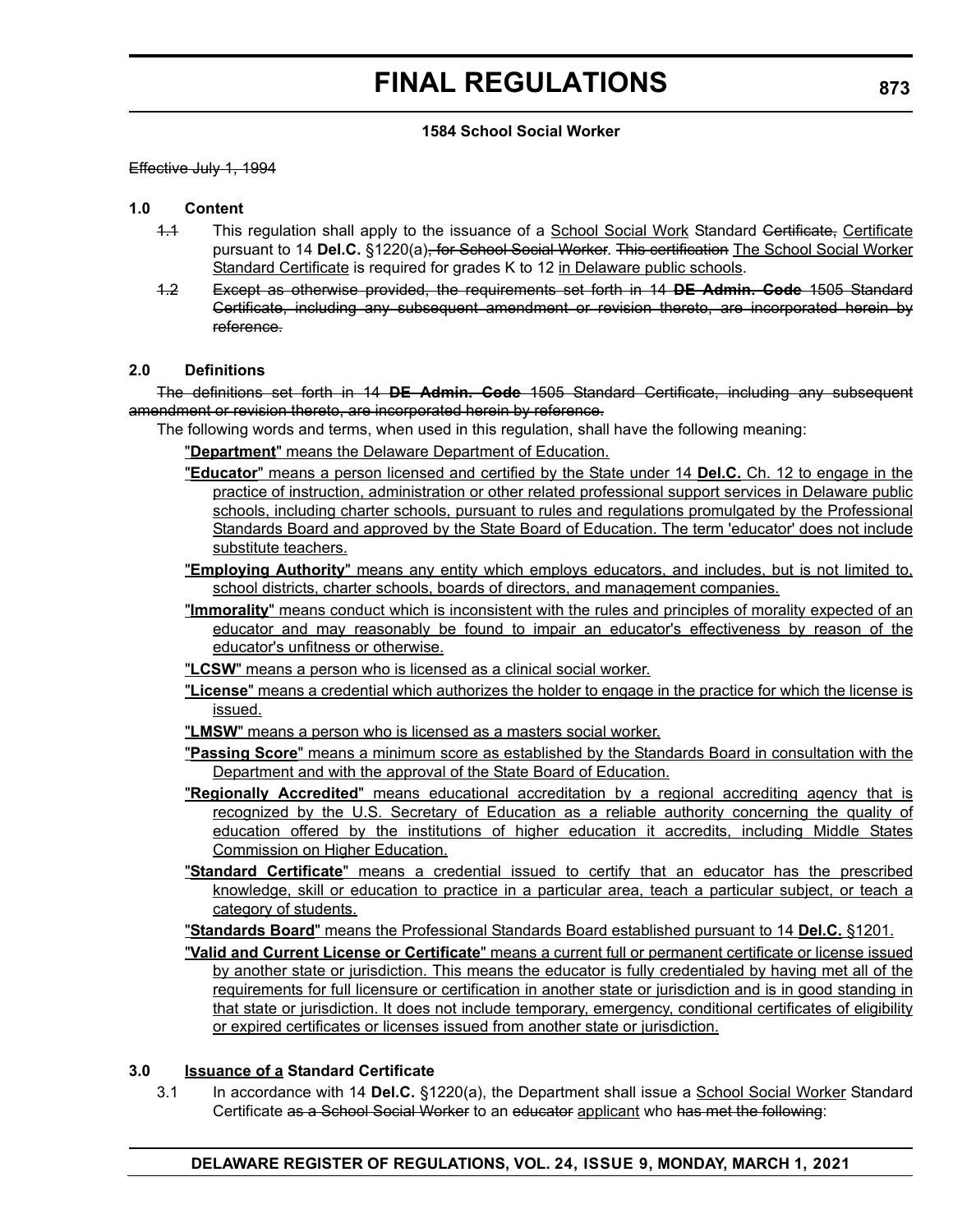- 3.1.1 Holds a valid Delaware Initial, Continuing, or Advanced License or Standard or Professional Status Certificate issued by the Department prior to August 31, 2003; and, 2003 and meets the requirements set forth in Section 4.0 of this regulation; or
- 3.1.2 Has met the requirements as set forth in 14 **DE Admin. Code** 1505 Standard Certificate, including any subsequent amendment or revision thereto; and Has met the requirements for licensure in Delaware and presents proof of a Valid and Current License or Certificate as a school social worker from another state or jurisdiction whose requirements are substantially similar to the requirements in Section 4.0 of this regulation; or
- 3.1.3 Has satisfied the additional requirements in this regulation. Has met the requirements for licensure in Delaware and meets the requirements set forth in Section 5.0 of this regulation.
- 3.2 Notwithstanding any provision to the contrary herein, the Department shall not act on an application for a School Social Worker Standard Certificate if the applicant is under official investigation by any national, state, or local authority with the power to issue educator licenses or certifications. The Department shall not act where the allegations include but are not limited to conduct such as Immorality, misconduct in office, incompetence, willful neglect of duty, disloyalty, or falsification of credentials until the applicant provides evidence of the investigation's resolution.

### **4.0 Additional Prescribed Education, Knowledge, and Skill Requirements**

- 4.1 An educator shall also meet the following:
	- 4.1.2 Master's degree in Social Work (MSW) from a regionally accredited college or university; and
	- 4.1.2 Two years successful full time work experience as a social worker; and
	- 4.1.3 One year of supervised experience in a school setting, or a one year internship of 1000 hours approved by the Department of Education and supervised by an appropriate school designee.
- 4.1 An applicant for a School Social Worker Standard Certificate shall have satisfied the requirements in subsections 4.1.1 through 4.1.3.
	- 4.1.1 The applicant shall have earned a master's degree in social work (MSW) from a Regionally Accredited college or university.
	- 4.1.2 The applicant shall hold a license to practice as a LCSW or LMSW issued by the Delaware Board of Social Work Examiners that is in good standing.
	- 4.1.3 The applicant shall have completed two years of full-time work experience as a social worker as approved by the Department. Post-degree supervised clinical social work experience completed in order to obtain an LCSW license shall count as work experience.

### **5.0 Reciprocity**

- 5.1 If an applicant is already licensed or certified as a school social worker in a state or jurisdiction whose requirements are not substantially similar to the requirements in Section 4.0, the applicant shall have satisfied the requirements in subsections 5.1.1 and 5.1.2 in order for the Department to issue a School Social Worker Standard Certificate.
	- 5.1.1 The applicant shall have earned a master's degree in social work (MSW) from a Regionally Accredited college or university.
	- 5.1.2 The applicant shall hold a license to practice as a LCSW or LMSW issued by the Delaware Board of Social Work Examiners that is in good standing.

### **6.0 Application Requirements**

- 6.1 If an applicant is applying for an Initial License, a Standard Certificate must be applied for simultaneously with the application for the Initial License, and the applicant shall also provide all required documentation for the License.
- 6.2 For applicants who are applying for the School Social Worker Standard Certificate under subsection 3.1.1, the following documentation is required:
	- 6.2.1 Official transcript from the applicant's Regionally Accredited college or university.

### **DELAWARE REGISTER OF REGULATIONS, VOL. 24, ISSUE 9, MONDAY, MARCH 1, 2021**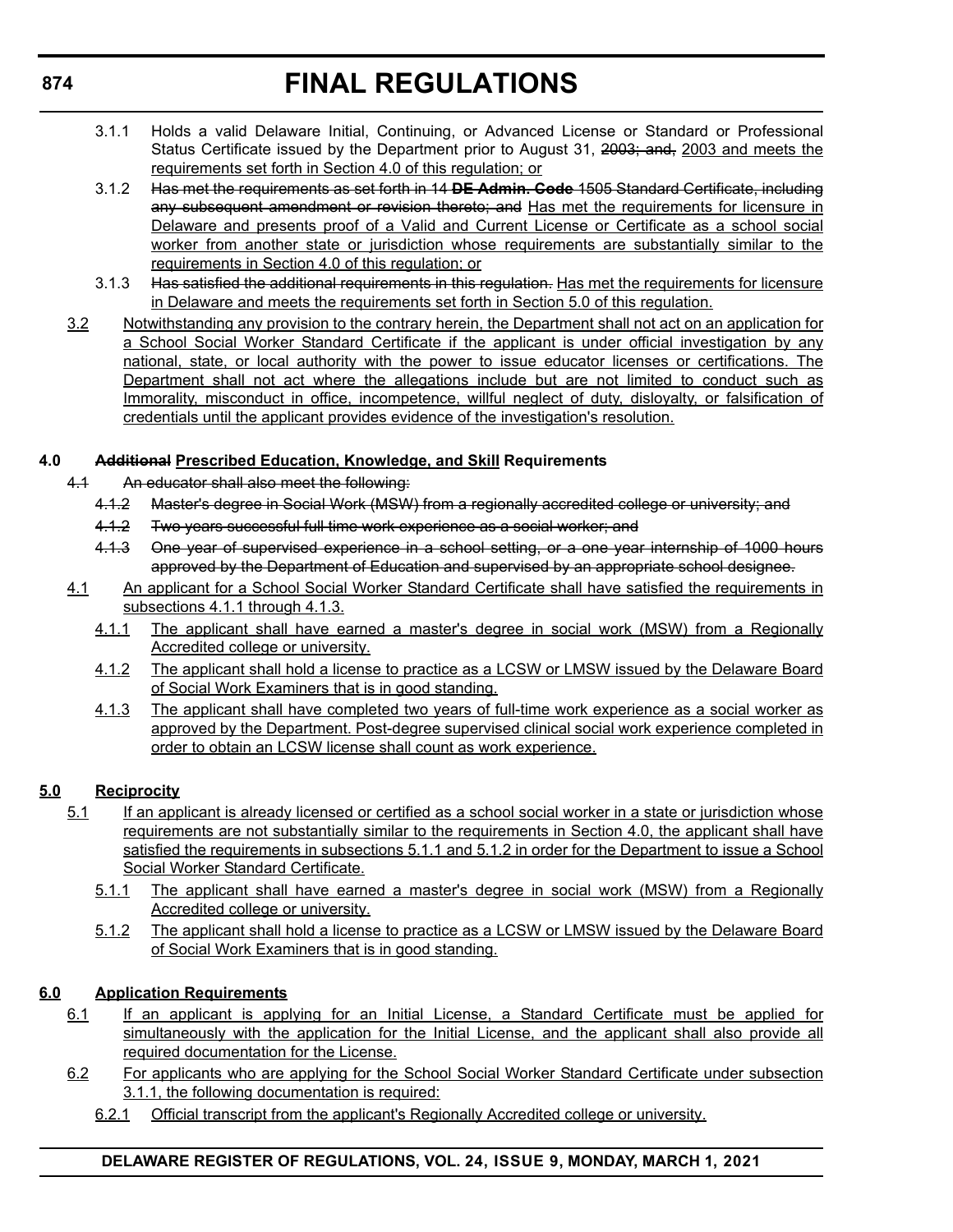- 6.2.1.1 Electronic transcripts may be submitted by the Employing Authority or by the applicant's Regionally Accredited college or university; or
- 6.2.1.2 Sealed paper transcripts may be submitted.
- 6.2.1.3 The Department will not accept copies of transcripts; and
- 6.2.2 Documentation that the applicant is licensed to practice and is in good standing as a LCSW or LMSW issued by the Delaware Board of Social Work Examiners; and
- 6.2.3 The Department-approved form verifying the applicant's completion of the experience requirement as provided in subsection 4.1.3; and
- 6.2.4 Additional documentation as required by the Department.
- 6.3 For applicants who are applying for the School Social Worker Standard Certificate under subsection 3.1.2, the following documentation is required:
	- 6.3.1 An official copy of the Valid and Current License or Certificate; and
	- 6.3.2 Documentation that the applicant is licensed to practice and is in good standing as a LCSW or LMSW issued by the Delaware Board of Social Work Examiners; and
	- 6.3.3 Additional documentation as required by the Department.
- 6.4 For applicants who are applying for the School Social Worker Standard Certificate under subsection 3.1.3, the following documentation is required:
	- 6.4.1 An official copy of the Valid and Current License or Certificate; and
	- 6.4.2 Official transcript from the applicant's Regionally Accredited college or university.
		- 6.4.2.1 Electronic transcripts may be submitted by the Employing Authority or by the applicant's Regionally Accredited college or university; or
		- 6.4.2.2 Sealed paper transcripts may be submitted.
		- 6.4.2.3 The Department will not accept copies of transcripts; and
	- 6.4.3 Documentation that the applicant is licensed to practice and is in good standing as a LCSW or LMSW issued by the Delaware Board of Social Work Examiners; and
	- 6.4.4 Additional documentation as required by the Department.

### **7.0 Validity of a Standard Certificate**

- 7.1 A School Social Worker Standard Certificate is valid regardless of the assignment or employment status of the holder provided that the Educator's License remains current and valid.
- 7.2 A School Social Worker Standard Certificate is not subject to renewal.

### **8.0 Requirements Related to the Retention of a School Social Worker Standard Certificate**

- 8.1 In order to retain a School Social Worker Standard Certificate, the Educator shall:
	- 8.1.1 Hold a license to practice as a LCSW or LMSW issued by the Delaware Board of Social Work Examiners that is in good standing; and
	- 8.1.2 Annually affirm and document to the Department that the Educator satisfies the requirement in subsection 8.1.1.
- 8.2 If an Educator fails to meet any of the requirements related to retaining a School Social Worker Standard Certificate, the Educator shall immediately notify the Department in writing.
- 8.3 The requirements set forth in subsection 8.1 apply to all Educators regardless of the date the School Social Worker Standard Certificate was issued to them.

### **9.0 Disciplinary Action**

9.1 An Educator's School Social Worker Standard Certificate may be revoked, suspended, or limited for cause as provided in 14 **DE Admin. Code** 1514 Limitation, Suspension, and Revocation of Licenses, Certificates, and Permits or for the Educator's failure to comply with the requirements related to the retention of a School Social Worker Standard Certificate as provided in Section 8.0.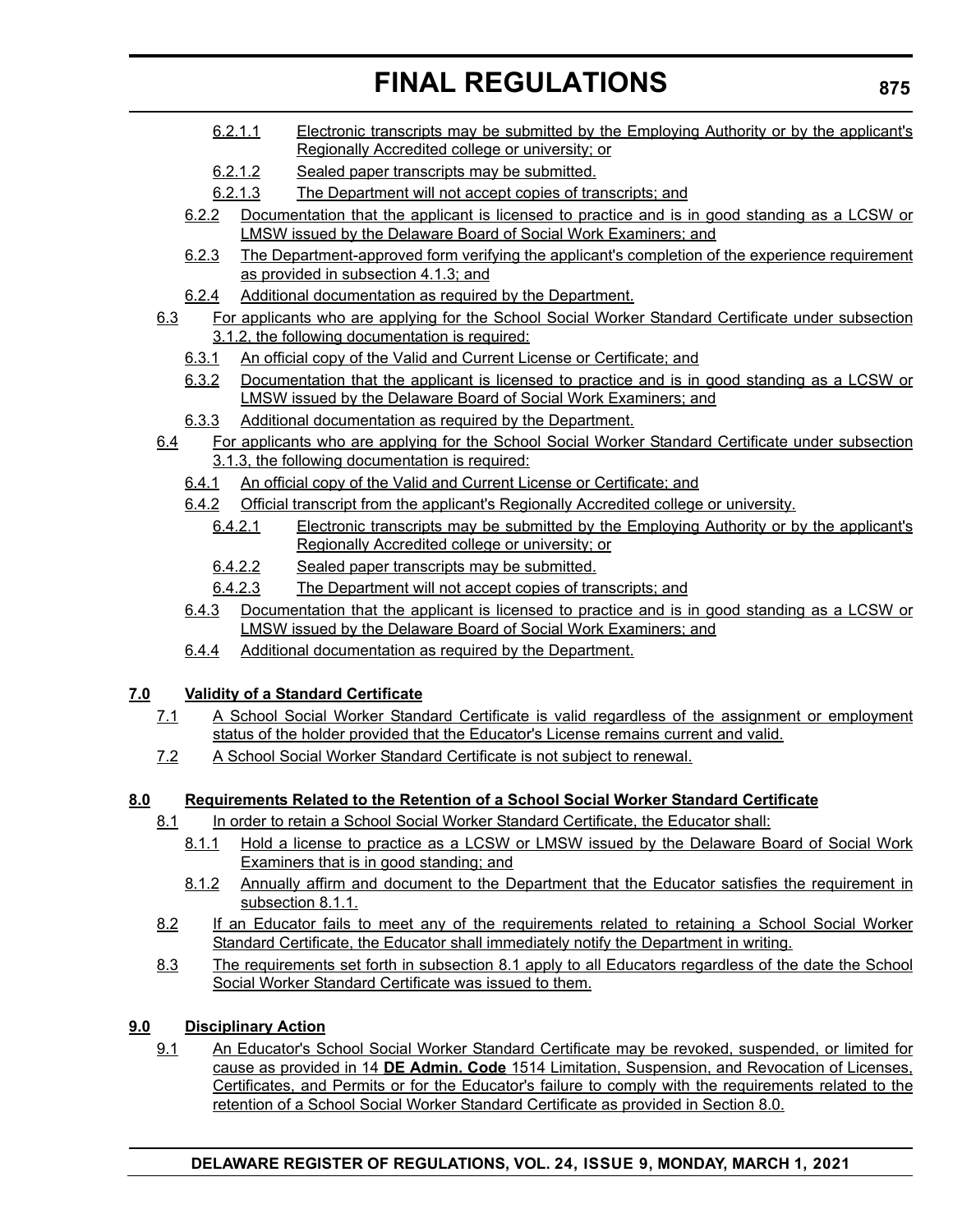# **FINAL REGULATIONS**

- 9.2 An Educator's School Social Worker Standard Certificate shall be revoked if the Educator's Initial, Continuing, or Advanced License or Professional Status Certificate is revoked or the Educator made a materially false or misleading statement in the Educator's application in accordance with 14 **Del.C.** §1222.
- 9.3 An Educator whose certificate is noticed for disciplinary action is entitled to a full and fair hearing before the Standards Board. Hearings shall be conducted in accordance with 14 **DE Admin. Code** 1515 Hearing Procedures and Rules.

### **10.0 Secretary of Education Review**

- 10.1 The Secretary of Education may, upon the written request of a local school district or charter school, review credentials submitted in an application for a School Social Worker Standard Certificate on an individual basis and grant such a Standard Certificate to an applicant who otherwise does not meet the requirements for a School Social Worker Standard Certificate but whose effectiveness is documented by the local school district or charter school.
	- 10.1.1 For school districts, requests shall be approved by the superintendent of the school district.
	- 10.1.2 For charter schools, requests concerning the head of school of the charter school shall be approved by the charter school's board of directors and requests concerning all other applicants shall be approved by the charter school's head of school.

### **11.0 Past Certificate Recognized**

The Department shall recognize a School Social Worker Standard Certificate that was issued by the Department prior to the effective date of this regulation. An Educator holding such a Standard Certificate shall be considered certified to practice as a school social worker.

### **[DEPARTMENT OF NATURAL RESOURCES AND ENVIRONMENTAL](https://dnrec.alpha.delaware.gov/)  CONTROL**

### **DIVISION [OF AIR QUALITY](https://dnrec.alpha.delaware.gov/air/ )**

Statutory Authority: 7 Delaware Code, Sections 6001(c) and 6010; (7 **Del.C.** §§6001(c) and 6010)

### **SECRETARY'S ORDER NO.: 2021-A-0005**

**RE: Approving Final New Regulation: 7 DE Admin. Code 1151:** *Prohibitions on Use of Certain Hydrofluorocarbons in Specific End-Uses ("HFC Regulations")*

#### **Date of Issuance: February 15, 2021**

### **Effective Date of the Amendment: March 11, 2021**

### **[1151 Prohibitions on Use of Certain Hydrofluorocarbons in Specific End-Uses](#page-4-0)**

Under the authority vested in the Secretary of the Department of Natural Resources and Environmental Control ("Department" or "DNREC"), pursuant to 7 *Del.C.* §§6006 and 6010, and all other relevant statutory authority, the following findings of fact based on the record, reasons and conclusions are entered as an Order of the Secretary in the above-referenced promulgation.

#### **Background, Procedural History and Findings of Fact**

This Order relates to the Department's proposed new regulation to be codified in the Delaware Administrative Code as follows: 7 DE Admin. Code 1151: *Prohibitions on Use of Certain Hydrofluorocarbons in Specific End-Uses*

**DELAWARE REGISTER OF REGULATIONS, VOL. 24, ISSUE 9, MONDAY, MARCH 1, 2021**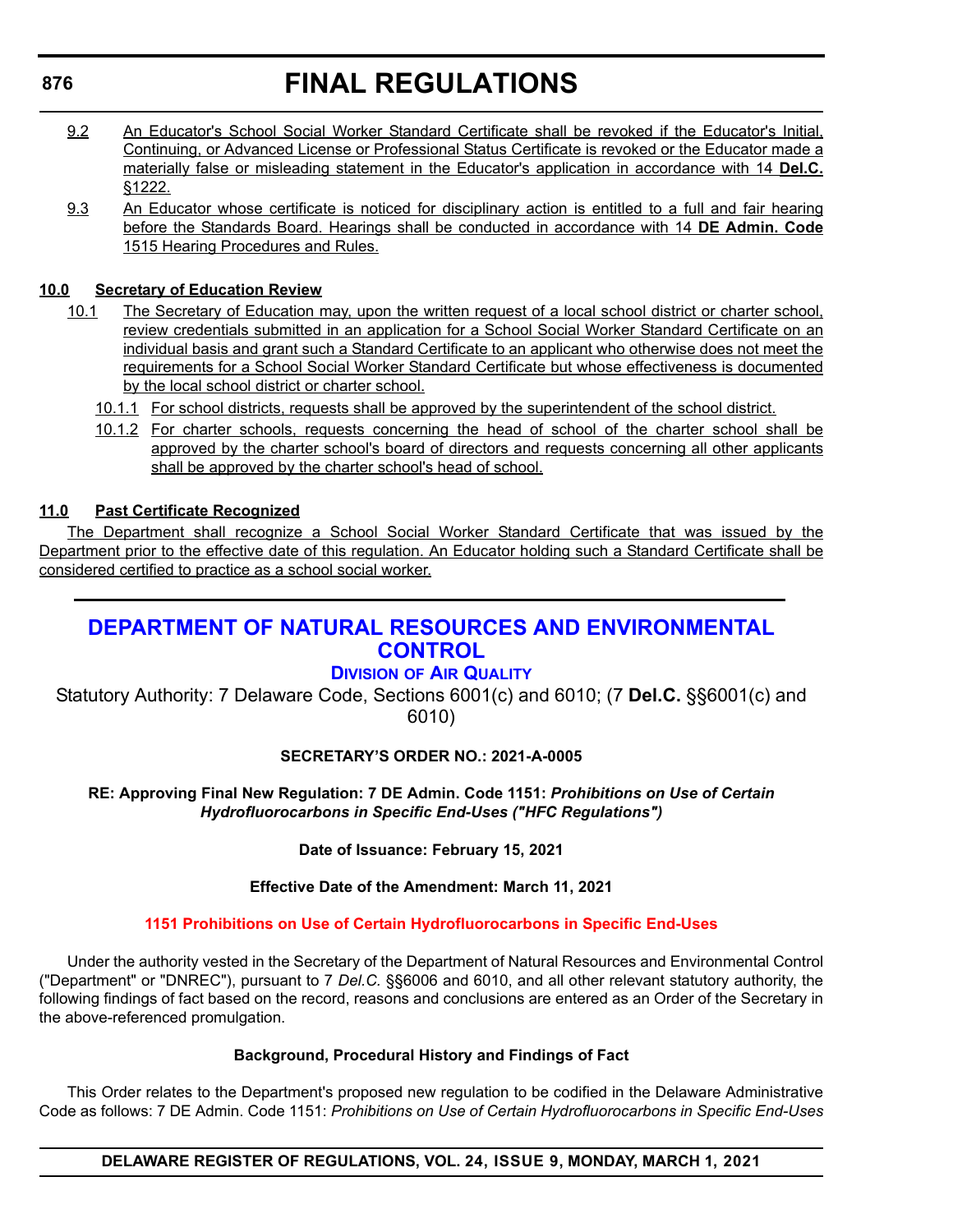("HFC Regulation"). The Department's objective of this proposed action is to regulate the use and manufacturing of hydrofluorocarbons ("HFCs") through this promulgation. This regulatory development process was initiated pursuant to the *Governor's Directive on Delaware to Eliminate HFCs to Confront Climate Change* (June 30, 2019), and House Concurrent Resolution 60 (Passed June 30, 2019), requiring the Department to regulate the manufacturing and use of HFCs in Delaware.

The proposed HFC Regulation establishes the prohibitions and requirements for the use and manufacture of HFCs in the State of Delaware, according to their specific end usage, which includes air conditioning and refrigeration equipment, aerosol propellants, and foam-end uses, and adopts specific United States Environmental Protection Agency ("EPA") Significant New Alternatives Policy Program ("SNAP") prohibitions. The proposed new HFC Regulation is also designed to support Greenhouse Gas ("GHG") emission reductions in the State of Delaware, and to offer Delawareans an increasing quality of life through the reduction of air pollution, increased economic opportunities, and mitigation of the detrimental effects of climate change. Currently, through Governor Carney's commitment to participate in achieving the goals of the United States Climate Alliance, Delaware has committed to reduce its GHG emissions by 26 to 28% by 2025, compared to 2005 levels.

As HFC emissions are growing at a rapid rate in Delaware, the proposed new HFC Regulation is an important part of achieving Delaware's GHG reduction goals, as well as mitigating the environmental, social, and health risks related to climate change. Climate change poses a significant threat especially to Delaware as a coastal state, which has the lowest average elevation in the country. Many of Delaware's industries and infrastructure are vulnerable to the effects of climate change, including, but certainly not limited to, tourism, real estate, agriculture, wastewater, and transportation. Further, human health, air and water quality, and ecosystems are all at increasing risk with the strengthening consequences of climate change.

To serve as background, HFCs are gaseous compounds used across various economic sectors in applications for air conditioning, refrigeration, foam-blowing, solvents, and aerosols. HFCs were identified in the 2009 GHG Endangerment Finding by EPA as one of six GHGs in the atmosphere that "threaten the public health and welfare of current and future generations." As noted above, HFC emissions are GHGs that can have a warming effect that is hundreds to thousands times that of carbon dioxide ("CO<sub>2</sub>").

HFCs were originally introduced as substitution ozone-depleting substances ("ODS"), within the same applications, as part of the phase-out established in accordance with the Montreal Protocol, a landmark multilateral environmental agreement adopted by the United Nations on September 15, 1987 that regulates the production and consumption of nearly 100 man-made chemicals (referred to therein as ODS). When released to the atmosphere, the ODS damage the stratospheric ozone layer, Earth's protective shield that protects humans and the environment from harmful levels of ultraviolet radiation from the sun.

The Montreal Protocol phases down the consumption and production of the different ODS in a stepwise manner, with different timetables for developed and developing countries. Under this treaty, all parties have specific responsibilities related to the phase out of the different groups of ODS, control of ODS trade, annual reporting of data, national licensing systems to control ODS imports and exports, and other related matters. The treaty evolves over time, in light of new scientific, technical and economic developments, and it continues to be amended and adjusted. Under the Montreal Protocol, chlorofluorocarbons ("CFCs") were recognized as ODS, and the EPA defined a phase-out schedule for the different classes of ODS (Class I and Class II). The phase-out targets the ODS that are produced or imported in the country, and the original schedule was amended over time.

HFCs were developed to address the phase-out of  $H CFCs<sup>1</sup>$  (same applications), however, they were recognized as GHGs with high Global Warming Potentials ("GWPs). Because of the increasing urgency of climate action, the Kigali Amendment to the Montreal Protocol requires the participating countries to cut their production and consumption of HFCs by more than 80% by 2050.

 $^1$  Hydrofluorocarbons ("HFCs") is defined in Section 3.0 as "a class of greenhouse gases that are saturated organic compounds containing hydrogen, fluorine, and carbon." Hydrochlorofluorocarbons ("HCFCs") are not covered under this regulation, and thus were not formally defined within the HFC Regulation. For clarification, however, the EPA defines HCFCs as "a compound consisting of hydrogen, chlorine, fluorine, and carbon. HCFCs contain chlorine, and thus deplete stratospheric ozone, with ozone depletion potentials ranging from 0.01 to 0.1. HCFCs were used in a wide variety of applications, including refrigeration, air conditioning, foam blowing, solvents, and more, and are subject to a phase-out schedule.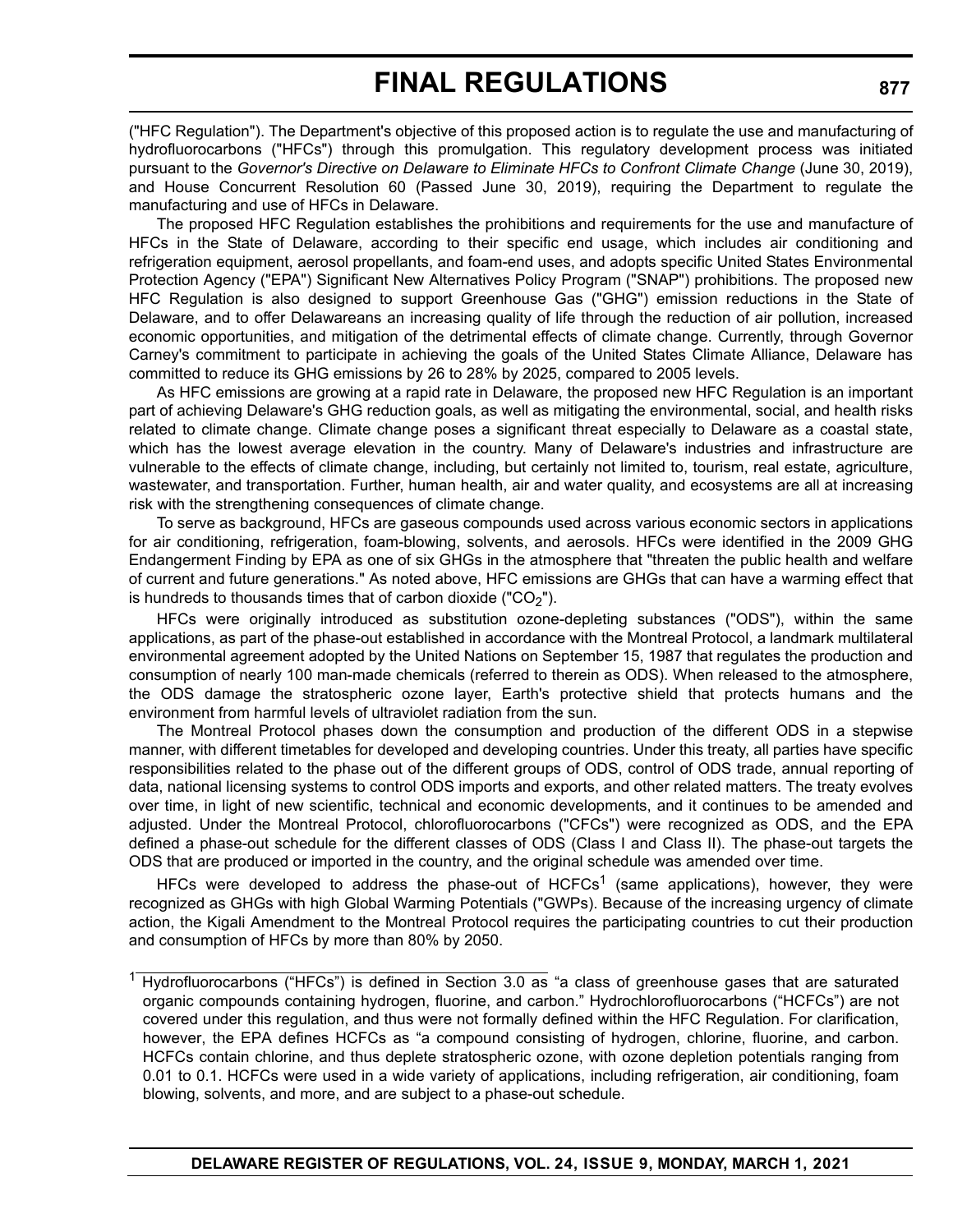While the United States did not ratify the Kigali Amendment, references to the same are contained within both the Department's Technical Support Document and its Regulatory Impact Statement. The reference was made to emphasize the international interest in the phase-down of high GWP HFCs, and to express the need for industry in the United States to adopt similar restrictions to remain competitive while assuring emissions reductions in a critical segment of GHGs.

The EPA sought to phase-down the use and manufacturing of these high GWP pollutants through its SNAP program. On August 8, 2017, the United States Court of Appeals for the District of Columbia Circuit limited EPA's ability to require replacement of HFCs (*Mexichem v. EPA*, No.15-1328, Aug. 8, 2017). The Court subsequently clarified its previous ruling with regard to EPA's authority to require a second substitution in place of HFCs (*Nat.Res.Def. Council v. Wheeler, et al.*, No. 18-1172, April 7, 2020). Although legal actions remain ongoing at the federal level to defend the SNAP rules, state action is required at this time to maintain HFCs' prohibitions schedule, in line with the vacated SNAP rules.

With regard to applicability, the proposed HFC Regulations will establish prohibitions for any person who sells, offers for sale, leases, rents, installs, uses or manufactures in the State of Delaware, any product or equipment that uses a substance in any of the end-uses listed under the list of prohibited substances covered by the proposed regulation. As a flexibility mechanism, the Department has proposed language to allow the use of product or equipment containing a prohibited substance if the product or equipment was acquired prior to the applicable effective date of prohibition, unless an existing system is retrofit. Additionally, the Department has proposed regulatory language to clarify that, unless an operation constitutes a retrofit or reclassifies a system as "new," the proposed HFC Regulations do not prevent the use of a prohibited substance in the servicing, maintenance and repair operations of existing equipment, in any end-use covered by the proposed new regulation. The Department has also proposed language to allow the importation, exportation, installation, and use of product or equipment containing a prohibited substance after the specified date of prohibition, only if the product or equipment was manufactured prior to the applicable date of prohibition.

The Department has listed each prohibited substance and the effective date of its prohibition, according to its specific end-use, in its Technical Support Document dated April 2020 (see p.9, Part III, Section B, Table 2), that was entered into the hearing record ("Record") as one of the Department's Exhibits at the time of the public hearing held on April 23, 2020. The prohibitions and effective dates detailed in the proposed new regulation were informed by the EPA SNAP Rules 20 and 21 (intended phase-down schedule for the different substances), which took into consideration many economic constraints for the industry, along with the availability of viable and cost-effective low GWP alternatives. It should be noted that the prohibition dates were subsequently revised under the proposed new regulation, to accommodate for the time necessitated for the Department's regulatory development process.

Additionally, the Department has allowed a one-year extension (revised to January 1, 2022) for the new vending machine end-use category, before the effective date of prohibition for all substances covered under this end-use. This extension resulted from industry stakeholders informing the Department that the current preferred low GWP refrigerant alternative (R-290) for the vending machine industry is currently designated as a flammable chemical (A-3) by the American Society of Heating, Refrigerating and Air-Conditioning Engineers, Inc. ("ASHRAE"). Guideline 34. UL<sup>2</sup> 541 and ASHRAE 15 have authority over products containing this chemical and their placement within buildings, and pursuant to these requirements, in the United States, vending machines with any refrigerant other than A1 (non-flammable) classification may not be placed in locations of ingress, egress, hallways, or lobby areas of any buildings, at the risk of severe liabilities in case of incident<sup>3</sup>. During the course of the Department's regulatory development process for this promulgation, the industry informed the Department of the current work with UL and ASHRAE that may allow R-290 to work within the safety standards, by modifying UL541 and ASHRAE 15. For these reasons, the Department is proposing to allow the industry a one-year extension to establish their compliance pathway.

 $2$  UL (Underwriters Laboratories) is a standards-setting organization that develops and publishes consensus standards that guide the safety, performance and sustainability for industries from household appliances to batteries to environment, to cybersecurity to building materials.

 $3$  UL 541 and ASHRAE 15 refer to specific standards set by external standard-setting organizations (i.e., UL, ASHRAE) that some manufacturers, covered in this regulation, already comply with and that include considerations that informed the rulemaking development (i.e., safety, flammability, and labeling standards).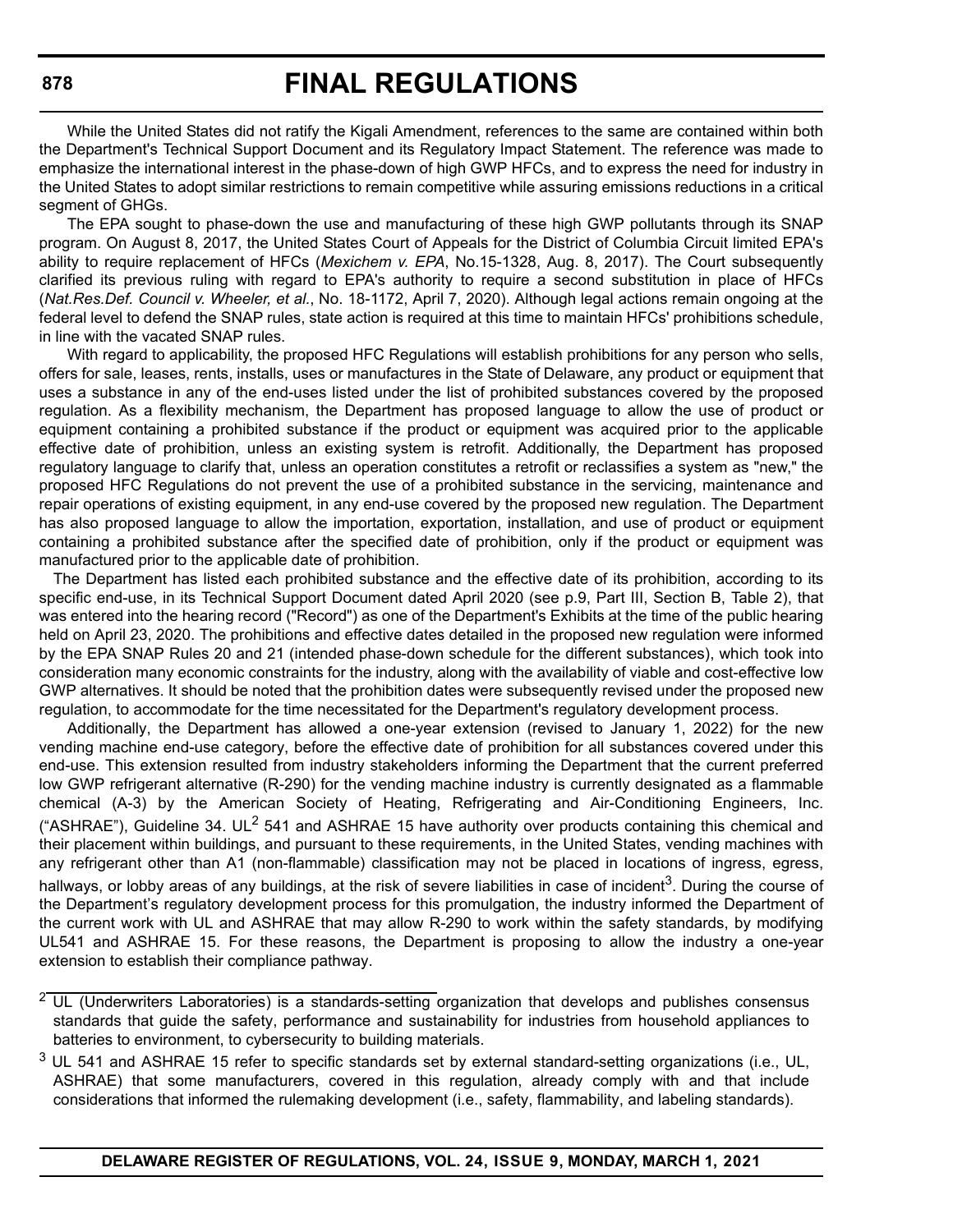The proposed HFC Regulations also establish disclosure requirements for manufacturers of the products and equipment covered under the new regulation. By requiring a disclosure statement or label to be available to the buyer of products and/or equipment covered under this proposed new regulation, the Department aims to ensure that the buyer can verify that their purchase follows State regulations. Furthermore, in setting the disclosure statement requirements, the Department is proposing language to allow flexibility for managers to comply, while offering customers transparent and easily accessible information regarding their purchase.

The Department has the statutory basis and legal authority to promulgate new regulations, specifically, to regulate the use of HFCs in Delaware with the proposed 7 DE Admin. Code 1151: *Prohibitions on Use of Certain Hydrofluorocarbons in Specific End-Uses*, pursuant to 7 *Del.C.* §§6001(c) and 6010, which authorize the Department to adopt rules to control air pollution as necessary to protect the public health, safety, and welfare. As previously noted, this new regulation was developed by the Department, pursuant to the *Governor's Directive on Delaware to Eliminate HFCs to Confront Climate Change* (June 30, 2019), and House Concurrent Resolution 60 (Passed June 30, 2019), which requires the Department to regulate the manufacturing and use of HFCs in Delaware.

The Department published the initial proposed new HFC Regulations in the April 1, 2020 *Delaware Register of Regulations*. Thereafter, the virtual public hearing regarding this matter was held on April 23, 2020. Members of the public attended the April 23, 2020 virtual public hearing. Due to the level of public interest in this matter, the Record remained open for receipt of public comment subsequent to the hearing through May 31, 2020. All proper notification and noticing requirements concerning this matter were met by the Department. Proper notice of the hearing was provided as required by law.

Written comment was received by the Department concerning this proposed new regulation, during both the pre- and post-hearing phases of this promulgation. Subsequent to the close of the Record, the Department's Division of Air Quality ("DAQ") prepared a Technical Response Memorandum ("TRM"), at the request of Hearing Officer Lisa A. Vest. This TRM, dated June 25, 2020, provides a summary of the comments received by the Department, and responses to the written comments received from the public concerning the proposed new HFC Regulations.

Subsequent to the close of the public comment period, the Polyisocyanurate Insulation Manufacturers Association ("PIMA") provided the DAQ with its comments that were submitted to the EPA regarding the EPA SNAP Proposed Rule 23 (for which a Notice of Proposed Rulemaking was released by EPA on June 12, 2020). These supplemental comments were provided to DAQ by PIMA as a courtesy, so that the Department would be aware of this submission, and to provide DAQ with additional information on not only the proposed EPA SNAP Rule 23, but also PIMA's concerns as to the availability of commercialized products with low GWP formulations for covered end-uses in the global markets. The DAQ provided Hearing Officer Vest with a Supplemental TRM, dated August 5, 2020, for the benefit of the Record generated in this matter, and to specifically acknowledge receipt of PIMA's additional submission regarding this promulgation.

Hearing Officer Vest prepared her Hearing Officer's Report, dated February 8, 2021 ("Report"), which expressly incorporated into the Record the following documents: (a) the Department's revised proposed new HFC Regulation; (b) the Department's Technical Support Memorandum (April 2020); (c) DAQ's initial TRM (June 25, 2020); (d) DAQ's Supplemental TRM (August 5, 2020); and (e) Summary Sheet of all proposed revisions to the HFC Regulations, and attached the same to her Report as Appendices "A" through "E," respectively. The Report documents the proper completion of the required regulatory development process, establishes the Record, and recommends the adoption of the Department's *revised* proposed new HFC Regulation, as attached to the Report as Appendix "A."

#### **Reasons and Conclusions**

The new HFC Regulation proposed by the Department is to establish the prohibitions and requirements for the use and manufacture of HFCs in the State of Delaware, according to their specific end usage, which includes air conditioning and refrigeration equipment, aerosol propellants, and foam-end uses, and to adopt specific EPA SNAP prohibitions. The proposed HFC Regulation is also designed to support GHG emission reductions in the State of Delaware, and to offer Delawareans an increasing quality of life through the reduction of air pollution, increased economic opportunities, and mitigation of the detrimental effects of climate change.

With regard to the comments received by the Department that suggest the proposed new regulation will only add financial burden to Delawareans, DAQ notes in its TRM of June 25, 2020 that many flexible mechanisms have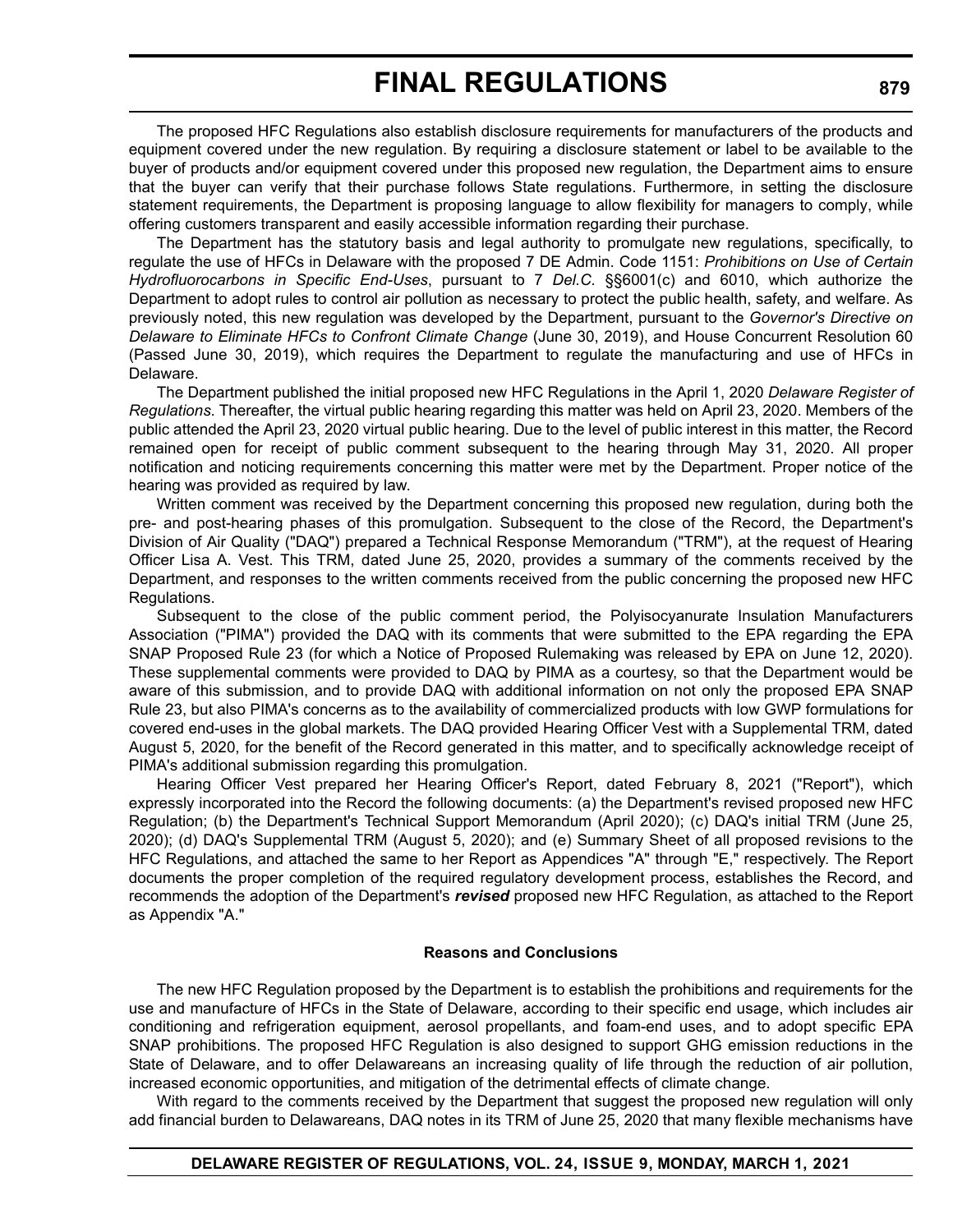been included in the language of the proposed new regulation to minimize the burden on Delaware's residents and small businesses. First, this regulation does not include recordkeeping requirements, nor does it cover motor vehicle air conditioning end-uses or household equipment. Most of the compliance burdens are expected to rest on manufacturers of the regulated products and equipment, which are, in majority, large enterprises.

Additionally, the proposed new regulation does not require users to cease the use of their equipment or product(s) acquired prior to its effective date of prohibition, unless said equipment is retrofit or classified (or reclassified) as new. The proposed regulation also allows for any covered equipment or product manufactured prior to the applicable effective date of prohibition to be sold, imported, exported, distributed, installed and used after its effective date of prohibition.

Additionally, DAQ's aforementioned TRM notes that the variable difference in capital expenses, when replacing conventional equipment with equipment that is in compliance with the proposed new regulation, is projected to decrease as the economies of scale set in (as the demand for low GWP alternatives grows at the global scale). Thus, most small businesses that will change their equipment as part of the regular life cycle of their operations are likely to pay lower or smaller incremental costs over time. To encourage and accelerate the transition to low GWP, the Department has also designed an incentives program, the *Cool Switch Low Impact Refrigerant Program*, that will help pay the upfront cost of the new or retrofitted equipment using low GWP refrigerants.

Moreover, the aforementioned TRM notes that, according to the EPA SNAP Rules 20 and 21 screening analyses, the probability of having one small business in Delaware incurring costs in excess of 1% or 3% of their revenues, on a population basis, is less than 0.0003%. Based on this estimate, and DAQ's strong stakeholder engagement process which prompted the inclusion of the flexibility mechanisms detailed above, the Department believes that the proposed new HFC Regulation is unlikely to add substantive financial burden to Delawareans.

The written comments received from the regulated community concerning this proposed promulgation are fully responded to, in detail, within DAQ's initial TRM referenced above. It should be noted that the Department will be developing a guidance document to assist the regulated community with regard to compliance issues associated with this new regulation. This guidance document will include, but will certainly not be limited to, the acceptable formats for disclosure statements for the covered end-uses; considerations for the easily recognizable date code formats; and considerations for how to treat the exemptions listed under Section 7.0 (in terms of disclosure statement requirements).

In comments submitted to the Department by the American Chemistry Council ("ACC") Center for the Polyurethanes Industry ("CPI"), suggestions were made for modifications of eleven stated definitions, as contained within the initially proposed HFC Regulations, plus the addition of one new definition. Honeywell Fluorine Products, another commenter that congratulated Delaware's initiative to regulate HFCs in a consistent manner with other States and agreed with the necessity to transition away from high GWP HFCs (and further commented that technologies using environmentally preferable HFC alternatives are often also more energy efficient than traditional systems, thus offering lower customer costs and increased competitiveness), also supported changes to the polyurethane and foam end-uses definitions as suggested by ACC CPI.

Subsequent to the close of the public comment period in this matter, the Department received input from Paul Ashford, an expert from the United Nations Environment Programe's ("UNEP") Foams Technical Options Committee ("FTOC"). Mr. Ashford is also listed as one of the co-authors of the latest 2018 FTOC reports from UNEP. Mr. Ashford has provided DAQ with suggestions that clarify the proposed definitions as set forth in the HFC Regulations. The DAQ's TRM notes that the Department believes other states are in the process of adopting similar regulations that will include these definition clarifications. The TRM further notes that the USCA model rule has also been amended to include these definitions.

In light of the above, the DAQ is recommending revisions be made to the Department's initial proposed HFC Regulation, specifically, to incorporate technical clarifications to the following terms, as requested by the Center for the Polyurethanes Industry, and as verified by the above referenced industry expert: Polyurethane; Flexible Polyurethane; Foam Blowing Agent; Integral Skin Polyurethane; Rigid Polyurethane Appliance Foam; Rigid Polyurethane Commercial Refrigeration and Sandwich Panels; Rigid Polyurethane High-Pressure Two-Component Spray Foam; Rigid Polyurethane Low-Pressure Two-Component Spray Foam; Rigid Polyurethane Marine Flotation Foam; Rigid Polyurethane One-Component Foam Sealants; and Rigid Polyurethane Slabstock and Other.

In addition to requesting the aforementioned definition modifications, ACC CPI further noted that, although they support the "sell-through" provision proposed in subsection 4.1.4 of the proposed regulation, the term "on site" may be too limiting and may not include factory uses of polyurethane systems. The Department agrees with the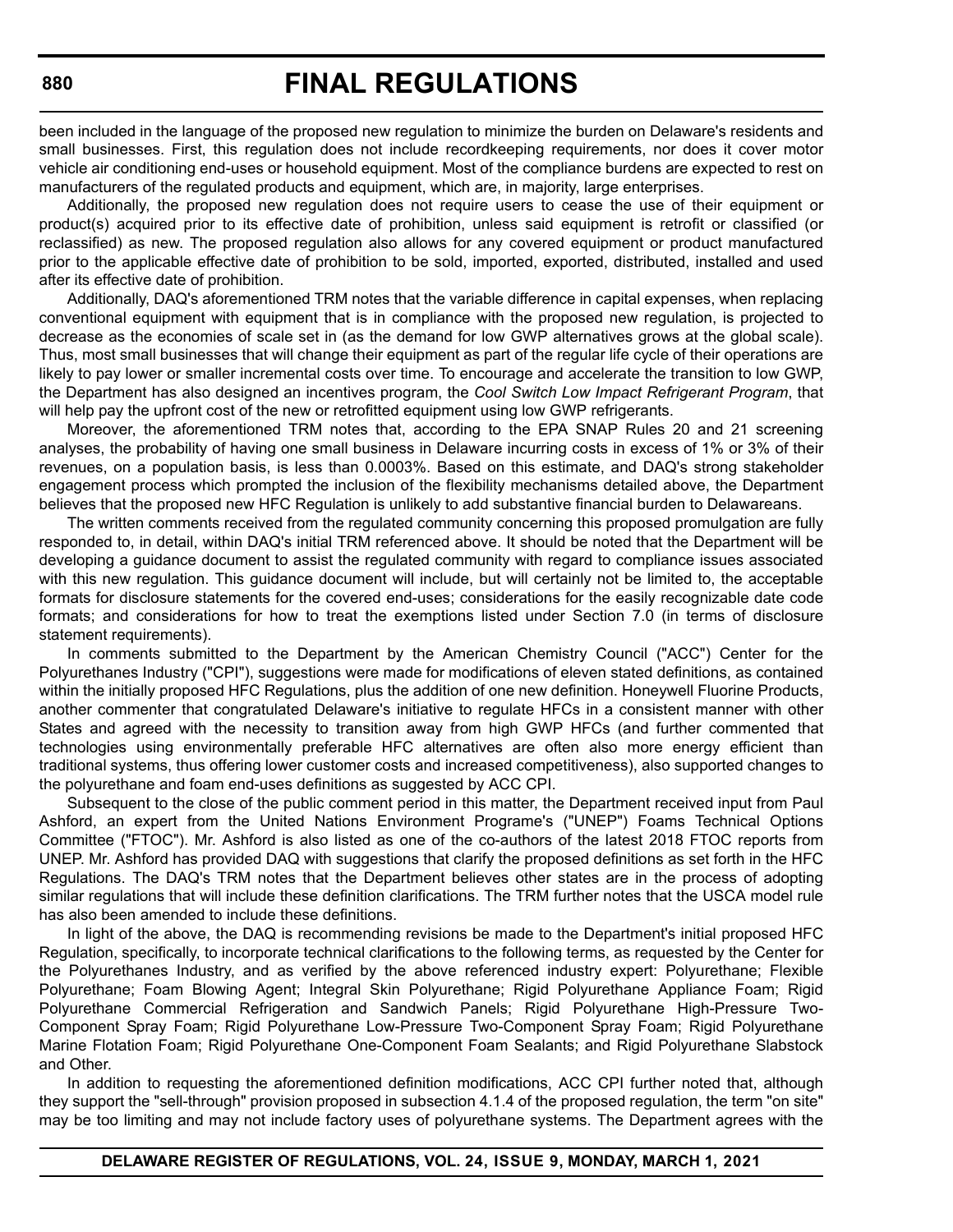removal of this term from the above referenced subsection.

As previously noted, a Summary Sheet of all revisions being proposed by DAQ during the post-hearing phase of this promulgation (the revisions to eleven definitions in Section 3.0, the revision of "on site" considerations as set forth in Subsection 4.1.4, and the revisions to the effective dates of prohibition in Section 6.0) is attached hereto as Attachment "E," for ease of reference. I concur with the recommended, non-substantive revisions, as they provide further clarification and a greater understanding of the proposed HFC Regulation for the benefit of the regulated community, for the reasons noted above.

Based on the Record developed by the Department's experts and established by the Hearing Officer's Report, I find that the Department has provided appropriate reasoning regarding the need for the *revised* proposed new regulation to be codified in the Delaware Administrative Code as follows: 7 DE Admin. Code 1151: *Prohibitions on Use of Certain Hydrofluorocarbons in Specific End-Uses*, and that the same is well-supported. I further find that the Department's experts fully developed the Record to support adoption of the *revised* proposed HFC Regulation, which establishes the prohibitions and requirements for the use and manufacture of HFCs in the State of Delaware, according to their specific end usage, which includes air conditioning and refrigeration equipment, aerosol propellants, and foam-end uses, and adopts specific EPA SNAP prohibitions. Moreover, the *revised* proposed new HFC Regulation is also designed to support GHG emission reductions in the State of Delaware and offers Delawareans an increasing quality of life through the reduction of air pollution, increased economic opportunities, and mitigation of the detrimental effects of climate change, as noted above.

Thus, for the reasons stated above, the recommendations of the Hearing Officer are hereby adopted, and I direct that the revised proposed HFC Regulation be promulgated as final.

In conclusion, the following reasons and conclusions are hereby entered:

1. The Department has the statutory basis and legal authority to act with regard to the *revised* proposed 7 DE Admin. Code 1151: *Prohibitions on Use of Certain Hydrofluorocarbons in Specific End-Uses*, pursuant to 7 *Del.C.* §§6001(c) and 6010, which authorize the Department to adopt rules to control air pollution as necessary to protect the public health, safety, and welfare;

2. The Department has jurisdiction under its statutory authority, pursuant to 7 *Del.C.* Chapter 60, to issue an Order adopting the *revised* proposed new HFC Regulation as final;

3. The Department provided adequate public notice of the proposed new HFC Regulation and all proceedings in a manner required by the law and regulations. The Department also provided the public with an adequate opportunity to comment on the proposed new HFC Regulation subsequent to the time of the public hearing (through May 31, 2020), in order to consider all public comment on the same before making any final decision;

4. Promulgation of the *revised* proposed new HFC Regulation, as set forth herein, will enable the Department to establish the prohibitions and requirements for the use and manufacture of HFCs in the State of Delaware, according to their specific end usage. Furthermore, the *revised* proposed new HFC Regulation supports GHG emission reductions in the State of Delaware and offers Delawareans an increasing quality of life through the reduction of air pollution, increased economic opportunities, and mitigation of the detrimental effects of climate change;

5. The Department has reviewed the *revised* proposed new HFC Regulation in the light of the Regulatory Flexibility Act, consistent with 29 *Del.C.* Ch. 104, and believes the same to be lawful, feasible, and desirable, that it will not establish reporting requirements or substantive additional costs for individuals or small businesses, and that the recommendations as proposed should be applicable to all Delaware individuals or small businesses equally;

6. The Department's proposed new HFC Regulation, as initially published in the April 1, 2020 *Delaware Register of Regulations*, and then subsequently *revised* as set forth in Appendix "A" hereto, is adequately supported, is not arbitrary or capricious, and is consistent with the applicable laws and regulations. Consequently, the same should be approved as a final new regulation, which shall go into effect ten days after publication in the next available issue of the *Delaware Register of Regulations*;

7. The Hearing Officer's Report, including its established Record and the recommended *revised* proposed new HFC Regulation, as set forth therein in Appendix "A," are hereby adopted to provide additional reasons and findings for this Order;

8. The Department has an adequate Record for its decision, and no further public hearing is appropriate or necessary; and

9. The Department shall submit this Order approving as final the *revised* proposed new HFC Regulation to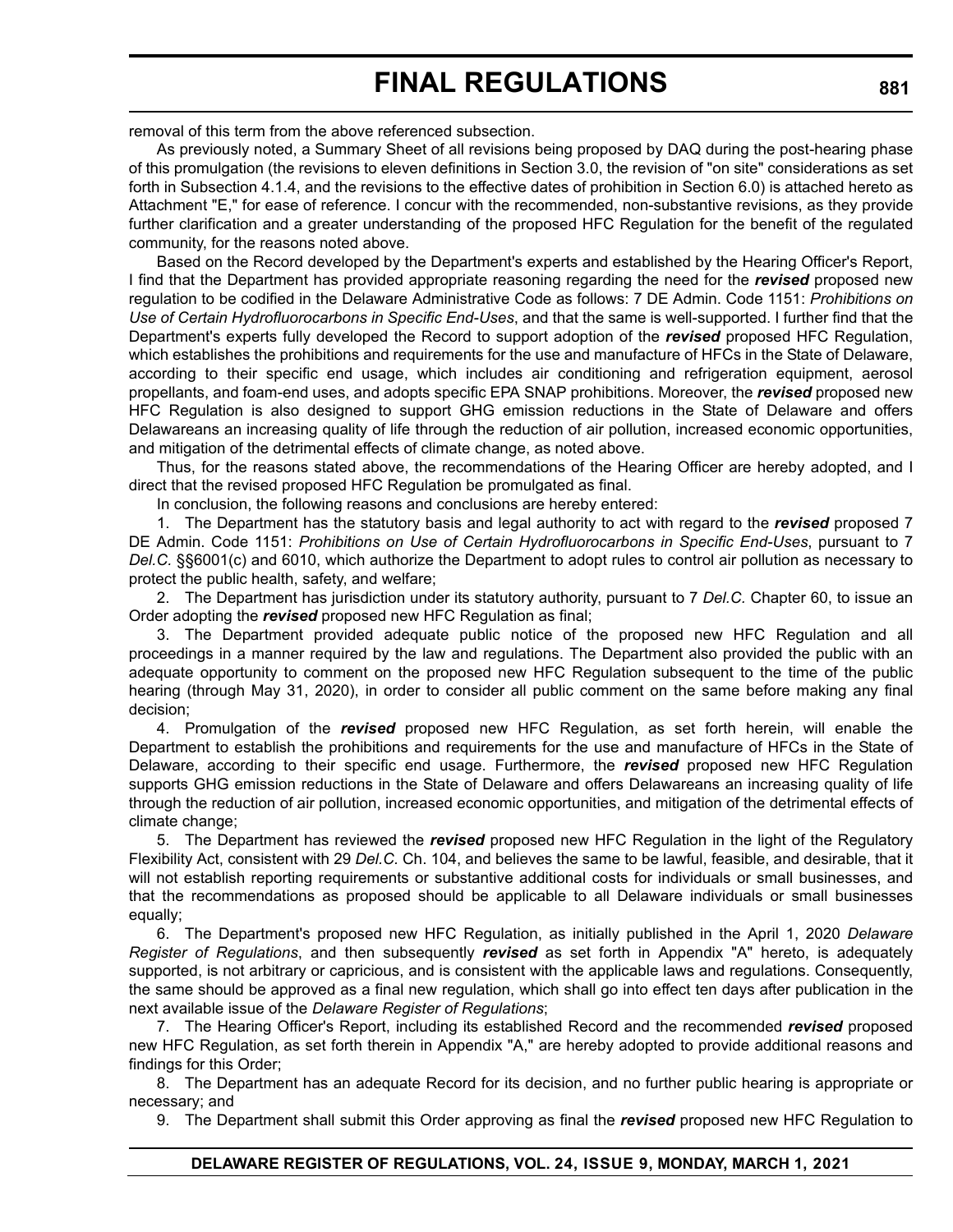# **FINAL REGULATIONS**

the *Delaware Register of Regulations* for publication in its next available issue and provide such other notice as the law and regulation require, as the Department determines is appropriate.

> Shawn M. Garvin **Secretary**

**\*Please Note: Due to the size of the final regulation, it is not being published here. A copy of the regulation is available at:**

**[1151 Prohibitions on Use of Certain Hydrofluorocarbons in Specific End-Uses](http://regulations.delaware.gov/register/march2021/final/24 DE Reg 876 03-01-21.htm)**

### **DIVISION [OF WATERSHED STEWARDSHIP](https://dnrec.alpha.delaware.gov/watershed-stewardship/)**

Statutory Authority: 7 Delaware Code, Sections 6006 and 6010 (7 **Del.C.** §§6006 & 6010) 7 **DE Admin. Code** 7201

**Secretary's Order No.: 2021-WSS-0004**

**RE: Approving Final Regulatory Amendments to 7 DE Admin. Code 7201:** *Regulations Governing the Control of Water Pollution, Part 2 - Special Conditions for Stormwater Discharges from Construction Activities*

> **Date of Issuance: February 15, 2021 Effective Date of the Amendment: March 11, 2021**

#### **[7201 Regulations Governing the Control of Water Pollution](#page-4-0)**

Under the authority vested in the Secretary of the Department of Natural Resources and Environmental Control ("Department" or "DNREC"), pursuant to 7 *Del.C.* §§6006 and 6010, and all other relevant statutory authority, the following findings of fact based on the record, reasons and conclusions are entered as an Order of the Secretary in the above-referenced promulgation.

#### **Background, Procedural History and Findings of Fact**

This Order relates to the Department's proposed regulatory amendments to 7 DE Admin. Code 7201: *Regulations Governing the Control of Water Pollution, Part 2 - Special Conditions for Stormwater Discharges from Construction Activities* ("Amendments" or "Water Pollution Regulations"). This action is being taken by the Department at this time in order to support the development of a National Pollutant Discharge Elimination System ("NPDES") Construction General Permit ("CGP") by (1) removing existing conflicting regulatory language; (2) adding "effective" and "expiration" dates; (3) eliminating the post-rain event inspection requirement; (4) removing the "transfer of authorization" option; and (5) correcting existing clerical errors.

Areas that engage in construction activities that result in land disturbance equal to or greater than one (1.0) acre and that discharge stormwater to waters of the state are to be covered under the NPDES CGP. The CGP will provide permit coverage for a broad range of construction projects that meet the minimum land disturbance threshold, as defined by the federal CGP.

The NPDES CGP is being converted from a permit by regulation (that currently falls under the above noted Water Pollution Regulations), to a stand-alone general permit authorizing discharges from construction. Without the aforementioned proposed Amendments, there will be conflicts between the regulatory language currently existent in the Water Pollution Regulations and the newly effective CGP. The proposed Amendments will enable Delaware to maintain the enabling language for the CGP and eliminate conflicts for this and future CGPs in Delaware.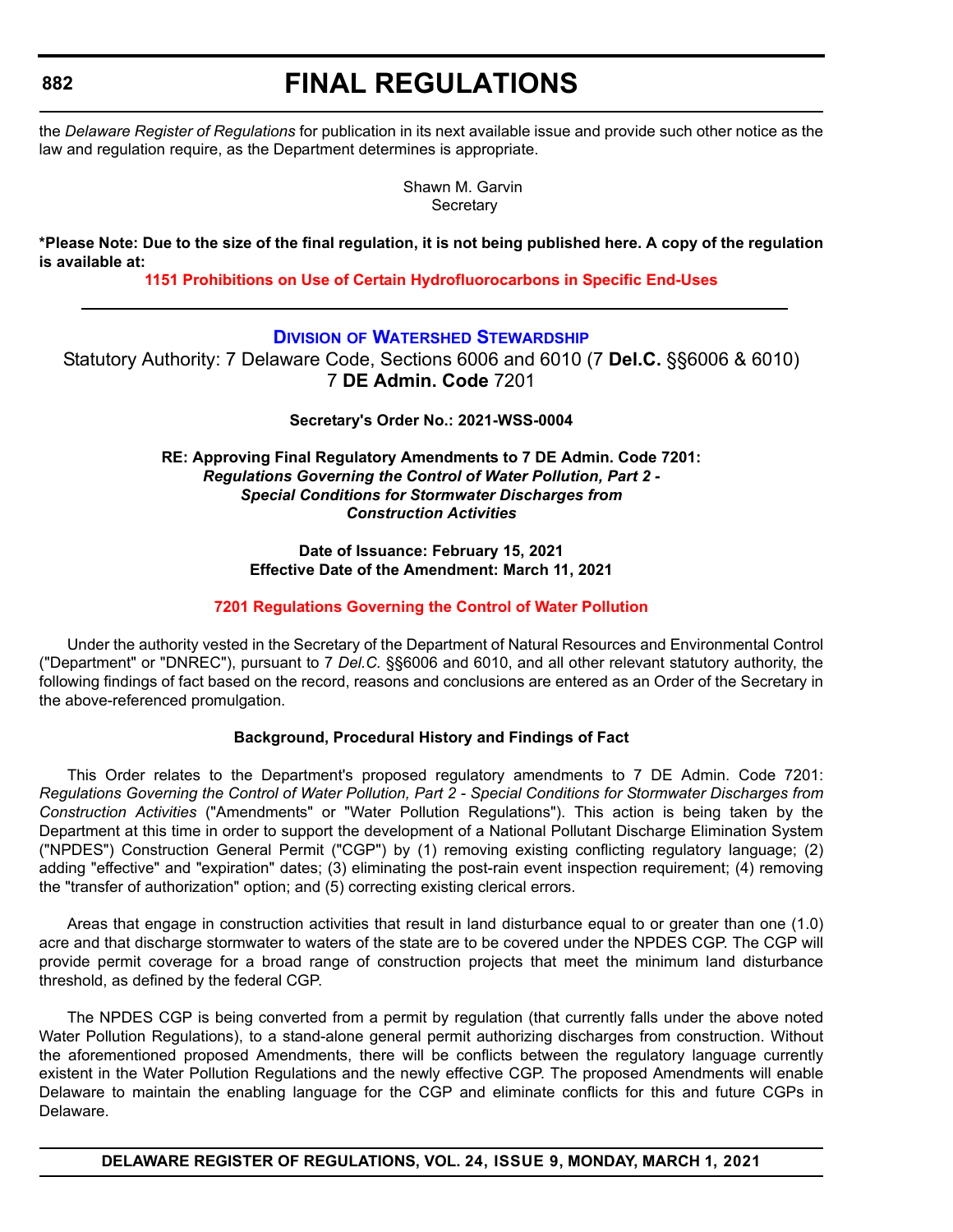The purpose of the federal NPDES stormwater program is to control pollution generated from runoff associated with industrial activity, including construction, and municipal separate storm sewer systems. As noted above, an individual or general permit is required for all construction activity in the state of Delaware with a planned total disturbance of one (1.0) acre or greater, as well as activities that are less than one acre, but part of a larger common plan of development or sale where the total disturbance is greater than one acre.

Conditions of the CGP include compliance with the requirements of the approved sediment and stormwater management plan, as well as visual monitoring/inspections, recordkeeping, and reporting requirements. Sediment is the primary pollutant to be controlled from construction sites. The volume of stormwater discharge from construction sites varies and will depend on the size of the site, weather conditions, as well as other factors.

The Department has the statutory basis and legal authority to act with regard to the proposed Amendments and has the statutory authority for permit issuance of Delaware's CGP, through Section 402 of the federal *Clean Water Act*, as amended, 7 *Del.C.* Chapter 60, Section 6003, and the Memorandum of Agreement ("MOA") authorizing Delaware to implement the NPDES program.

The CGP is a state permit that is subject to both federal and state regulations. The *Clean Water Act* and federal regulations provide the federal permit requirements. The CGP shall be administered in accordance with the following state requirements:

- 7 *Del.C.* Ch. 60, Environmental Control;
- 7 *Del.C.* Ch. 40, Erosion and Sedimentation Control;
- 7 DE Admin. Code 7201, Section 9.2;
- 7 DE Admin. Code 5101, *Sediment and Stormwater Regulations*; and
- Delaware Erosion & Sediment Control (ESC) Handbook, as amended.

Currently, Delaware's existing Water Pollution Regulations are not consistent with 40 CFR 122.46(a), as it has no issuance, effective, or expiration dates, and does not ensure that it is effective for a term not to exceed more than five (5) years. To address these deficiencies, the Department's Division of Watershed Stewardship, Sediment and Stormwater Program ("WSS-SSP"), has developed the Delaware CGP as a true general permit, rather than a permit by regulation.

The Department's proposed Amendments minimize duplication with the CGP and update administrative processes. The proposed CGP allows for closer alignment of construction stormwater discharge requirements with the United States Environmental Protection Agency ("EPA") and states such as Delaware that are located within EPA Region 3. The alignment of requirements is an important benefit to permittees who work in multiple jurisdictions, as it helps maintain understanding and compliance.

The CGP will expire after five (5) years, thus requiring a new permit to be reissued at that time. This is a benefit to the regulated community, as there is an opportunity to comment on changes to the CGP once every five years.

Insofar as anticipated impacts to Delegated Agencies, including DelDOT, the Department notes that there will be no anticipated impacts on the Delegated Agencies' abilities to implement the state's Sediment and Stormwater Program. When in the role of project owner, Delegated Agencies will see the same effects indicated above (i.e., improved alignment with federal and regional entities, reduced reporting requirement, and regular opportunities to provide comments during review and reissuance periods).

The Department published its proposed Amendments, along with the draft CGP, in the November 1, 2020 *Delaware Register of Regulations*. Public notice of the Department's proposed actions in this matter, as referenced above, were also published in both the *News Journal* and the *Delaware State News* on November 8, 2020. Interested persons were invited to submit their written comment on the draft permit and the proposed Amendments. Thereafter, the virtual public hearing regarding this matter was held on December 1, 2020.

Members of public attended the December 1, 2020 virtual public hearing, and verbal comment was received at that time. It should be noted that the verbal comments received during the public hearing pertained solely to the

#### **DELAWARE REGISTER OF REGULATIONS, VOL. 24, ISSUE 9, MONDAY, MARCH 1, 2021**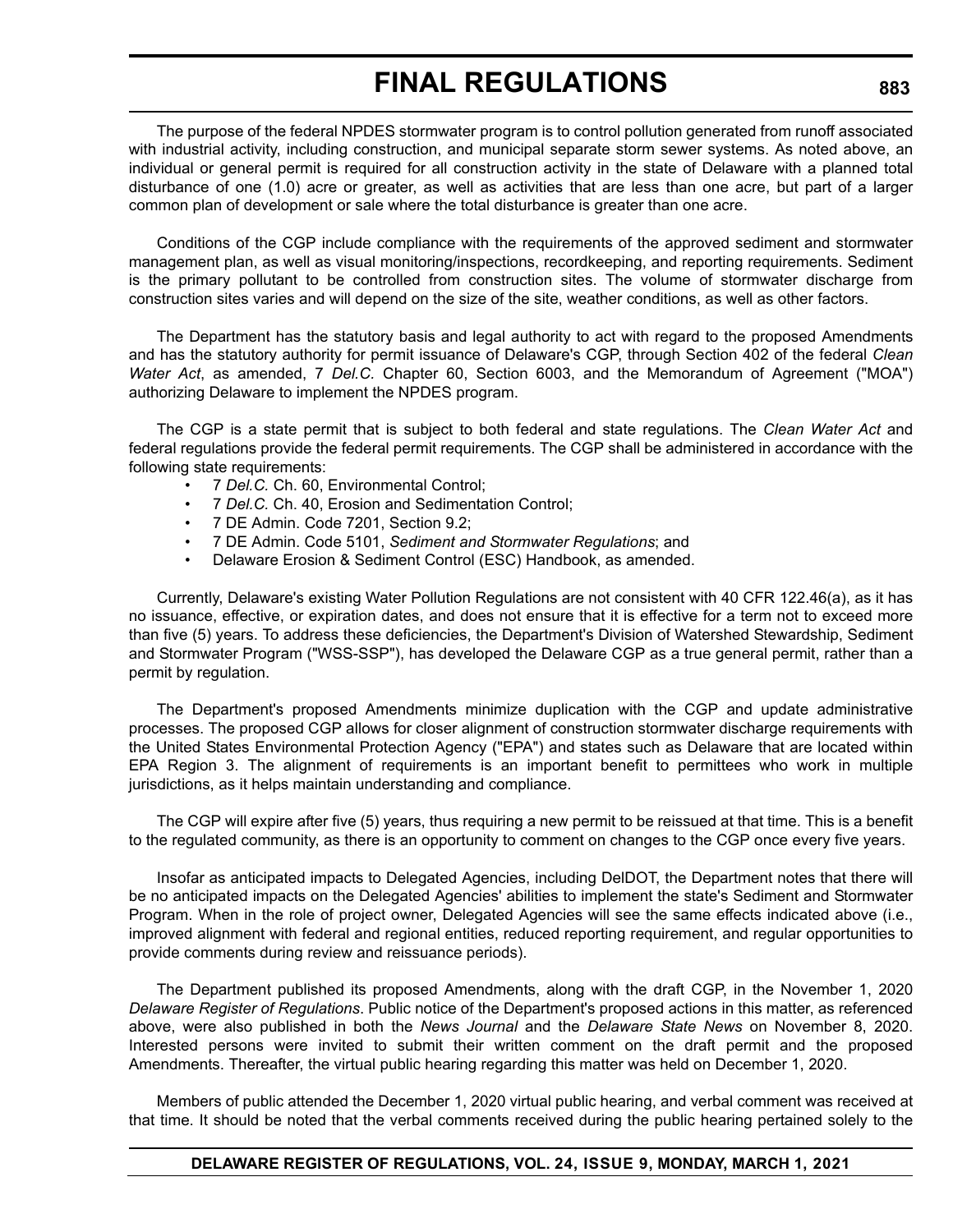# **FINAL REGULATIONS**

Delaware CGP. No members of the public offered comment on the Department's proposed Amendments at the time of the hearing. Pursuant to 29 *Del.C.* §10118(a), the hearing record ("Record") remained open for fifteen (15) additional days subsequent to the date of the public hearing for receipt of public comment. The Record formally closed with regard to public comment at close of business on December 16, 2020, with additional written comments being received from the public by the Department during the post-hearing phase of this promulgation. It should be noted that all notification and noticing requirements concerning this matter were met by the Department. Proper notice of the hearing was provided as required by law.

Subsequent to the close of the Record, the Department's Division of WSS-SSP staff prepared a Technical Response Memorandum ("TRM"), which responded to the comments received from the public concerning the Department's proposed Amendments. The TRM also incorporated a CGP Fact Sheet that provides a very detailed description of the CGP permit development performed by the Department and offers the requisite reasoning as to why a general permit for constructive activities is the appropriate approach for the Department to take in this matter.

The Department's presiding hearing officer, Lisa A. Vest, prepared a Hearing Officer's Report dated February 8, 2021 ("Report"), which expressly incorporated the Department's proposed Amendments, along with the aforementioned TRM (with attachment) and draft CGP, into the Record generated in this matter. The Report documents the proper completion of the required regulatory amendment process, establishes the Record, and recommends the adoption of the Department's proposed Amendments as attached to the Report as Appendix "A."

#### **Reasons and Conclusions**

The Department is proposing the aforementioned Amendments to Delaware's existing Water Pollution Regulations to support the development of the NPDES CGP by removing existing conflicting regulatory language, adding "effective" and "expiration" dates, eliminating the post-rain event inspection requirement, removing the "transfer of authorization" option, and correcting existing clerical errors. As noted above, the Amendments support the development of a stand-alone CGP, which will be required for all construction activity in Delaware with a planned total disturbance of one (1.0) acre or greater, as well as activities that are less than one acre but part of a larger common plan of development or sale where the total disturbance is greater than one acre. The CGP will provide permit coverage for a broad range of construction projects that meet the minimum land disturbance threshold, as defined by the federal CGP.

All comments received by the Department in this matter were fully responded to in the aforementioned TRM of January 20, 2021. It should be noted that no changes were made to the proposed Amendments subsequent to the public hearing held on December 1, 2020. Revisions were made to the draft CGP prior to its finalization, in response to the public comments received in this matter, in order to correct prior error, and to provide greater clarity to the regulated community within that document.

Based on the Record developed by the Department's experts and established by the Hearing Officer's Report, I find that the proposed regulatory amendments to 7 DE Admin. Code 7201: *Regulations Governing the Control of Water Pollution, Part 2 - Special Conditions for Stormwater Discharges from Construction Activities*, are wellsupported. I further find that the Department's experts fully developed the Record to support adoption of these proposed Amendments. Therefore, the recommendations of the Hearing Officer are hereby adopted, and I direct that the proposed Amendments be promulgated as final.

In conclusion, the following reasons and conclusions are hereby entered:

1. The Department has the statutory basis and legal authority to act with regard to the proposed amendments to 7 DE Admin. Code 7201: *Regulations Governing the Control of Water Pollution, Part 2 - Special Conditions for Stormwater Discharges from Construction Activities*;

2. The Department has jurisdiction under its statutory authority, pursuant to 7 *Del.C.* Ch. 60, to issue an Order adopting these proposed Amendments as final;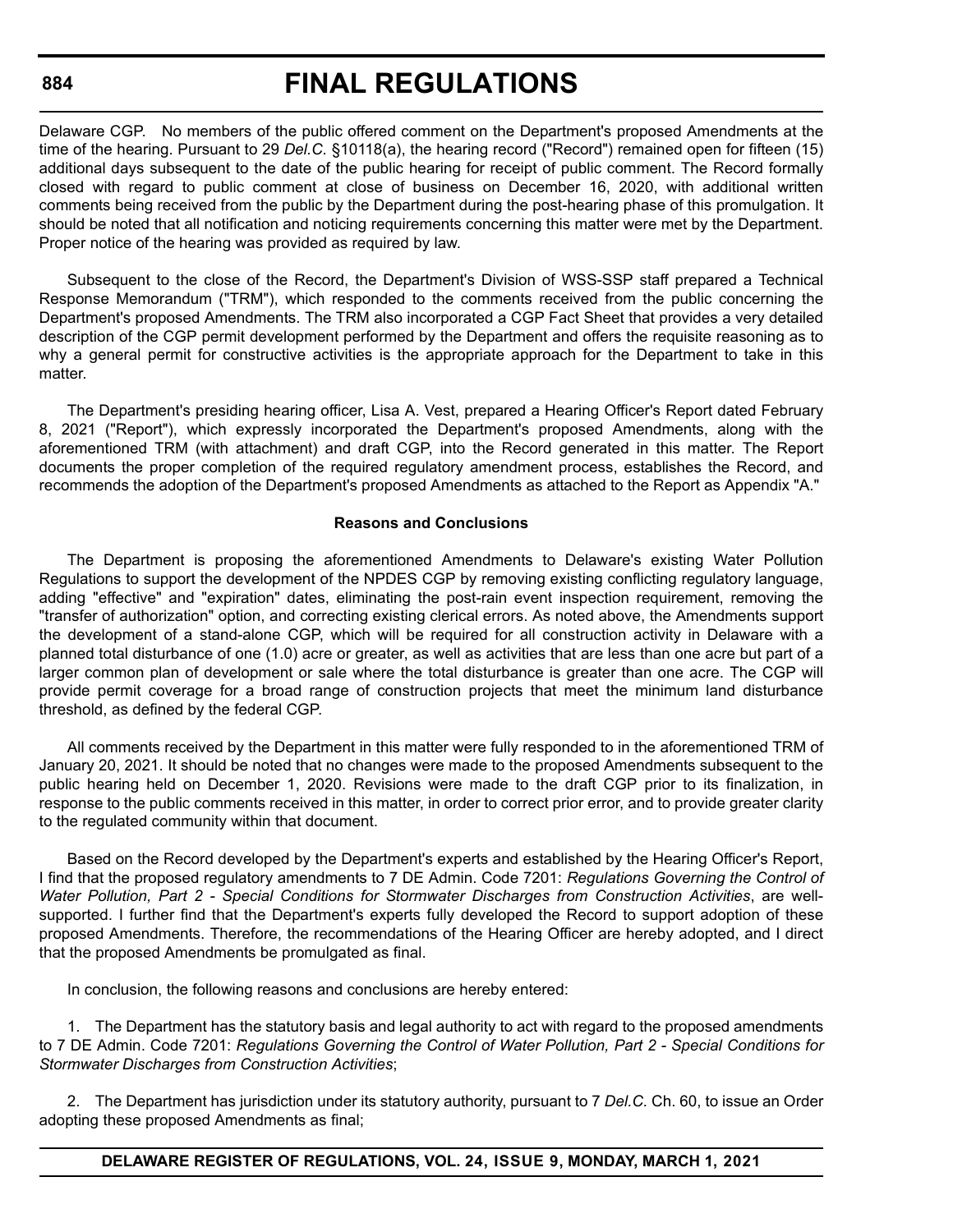3. The Department provided adequate public notice of the proposed Amendments, and all proceedings in a manner required by the law and regulations. The Department also provided the public with an adequate opportunity to comment on the proposed Amendments, including at the time of the virtual public hearing held on December 1, 2020, and during the 15 days subsequent to the hearing (through December 16, 2020), in order to consider all public comment on the same before making any final decision;

4. Promulgation of the proposed Amendments to 7 DE Admin. Code 7201: *Regulations Governing the Control of Water Pollution, Part 2 - Special Conditions for Stormwater Discharges from Construction Activities*, will enable Delaware to control pollution generated from runoff associated with construction activity that is considered a subset of industrial activity. Furthermore, the aforementioned Amendments will support the Department's development of the NPDES CGP by (1) removing existing conflicting regulatory language; (2) adding "effective" and "expiration" dates; (3) eliminating the post-rain event inspection requirement; (4) removing the "transfer of authorization" option; and (5) correcting existing clerical errors;

5. The Department has reviewed the proposed Amendments in the light of the Regulatory Flexibility Act, consistent with 29 *Del.C.* Ch. 104, and believes the same to be lawful, feasible, and desirable, and that the recommendations as proposed should be applicable to all Delaware citizens equally;

6. The Department's Hearing Officer's Report, including its established Record and the recommended proposed Amendments as set forth therein in Appendix "A," are hereby adopted to provide additional reasons and findings for this Order;

7. The Department's proposed Amendments, as published in the November 1, 2020 *Delaware Register of Regulations*, and as set forth in Appendix "A" as noted above, are adequately supported, are not arbitrary or capricious, and are consistent with the applicable laws and regulations. Consequently, they are approved as final regulatory Amendments, and shall go into effect ten days after their publication in the next available issue of the *Delaware Register of Regulations*;

8. The Department has an adequate Record for its decision, and no further public hearing is appropriate or necessary; and

9. The Department shall submit this Order approving as final the proposed Amendments to the *Delaware Register of Regulations* for publication in its next available issue and provide such other notice as the law and regulation require, as the Department determines is appropriate.

> Shawn M. Garvin **Secretary**

**\*Please note that no changes were made to the regulation as originally proposed and published in the November 2020 issue of the** *Register* **at page 468 (24 DE Reg. 468). Therefore, the final regulation is not being republished. A copy of the final regulation is available at:**

**[7201 Regulations Governing the Control of Water Pollution](http://regulations.delaware.gov/register/march2021/final/24 DE Reg 882 03-01-21.htm)**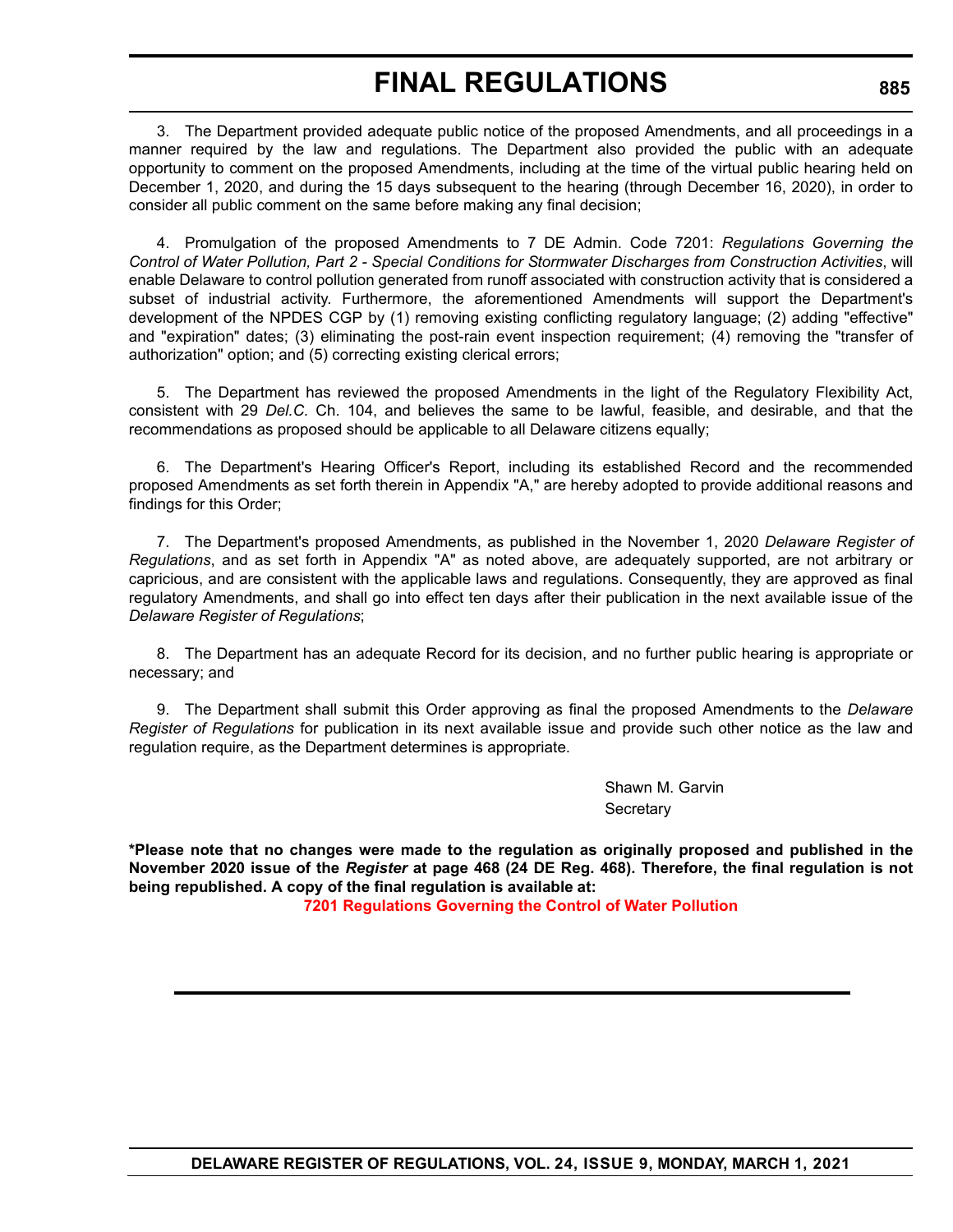**886**

# **FINAL REGULATIONS**

## **[DEPARTMENT OF STATE](https://sos.delaware.gov) DIVISION [OF PROFESSIONAL REGULATION](https://dpr.delaware.gov/) [1900 BOARD](https://dpr.delaware.gov/boards/nursing/) OF NURSING**

Statutory Authority: 24 Delaware Code, Section 1906(a)(1) (24 **Del.C.** §1906(a)(1)) 24 **DE Admin. Code** 1900

#### **FINAL ORDER ADOPTING REGULATION CHANGES**

#### **[1900 Board of Nursing](#page-4-0)**

The Delaware Board of Nursing pursuant to 24 *Del. C.* § 1906(a)(1), proposed to revise its regulations. The proposed amendments seek to add failing to practice nursing without discrimination to the list of examples of unprofessional conduct.

#### **SUMMARY OF THE EVIDENCE AND INFORMATION SUBMITTED**

Following publication in the *Delaware Register of Regulations* on October 1, 2020 a public hearing was held on November 18, 2020. Written comment periods were held open for thirty days, and an additional fifteen days following the public hearing. At the hearing, the Board accepted as evidence and marked as the Board's Exhibits 1 and 2 documentation of publication of the notice of the public hearing in the *News Journal* and the *Delaware State News.* On December 2, 2020, Nemours Children's Health System (Nemours) submitted written public comment.

At the time of the deliberations, the Board considered the following documents:

**Board Exhibit 1** – Affidavit of publication of the public hearing notice in the *News Journal*;

**Board Exhibit 2** – Affidavit of publication of the public hearing notice in the *Delaware State News*;

**Board Exhibit 3 –** December 2, 2020 letter from Nemours Children's Health System offering support for the regulation in general but requesting the Board add "gender identity and expression" to the proposed regulation.

There was no verbal testimony given at the public hearing on November 18, 2020, and no written comments were received by the Board during the initial thirty-day public comment period. Following the hearing, Nemours Children's Health System submitted written public comment requesting the Board add "gender identity and expression" to the language of proposed regulation.

#### **FINDINGS OF FACT AND CONCLUSIONS**

1. The public was given notice and an opportunity to provide the Board with comments in writing and by testimony at the public hearing on the proposed amendments to the Board's regulations.

2. There were no public comments provided to the Board during the initial 30 day written public comment period, or the public hearing.

3. On December 2, 2020, Nemours Children's Health System submitted written public comment requesting the Board add "gender identity and expression" to the language of proposed regulation.

4. On February 10, 2021, the Board deliberated on the proposed regulation, including the written public comment submitted by Nemours*.* The Board acknowledged the importance of recognizing all patient populations, including those most vulnerable to discrimination, and agreed with the suggestion from Nemours to include "gender identity and expression" in the proposed regulation. The Board noted that the same language pertaining to discrimination is included in Regulation 7.3.1.7, so it would be appropriate to add "gender identity and expression" there as well. Insofar as adding the proposed language would be a substantive change, the Board voted to move forward with the regulation as proposed but add the language suggested by Nemours immediately thereafter. The Board currently has additional regulation changes it intends to propose so will include "gender identity and expression" in those.

5. Pursuant to 24 *Del. C.* § 1906(a)(1), the Board has statutory authority to promulgate rules and regulations clarifying specific statutory sections of its statute.

6. The proposed amendments seek to add failing to practice nursing without discrimination to the list of examples of unprofessional conduct.

7. The public was given notice and an opportunity to provide the Board with comments in writing and by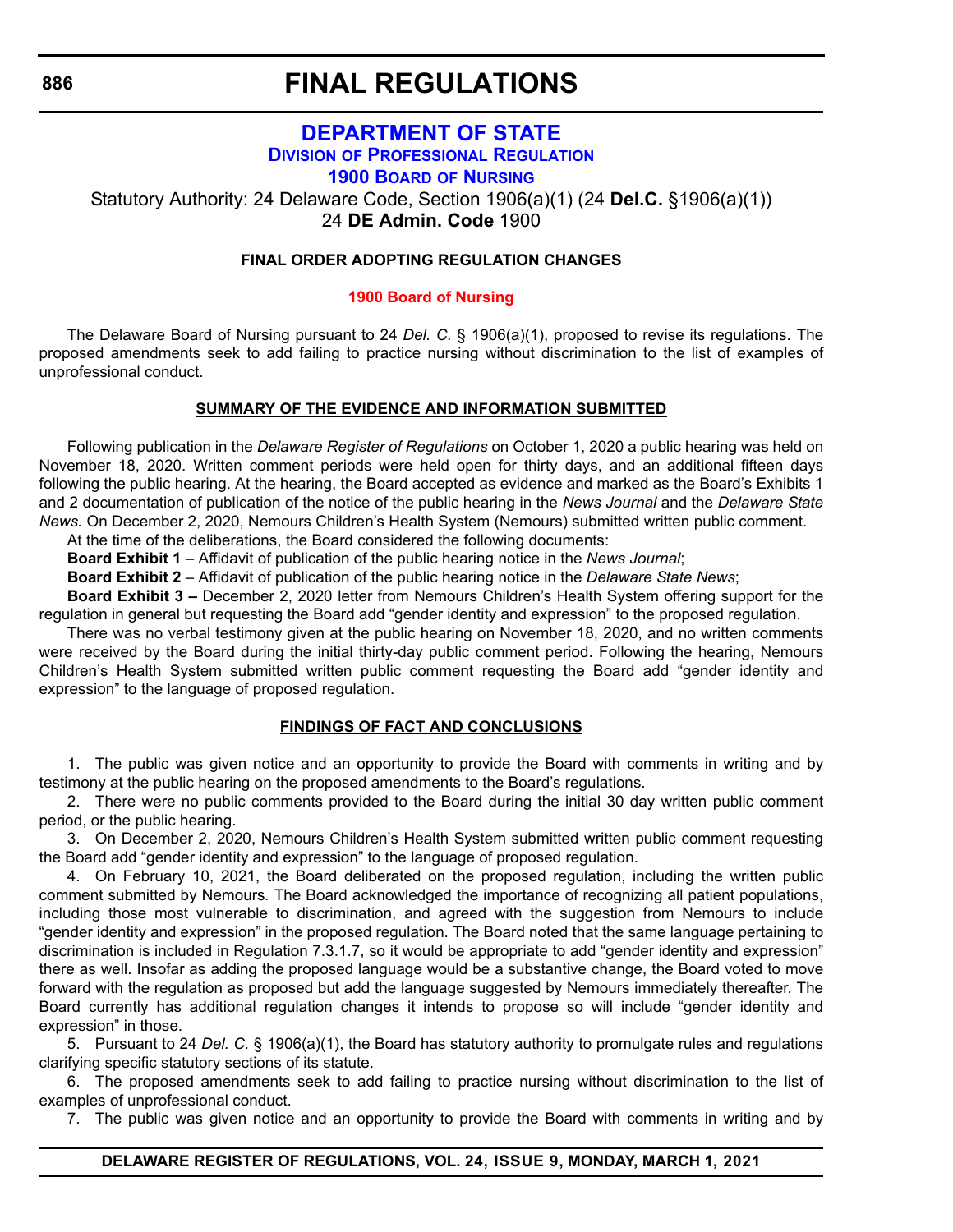testimony at the public hearing on the proposed changes to the Board's rules and regulations.

8. For the reasons stated above, the Board will move forward with the regulation as proposed but include the language suggested by Nemours in the next proposed regulatory change.

#### **DECISION AND ORDER CONCERNING THE REGULATIONS**

Having found that the proposed changes to the regulations are necessary as outlined herein, the Board finds that the regulations shall be adopted as final in the form as proposed. The exact text of the regulations, as amended, are attached to this order as Exhibit A. These changes will become effective ten days following publication of this order in the *Delaware Register of Regulations.*

**IT IS SO ORDERED** this 10<sup>th</sup> day of February 2021 by the Delaware Board of Nursing.

| Ronald R. Castaldo, PhD, CRNA, APRN, President | /S/ Kimberly Hopkins, RN, Vice President |
|------------------------------------------------|------------------------------------------|
| Megan Williams, DNP, FNP-C, RN (absent)        | /S/ Tiarra Davis, Public Member          |
| /S/ Pamela James, RN                           | /S/ Carol Abdill, RN                     |
| Kenyette Walters, LPN (absent)                 | /S/ William Hare, Public Member          |
| /S/ Gayle Melvin, Public Member                | /S/ Marlo Silverio, RN                   |
| /S/ Sandra Glenn-Vernon, RN                    | /S/ Prameela Kaza, Public Member         |
| /S/ Michael Brothers, Public Member            |                                          |

**\*Please Note: Electronic signatures ("/s/") were accepted pursuant to 6 Del.C. §12A-107(d).**

**\*Please note that no changes were made to the regulation as originally proposed and published in the October 2020 issue of the** *Register* **at page 334 (24 DE Reg. 334). Therefore, the final regulation is not being republished. A copy of the final regulation is available at:**

**[1900 Board of Nursing](http://regulations.delaware.gov/register/march2021/final/24 DE Reg 886 03-01-21.htm)**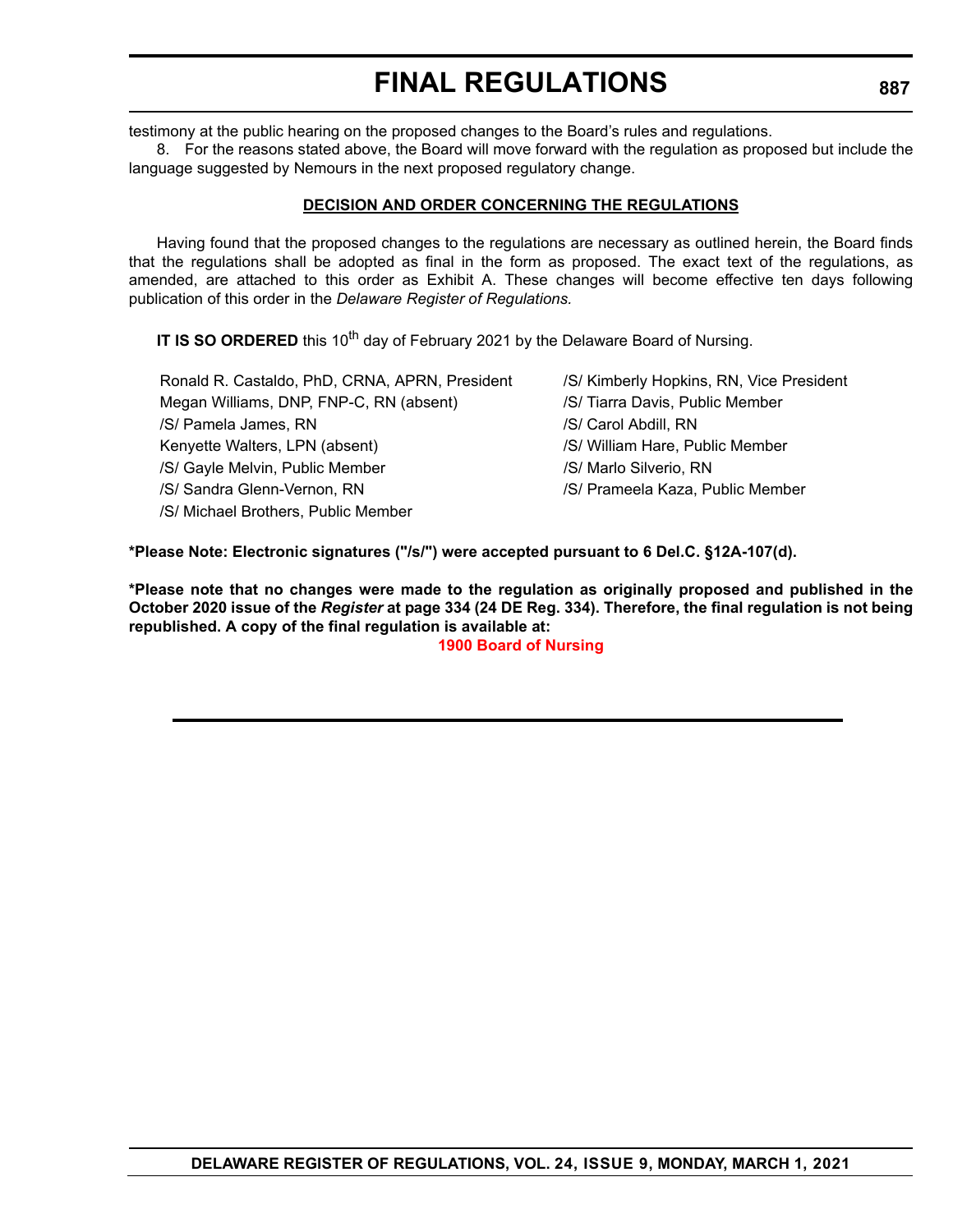# **GENERAL NOTICES**

## **[DEPARTMENT OF NATURAL RESOURCES AND ENVIRONMENTAL](https://dnrec.alpha.delaware.gov/)  CONTROL**

## **DIVISION [OF WATERSHED STEWARDSHIP](https://dnrec.alpha.delaware.gov/watershed-stewardship/)**

Statutory Authority: 7 Delaware Code, Sections 6010 (7 **Del.C.** §6010)

#### **GENERAL NOTICE**

#### **[General Permit Authorization for Discharges from Construction Activities Under the National Pollutant](#page-4-0)  Discharge Elimination System and the Laws of the State of Delaware**

1. TITLE OF PERMIT:

NPDES Permit Number DE 0051268 "General Permit Authorization for Discharges from Construction Activities Under the National Pollutant Discharge Elimination System and the Laws of the State of Delaware", also referenced as the Delaware Construction General Permit (Delaware CGP).

2. BRIEF SYNOPSIS OF THE SUBJECT, SUBSTANCE AND ISSUES:

The Delaware Construction General Permit (CGP) under the National Pollutant Discharge Elimination System (NPDES) program is being converted from a permit by regulation, which currently falls under 7 **DE Admin. Code** 7201 subsection 9.2 to a stand-alone general permit authorizing discharges from construction. The Delaware CGP and revisions to 7 **DE Admin. Code** 7201 subsection 9.2 were public noticed concurrently on November 1, 2020 and a concurrent public hearing conducted on December 1, 2020, with comments received until December 16, 2020. All comments received have been considered in the Delaware CGP and 7 **DE Admin. Code** 7201 subsection 9.2. The effective date of the Delaware CGP will be concurrent with the effective date of proposed revisions to 7 **DE Admin. Code** 7201 subsection 9.2, March 11, 2021. A CGP fact sheet to assist permittees in their understanding of the permit and provide a synopsis of comments received and responses is provided as well.

3. POSSIBLE TERMS OF THE AGENCY ACTION:

The Delaware CGP expires five years from the effective date of the permit at which time the permit must be reauthorized.

4. STATUTORY BASIS OR LEGAL AUTHORITY TO ACT:

7 **Del.C.** §6010 40 CFR §123.1

5. OTHER REGULATIONS THAT MAY BE AFFECTED BY THE PROPOSAL: None

**[NPDES Construction General Permit](http://regulations.delaware.gov/register/march2021/general/NPDES Construction General Permit.pdf) <http://regulations.delaware.gov/register/march2021/general/NPDES Construction General Permit.pdf>**

**[NPDES Construction General Permit \(CGP\) Fact Sheet](http://regulations.delaware.gov/register/march2021/general/NPDES Construction General Permit Fact Sheet.pdf)**

**[http://regulations.delaware.gov/register/march2021/general/NPDES Construction General Permit Fact](http://regulations.delaware.gov/register/march2021/general/NPDES Construction General Permit Fact Sheet.pdf) Sheet.pdf**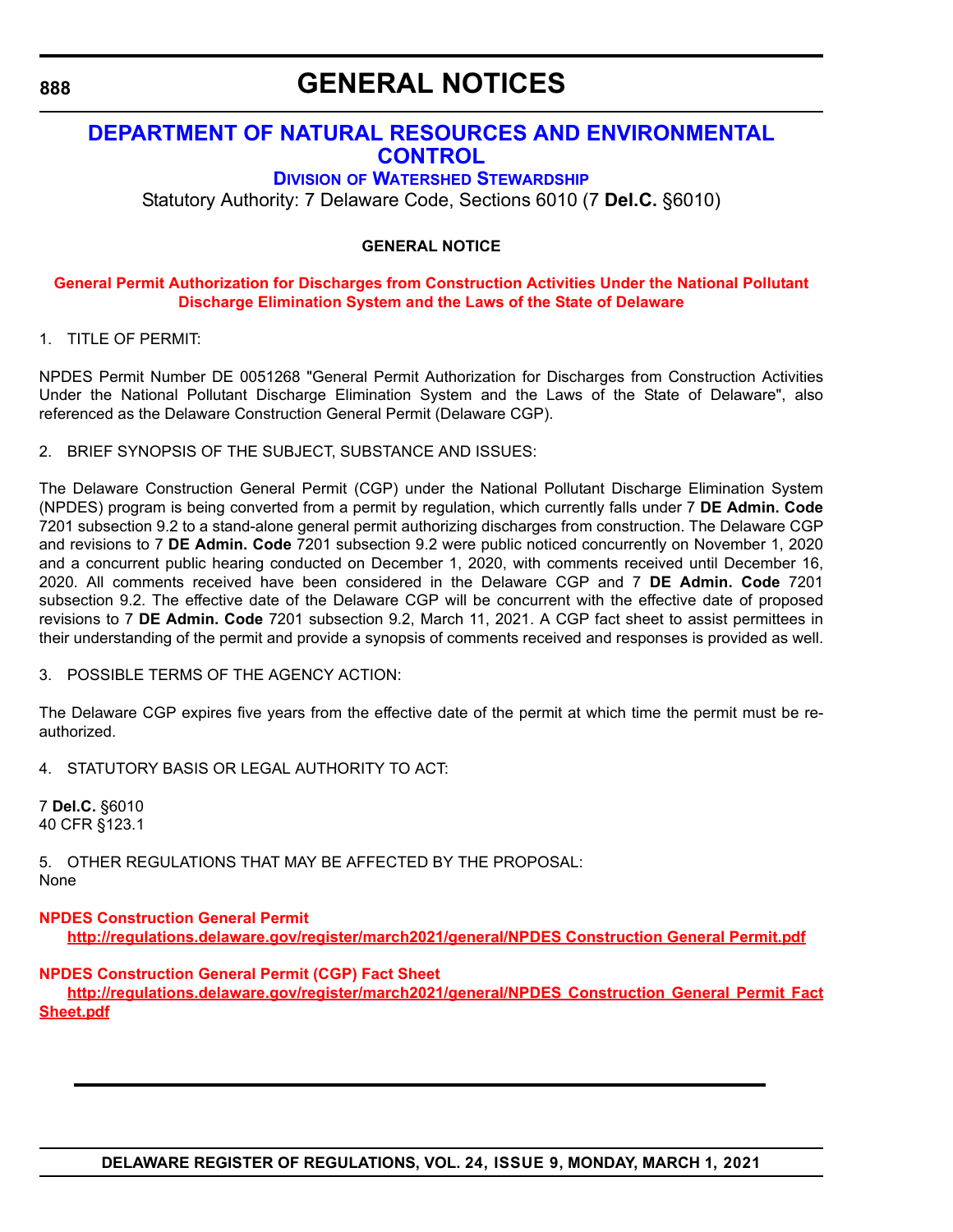## **CALENDAR OF EVENTS/HEARING NOTICES**

## **[DELAWARE RIVER BASIN COMMISSION](https://www.nj.us/drbc/ ) [PUBLIC NOTICE](#page-4-0)**

The Delaware River Basin Commission held its quarterly public hearing on **Wednesday, February 10, 2021.** In light of COVID-19 mitigation measures in effect for DRBC member states, the hearing was held remotely. Please check the Commission's website, [www.drbc.gov,](https://www.drbc.gov) for details regarding the draft docket decisions that were the subjects of the public hearing.

The Commission's quarterly business meeting will be held remotely on **Wednesday, March 10, 2021**, beginning at **10:30 a.m.** Please check the Commission's website, [www.drbc.gov,](https://www.drbc.gov) for details about the meeting format and how to attend.

For additional information, please visit the DRBC website at [www.drbc.gov](https://www.drbc.gov) or contact Denise McHugh at [denise.mchugh@drbc.gov](mailto:denise.mchugh@drbc.gov) or Patricia Hausler at [patricia.hausler@drbc.gov.](mailto:patricia.hausler@drbc.gov)

### **[DEPARTMENT OF AGRICULTURE](https://agriculture.delaware.gov/) [THOROUGHBRED RACING COMMISSION](https://agriculture.delaware.gov/thoroughbred-racing-commission/) [PUBLIC NOTICE](#page-4-0)**

#### **1001 Thoroughbred Racing Rules and Regulations**

The Thoroughbred Racing Commission proposes to amend its Regulations adopted in accordance with Title 3, Chapter 101. The purpose of the proposed regulations is to amend Rules 2.3, 2.5.1.17.1, 2.5.1.22, 2.10, 3.4.1.15, 6.1.7, 7.3.4, 11.4, 11.14, 15.6.3, and 15.32. Other regulations issued by the Thoroughbred Racing Commission are not affected by this proposal. The Thoroughbred Racing Commission is issuing these proposed regulations in accordance with Title 3 of the Delaware Code. This notice is issued pursuant to the requirements of Chapter 101 of Title 29 of the Delaware Code.

A copy of the proposed regulations is being published in the March 1, 2021 edition of the Delaware Register of Regulations. A copy is also on file in the office of the Thoroughbred Racing Commission, 777 Delaware Park Boulevard, Wilmington, Delaware 19804 and is available for inspection during regular office hours. Copies are also published online at the *Register of Regulations* website: [http://regulations.delaware.gov/services/](http://regulations.delaware.gov/services/current_issue.shtml) [current\\_issue.shtml](http://regulations.delaware.gov/services/current_issue.shtml).

Interested parties may offer written comments on the proposed regulations or submit written suggestions, data, briefs or other materials to the Thoroughbred Racing Commission at the above address as to whether these proposed regulations should be adopted, rejected or modified. Pursuant to 29 *Del.C.* § 10118(a), public comments must be received on or before April 1, 2021. Written materials submitted will be available for inspection at the above address.

On or after April 1, 2021, following review of the public comment, the Thoroughbred Racing Commission will determine whether to amend its regulations by adopting the proposed rules or make additional changes because of the public comments received.

## **[DEPARTMENT OF EDUCATION](https://www.doe.k12.de.us/) [PUBLIC NOTICE](#page-4-0)**

On March 12, 2020, Governor Carney issued a declaration of a state of emergency for the state of Delaware due to a public health threat. The State of Emergency allows all public meetings of executive branch public bodies, including the SBE, to be conducted electronically, either by means of telephone conference call or videoconference call.

In accordance with the State of Emergency, the State Board of Education is currently holding meetings electronically. The meeting information can be accessed via the public meeting calendar ([https://](https://publicmeetings.delaware.gov/Search?q=&AnyAll=Any&AgencyID=22&StartDateInclusive=2020-08-01) [publicmeetings.delaware.gov/Search?q=&AnyAll=Any&AgencyID=22&StartDateInclusive=2020-08-01](https://publicmeetings.delaware.gov/Search?q=&AnyAll=Any&AgencyID=22&StartDateInclusive=2020-08-01)). Members

**DELAWARE REGISTER OF REGULATIONS, VOL. 24, ISSUE 9, MONDAY, MARCH 1, 2021**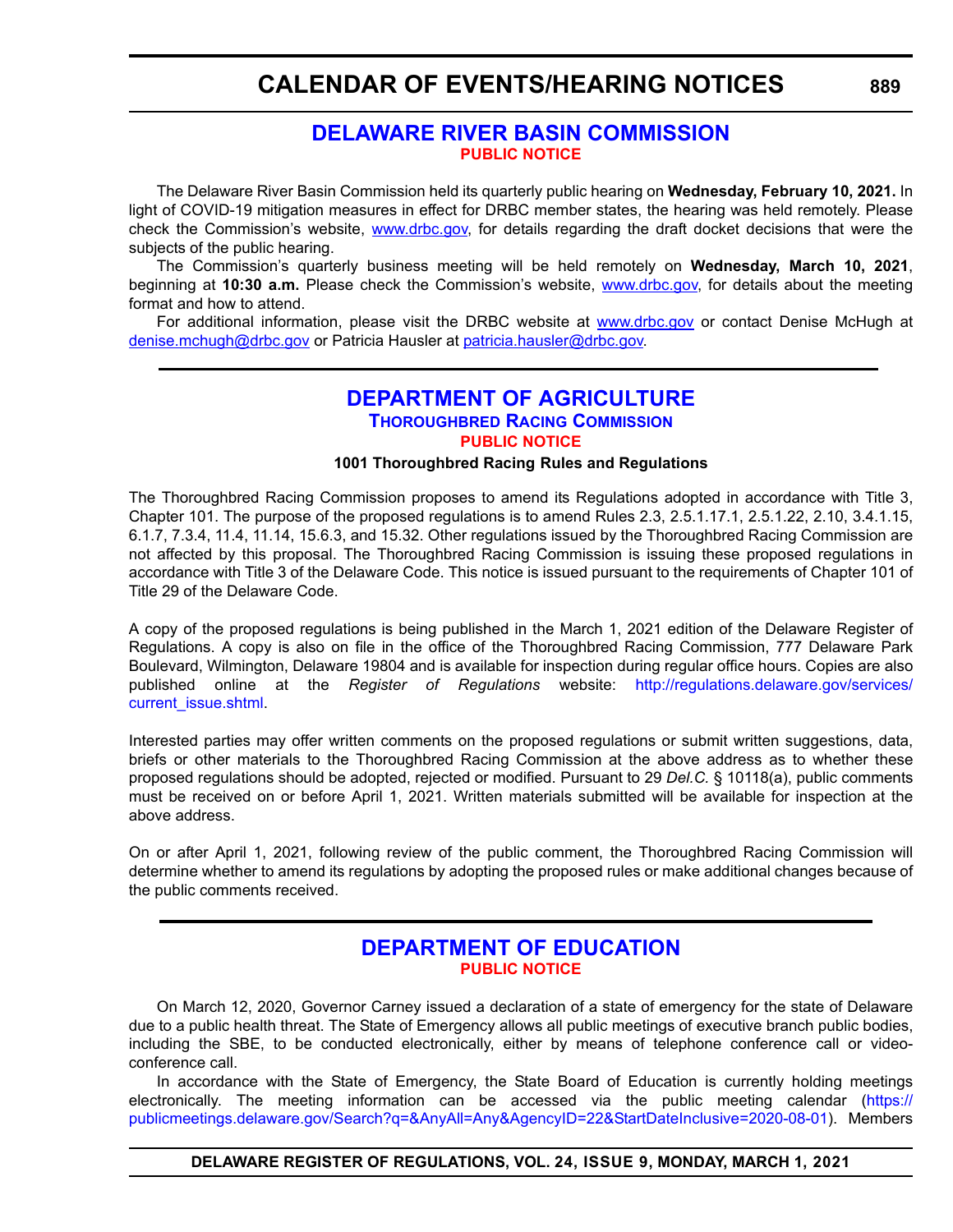**890**

## **CALENDAR OF EVENTS/HEARING NOTICES**

of the public can join the meeting via the web or telephone.

Meeting materials are available on the State Board of Education's eBoard site [\(https://](https://simbli.eboardsolutions.com/index.aspx?s=190001) [simbli.eboardsolutions.com/index.aspx?s=190001](https://simbli.eboardsolutions.com/index.aspx?s=190001)). (If you are having technical difficulties accessing the site, please try a different browser.)

## **[DEPARTMENT OF HEALTH AND SOCIAL SERVICES](https://www.dhss.delaware.gov/dhss/index.html) [DELAWARE HEALTH CARE COMMISSION](https://https://dhss.delaware.gov/dhcc/) [PUBLIC NOTICE](#page-4-0)**

#### **Delaware Health Insurance Individual Market Stabilization Reinsurance Program and Fund**

Pursuant to 16 *Del. C.* § 9903, the Delaware Health Care Commission, Department of Health and Social Services, is proposing revisions to the regulations governing the Delaware Health Insurance Individual Market Stabilization Reinsurance Program and Fund. On March 1, 2021, the Delaware Health Care Commission plans to publish as "proposed" revisions to the Delaware Health Insurance Individual Market Stabilization Reinsurance Program and Fund. The regulations revise some of the administrative procedures for the reinsurance program.

Copies of the proposed regulations are available for review in the March 1, 2021 edition of the *Delaware Register of Regulations*, accessible online at: <http://regulations.delaware.gov>or by calling the Delaware Health Care Commission at (302) 255-4750.

Any person who wishes to make written suggestions, testimony, briefs or other written materials concerning the proposed regulations must submit them to Elisabeth Massa by Thursday, April 1, 2021, at:

Elisabeth Massa

Delaware Health Care Commission 1901 North DuPont Highway New Castle, DE 19720 Email: [elisabeth.massa@delaware.gov](mailto:elisabeth.massa@delaware.gov) Phone: (302) 255-4750

#### **DIVISION OF MEDICAID [AND MEDICAL ASSISTANCE](https://www.dhss.delaware.gov/dhss/dmma/) [PUBLIC NOTICE](#page-4-0) MAGI Methodology**

In compliance with the State's Administrative Procedures Act (APA - Title 29, Chapter 101 of the Delaware Code), 42 CFR §447.205, and under the authority of Title 31 of the Delaware Code, Chapter 5, Section 512, Delaware Health and Social Services (DHSS) / Division of Medicaid and Medical Assistance (DMMA) is proposing to amend the Delaware Social Services Manual (DSSM) regarding Modified Adjusted Gross Income (MAGI) Methodology, specifically, to align with recently issued federal guidance.

Any person who wishes to make written suggestions, compilations of data, testimony, briefs or other written materials concerning the proposed new regulations must submit same to, Planning, Policy and Quality Unit, Division of Medicaid and Medical Assistance, 1901 North DuPont Highway, P.O. Box 906, New Castle, Delaware 19720-0906, by email to [Nicole.M.Cunningham@delaware.gov,](mailto:Nicole.M.Cunningham@delaware.gov) or by fax to 302-255-4413 by 4:30 p.m. on March 31, 2021. Please identify in the subject line: MAGI Methodology.

The action concerning the determination of whether to adopt the proposed regulation will be based upon the results of Department and Division staff analysis and the consideration of the comments and written materials filed by other interested persons.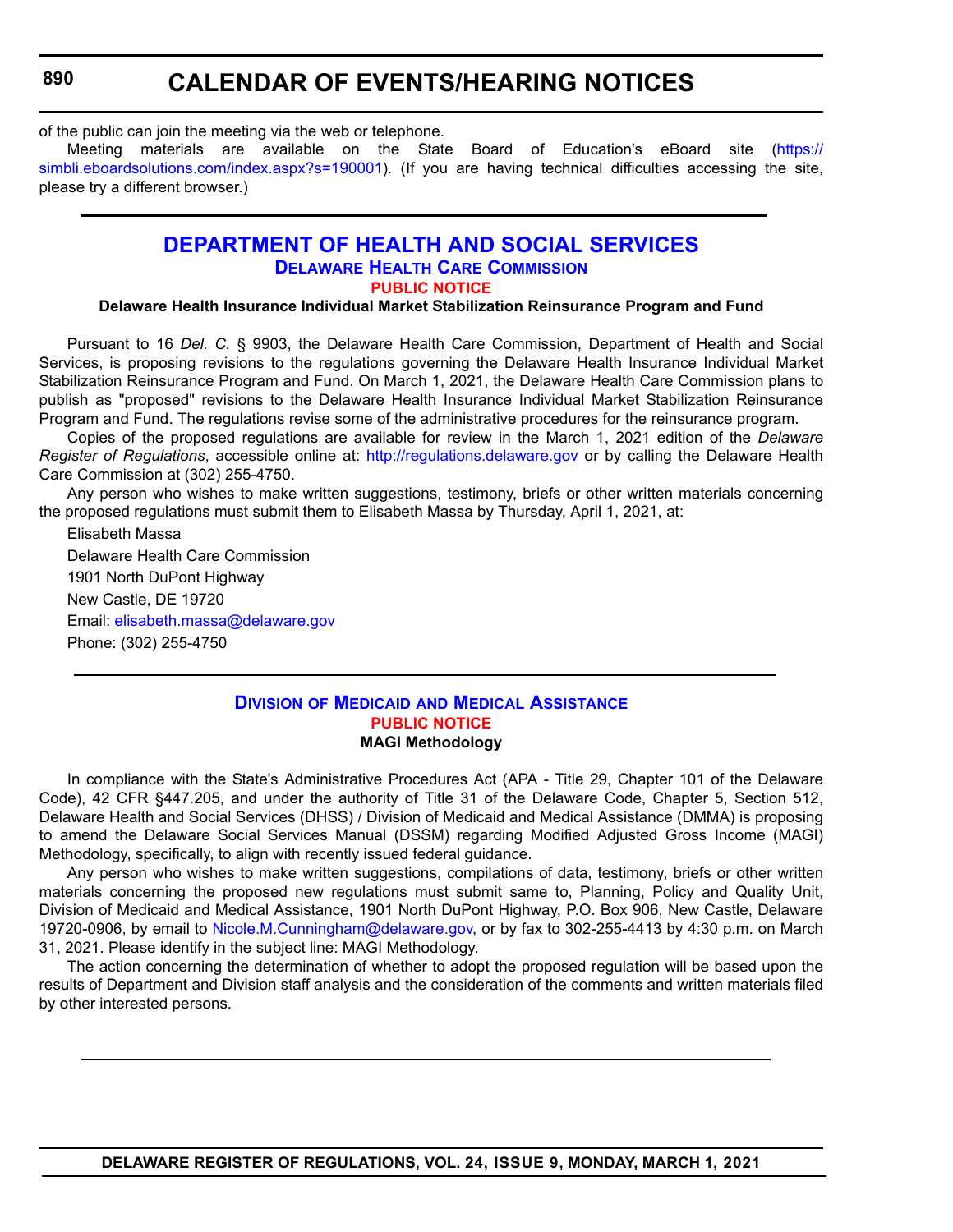## **CALENDAR OF EVENTS/HEARING NOTICES**

#### **DIVISION OF MEDICAID [AND MEDICAL ASSISTANCE](https://www.dhss.delaware.gov/dhss/dmma/) [PUBLIC NOTICE](#page-4-0)**

#### **Streamline Application**

In compliance with the State's Administrative Procedures Act (APA - Title 29, Chapter 101 of the Delaware Code), 42 CFR §447.205, and under the authority of 31 *Del. C.* § 512, Delaware Health and Social Services (DHSS) / Division of Medicaid and Medical Assistance (DMMA) is proposing to amend Delaware Title XIX Medicaid State Plan regarding the Streamline Application, specifically, *to include questions for the justice-involved population and retroactive eligibility.*

Any person who wishes to make written suggestions, compilations of data, testimony, briefs or other written materials concerning the proposed new regulations must submit same to, Planning and Policy Unit, Division of Medicaid and Medical Assistance, 1901 North DuPont Highway, P.O. Box 906, New Castle, Delaware 19720-0906, by email to [Nicole.M.Cunningham@delaware.gov,](mailto:Nicole.M.Cunningham@delaware.gov) or by fax to 302-255-4413 by 4:30 p.m. on March 31, 2021. Please identify in the subject line: Streamline Application.

The action concerning the determination of whether to adopt the proposed regulation will be based upon the results of Department and Division staff analysis and the consideration of the comments and written materials filed by other interested persons.

#### **DIVISION OF MEDICAID [AND MEDICAL ASSISTANCE](https://www.dhss.delaware.gov/dhss/dmma/) [PUBLIC NOTICE](#page-4-0) Medication-Assisted Treatment (MAT)**

In compliance with the State's Administrative Procedures Act (APA - Title 29, Chapter 101 of the Delaware Code), 42 CFR §447.205, and under the authority of 31 *Del. C.* § 512, Delaware Health and Social Services (DHSS) / Division of Medicaid and Medical Assistance (DMMA) is proposing to amend Title XIX Medicaid State Plan regarding Medication-Assisted Treatment (MAT) to move coverage of the MAT benefit from the optional services sections of the Medicaid State Plan to the mandatory services section of the Medicaid State Plan for categorically needy populations, per federal requirements.

Any person who wishes to make written suggestions, compilations of data, testimony, briefs, or other written materials concerning the proposed new regulations must submit same to Planning, Policy and Quality Unit, Division of Medicaid and Medical Assistance, 1901 North DuPont Highway, P.O. Box 906, New Castle, Delaware 19720-0906, by email to [Nicole.M.Cunningham@delaware.gov,](mailto:Nicole.M.Cunningham@delaware.gov) or by fax to 302-255-4413 by 4:30 p.m. on March 31, 2021. Please identify in the subject line: Medication-Assisted Treatment (MAT).

The action concerning the determination of whether to adopt the proposed regulation will be based upon the results of Department and Division staff analysis and the consideration of the comments and written materials filed by other interested persons.

## **[DEPARTMENT OF STATE](https://sos.delaware.gov/) DIVISION [OF PROFESSIONAL REGULATION](https://dpr.delaware.gov/) 1700 BOARD [OF MEDICAL LICENSURE](https://dpr.delaware.gov/boards/medicalpractice/) AND DISCIPLINE [PUBLIC NOTICE](#page-4-0)**

The Delaware Board of Medical Licensure and Discipline, pursuant to 24 *Del. C.* § 1713(a)(12) and § 1764A, proposes to add a new regulation, clarifying the circumstances under which a prescriber regulated by Title 17 can request a waiver from the Board of the electronic prescribing requirements recently passed by the General Assembly. See HB 115 from the 150<sup>th</sup> General Assembly (online at [https://legis.delaware.gov/SessionLaws/](https://legis.delaware.gov/SessionLaws/Chapter?id=14937) [Chapter?id=14937](https://legis.delaware.gov/SessionLaws/Chapter?id=14937)). The Board will hold a public hearing on the proposed regulation change on April 6, 2021 at 3:00 p.m. via Zoom.

Zoom Meeting:<https://us02web.zoom.us/j/86730313735>

**DELAWARE REGISTER OF REGULATIONS, VOL. 24, ISSUE 9, MONDAY, MARCH 1, 2021**